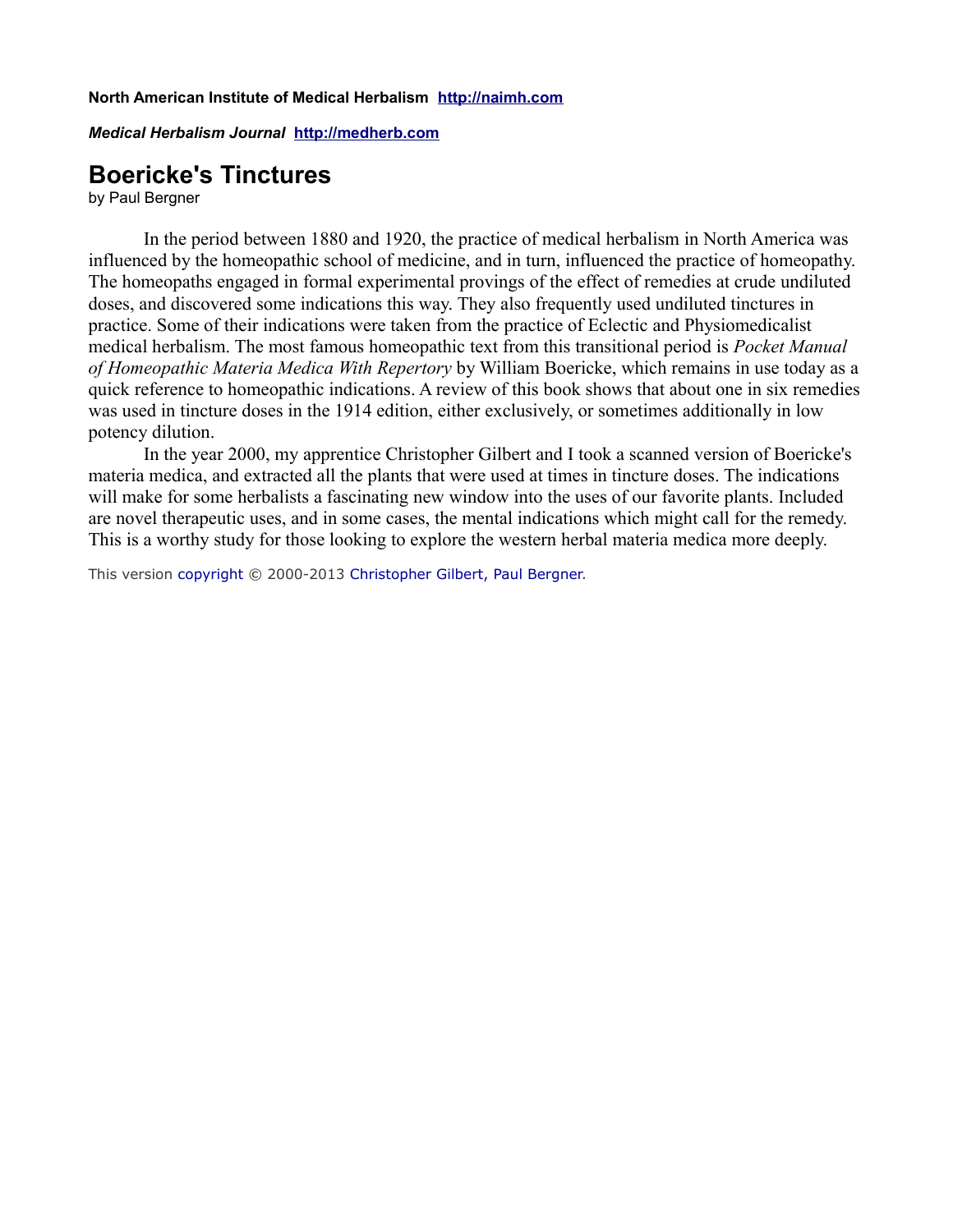# **ABRUS PRECATORIUS -**

## **JEQUIRITY**

Crab's Eye Vine Epithelioma, lupus, ulcers, granular lids. Eyes.--Purulent conjunctivitis; inflammation spreads to face and neck. Granular ophthalmia. Keratitis. Relationship.--Compare: *Jequiritol* (in cases of trachoma and pannus to engraft a new purulent inflammation. The proteid poisons contained in Jequirity seeds are almost identical in their physiological and toxic properties with the similar principles found in snake venom). Dose.--Mother tincture diluted locally and 3x internally.

# **ACONITUM NAPELLUS**

#### Monkshood

A state of fear, anxiety; anguish of mind and body. *Physical and mental restlessness*, fright, is the most characteristic manifestation of *Aconite. Acute, sudden, and violent invasion, with fever*, call for it. Does not want to be touched. Sudden and great sinking of strength. *Complaints and tension* caused by exposure to *dry, cold weather*, draught of cold air, checked perspiration, also complaints from *very hot weather*, especially gastro-intestinal disturbances, etc. First remedy in inflammations, inflammatory fevers. Serous membranes and muscular tissues affected markedly. Burning in internal parts; *tingling, coldness and numbness*. Influenza. *Tension* of arteries; emotional and physical mental tension explain many symptoms. When prescribing Aconite remember Aconite causes only functional disturbance, no evidence that it can produce tissue change--its action is brief and *shows no periodicity*. Its sphere is in the beginning of an acute disease and not to be continued after pathological change comes. In Hyperæmia, congestion not after exudation has set in. *Influenza (Influenzin)* 

Mind.--*Great fear, anxiety*, and worry accompany every ailment, however trivial. Delirium is characterized by unhappiness worry, fear, raving, rarely unconsciousness. *Forebodings and fears. Fears death* but believes that he will soon die; predicts the day. *Fears the future*, a crowd, crossing the street. *Restlessness*, tossing about. Tendency to start. Imagination acute, clairvoyance. Pains are intolerable; they drive him crazy. Music is unbearable; makes her sad (*Ambra*). Thinks his thoughts come from the stomach--that parts of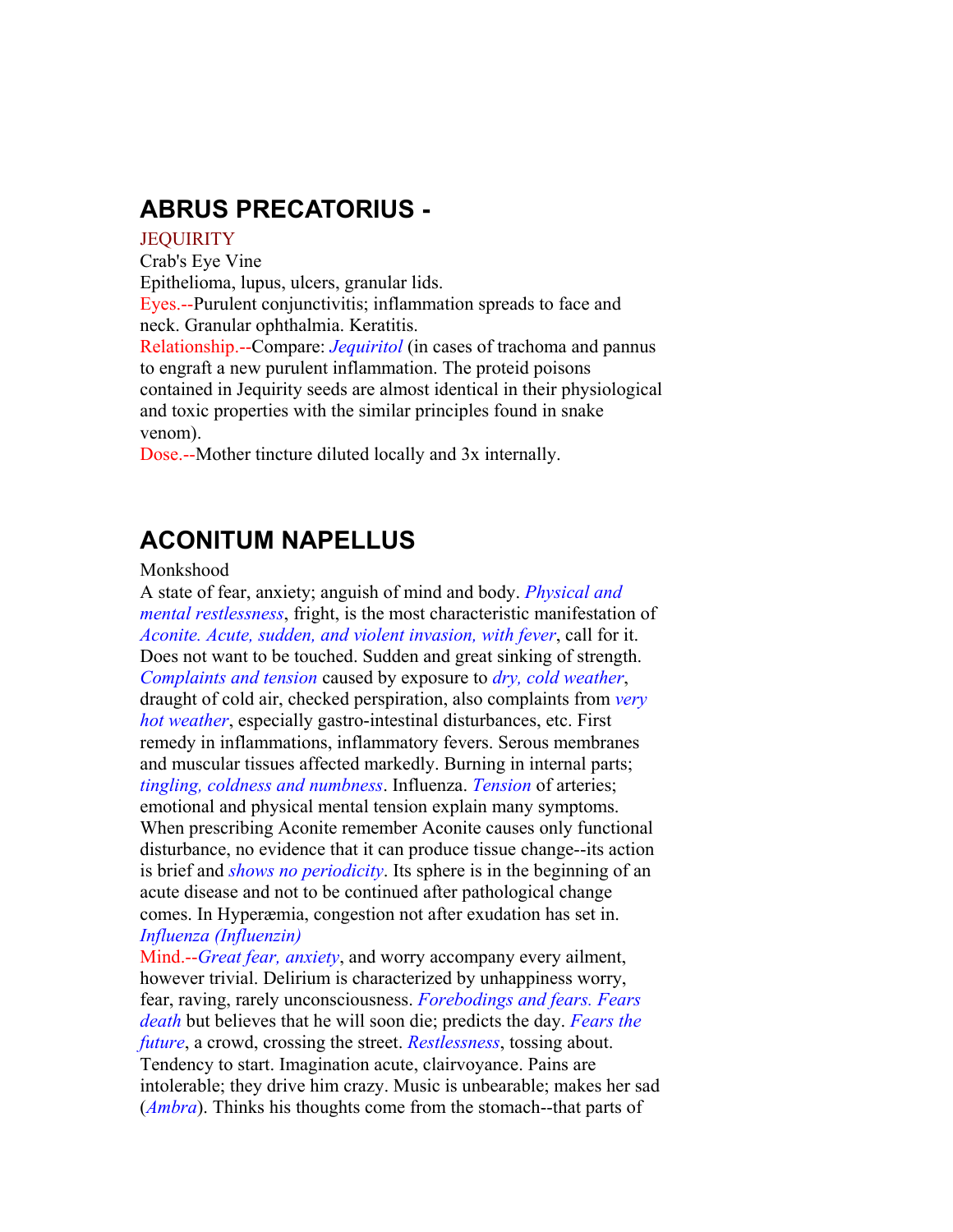his body are abnormally thick. Feels as if what had just been done was a dream.

Head.--Fullness; *heavy*, pulsating, *hot, bursting*, burning undulating sensation. Intercranial pressure (*Hedera Helix*). Burning headache, as if brain were moved by boiling water (*Indigo*). Vertigo; *worse on rising (Nux. Opium)* and shaking head. Sensation on vertex as if hair were pulled or stood on end. Nocturnal furious delirium.

Eyes.--Red, inflamed. Feel *dry and hot*, as if sand in them. *Lids swollen, hard and red*. Aversion to light. Profuse watering after exposure to dry, cold winds, *reflection from snow, after extraction of cinders* and other foreign bodies.

Ears.--Very *sensitive to noises*; music is unbearable. External ear hot, red, painful, swollen. Earache (*Cham*). Sensation as of drop of water in left ear.

Nose.--*Smell acutely sensitive. Pain at root of nose.* Coryza much sneezing; throbbing in nostrils. Hæmorrhage of bright red blood. *Mucous membrane dry, nose stopped up; dry or with but scanty watery coryza*.

Face.--Red, hot, flushed, swollen. One cheek red, the other pale (*Cham, Ipec*). *On rising the red face becomes deathly pale, or he becomes dizzy. Tingling* in cheeks and numbness. *Neuralgia, especially of left side, with restlessness, tingling, and numbness*. Pain in jaws.

Mouth.--Numb, *dry*, and tingling. Tongue swollen; *tip tingles*. Teeth sensitive to cold. Constantly moves lower jaw as if chewing. *Gums hot and inflamed. Tongue coated white (Antim crud).* 

Throat.--*Red, dry, constricted*, numb, prickling, burning, stinging. Tonsils swollen and dry.

Stomach.--*Vomiting, with fear, heat, profuse sweat and increased urination*. Thirst for cold water. *Bitter taste* of everything except water. *Intense thirst*. Drinks, vomits, and declares he will die. Vomiting, bilious mucous and bloody, greenish. Pressure in stomach with dyspnœa. Hæmatemesis. Burning from stomach to œsophagus. Abdomen.--Hot, tense, tympanitic. *Sensitive to touch. Colic*, no position relieves. Abdominal symptoms better after warm soup. Burning in umbilical region.

Rectum.--Pain with nightly itching and stitching in anus. Frequent, small stool with tenesmus; *green, like chopped herbs*. White with red urine. Choleraic discharge with collapse, anxiety, and restlessness. Bleeding hæmorrhoids (*Hamam*). Watery diarrhœa in children. They cry and complain much, are sleepless and restless.

Urine.--*Scanty, red, hot, painful*. Tenesmus and burning at neck of bladder. Burning in urethra. Urine suppressed, bloody. Anxiety always on beginning to urinate. *Retention, with screaming and restlessness*, and handling of genitals. Renal region sensitive. Profuse urination, with profuse perspiration and diarrhœa.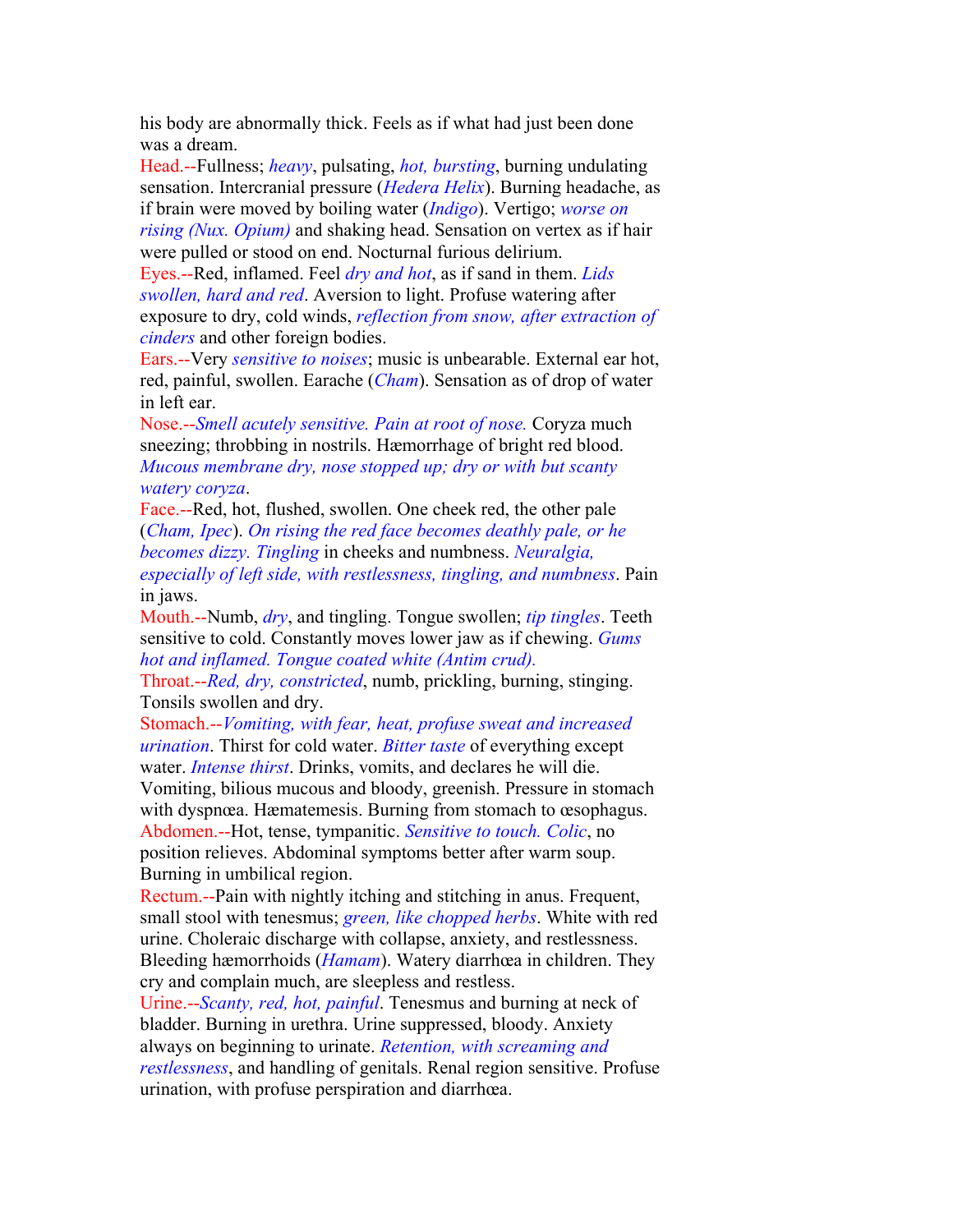Male.--Crawling and stinging in glans. Bruised pain in testicles, swollen, hard. Frequent erections and emissions. Painful erections. Female.--Vagina dry, hot, sensitive. Menses too profuse, with nosebleed, too protracted, late. Frenzy on appearance of menses. *Suppressed from fright, cold*, in plethoric subjects. Ovaries congested and painful. Sharp shooting pains in womb. *After-pains, with fear and restlessness*.

Respiratory.--Constant pressure in left chest; *oppressed breathing*  on least motion. *Hoarse, dry, croupy cough*; loud, labored breathing. Child grasps at throat every time he coughs. Very sensitive to inspired air. *Shortness of breath*. Larynx sensitive. Stitches through chest. Cough, dry, short, hacking; *worse at night and after midnight*. Hot feeling in lungs. Blood comes up with hawking. Tingling in chest after cough.

Heart.--*Tachycardia*. Affections of the heart with pain in *left shoulder*. Stitching pain in chest. *Palpitation, with anxiety*, fainting, and *tingling* in fingers. *Pulse full, hard; tense and bounding*; sometimes intermits. Temporal and carotid arteries felt when sitting. Back.--Numb, stiff, painful. Crawling and tingling, as if bruised. Stiffness in nape of neck. Bruised pain between scapulæ. Extremities.--*Numbness and tingling*; shooting pains; icy coldness and insensibility of hands and feet. Arms feel lame, bruised, heavy, numb. Pain down left arm (*Cact, Crotal, Kalmia, Tabac*). *Hot hands and cold feet*. Rheumatic inflammation of joints; worse at night; red shining swelling, very sensitive. Hip-joint and thigh feel lame, especially after lying down. Knees unsteady; disposition of foot to turn (*Aescul*). Weak and lax ligaments of all joints. Painless cracking of all joints. *Bright red hypothenar eminences on both hands*. Sensation as if drops of water trickled down the thigh. Sleep.--Nightmare. Nightly ravings. *Anxious dreams*. Sleeplessness, with restless and tossing about (Use thirtieth potency). Starts up in sleep. Long dreams, with anxiety in chest. Insomnia of the aged. Skin.--Red, hot, swollen, dry, burning. *Purpura miliaris*. Rash like measles. Gooseflesh. Formication and numbness. Chilliness and formication down back. Pruritus *relieved* by stimulants.

Fever.--Cold stage most marked. Cold sweat and icy coldness of face. Coldness and heat alternate. Evening chilliness soon after going to bed. *Cold waves pass through him. Thirst and restlessness* always present. Chilly if uncovered or touched. Dry heat, red face. Most valuable febrifuge with mental anguish, restlessness, etc. Sweat drenching, on parts lain on; relieving all symptoms.

Modalities.--*Better* in open air; *worse* in warm room, in evening and *night; worse* lying on affected side, from music, from tobacco-smoke, dry, cold winds.

Vinegar in large doses is antidotal to poisonous effects. Relationship.--Acids, wine and coffee, lemonade, and acid fruits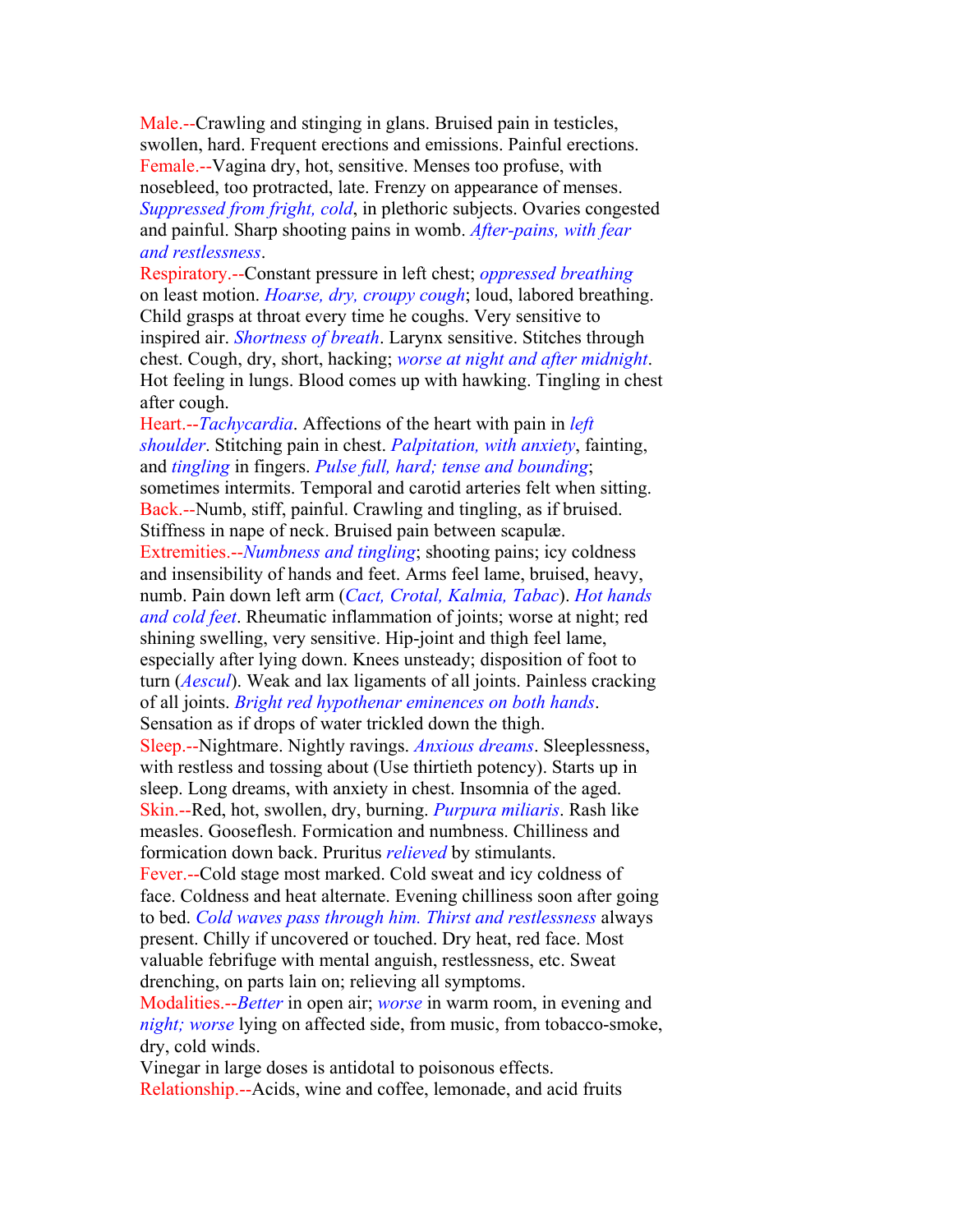modify its action.

Not indicated in malarial and low fevers or hectic and pyæmic conditions, and in inflammations when they localize themselves. *Sulphur* often follows it. Compare *Cham* and *Coffea* in *intense pain*  and sleeplessness.

*Agrostis* acts like Acon in fever and inflammations, also *Spiranthes*. Complementary: *Coffea; Sulph*. Sulphur may be considered a chronic Aconite. Often completes a cure begun with Aconite.

Compare; *Bellad; Cham; Coffea; Ferr, phos*.

*Aconitine.--*(Heavy feeling as of lead; pains in supraorbital nerve; icecold sensations creep up; hydrophobia symptoms. Tinnitus aurium 3x). Tingling sensation.

*Aconitum Lycotonum.--*Great yellow wolfsbane.--(Swelling of glands; Hodgkin's disease. Diarrhœa after eating pork. Itching of nose, eyes, anus and vulva. Skin of nose cracked; taste of blood). *Aconitum Cammarum.--*(Headache with vertigo and tinnitus. Cataleptic symptoms. Formication of tongue, lips and face). *Aconitum ferox.--*Indian Aconite.--Rather more violent in its actions than A. *napellus*. It is more diuretic and less antipyretic. It has proved valuable in *cardiac dyspnœa*, neuralgia, and acute gout. *Dyspnœa. Must sit up. Rapid respiration*. Anxiety, with suffocation from feeling of paralysis in respiratory muscles. Cheynes-Stokes breathing. *Quebracho* (cardiac dyspnœa) (*Achyranthes*.--A Mexican drug--very similar to Aconite in fevers, but of larger range, being also adapted to typhoidal states and intermittents. Muscular rheumatism. A great diaphoretic. Use 6x). *Eranthis hymnalis*--(Winter Aconite--acts on solar plexus and works upwards causing dyspnea. Pain in occiput and neck).

Dose.--Sixth potency for sensory affections; first to third for congestive conditions. Must be repeated frequently in acute diseases. Acon is a rapid worker. In Neuralgias tincture of the root often preferable, one drop doses (poisonous), or again, the 30th according to susceptibility of patient.

#### ADONIS VERNALIS

Pheasant's Eye

A heart medicine, after rheumatism or influenza, or Bright's disease, where the muscles of the heart are in stage of fatty degeneration, regulating the pulse and increasing the power of contractions of heart, with increased urinary secretions. Most valuable in cardiac dropsy. Low vitality, with weak heart and slow, weak pulse. Hydrothorax, ascites. Anasarca.

Head.--Feels light; aches across front, *from occiput around temples to eyes*. Vertigo on rising, turning head quickly or lying down. Tinnitus. Scalp feels tight. Eyes dilated.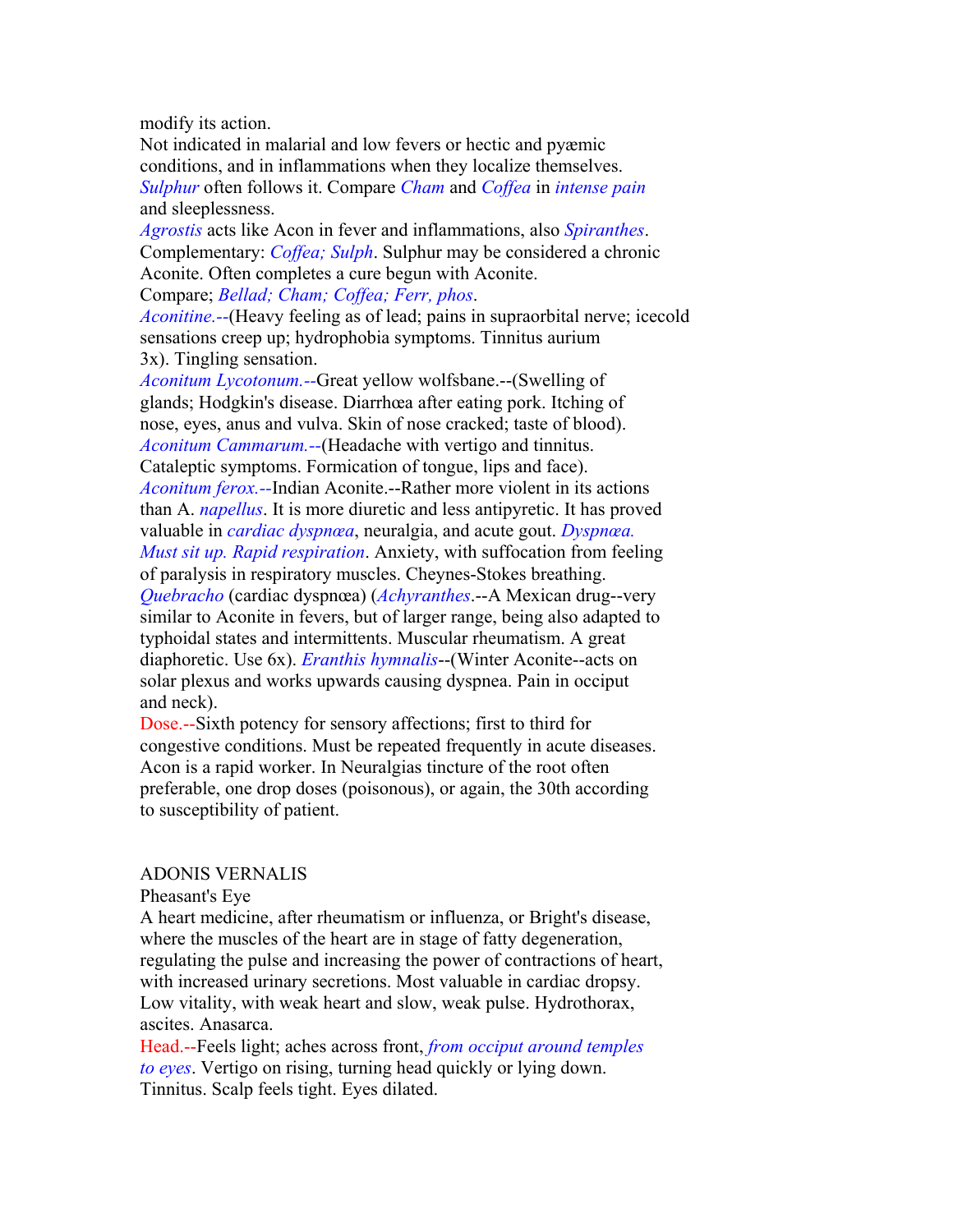Mouth.--Slimy. Tongue dirty yellow, sore, feels scalded. Heart.--Mitral and aortic regurgitation. Chronic aortitis, Fatty heart pericarditis. Rheumatic Endocarditis (*Kalmia*). *Preæcordial pain, palpitation, and dyspnœa*. Marked venous engorgement. Cardiac asthma (*Quebracho*). Fatty heart. Myocarditis, irregular cardiac action, constriction and vertigo. Pulse rapid, irregular. Stomach.--Heavy weight. Gnawing hunger. Faint feeling in epigastrium. Better out of doors.

Urine.--Oily pellicle on urine. Scanty, albuminous.

Respiratory.--Frequent desire to take a long breath. Feeling of weight on chest.

Sleep.--Restlessness, with horrible dreams.

Extremities.--Aching in nape. Spine stiff and aching. Œdema. Relationship.--*Adonidin* is a cardiac tonic and diuretic. Quarter grain daily, or two to five grains of first decimal trit increases arterial pressure and prolongs the diastole, favoring emptying engorged veins. Is an excellent substitute for Digitalis and is not cumulative in action.

Compare: *Digit; Cratoeg; Conval; Strophanthus*. Dose.--Five to ten drops of the tincture.

#### AESCULUS HIPPOCASTANUM

Horse Chestnut

The action of this drug is most marked on the lower bowel, producing engorged hæmorrhoidal veins, with characteristic backache, with absence of actual constipation. Much pain but little bleeding. Venous stasis general, varicose veins of purple color; everything is slowed down, digestion, heart, bowels, etc. Torpor and congestion of the liver and portal system, with constipation. The back aches and gives out and unfits the patient for business. Flying pains all over. *Fullness in various parts*, dry, swollen mucous membranes. Throat with hæmorrhoidal conditions.

Head.--Depressed and *irritable*. Head dull, confused, aching as from a cold. Pressure in forehead, with nausea, followed by stitches in right hypochondrium. Pain from occiput to frontal region, with bruised sensation of the scalp; worse in the morning. Neuralgic stitches from right to left through forehead, followed by flying pains in epigastrium. Vertigo when sitting and walking.

Eyes.--Heavy and hot, with lachrymation, with *enlarged blood vessels*. Eyeballs sore.

Nose.--Dry; inspired air feels cold, *nasal passages sensitive to it. Coryza*, sneezing. Pressure at root of nose. Membrane over turbinate bones distended and boggy, dependent upon hepatic disorders. Mouth.--Scalded feeling. Metallic taste. Salivation. Tongue thickly coated, feels as if scalded.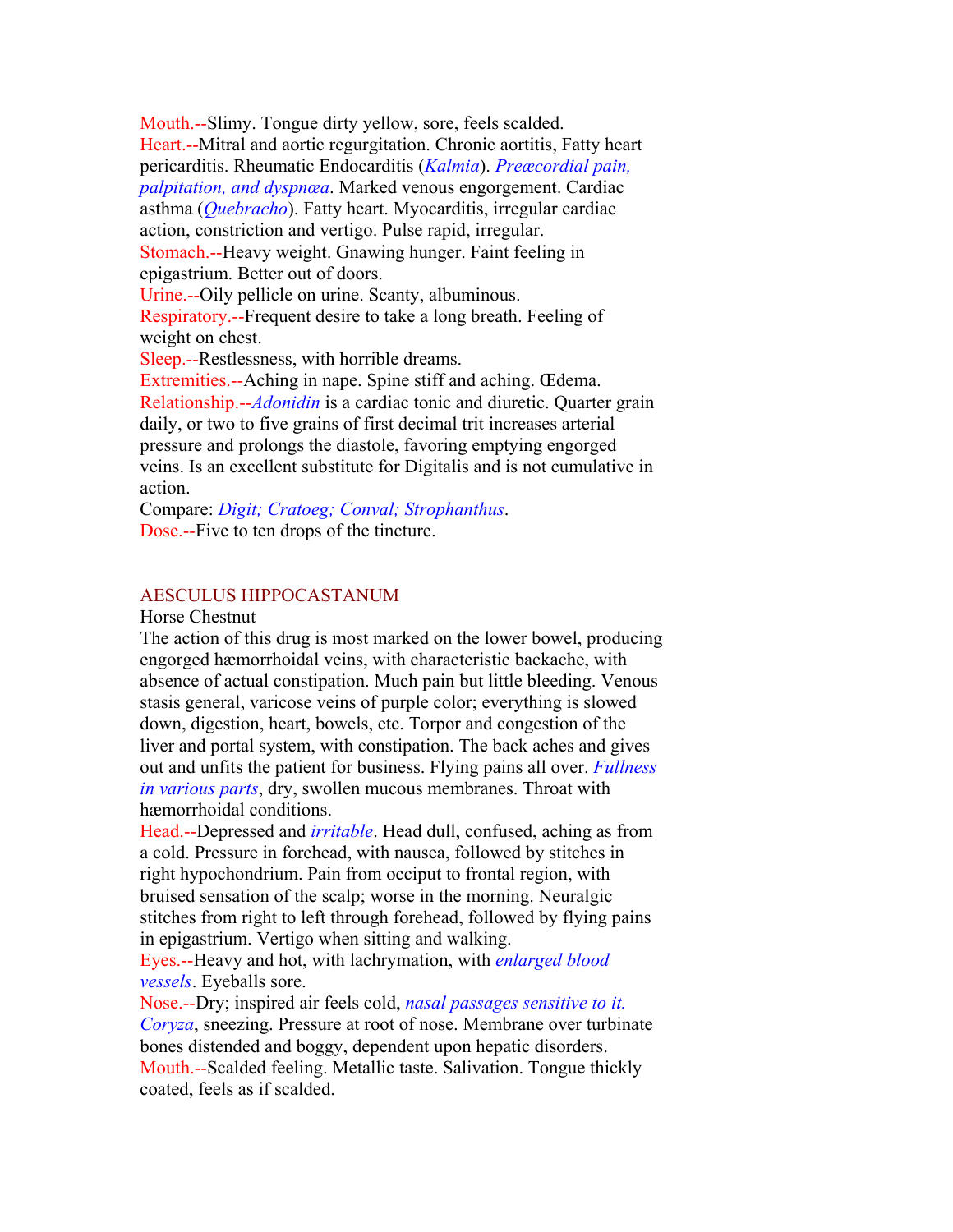Throat.--Hot, *dry*, raw, stitching pain into ears when swallowing. Follicular pharyngitis connected with hepatic congestion. *Veins in pharynx distended* and tortuous. Throat sensitive to inspired air; feels excoriated and constricted, burns like fire on swallowing, in afternoon. Early stages of atrophic pharyngitis in dried-up, bilious subjects. Hawking of ropy mucus of sweetish taste.

Stomach.--Weight of a stone, with gnawing, aching pain; most manifest about three hours after meals. Tenderness and fullness in region of liver.

Abdomen.--Dull aching in liver and epigastrium. Pain at umbilicus. Jaundice; throbbing in hypogastrium and pelvis.

Rectum.--Dry, aching. *Feels full of small sticks*. Anus raw, sore. Much pain after stool, with prolapse. *Hæmorrhoids*, with sharp shooting pains up the back; blind and bleeding; worse during climacteric. Large, hard, dry stools. Mucous membrane seems swollen and obstructs the passage. Irritation caused by ascarides and aids their expulsion. *Burning in anus with chills up and down back.*  Urinary.--Frequent, scant, dark, muddy, hot urine. Pain in kidneys, especially left and ureter.

Male.--Discharge of prostatic fluid at stool.

Female.--*Constant throbbing behind symphysis pubis*. Leucorrhœa, with *lameness of back across the sacro-iliac articulation*; dark yellow, sticky corroding; worse after menses.

Chest.--Feels constricted. Heart's action full and heavy, can feel pulsations all over. Laryngitis; coughs *depending on hepatic disorders*; hot feeling in chest; pain around heart in hæmorrhoidal subjects.

Extremities.--Aching and soreness in limbs, in left acromion process with shooting down arms; finger tips numb.

Back.--Lameness in neck; aching between shoulder blades; region of *spine feels weak*; back and legs give out. *Backache affecting sacrum and hips*; *worse walking or stooping*. When walking feet turn under. Soles feel sore, tired, and swell. Hands and feet swell, and become red after washing, feel full.

Fever.--Chill at 4 pm. Chilliness up and down back. Fever 7 to 12 pm. Evening fever, skin hot and dry. Sweat profuse and hot with the fever.

Modalities.--*Worse*, in morning on awaking, and from any motion, *walking*; from moving bowels; after eating, afternoon, standing. *Better*, cool open air.

Relationship.--*Aesculus glabra*-Ohio-Buckeye Proctitis. Very painful, dark purple, external hæmorrhoids, with constipation and vertigo and portal congestion. Speech thick, tickling in throat, impaired vision, paresis. *Phytolacca* (throat dry, more often in acute cases). *Negundium Americanum*--Box-elder--(Engorgements of rectum and piles with great pain, ten-drop doses of tincture every two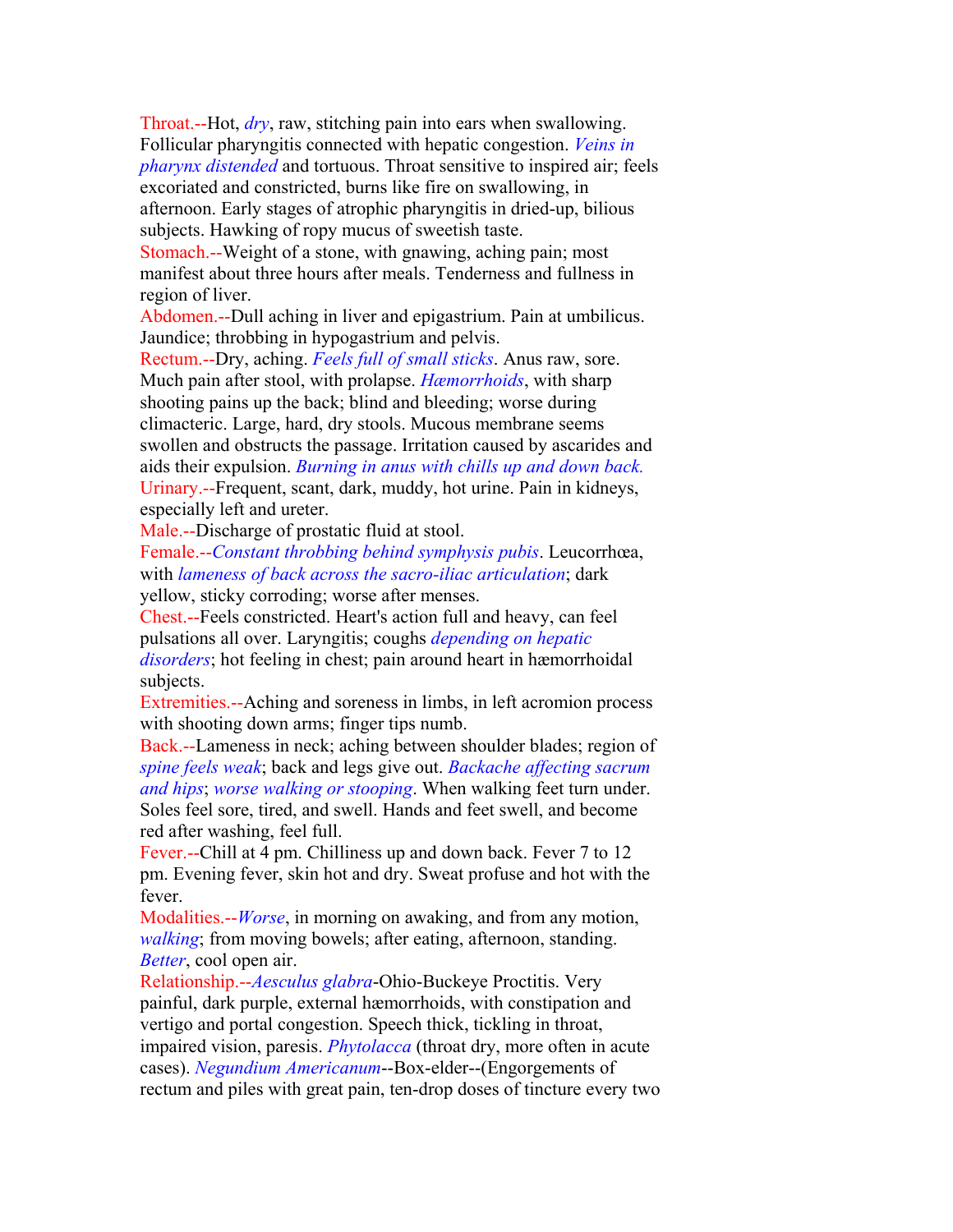hours). Compare also: *Aloe, Collinson. Nux. Sulphur*. Dose.--Tincture, to third potency.

#### AGAVE AMERICANA

Century Plant Indicated in stomach ache, and painful erections in gonorrhea. Strangury. Hydrophobia. Scurvy; countenance pale, gums swollen and bleeding, legs covered with dark purple blotches, swollen, painful and hard. Appetite poor; bowels constipated. Relationship.--Compare: *Anhalonium; Lyssin; Lach*. Dose.—Tincture

#### AGRAPHIS NUTANS

Bluebell

A relaxed condition of the system generally and a proneness to take cold on exposure to cold winds.

Catarrhal conditions; obstruction of nostrils. *Adenoids, throat deafness. Enlarged tonsils*. Mucous diarrhœa from cold. Chill from cold winds. Throat and ear troubles *with tendency to free discharge from mucous membranes*. Mutinism of childhood unconnected with deafness.

Relationship.--Compare: *Hydrast; Cepa; Calc phos; Sulph jod; Calc jod*.

Dose.--Third potency. Single doses of tincture (Dr. Cooper).

#### ALCHILLEA MILLEFOLIUM

Yarrow

An invaluable remedy for various types of hæmorrhages; blood bright red. Incarcerated hernia; smallpox, with great pain in pit of stomach. After operations for stone. Bad effects from fall from a height; overlifting. *Continued high temperature*. Hæmoptysis. Head.--Vertigo when moving slowly. Sensation as if he had forgotten something. The head seems full of blood. Convulsions and epilepsy from suppressed menses. *Piercing thrusts* of pain. Nose.--*Nosebleed* (*Erecht*). Piercing pain from eyes to root of nose. Stool.--Hæmorrhage from bowels. Bleeding hæmorrhoids. *Urine bloody* (*Senec aur*).

Female.--Menses early, profuse, protracted. Hæmorrhage from uterus; bright red, fluid. *Painful varices during pregnancy*. Respiratory.--Hæmoptysis in incipient phthisis. Cough, with bloody expectoration, in suppressed menses or hæmorrhoids. Violent palpitation.

Relationship.--Compare: *Ficus venosa* (*Pakur*). Hæmorrhage from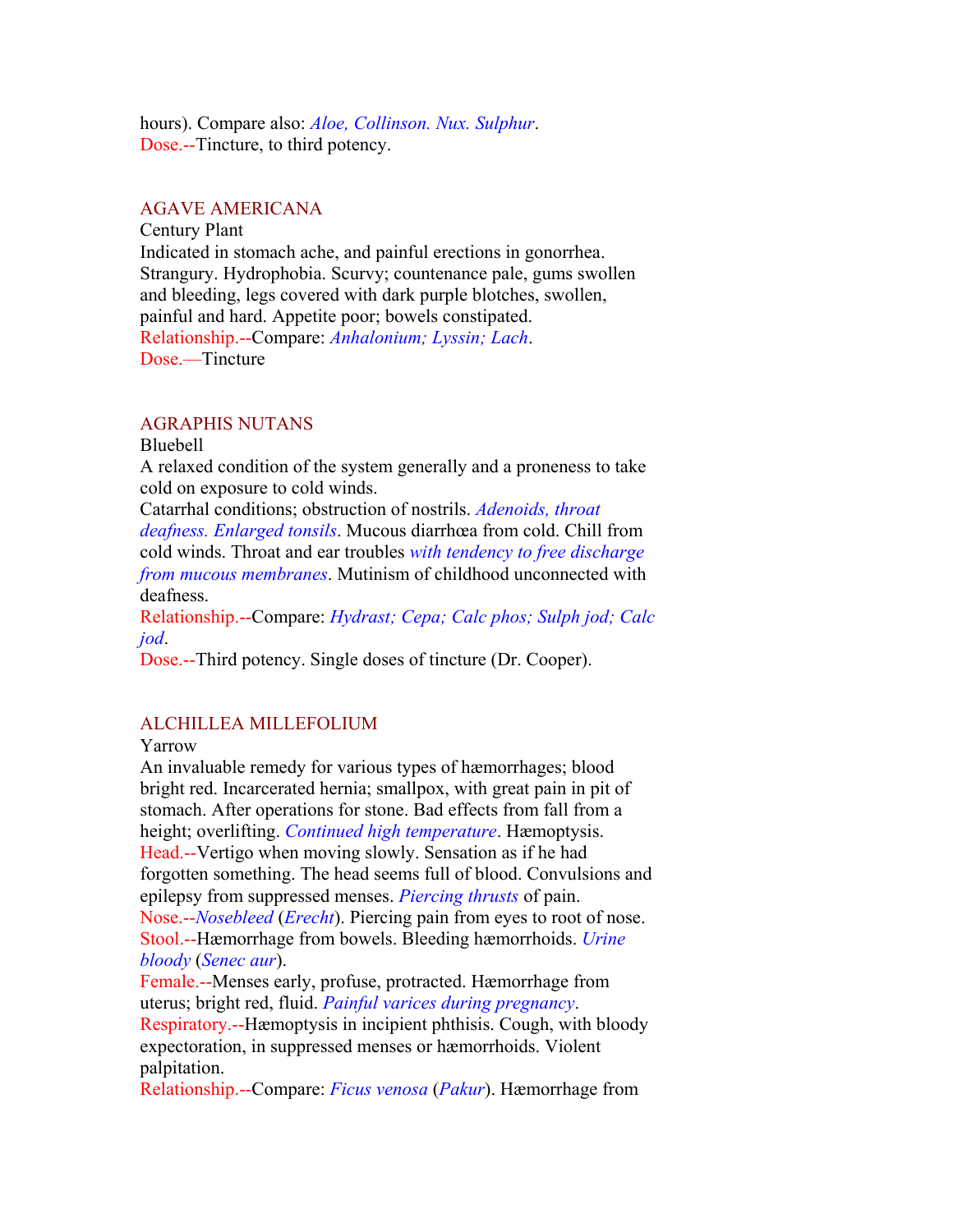bowels and lungs. *Acalypha* and *Helix tosta*-Snail--(in hæmoptysis, diseases of chest, consumption); also, *Secale; Ipec; Erecht; Geran; Hamam*.

Dose.--Tincture, to third potency.

#### ALETRIS FARINOSA

#### **Stargrass**

An anæmic, relaxed condition, especially of the female organism, is portrayed by this remedy. The patient *is tired all the time*, and suffers from prolapsus, leucorrhœa, rectal distress, etc. Marked anæmia. Chlorotic girls and pregnant women.

Mind.--Power and energy weakened. Confused feelings. Cannot concentrate mind. Fainting, with vertigo.

Mouth.--Much frothy saliva.

Stomach.--Disgust for food. Least food causes distress. Fainting spells, with vertigo. Vomiting during pregnancy. Nervous dyspepsia. Flatulent colic.

Rectum.--Loads up with feces-paretic condition. Stool large, hard, difficult, great pain.

Female.--*Premature and profuse menses, with labor-like pains (Bell; Cham; Kali c; Plat).* Retarded and scanty flow (*Senecio*). Uterus seems heavy. Prolapse, with pain in right inguinal region.

Leucorrhœa due to weakness and anæmia. Habitual tendency to abortion. Muscular pains during pregnancy.

Relationship.--Compare: *Helonias; Hydrastis; Tanacet; China*. Dose.--Tincture to third potency.

### ALLIUM SATIVUM

#### Garlic

Acts directly on intestinal mucous membrane increasing peristalsis. Colitis, with pathological flora. Has vaso-dilatory properties. Arterial hypotension begins usually in 30 to 45 minutes after twenty to forty drop doses of the tincture.

Adapted to fleshy subjects with dyspepsia and catarrhal affections. High livers. Patients who eat a great deal more, *especially meat*, than they drink. *Pain in hip, pain in psoas and iliac muscles. Pulmonary tuberculosis*.

Cough and expectoration diminishes, temperature becomes normal, weight is gained, and sleep becomes regular. *Hæmoptysis*.

Head.--Heavy; pulsation in temples; catarrhal deafness.

Mouth.--Much sweetish saliva after meals and at night. Sensation of a hair on tongue or throat.

Stomach.--Voracious appetite. Burning eructations. Least change in diet causes trouble. Constipation, with constant dull pains in bowels.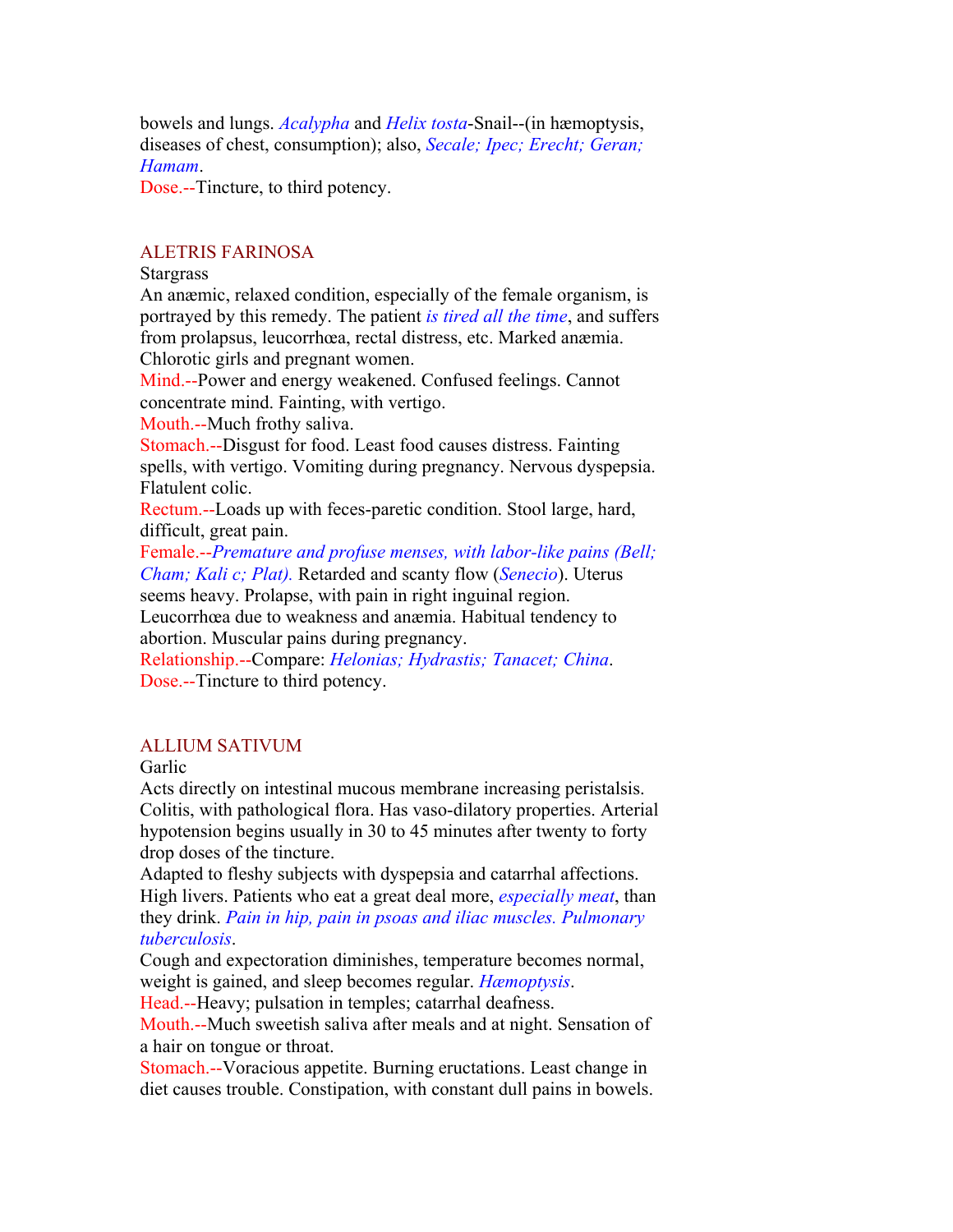#### *Tongue pale, red papillæ*.

Respiratory.--Constant rattling of mucus in bronchi. Cough in the morning after leaving bedroom, with mucous expectoration, which is tenacious and difficult to raise. Sensitive to cold air. Dilated bronchi, with fetid expectoration. Darting pain in chest.

Female.--Pain in swelling of breasts. Eruption in vagina and on breasts and vulva during menses.

Relationship.--*Allium Sat* according to Dr. Teste, belongs to the Bryonia group, including Lycopod. Nux. Colocy, Digital and Ignatia which affect deeply all flesh eating animals and hardly at all vegetarians. Hence their special applicability to meat eaters rather than to exclusive vegetarians.

Compare: *Capsicum; Arsenic; Senega; Kali nit.*  Complementary: *Arsenic*.

Antidote: *Lycopod*.

Dose.--Third to sixth potency. In tuberculosis, dose, four to six grammes in moderate state of dessication daily, in divided doses.

#### ALNUS RUBRA

Red Alder

Has some reputation as a remedy for skin affections, glandular enlargements, and indigestion from imperfect secretion of gastric juice. It stimulates nutrition, and thus acts favorably upon strumous disorders, enlarged glands, etc. Ulcerated mucous membranes of mouth and throat. Fingers covered by crust caused by pustules, disagreeable odor. Indigestion from imperfect secretion of gastric juice.

Female.--Leucorrhœa, with erosions of cervix, bleeding easily. Amenorrhœa, with burning pains from back to pubis. Skin.--Chronic herpes. Enlarged sub-maxillary glands. Eczema, prurigo. Purpura hæmorrhagica. Poison-oak. Use locally. Dose.--Tincture to third potency.

#### ALSTONIA SCHOLARIS

#### Dita Bark

Malarial diseases, with diarrhœa, dysentery, anæmia, feeble digestion, are the general conditions suggesting this remedy. Characteristics are the gone sensation in stomach and sinking in abdomen, with debility. *A tonic after exhausting fevers*.

Abdomen.--Violent purging and cramp in bowels. Heat and irritation in lower bowels. Camp diarrhœa, bloody stool, *dysentery*; diarrhœa from bad water and malaria. *Painless watery stools (Phosph ac).*  Diarrhœa immediately after eating.

Relationship.--Compare: Similar in action to *Alstonia constricta*, the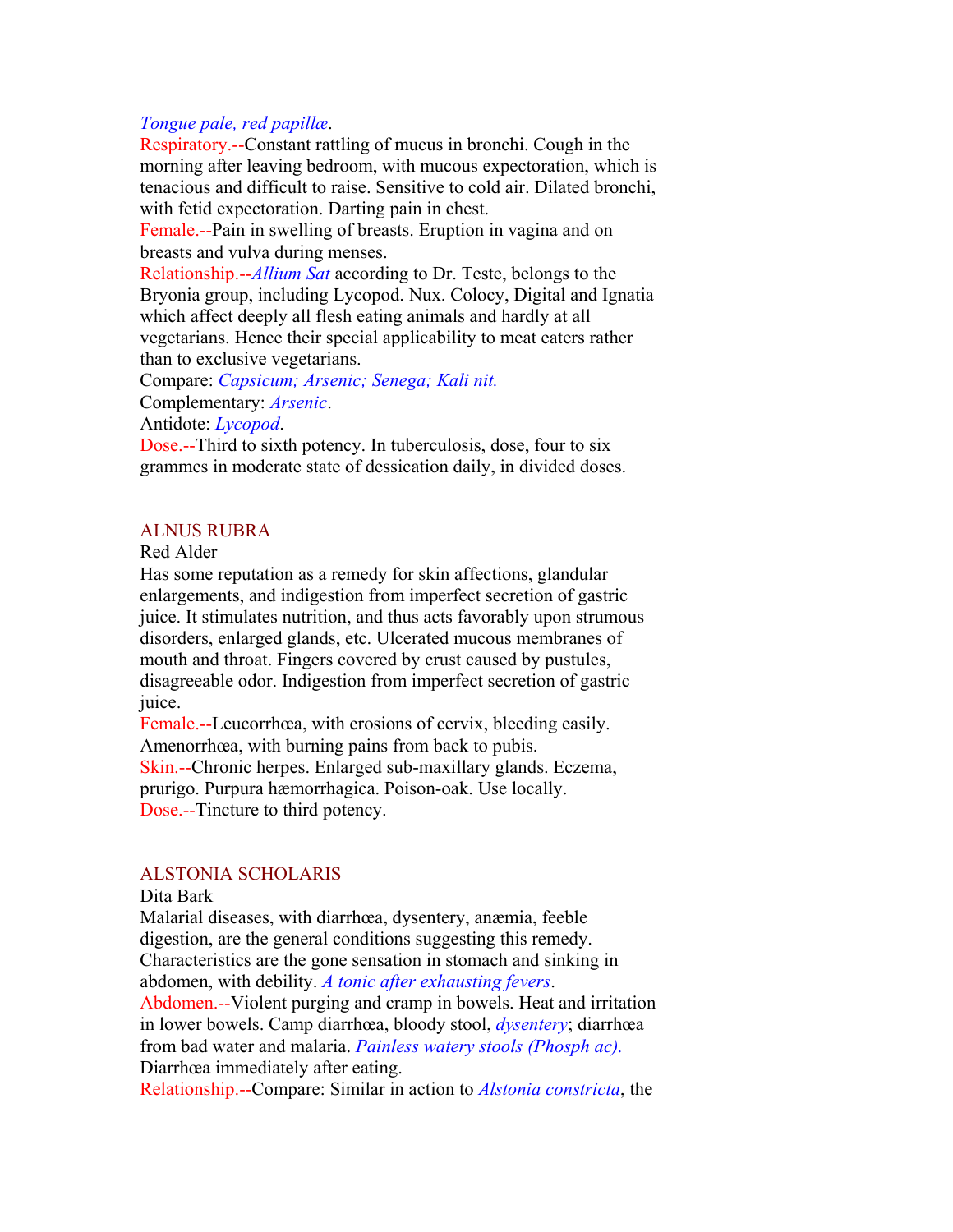bitter bark or native quinine of Australia. *Ditain* (active principle, is anti-periodic, like quinine, but without unpleasant effects). *Cinchona*  (similar in diarrhœa, chronic dyspepsia and debility). *Hydrastis; Fer cit et chin*.

Dose.--Tincture to third potency. Locally, for ulcers and rheumatic pains.

## AMBROSIA ARTEMISIAEFOLIA

Rag-Weed

A remedy for hay-fever, *lachrymation* and *intolerable itching of the eye-lids*. Some forms of whooping-cough. Respiratory tract in its entire length stopped up. *Many forms of diarrhœa*, especially during summer months, also dysentery.

Nose.--Watery coryza; sneezing; watery discharge. *Nosebleed*. Stuffed up feeling of nose and head. Irritation of trachea and bronchial tubes, with asthmatic attacks (*Aral; Eucalypt*). Wheezy cough.

Eyes.--Smart and burn. Lachrymation.

Relationship.--Compare in hay-fever: *Sabadilla, Wyethia; Succin ac; Ars jod; Arundo*.

Dose.--Tincture, to third potency; 10 drops in water during and after attack of epistaxis. In hay-fever high potencies.

# AMYGDALUS PERSICA

Peach Tree

A most valuable remedy in vomiting of various kinds; *morning sickness*. Irritation of eyes. Ischuria and hæmaturia. Hæmorrhage from the bladder.

Gastric irritation of children; no form of food tolerated. Loss of smell and taste. Gastric and intestinal irritation when the tongue is elongated and pointed, tip and edges red. Constant nausea and vomiting.

Relationship.--Compare: *Amygd amara*-Bitter Almond (Pains through tonsils, throat dark, difficult swallowing, vomiting, cough with sore chest)

Dose --Fresh infusion or mother tincture.

## ANEMOPSIS CALIFORNICA

Yerba Mansa-Household Herb

A mucous membrane medicine. Chronic forms of inflammation of the Schneiderian membrane with considerable relaxation and profuse discharge. Chief value in *catarrhal states*, with full stuffy sensation in head and throat. Useful in cuts, bruises and sprains; and as a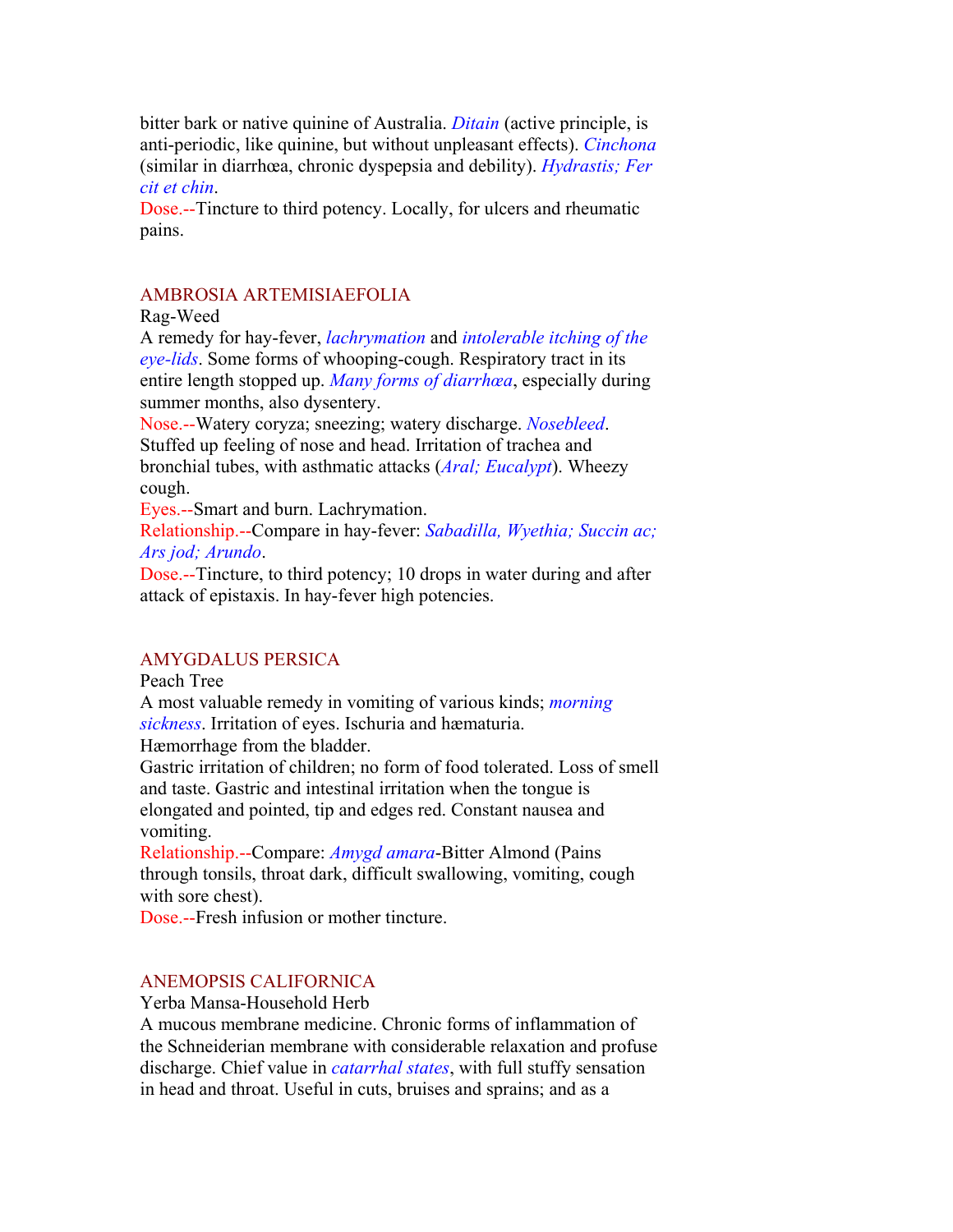diuretic and in malaria. Not yet proven, but found useful in profuse mucous or serous discharges; in nasal and pharyngeal catarrh, diarrhœa and urethritis. Recommended in heart disease, as a quieting agent when unduly excited. Flatulence; promotes digestion. Relationship.--Compare *Piper meth*.

Dose.--The tincture internally and locally as a spray.

#### ANHALONIUM LEWINII

#### Mescal Button

Mescal is a strong intoxicating spirit distilled from *Pulque fuerte*. Pulque is made from the Agave Americana of Mexico, locally known as Maguey and is the national beverage of Mexico. Indians call it Peyote. It weakens the heart, produces insanity. Its most striking effects appear in the *auditory nerve* for it makes each note upon the piano a center of melody which seems to be surrounded by a halo of color pulsating to the rhythm of the music" (Hom. World). Causes a form of intoxication accompanied by wonderful visions, remarkably beautiful and varied kaleidoscopic changes, and a sensation of increased physical ability. Also visions of monsters and various gruesome forms. A cardiac tonic and respiratory stimulant. Hysteria and insomnia. A remedy for brainfag, delirium, megrim, hallucinations, with colored brilliant visions. Motor inco-ordination. Extreme muscular depression; increased patellar reflex. Paraplegia. Mind.--Loss of conception of time. Difficult enunciation. Distrust and resentment. Lazy contentment.

Head.--Aches, with disturbed vision. Fantastic, brilliant, moving colored objects. Affected by beating time. Pupils dilated, vertigo, brain tired. *Polychrome spectra*. Exaggerated reverberation of ordinary sounds.

Dose.--Tincture.

## APOCYNUM CANNABINUM

#### Indian Hemp

Increases secretions of mucous and serous membranes and acts on cellular tissue, producing œdema and dropsy and on skin causing diaphoresis. Acute hydrocephalus. A diminished frequency of the pulse is a prime indication. This is one of our most efficient remedies, in *dropsies*, ascites, anasarca and hydrothorax, and urinary troubles, especially suppression and strangury. In the digestive complaints of Bright's disease, with the nausea, vomiting, drowsiness, difficult breathing, it will be found of frequent service. The dropsy is characterized by great thirst and gastric irritability. Arrhythmia. *Mitral and tricuspid regurgitation. Acute alcoholism*. Relaxation of sphincters.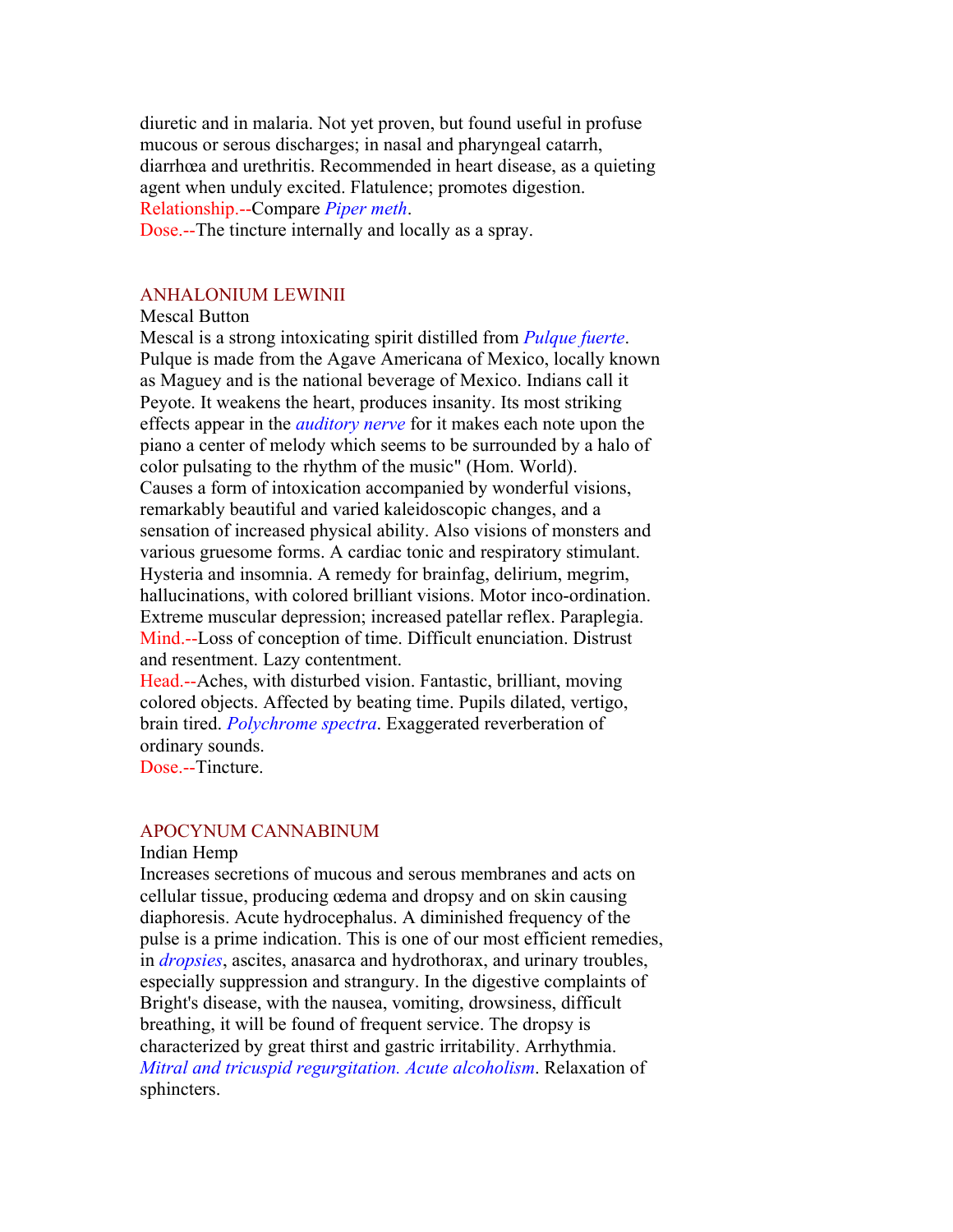Mind.--Bewildered. Low spirited.

Nose.--Long-continued sneezing. Snuffles of children (*Sambucus*). Chronic nasal catarrh with tendency to acute stuffiness with dull, sluggish memory. Dull headache. Takes cold easily, nostrils become congested and blocked up easily.

Stomach.--Nausea, with drowsiness. Thirst on walking. *Excessive vomiting*. Food or water is immediately ejected. Dull, heavy, sick feeling. Oppression in epigastrium and chest, impeding breathing (*Lobelia infl*). Sensation of sinking in stomach. Abdomen bloated. Ascites.

Stool.--*Watery*, flatulent, with soreness in anus; worse after eating. Feeling as if sphincter were open and stools ran right out.

Urine.--Bladder much distended. Turbid, hot urine, with thick mucus and burning in urethra, after urinating. Little expulsive power. Dribbling. Strangury. *Renal Dropsy*.

Female.--Amenorrhœa, with bloating; metrorrhagia with nausea; fainting, vital depression. Hæmorrhages at change of life. Blood expelled in large clots.

Respiratory.--Short, dry cough. *Respiratory short and* 

*unsatisfactory*. Sighing. Oppression about epigastrium and chest. Heart.--Tricuspid regurgitation; rapid and feeble, irregular cardiac action, low arterial tension, pulsating jugulars, general cyanosis and general dropsy.

Sleep.--Great restlessness and little sleep.

Modalities.--*Worse*, cold weather; cold drinks; uncovering. Relationship.--*Cymarin* is the active principle of Apocyn, lowers pulse rate and increases blood-pressure. *Strophanthus* (extreme cardiac depression with intense gastric disturbance; dropsy). *Aralia hispida*-Wild Elder-a valuable diuretic, useful in dropsy of the cavities, either due to hepatic or renal disease with constipation. Urinary disorders, especially with dropsy. Scudder advises doses of five to thirty drops in sweetened cream of tartar, (Solution). *Apis, Arsenic, Digital; Helleb*.

Dose.--Tincture (ten drops three times daily) and in acute alcoholism 1 dram of decoction in 4 oz water.

## APOCYNUM ANDROSAEMIFOLIUM

Dogbane

The rheumatic symptoms of this remedy promise most curative results. Its pains are of a wandering nature, with much stiffness and drawing. Everything smells and tastes like honey. Worms. Trembling and prostration. Swollen sensations.

Extremities.--Pain in all joints. Pain in toes and soles. Swelling of hands and feet. Profuse sweat, with much heat in soles. Tingling pain in toes. Cramps in soles. Violent heat in soles (*Sulph*).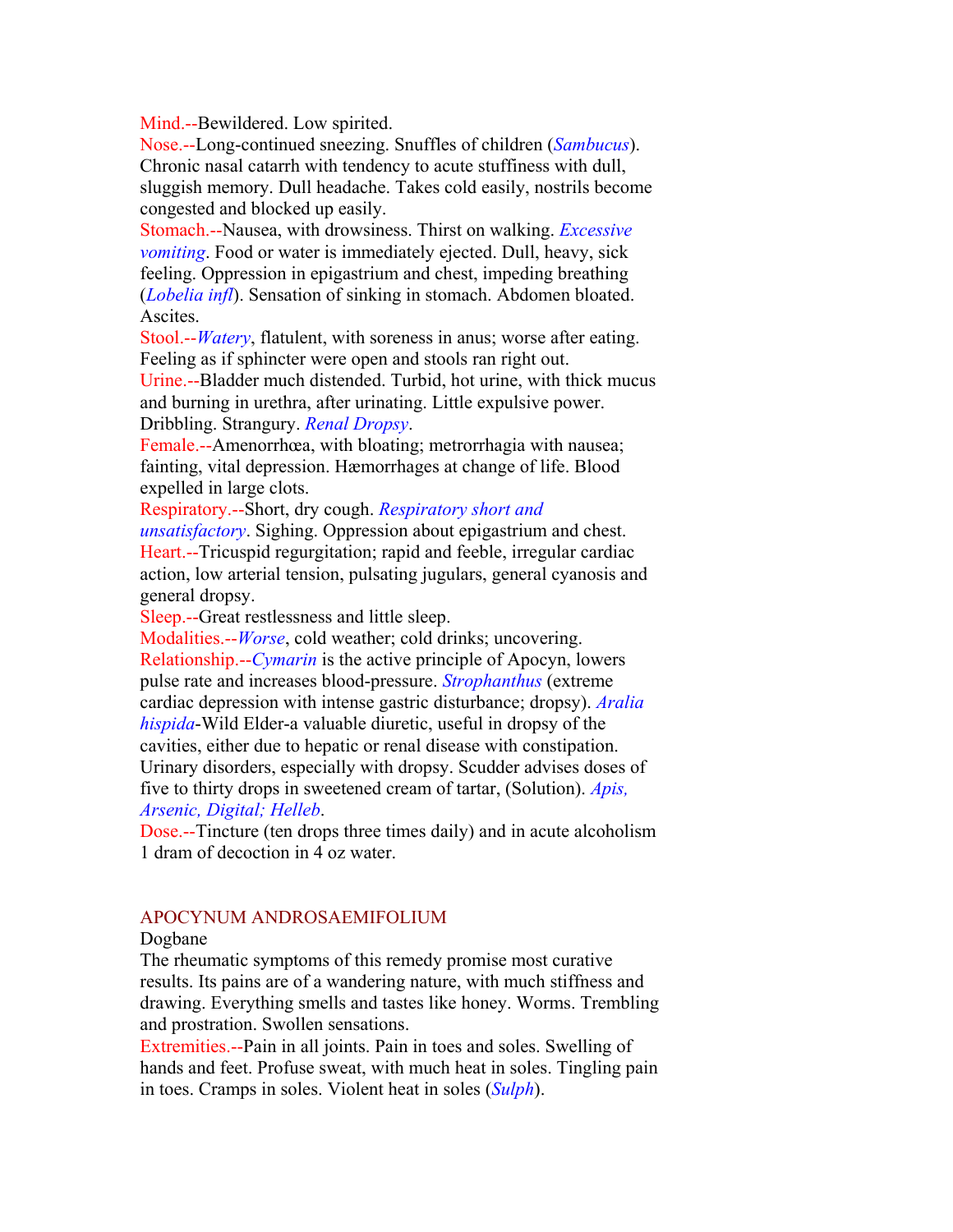Dose.--Tincture and first potency.

## ARALIA RACEMOSA

American Spikenard

This is a remedy for asthmatic conditions, with *cough aggravated on lying down*. Drenching sweat during sleep. Extreme sensitiveness to draughts. Diarrhœa, prolapse of rectum. Aching in rectum extending upwards; worse lying on side lain upon.

Respiratory.--*Dry cough coming on after first sleep*, about middle of night. *Asthma on lying down* at night with spasmodic cough; worse after first sleep, with tickling in throat. Constriction of chest; *feels as if a foreign body were in throat*. Obstruction worse in spring. Hayfever; *frequent sneezing*. Rawness and burning behind sternum.

The least current of air causes sneezing, with *copious watery, excoriating nasal discharge, of salty acrid taste*.

Female.--Menses suppressed; leucorrhœa foul-smelling, acrid, with pressing-down air. Lochia suppressed, with tympanites.

Modalities.--*Worse* about 11 pm (cough).

Relationship.--Compare: *Pecten-Scallop* (humid asthma. Quick, labored breathing. Constriction of chest, especially right side. Asthma preceded by coryza and burning in throat and chest. Attacks ends with copious expectoration of tough, frothy mucus. Worse at night). *Ars iod; Naphthaline; Cepa; Rosa; Sabad; Sinapis*. Dose.--Tincture, to third potency.

#### ARBUTUS ANDRACHNE

Strawberry Tree A remedy for eczema associated with gouty and rheumatic symptoms. Arthritis; especially larger joints. Urine rendered more clear. Lumbago. Symptoms shift from skin to joints. Vesical symptoms.

Relationship.--*Arbutin; Ledum; Bryonia; Kalmia*. Dose.--Tincture, to third potency.

## ARNICA MONTANA

Leopard's Bane

Produces conditions upon the system quite similar to those resulting from injuries, falls, blows, contusions. Tinnitus aurium. *Putrid phenomena*. Septic conditions; prophylactic of pus infection. Apoplexy, red, full face.

It is especially suited to cases when any injury, however remote, seems to have caused the present trouble. *After traumatic injuries*, overuse of any organ, strains. Arnica is disposed to cerebral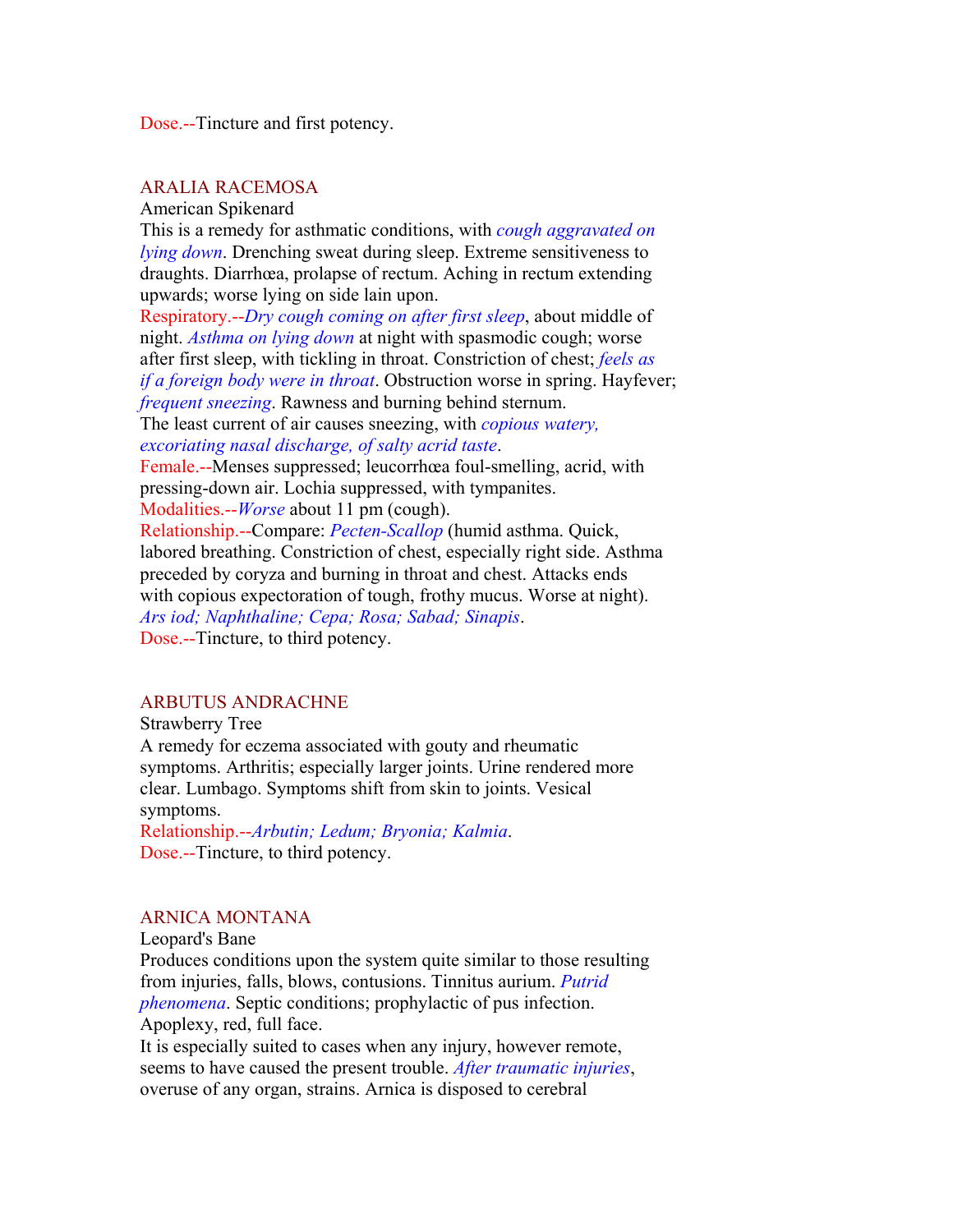congestion. Acts best in plethoric, feebly in debilitated with impoverished blood, cardiac dropsy with dyspnœa. A muscular tonic. Traumatism of grief, remorse or sudden realization of financial loss. Limbs and body ache as if beaten; joints as if sprained. Bed feels too hard. Marked effect on the blood. Affects the venous system inducing stasis. Echymosis and hæmorrhages. Relaxed blood vessels, black and blue spots. Tendency to hæmorrhage and low-fever states. Tendency to tissue degeneration, septic conditions, abscesses that do not mature. *Sore, lame, bruised feeling*. Neuralgias originating in disturbances of pneumo-gastric. Rheumatism of muscular and tendinous tissue, especially of back and shoulders. Aversion to tobacco. *Influenza*. Thrombosis. Hematocele.

Mind.--Fears touch, or the approach of anyone. Unconscious; when spoken to answers correctly, but relapses. Indifference; inability to perform continuous active work; morose, delirious. Nervous; cannot bear pain; whole body oversensitive. Says there is nothing the matter with him. Wants to be let alone. Agoraphobia (fear of space). After mental strain or shock.

Head.--*Hot, with cold body*; confused; sensitiveness of brain, with sharp, pinching pains. Scalp feels contracted. Cold spot on forehead. Chronic vertigo; objects whirl about especially when walking. Eyes.--Diplopia from traumatism, muscular paralysis, retinal hæmorrhage. Bruised, sore feeling in eyes after close work. Must keep eyes open. Dizzy on closing them. Feel tired and weary after sight-seeing, moving pictures, etc.

Ears.--Noises in ear caused by rush of blood to the head. Shooting in and around ears. Blood from ears. Dullness of hearing after concussion. Pain in cartilages of ears as if bruised.

Nose.--Bleeding after every fit of coughing, dark fluid blood. Nose feels sore; *cold*.

Mouth.--*Fetid breath*. Dry and thirsty. Bitter taste (*Colocy*). *Taste as from bad eggs*. Soreness of gums after teeth extraction (*Sepia*). Empyæma of maxillary sinus.

Face.--*Sunken*; very red. Heat in lips. Herpes in face.

Stomach.--Longing for vinegar. Distaste for milk and meat. Canine hunger. Vomiting of blood. Pain in stomach during eating. Repletion with loathing. Oppressive gases pass upward and downward. Pressure as from a stone. *Feeling as if stomach were passing against spine. Fetid* vomiting.

Abdomen.--Stitches under false ribs. Distended; offensive flatus. Sharp thrusts through abdomen.

Stool.--*Straining of tenesmus in diarrhœa. Offensive*, brown, *bloody*, putrid, involuntary. Looks like brown yeast. Must lie down after every stool. Diarrhœa of consumption; worse lying on left side. Dysenteric stools with muscular pains.

Urine.--Retained from over-exertion. Dark brick-red sediment.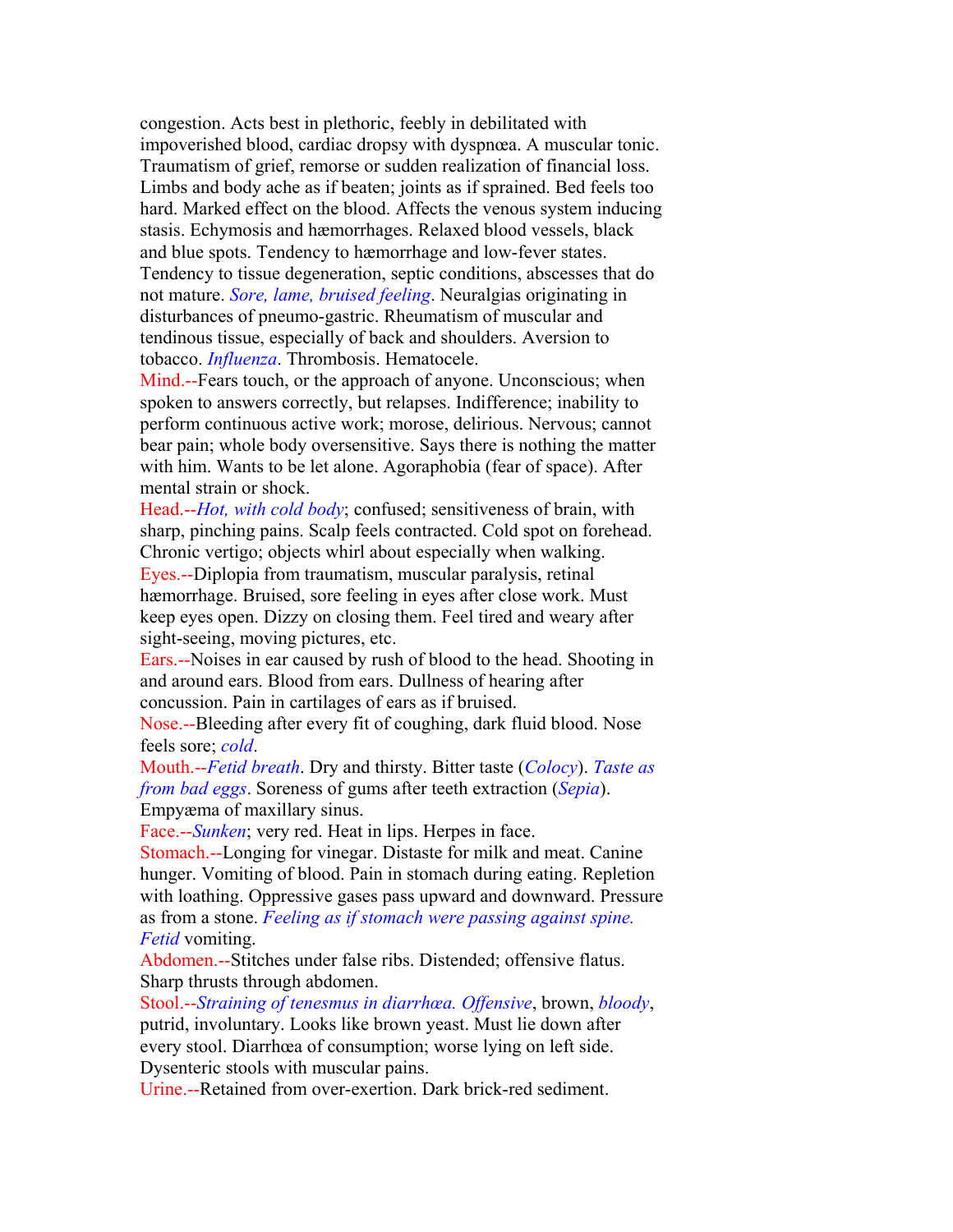Vesical tenesmus with very painful micturition.

Female.--Bruised parts after labor. Violent after-pains. Uterine hæmorrhage from mechanical injury after coition. Sore nipples. Mastitis from injury. Feeling as if fœtus were lying crosswise. Respiratory.--Coughs depending on cardiac lesion, paroxysmal, at night, during sleep, worse exercise. Acute tonsillitis, swelling of soft palate and uvula. Pneumonia; approaching paralysis. Hoarseness from overuse of voice. Raw, sore feeling in morning. Cough produced by weeping and lamenting. Dry, from tickling low down in trachea. Bloody expectoration. Dyspnœa with hæmoptysis. All bones and cartilages of chest painful. *Violent spasmodic cough, with facial herpes*. Whooping cough, child cries before coughing. *Pleurodynia*  (*Ranunc; Cimicif*).

Heart.--*Angina pectoris*; pain especially severe in elbow of left arm. Stitches in heart. Pulse feeble and irregular. Cardiac dropsy with distressing dyspnœa. Extremities distended, feel bruised and sore. Fatty heart and hypertrophy.

Extremities.--Gout. Great fear of being touched or approached. Pain in back and limbs, as if bruised or beaten. Sprained and dislocated feeling. Soreness after overexertion. Everything on which he lies seems too hard. Deathly coldness of forearm. Cannot walk erect, on account of bruised pain in pelvic region. Rheumatism begins low down and works up (*Ledum*).

Skin.--*Black and blue*. Itching, burning, eruption of small pimples. *Crops of small boils* (*Ichthyol; Silica*). Ecchymosis. Bed sores (*Bovinine locally*). Acne indurata, characterized by *symmetry in distribution*.

Sleep.--Sleepless and restless when over tired. Comatose drowsiness; awakens with hot head; dreams of death, mutilated bodies, anxious and terrible. Horrors in the night. Involuntary stools during sleep. Fever.--Febrile symptoms closely related to typhoid. Shivering over whole body. Heat and redness of head, with coolness of rest of body. Internal heat; feet and hands cold. Nightly sour sweats.

Modalities.--*Worse*, least touch; motion; rest; wine; damp cold. *Better, lying down, or with head low*.

Relationship.--Antidotes: *Camph*.

*Vitex trifolia.--*Indian Arnica (Sprains and pains, headache in temples, pain in joints; pain in abdomen; pain in testicles). Complementary: *Acon; Ipec*.

Compare: *Acon; Bapt; Bellis; Hamam; Rhus; Hyperic*.

Dose.--Third to thirtieth potency. Locally, the tincture, but should never be applied hot or at all when abrasions or cuts are present.

ASCLEPIAS CORNUTI Silk-weed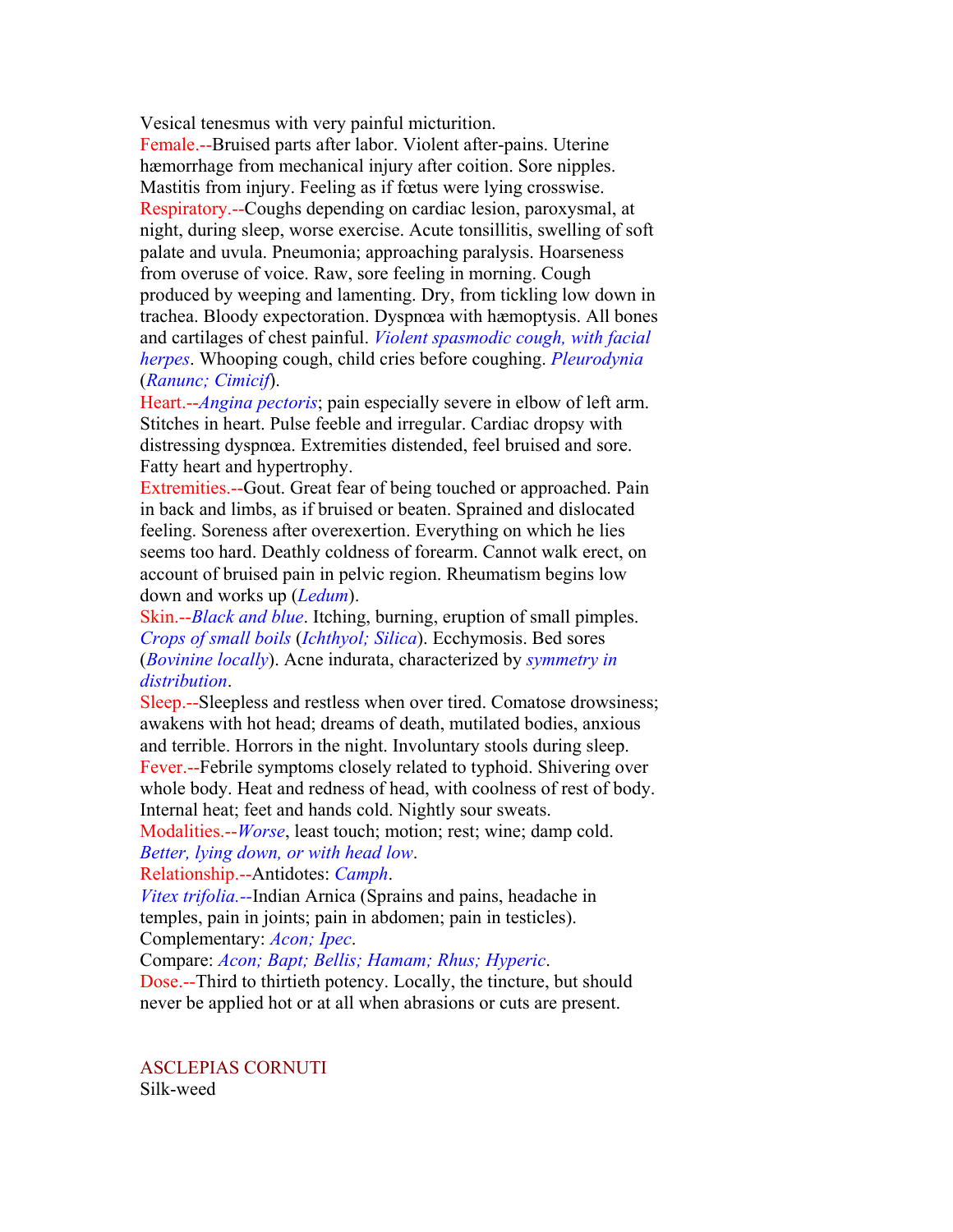## (ASCLEPIAS SYRIACA)

Seems to act especially on nervous system and urinary organs. A remedy for dropsy, hepatic, renal or cardiac and post-scarlatinal; causes diaphoresis and augments the urinary secretion. Acute rheumatic inflammation of large joints. Intermittent, pressing-down uterine pains.

Head.--Feels as if *a sharp instrument were thrust through from temple to temple*. Constriction across forehead. Nervous headache, after suppressed perspiration, followed by *increased urine, with increase of specific gravity*. Headache from retention of effete matters in system.

Relationship.--Compare: *Asclepias Vincetoxicum*.--Swallow-wart.-- *Cynanchum*--(A gastro-intestinal irritant, producing vomiting and purgation).--(Useful in dropsy, diabetes, great thirst, profuse urination).

Dose.--Tincture.

## ASCLEPIAS TUBEROSA

Pleurisy-root

Its action on the chest muscles is most marked and has been verified. Sick headache, with flatulence in stomach and bowels. Dyspepsia. Bronchitis and pleurisy come within its range. Catarrhal states from cold and damp weather. Irritation of larynx with huskiness; grip, with pleuritic pain.

Respiratory.--Respiration painful, especially at base of left lung. Dry cough; throat constricted; causes pain in head and abdomen. Pain in chest; shooting downward from left nipple. A general eliminative remedy, acting specially on the sudoriparous glands. Chest pains are relieved by bending forward. Spaces between ribs close to sternum tender. Lancinating pain between shoulders. Catarrh, with frontal headache, and sticky yellow discharge.

Stomach.--Fullness, pressure, weight. Flatulence after meals. Sensitive to tobacco.

Rectum.--*Catarrhal dysentery, with rheumatic pains all over*. Stools smell like rotten eggs.

Extremities.--Rheumatic joints give sensation as if adhesions being broken up on bending.

Relationship.--Compare: *Asclepias Incarnata*-Swamp Milk Weed (Chronic gastric Catarrh and leucorrhœa. Dropsy with dyspnœa) *Periploca groeca*-One of the Asclepiades--(Cardiac tonic, acts on circulation and respiratory center, accelerating respiration in a ratio disproportionate to pulse). *Bryonia; Dulc*.

Dose.--Tincture and first potency.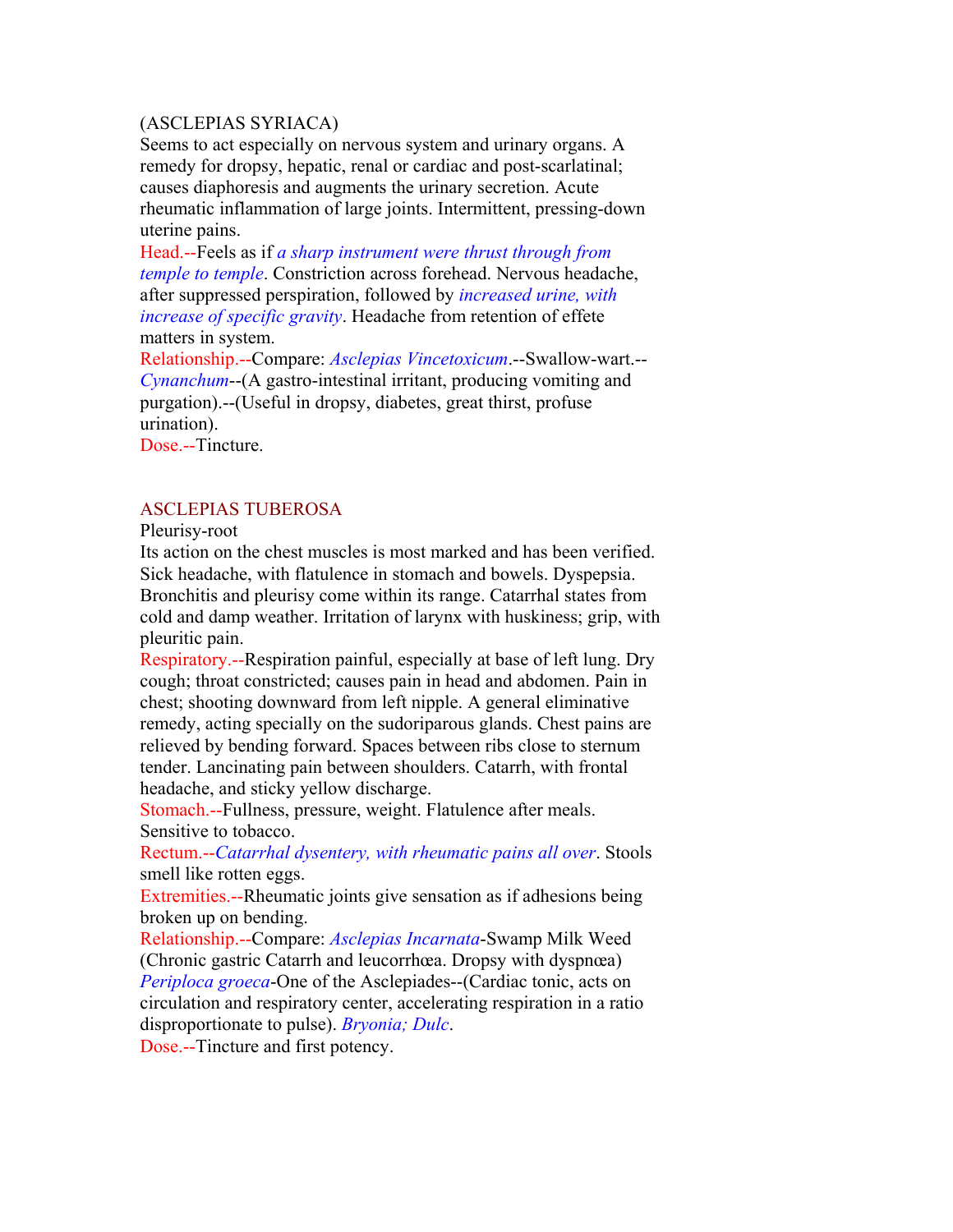#### AVENA SATIVA

Common Oat

Has a selective action on brain and nervous system, favorably influencing their nutritive function.

Nervous exhaustion, sexual debility, and the morphine habit call for this remedy in rather material dosage. Best tonic for debility after exhausting diseases. Nerve tremors of the aged; chorea, paralysis agitans, epilepsy. Post-diphtheritic paralysis. Rheumatism of heart. *Colds*. Acute coryza (20 drop doses in hot water hourly for a few doses). Alcoholism. Sleeplessness, especially of alcoholics. Bad effects of *Morphine* habit. Nervous states of many female troubles. Mind.--Inability to keep mind on any one subject.

Head.--Nervous headache at menstrual period, with burning at top of head. Occipital headache, with phosphatic urine.

Female.--Amenorrhœa and dysmenorrhœa, with weak circulation. Male.--Spermatorrhœa; impotency; after too much indulgence. Extremities.--Numbness of limbs, as if paralyzed. Strength of hand diminished.

Relationship.--Compare: *Alfalfa* (General tonic similar to avena-also in scanty and suppressed urine).

Dose.--Tincture ten to twenty drop doses, preferably in hot water.

#### BAPTISIA TINCTORIA

Wild Indigo

The symptoms of this drug are of an asthenic type, simulating low fevers, *septic conditions* of the blood, malarial poisoning and extreme prostration. Indescribable sick feeling. *Great muscular soreness and putrid phenomena always are present*. All the secretions are offensive-breath, stool, urine, sweat, etc. Epidemic influenza. Chronic intestinal toxæmias of children with fetid stools and eructations.

Baptisia in low dilutions produces a form of anti-bodies to the bac typhosus, viz, the agglutinins (*Mellon*). Thus it raises the natural bodily resistance to the invasion of the bacillary intoxication, which produces the typhoid syndrome. Typhoid carriers. After inoculation with anti-typhoid serum. Intermittent pulse, especially in the aged. Mind.--Wild, wandering feeling. Inability to think. Mental confusion. Ideas confused. Illusion of divided personality. *Thinks he is broken or double, and tosses about the bed trying to get pieces together*  (*Cajeput*). Delirium, wandering, muttering. Perfect indifference. Falls asleep while being spoken to. Melancholia, with stupor. Head.--Confused, swimming feeling. Vertigo; pressure at root of nose. Skin of forehead feels tight; seems drawn to back of head. Feels too large, *heavy, numb*. Soreness of eyeballs. Brain feels sore. Stupor; falls asleep while spoken to. Early deafness in typhoid conditions.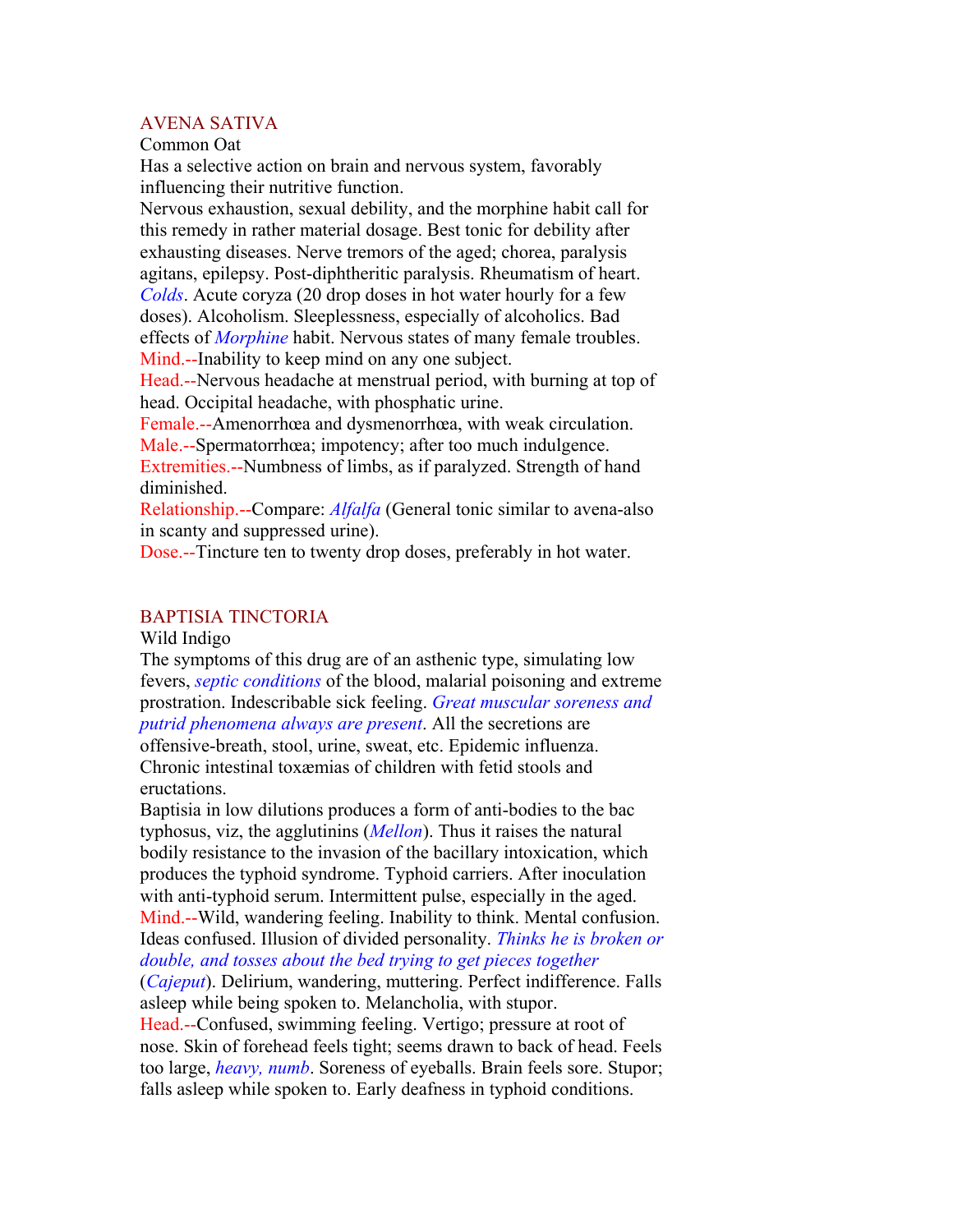Eyelids heavy.

Face.--*Besotted look*. Dark red. Pain at root of nose. Muscles of jaw rigid.

Mouth.--Taste flat, bitter. Teeth and gums sore, ulcerated. *Breath fetid. Tongue feels burned*; yellowish-brown; edges red and shining. Dry and brown in center, with dry and glistening edges; surface cracked and sore. *Can swallow liquids only*; least solid food gags.

Throat.--Dark redness of tonsils and soft palate. *Constriction,* 

*contraction of œsophagus* (*Cajeput*). Great difficulty in swallowing solid food. Painless sore throat, and offensive discharge. *Contraction at cardiac orifice*.

Stomach.--Can swallow only liquids, vomiting due to spasm of œsophagus. Gastric fever. No appetite. Constant desire for water. *Sinking feeling at stomach*. Pain in epigastric region. Feeling of hard substance (*Abies nig*). All symptoms worse from beer (*Kali bich*). Cardiac orifice contracted convulsively and ulcerative inflammation of stomach and bowels.

Abdomen.--Right side markedly affected. Distended and rumbling. Soreness over region of gall-bladder, with diarrhœa. Stools very *offensive, thin, dark, bloody*. Soreness of abdomen, in region of liver. Dysentery of old people.

Female.--Threatened miscarriage from mental depression, shock, watching, low fevers. Menses too early, too profuse. Lochia acrid, fetid. Puerperal fever.

Respiratory.--Lungs feel compressed, breathing difficult; seeks open window. Fears going to sleep on account of nightmare and *sense of suffocation*. Constriction of chest.

Back and Extremities.--Neck tired. Stiffness and pain, aching and drawing in arms and legs. Pain in sacrum, around hips and legs. *Sore and bruised*. Decubitus.

Sleep.--Sleepless and restless. Nightmare and frightful dreams. Cannot get herself together, feels scattered about bed. Falls asleep while answering a question.

Skin.--Livid spots all over body and limbs. Burning and heat in skin (*Arsenic*). Putrid ulcers with stupor, low delirium and prostration. Fever.--Chill, with rheumatic pains and soreness all over body. Heat all over, with occasional chills. Chill about 11 am.*Adynamic fevers*.

Typhus fever. Shipboard fever.

Modalities.--*Worse*; Humid heat; fog; indoors.

Relationship.--Compare: *Bryonia* and *Arsenic* may be needed to complete the favorable reaction. *Ailanthus* differs, being more painful. Baptisia more painless. *Rhus; Muriat acid; Arsenic; Bryon; Arnica; Echinac. Pyrogen*.

*Baptisia confusia* (Pain in right jaw and oppression in left hypochondrium, producing dyspnœa and necessity to assume erect position).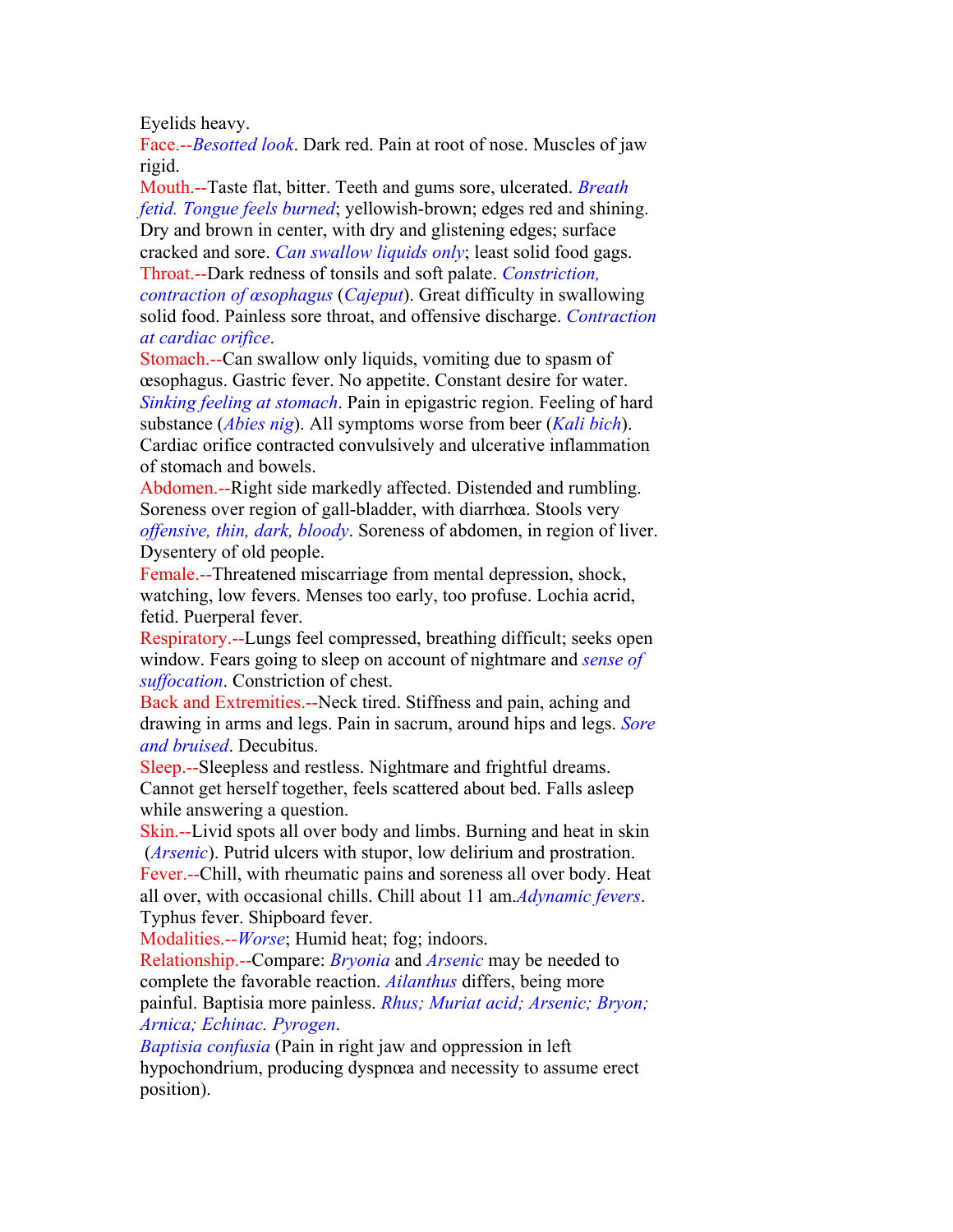Dose.--Tincture, to twelfth attenuation. Has rather short action.

## BAROSMA CRENULATUM

Buchu (BAROSMA CRENATA) Marked specific effects on genito-urinary system; *muco-purulent discharges*. Irritable bladder, with vesical catarrh; prostatic disorders. Gravel. Leucorrhœa. Relationship.--Compare: Copaiva; *Thuja; Populus; Chimaph*. See Diosma. Dose.--Tincture or tea from leaves.

#### BELLIS PERENNIS

Daisy

It acts upon the muscular fibers of the blood-vessels. Much muscular soreness. Lameness, as if sprained. Venous congestion, due to mechanical causes. First remedy in injuries to the deeper tissues, after major surgical work. Results of injuries to nerves with intense soreness and intolerance of cold bathing. After gout, debility of limbs.

Traumatism of the pelvic organs, auto-traumatism, expresses the condition calling for this remedy; ill effects from masturbation. Excellent remedy for sprains and bruises. Complaints due to cold food or drink when the body is heated, and in affections due to cold wind. Externally, in nævi. Acne. *Boils all over. Sore, bruised feeling in the pelvic region*. Exudations, stasis, swelling, come within the range of this remedy. Rheumatic symptoms. Does not vitiate the secretions. "It is a princely remedy for old laborers, especially gardeners" (Burnett).

Head.--Vertigo in elderly people. Headache from occiput to top of head. Forehead feels contracted. *Bruised soreness*. Itching around scalp and over back, worse from hot bath and bed.

Female.--Breasts and uterus engorged. Varicose veins in pregnancy. *During pregnancy inability to walk*. Abdominal muscles lame. *Uterus feels sore, as if squeezed*.

Sleep.--Wakes early in morning and cannot get to sleep again. Abdomen.--*Soreness of abdominal walls and of uterus*. Stitches in spleen, sore, enlarged. Yellow, painless diarrhœa, foul odor, worse at night. Bloated; rumbling in bowels.

Skin.--*Boils*. Ecchymosis, swelling, very sensitive to touch. Venous congestion due to mechanical causes. Varicose veins with bruised sore feeling. Exudations and swellings. Acne.

Extremities.--Joints sore, muscular soreness. Itching on back and flexor surfaces of thighs. Pain down anterior of thighs. Wrist feels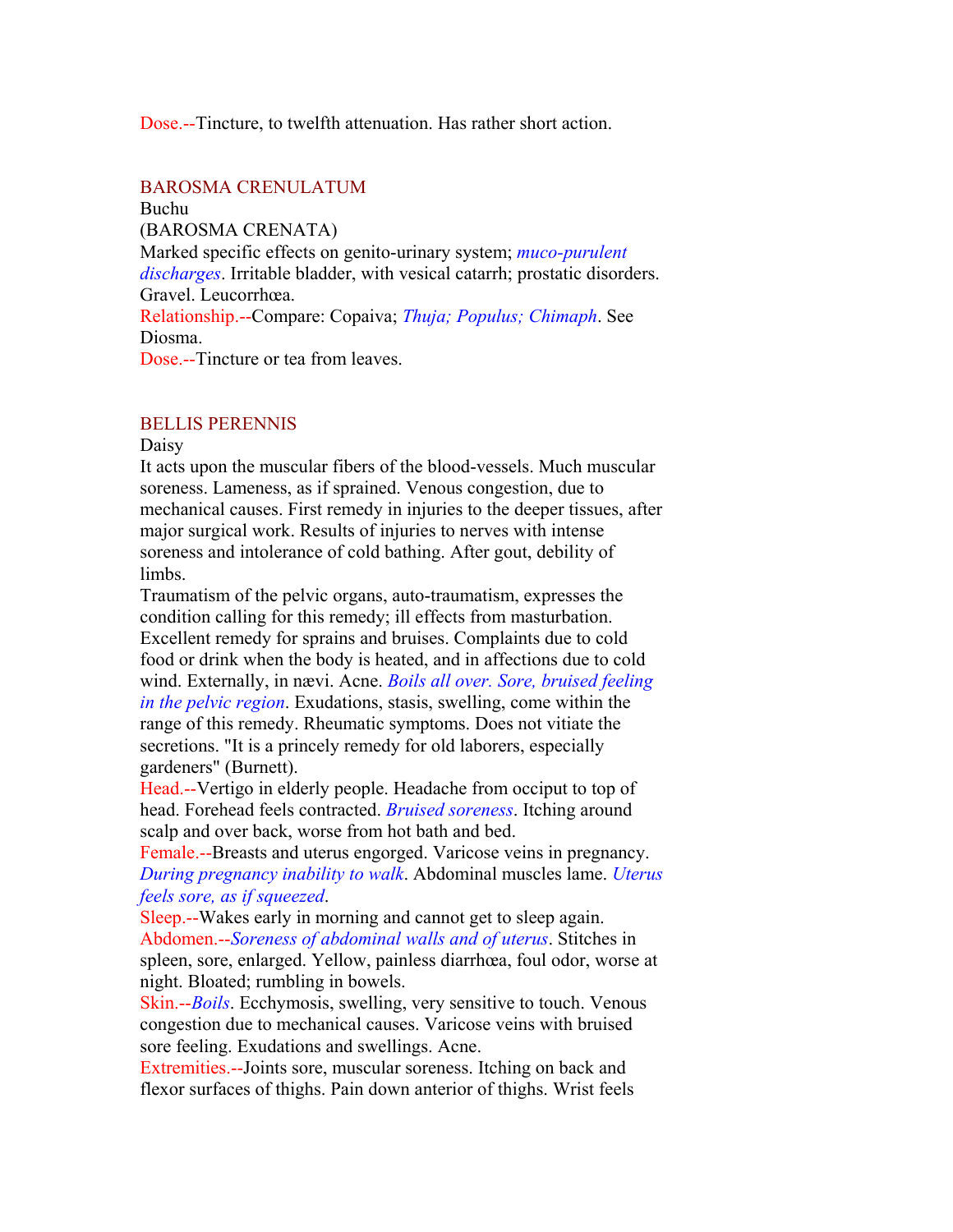contracted as from elastic band around joint. Sprains feels contracted as from elastic band around joint. Sprains with great soreness.

*Railway spine*.

Relationship.--Compare: *Arnica; Arsenic; Staphis; Hamamelis; Bryonia; Vanadium* (degenerative states).

Modalities.--*Worse, left side*; hot bath and warmth of bed; before storms; cold bathing; cold wind.

Dose.--Tincture to third potency.

## BERBERIS VULGARIS

#### **Barberry**

Rapid change of symptoms-pains change in regard to place and character-thirst alternates with thirstlessness, hunger, and loss of appetite, etc. Acts forcibly on the venous system, producing pelvic engorgements and hæmorrhoids.

Hepatic, and rheumatic affections, particularly with urinary, hæmorrhoidal and menstrual complaints.

Old gouty constitutions. Pain in region of kidneys is most marked; hence its use in renal and vesical troubles, gall-stones, and vesical catarrh. It causes inflammation of kidneys with hæmaturia. Pains may be felt all over body, emanating from small of back. It has also marked action on the liver, promoting the flow of bile. Often called for in arthritic affections with urinary disturbances. Wandering, *radiating* pains. Acts well in fleshy persons, good livers, but with little endurance. Spinal irritation. All Berberis pains radiate, are not worse by pressure, but worse in various attitudes, especially standing and active exercise.

Head.--Listless, apathetic, indifferent. Puffy sensation, feeling as if becoming larger. Vertigo with attacks of fainting. Frontal headache. Chilliness in back and occiput. Tearing pain in auricle, and gouty concretions. *Sensation of a tight cap pressing upon the whole scalp*. Nose.--Dry; obstinate catarrh of left nostril. Crawling in nostrils. Face.--Pale, sickly. Sunken cheeks and eyes, with bluish circles. Mouth.--Sticky sensation. Diminished saliva. Sticky, frothy saliva, like cotton (*Nux mosch*). Tongue feels scalded, vesicles on tongue. Stomach.--*Nausea before breakfast*. Heartburn.

Abdomen.--Stitches in region of gall-bladder; worse, pressure, extending to stomach. Catarrh of the gall-bladder with constipation and yellow complexion. Stitching pain in front of kidneys extending to liver, spleen, stomach, groins, Poupart's ligament. Sticking deep in ilium.

Stool.--Constant urging to stool. Diarrhœa painless, clay-colored, burning, and smarting in anus and perineum. Tearing around anus. *Fistula in ano*.

Urinary.--Burning pains. Sensation as if some urine remained after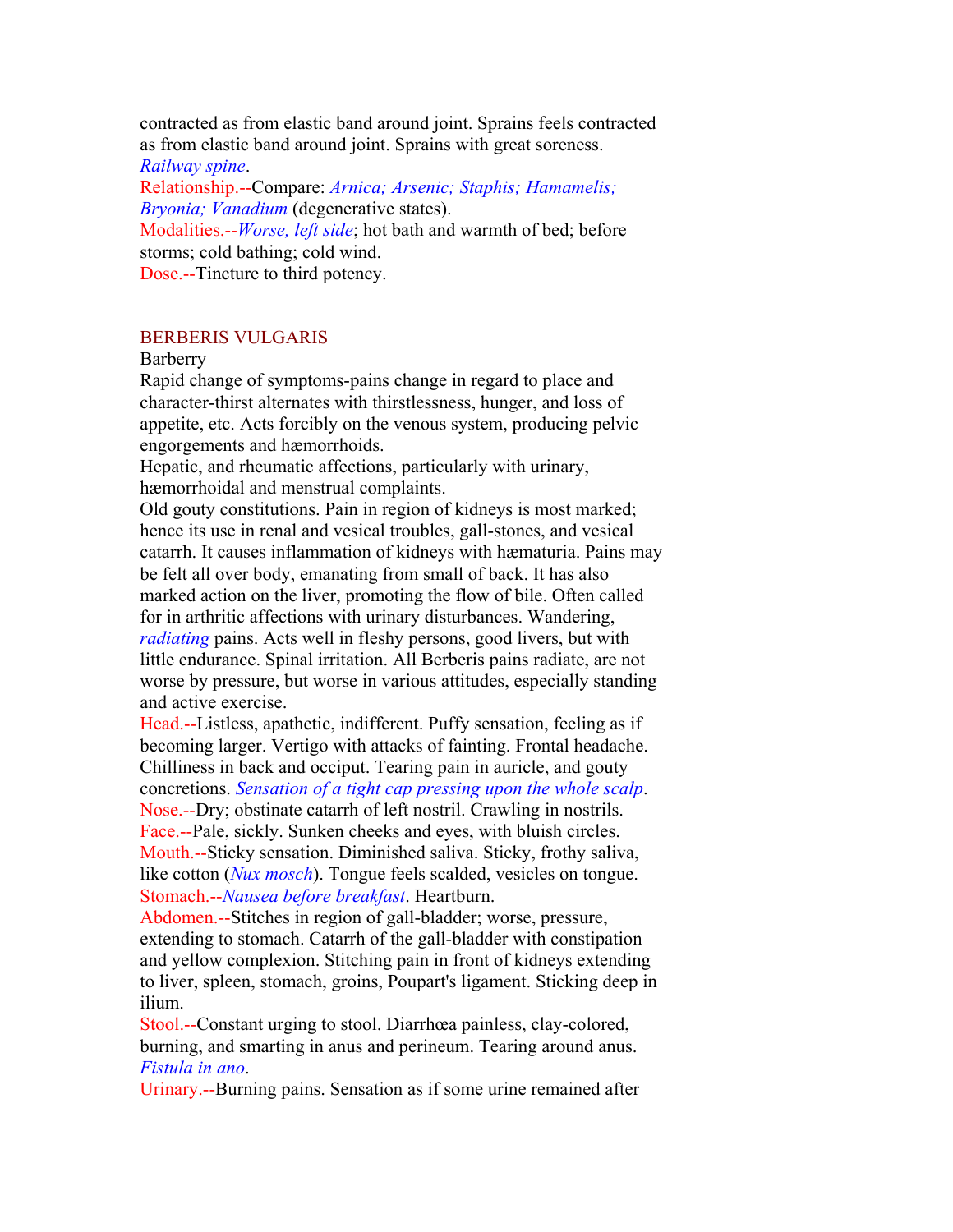urinating. Urine with thick *mucus and bright-red*, mealy sediment. Bubbling, sore sensation in kidneys. Pain in bladder region. *Pain in the thighs and loins on urinating*. Frequent urination; urethra burns when not urinating.

Male.--Neuralgia of spermatic cord and testicles. Smarting, burning, stitching in testicles, in prepuce and scrotum.

Female.--Pinching constriction in mons veneris, vaginismus, contraction and tenderness of vagina. Burning and soreness in vagina. Desire diminished, cutting pain during coition. Menses scanty, gray mucus, with pain in kidneys and chilliness, pain down thighs. Leucorrhœa, grayish mucus, with painful urinary symptoms. Neuralgia of ovaries and vagina.

Respiratory.--Hoarseness; polypus of larynx. Tearing stitches in chest and region of heart.

Back.--Stitches in neck and back; worse, respiration. Sticking pain in region of kidneys radiating thence around abdomen, to hips and groins. Numb, bruised sensation. Stitches from kidneys into bladder. Tearing, sticking with stiffness, making rising difficult, involving hips, nates, limbs, with numbness. Lumbago (*Rhus; Tart em*). Metatarsus and metacarpus feel sprained. Post-operative pain in lumbar region; soreness with sharp pain following course of circumflex iliac nerve to bladder with frequent urination.

Extremities.--Rheumatic paralytic pain in shoulders, arms, hands and fingers, legs and feet. *Neuralgia under finger-nails*, with swelling of finger-joints. Sensation of cold on outside of thighs. Heels pain, as if ulcerated. Stitching between metatarsal bones as from a nail when standing. Pain in balls of feet on stepping. Intense weariness and lameness of legs after walking a short distance.

Skin.--Flat warts. *Itching*, burning and smarting; *worse, scratching*; better, cold applications. Small pustules over whole body. Eczema of *anus* and *hands*. *Circumscribed pigmentation* following eczematous inflammation.

Fever.--Cold sensation in various parts, as if spattered with cold water. Warmth in lower part of back, hips, and thighs.

Modalities.--*Worse*, motion, *standing*. It brings on, or increases, urinary complaints.

Relationship.--Compare: *Ipomea-Convolvulus Duratinus*-Morning Glory. --(Pain in left lumbar muscles on stooping. Kidney disorders with pain in back. Much abdominal flatulence. Aching in top of right shoulder renal colic; aching in small of back and extremities), *Aloe; Lycopod; Nux; Sarsap. Xanthorrhea arborea* (severe pain in kidneys, cystitis and gravel. Pain from ureter to bladder and testicles; pain in small of back returns from least chill or damp). *Xanthoriza apifolia*-Shrub Yellow Root--contains Berberine. Dilatation of stomach and intestines, atony, enlarged spleen.

Antidotes: *Camphor; Bell*.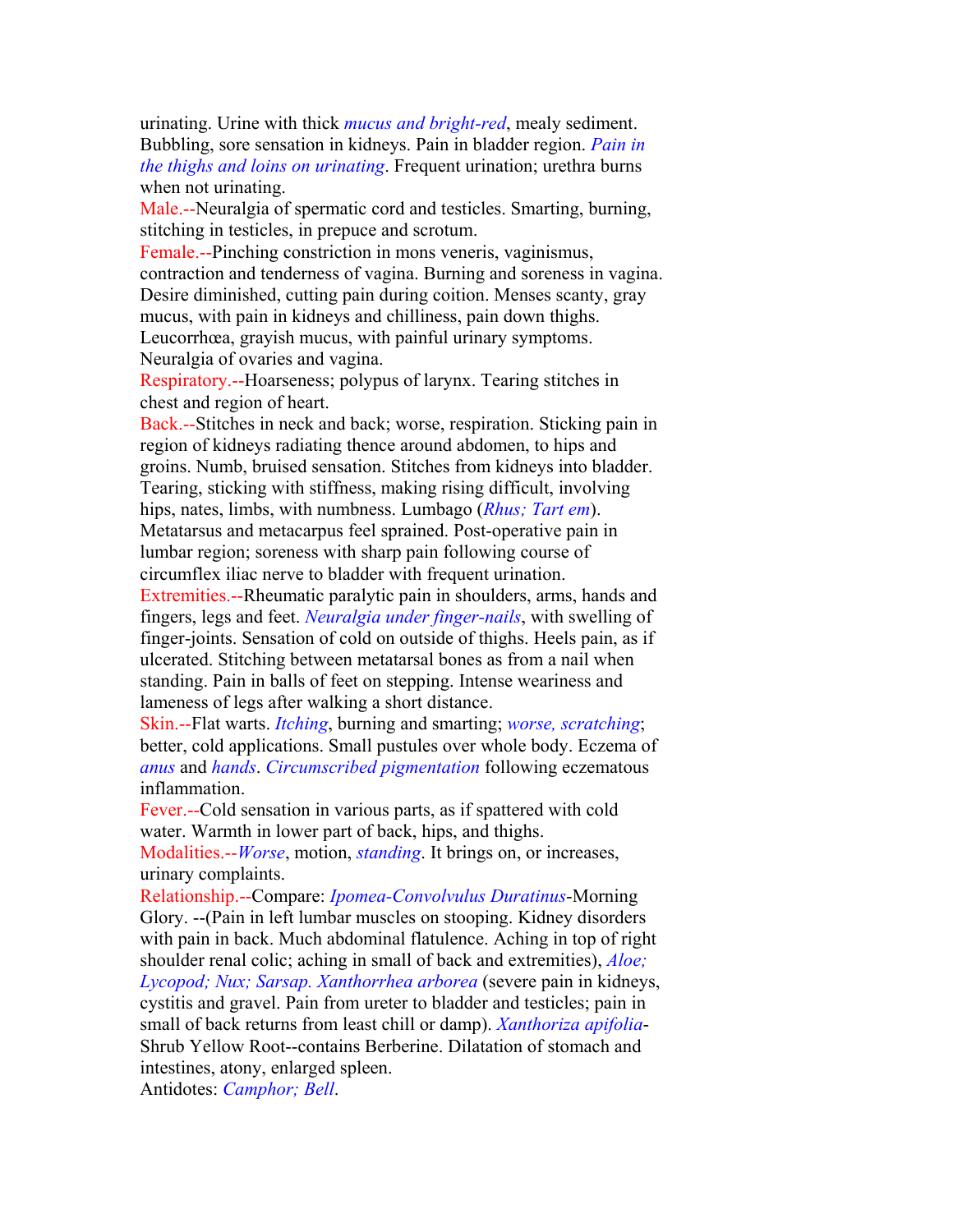Dose.--Tincture, to sixth potency.

#### BERBERIS AQUIFOLIUM

Mountain Grape

(BERBERIS AQUIFOLIUM - MAHONIA)

A remedy for the skin, chronic catarrhal affections, secondary syphilis. Hepatic torpor, lassitude and other evidences of incomplete metamorphosis; stimulates all glands and improves nutrition.

Head.--Sensation of a band just above ears. Bilious headache. "Scald head". Scaly eczema.

Face.--Acne. Blotches and pimples. Clears the complexion. Stomach.--Tongue thickly coated, yellowish-brown; feels blistered. Burning in stomach. Nausea and hunger after eating.

Urine.--Stitching, crampy pains; thick mucus, and bright-red, mealy sediment.

Skin.--*Pimply, dry, rough, scaly*. Eruption *on scalp extending to face*  and neck. Tumor of breast, with pain. Psoriasis. Acne. Dry eczema. Pruritus. Glandular induration.

Relationship.--*Carbol acid; Euonym; Berb vulg; Hydr*. Dose.--Tincture in rather material doses.

#### BRYONIA ALBA

Wild Hops

Acts on all serous membranes and the viscera they contain. Aching in every muscle. The general character *of the pain here produced is a stitching, tearing; worse by motion, better rest*. These characteristic stitching pains, greatly aggravated by any motion, are found everywhere, but especially in the chest; worse pressure. *Mucous membranes are all dry*. The Bryonia patient is irritable; has vertigo from raising the head, pressive headache; dry, parched lips, mouth; excessive thirst, bitter taste, sensitive epigastrium, and feeling of a stone in the stomach; stools large, dry, hard; dry cough; rheumatic pains and swellings; dropsical effusions into synovial and serous membranes.

Bryonia affects especially the constitution of a robust, firm fiber and dark complexion, with tendency to leanness and irritability. It prefers the right side, the evening, and open air, warm weather after cold days, to manifest its action most markedly.

Children dislike to be carried or raised. *Physical weakness*, allpervading apathy. Complaints apt to develop slowly.

Mind.--Exceedingly *irritable*; everything puts him out of humor. Delirium; wants to go home; *talks of business*.

Head.--Vertigo, nausea, faintness on rising, confusion. *Bursting, splitting headache*, as if everything would be pressed out; as if hit by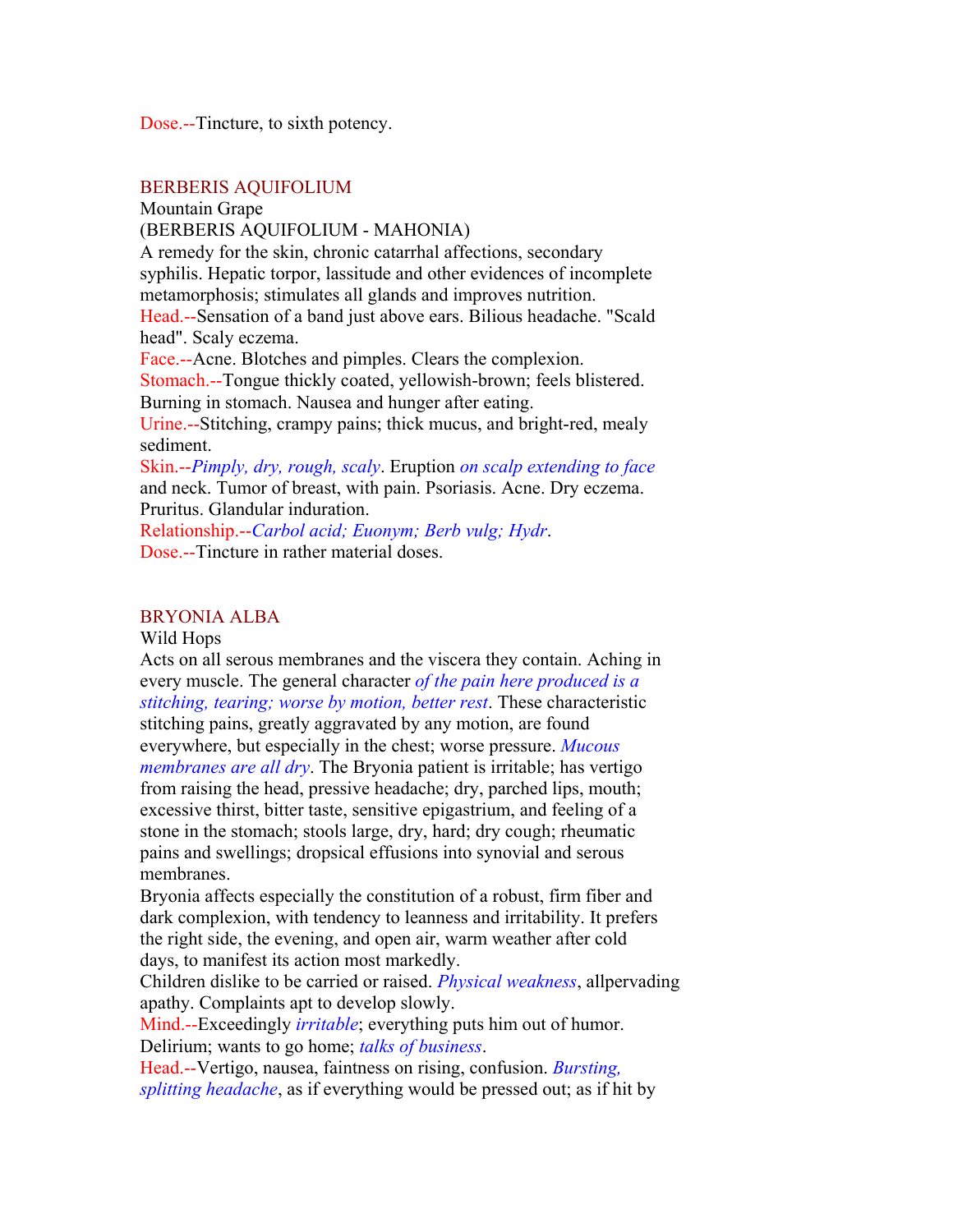a hammer from within; worse from motion, stooping, opening eyes. Headache becomes seated in occiput. Drawing in bones towards zygoma. Headache; worse on motion, even of eyeballs. Frontal headache, frontal sinuses involved.

Nose.--*Frequent bleeding of nose when menses should appear*. Also in the morning, relieving the headache. Coryza with shooting and aching in the forehead. Swelling of tip of nose, feels as if it would ulcerate when touched.

Ears.--Aural vertigo (*Aur; Nat sal; Sil; Chin*). Roaring, buzzing. Eyes.--Pressing, crushing, aching pain. Glaucoma. Sore to touch and when moving them.

Mouth.--*Lips parched, dry, cracked. Dryness of mouth, tongue, and throat, with excessive thirst*. Tongue coated yellowish, dark brown; heavily white in gastric derangement. Bitter taste (*Nux; Col*). Burning in lower lip in old smokers. Lip swollen, dry, black, and cracked. Throat.--Dryness, sticking on swallowing, scraped and constricted (*Bell*). Tough mucus in larynx and trachea, loosened only after much hawking; worse coming into warm room.

Stomach.--*Nausea and faintness when rising up*. Abnormal hunger, loss of taste. Thirst for large draughts. Vomiting of bile and water immediately after eating. Worse, warm drinks, which are vomited. *Stomach sensitive to touch. Pressure in stomach after eating, as of a stone*. Soreness in stomach when coughing. Dyspeptic ailments during summer heat. Sensitiveness of epigastrium to touch. Abdomen.--Liver region swollen, sore, tensive. Burning pain, *stitches; worse, pressure, coughing, breathing*. Tenderness of abdominal walls.

Stool.--Constipation; stools hard, dry, as if burnt; seem too large. Stools brown, thick, bloody; *worse in morning, from moving*, in hot weather, after being heated, from cold drinks, every spell of hot weather.

Urine.--Red, brown, like beer; scanty, hot.

Female.--Menses too early, too profuse; worse from motion, with tearing pains in legs; *suppressed, with vicarious discharge or splitting headache*. Stitching pains in ovaries on taking a deep inspiration; very sensitive to touch. Pain in right ovary as if torn, extending to thigh (*Lilium; Croc*). Milk fever. Pain in breasts at menstrual period. *Breasts hot and painful hard*. Abscess of mammæ. Frequent bleeding of nose at appearance of menses. Menstrual irregularities, with gastric symptoms. Ovaritis. *Intermenstrual pain, with great abdominal and pelvic soreness (Ham).* 

Respiratory.--Soreness in larynx and trachea. Hoarseness; worse in open air. Dry, hacking cough from irritation in upper trachea. Cough, dry, at night; *must sit up; worse after eating or drinking*, with vomiting, *with stitches in chest*, and expectoration of rust-colored sputa. Frequent desire to take a long breath; *must* expand lungs.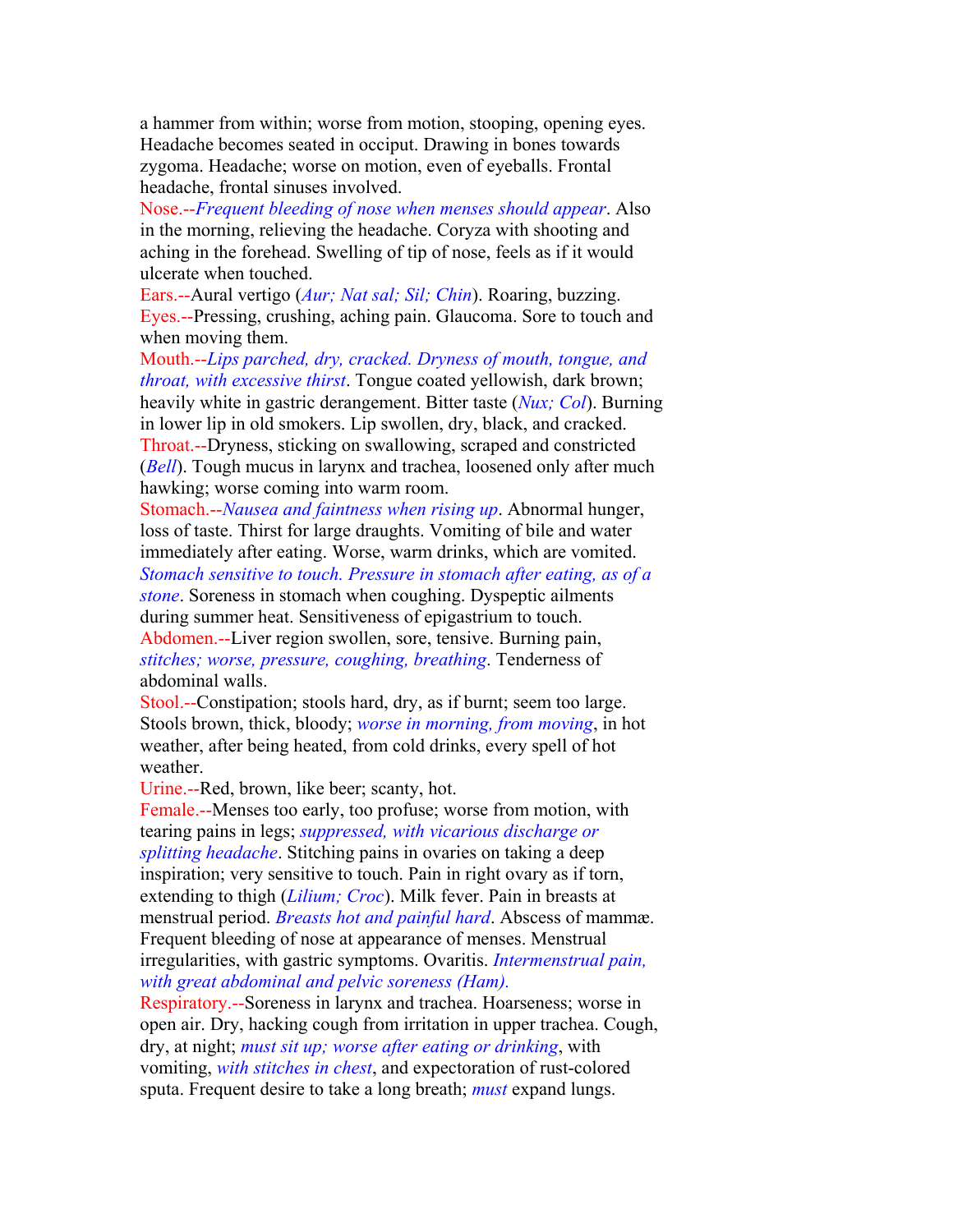Difficult, quick respiration; worse every movement; caused by stitches in chest. Cough, with feeling as if chest would fly to pieces; presses his head on sternum; must support chest. Croupous and pleuro-pneumonia. Expectoration brick shade, tough, and falls like lumps of jelly. Tough mucus in trachea, loosened only with much hawking. *Coming into warm room excites cough* (*Nat carb*).

Heaviness beneath the sternum extending towards the right shoulder. Cough *worse* by going into warm *room*. Stitches in cardiac region. Angina pectoris (use tincture).

Back.--Painful stiffness in nape of neck. *Stitches and stiffness in small of back*. From hard water and sudden changes of weather. Extremities.--Knees stiff and painful. Hot swelling of feet. *Joints red, swollen, hot*, with stitches and tearing; worse on least movement. Every spot is painful on pressure. Constant motion of left arm and leg (*Helleb*).

Skin.--Yellow; pale, swollen, dropsical; hot and painful. Seborrhœa. *Hair very greasy*.

Sleep.--Drowsy; starting when falling asleep. Delirium; busy with business matters and what he had read.

Fever.--Pulse full, hard, tense, and quick. Chill with external coldness, dry cough, stitches. Internal heat. Sour sweat after slight exertion. Easy, profuse perspiration. Rheumatic and typhoid marked by gastro-hepatic complications.

Modalities.--*Worse*, warmth, any motion, morning, eating, hot weather, exertion, touch. Cannot sit up; gets faint and sick. *Better*, lying on *painful side, pressure, rest, cold things*.

Relationship.--Complementary: *Upas* when Bryonia fails. *Rhus; Alumina. Illecebrum*.--A Mexican drug.--(Fever with catarrhal symptoms, gastric and typhoid fever symptoms).

Antidotes: *Acon; Cham; Nux.* 

Compare: *Asclep tub; Kali mur; Ptelia*. Dose.--First to twelfth attenuation.

## CACTUS GRANDIFLORUS

Night-blooming Cereus

(SELENICEREUS SPINULOSUS)

Acts on circular muscular fibers, hence constrictions. It is the heart and arteries especially that at once respond to the influence of Cactus, producing very characteristic *constrictions* as of an iron band. This sensation is found in various places, œsophagus, bladder, etc. The mental symptoms produced correspond to those found when there are heart affections, sadness, and melancholy. *Hæmorrhage,* 

*constrictions, periodicity, and spasmodic pains*. Whole body feels as if caged, each wire being twisted tighter. Atheromatous arteries and weak heart. Congestions; irregular distribution of blood. *Favors*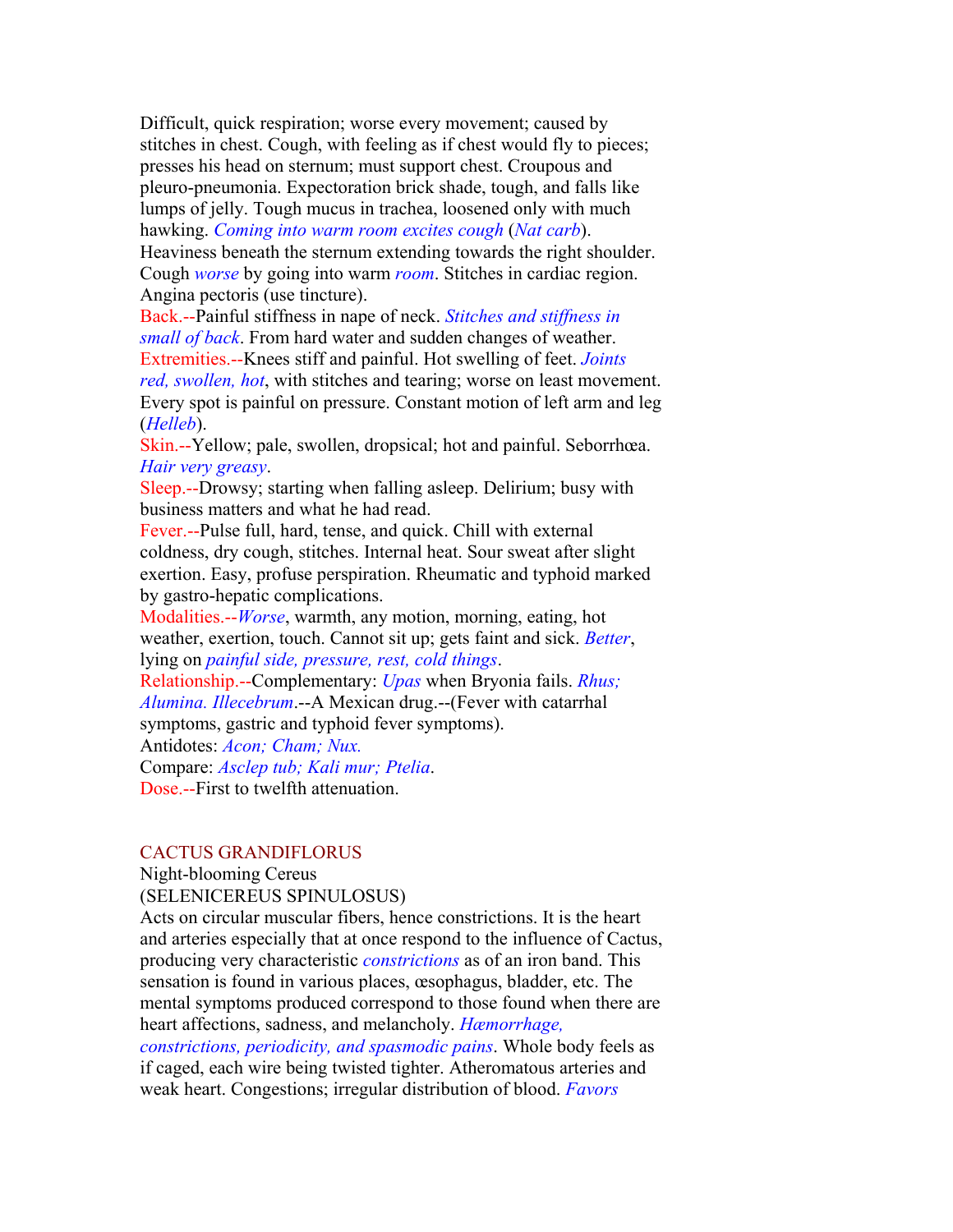*formation of clots speedily*. Great periodicity. Toxic goitre with cardiac symptoms. Cactus is pulseless, panting and prostrated. Mind.--Melancholy, taciturn, sad, ill-humored. Fear of death. Screams with pain. Anxiety.

Head.--Headache if obliged to pass dinner hour (*Ars; Lach; Lyc*). *Sensation as of a weight on vertex*. Right-sided pulsating pain. *Congestive headaches*, periodical, threatening apoplexy. Bloodvessels to the head distended. Feels as if head were compressed in a vise. Pulsation in ears. Dim sight. *Right sided prosopalgia*, constricting pains, returns at same hour daily (*Cedron*). Nose.--Profuse bleeding from nose. Fluent coryza. Throat.--Constriction of œsophagus. Dryness of tongue, as if burnt;

needs much liquid to get food down. Suffocative constriction at throat, with full, throbbing carotids in angina pectoris. Stomach.--*Constriction*, pulsation, or heaviness in stomach. Vomiting of blood.

Stool.--Hard, black stools. Diarrhœa in morning. Hæmorrhoids swollen and painful. Sensation of great weight in anus. Hæmorrhage from bowels in malarial fevers and with heart symptoms. Urine.--Constriction of neck of bladder, causing retention of urine. Hæmorrhage from bladder. Clots of blood in urethra. Constant urination.

Female.--Constriction in uterine region and ovaries. *Dysmenorrhœa*; pulsating pain in uterus and ovaries. Vaginismus. Menses early, dark, pitch-like (*Cocc; Mag c*); cease on lying down, with heart symptoms. Chest.--Oppressed breathing as from a weight on chest. *Constriction in chest, as if bound, hindering respiration*. Inflammation of diaphragm. *Heart-constriction, as from an iron band*. Angina pectoris. Palpitation; pain shooting down left arm. Hæmoptysis, with

convulsive, spasmodic cough. Diaphragmitis, with great difficulty of breathing.

Heart.--*Endocarditis with mitral insufficiency together with violent and rapid action*. Acts best in the incipiency of cardiac

incompetence. Heart weakness of arterio-sclerosis. Tobacco heart. Violent palpitation; *worse lying on left side, at approach of menses*. Angina pectoris, with suffocation, cold sweat, and ever-present iron band feeling. Pain in apex, shooting down left arm. Palpitation, with vertigo; dyspnœa, flatulence. *Constriction*; very acute pains and stitches in heart; pulse feeble, irregular, quick, without strength. Endocardial murmurs, excessive impulse, increased præcordial dullness, enlarged ventricle. Low blood pressure.

Extremities.--Œdema of hands and feet. Hands soft; feet enlarged. Numbness of left arm. Icy-cold hands. Restless legs.

Sleep.--Sleepless on account of pulsation in different parts of body. Frightful dreams.

Fever.--Fever every day at same hour. Coldness in back and icy-cold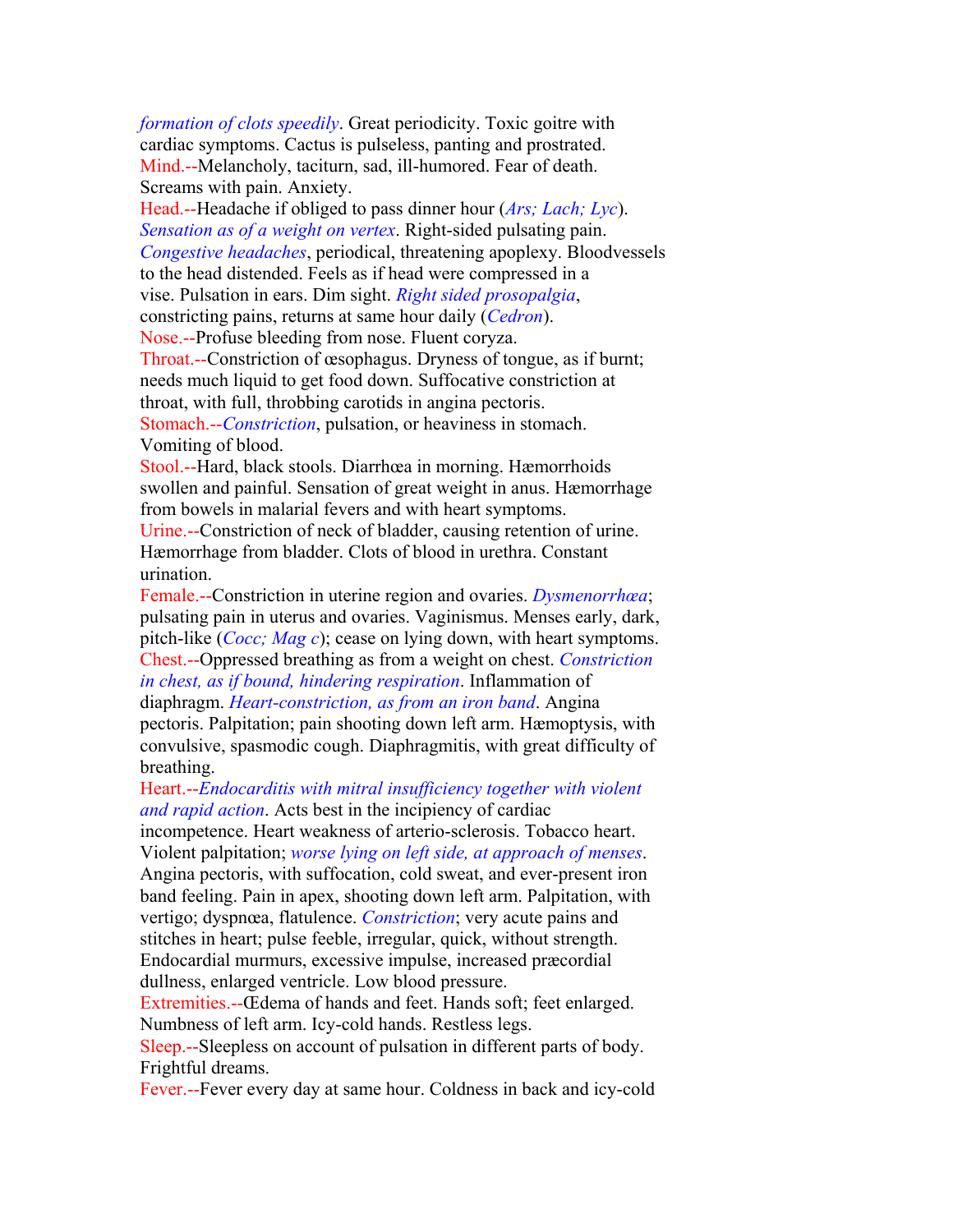hands. Intermittent; paroxysms about midday (11 am) incomplete in their stages, accompanied by hæmorrhages. Coldness predominates; cold sweat, with great anguish. Persistent subnormal temperature. Modalities.--*Worse*, about noon, lying on left side; walking, going upstairs, 11 am and 11 pm. *Better*, open air.

Relationship.--Antidotes: *Acon; Camph; China*. Compare: *Digital; Spigel; Convallar; Kalmia; Naja; Magnol*. Dose.--Tincture (best made from flowers), to third attenuation. Higher in nervous palpitation.

## CALENDULA OFFICINALIS

#### Marigold

A most remarkable healing agent, applied locally. Useful for open wounds, parts that will not heal, ulcers, etc. Promotes healthy granulations and rapid healing by first intention. Hæmostatic after tooth extraction. Deafness. Catarrhal conditions. Neuroma. Constitutional tendency to erysipelas. Pain is excessive and out of all proportion to injury. *Great disposition to take cold, especially in damp weather*. Paralysis after apoplexy. Cancer, as an intercurrent remedy. Has remarkable power to produce local exudation and helps to make acrid discharge healthy and free. Cold hands.

Head.--Extremely nervous; easily frightened; tearing headache; weight on brain. Submaxillary glands swollen, painful to touch. Pain in right side of neck. Lacerated *scalp* wounds.

Eyes.--Injuries to eyes which tend to suppuration; after operations; blenorrhœa of lachrymal sac.

Ears.--Deafness; worse in *damp* surroundings and with eczematous conditions. Hears best on a train, and distant sounds.

Nose.--Coryza in one nostril; with much green discharge.

Stomach.--Hunger immediately after nursing. Bulimia. *Heartburn with horripilations*. Nausea in *chest*. Vomiting. Sinking sensation. Epigastric *distention*.

Respiratory.--Cough, with green expectoration, hoarseness; with distention of inguinal ring.

Female.--*Warts at the os externum*. Menses suppressed, with cough. Chronic endocervicitis. Uterine hypertrophy, sensation of weight and fullness in pelvis; stretching and dragging in groin; pain on sudden movements. Os lower than natural. Menorrhagia.

Skin.--*Yellow*; goose-flesh. Promotes favorable cicatrization, with least amount of suppuration. Slough, proud flesh, and raised edges. Superficial burns and scalds. Erysipelas (use topically).

Fever.--*Coldness, great sensitiveness to open air*; shuddering in

back, skin feels warm to touch. Heat in evening.

Modalities.--*Worse*, in damp, *heavy, cloudy* weather. Relationship.--Compare: *Hamamel; Hyperic; Symph; Arn*.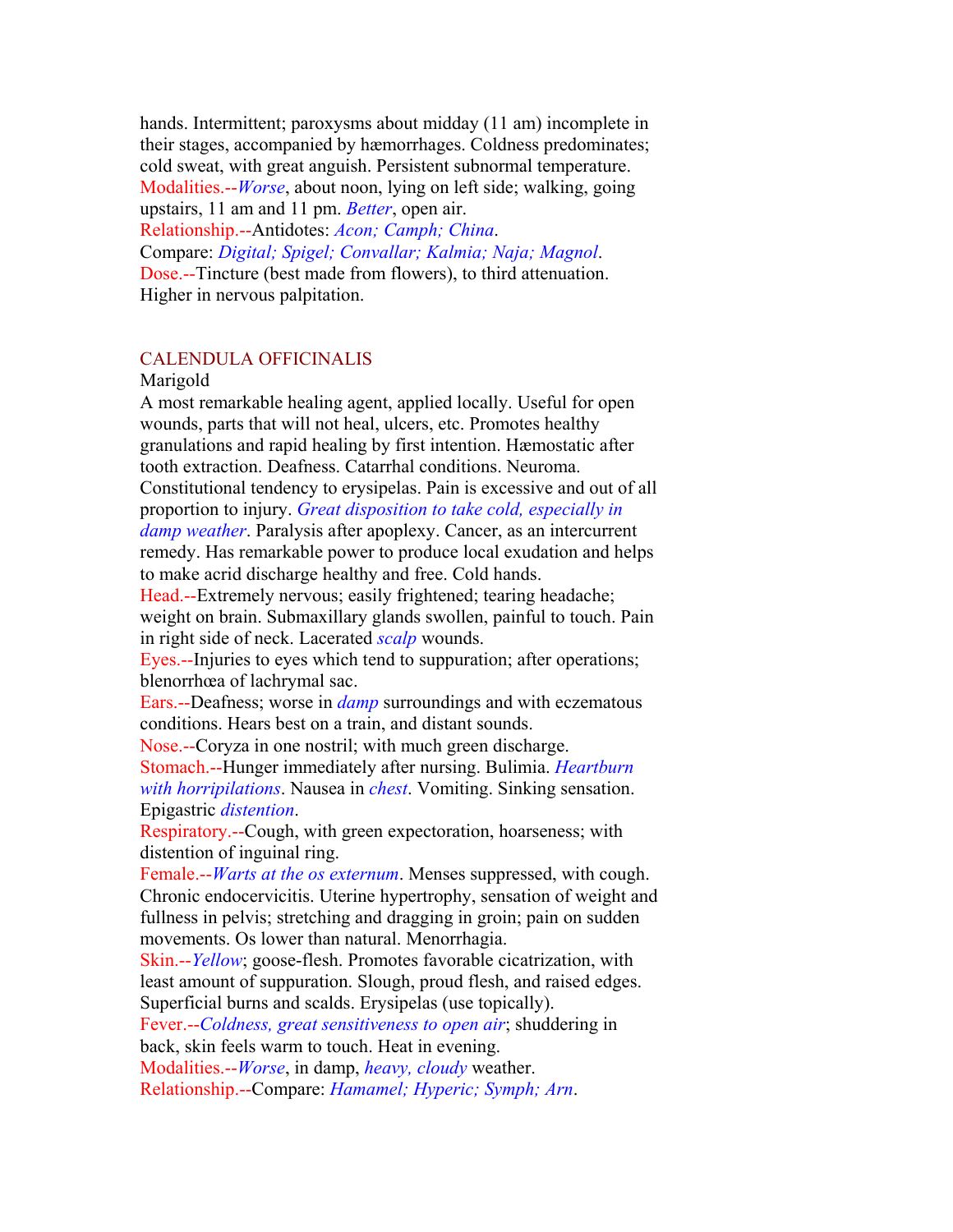Compare in deafness: *Ferr pic; Kal iod; Calc; Mag c; Graph*. Antidote: *Chelidon; Rheum*. Complementary: *Hepar*. Dose.--Locally. Aqueous Calendula (*Marigoldin*) for all wounds, the greatest healing agent. Also as an injection in leucorrhœa; internally, tincture, to third potency. For burns sores, fissures, and abrasions, etc, use Calendula Cerate.

## CALOTROPIS GIGANTEA

Madar Bark

Has been used with marked success in the treatment of *syphilis*  following Mercury; also, in elephantiasis, leprosy, and acute dysentery. Pneumonic phthisis. Tuberculosis. Increases the circulation in the skin; has powerful effects as a sudorific. In the secondary symptoms of syphilis, where Mercury has been used but cannot be pushed safely any farther, it rapidly recruits the constitution, heals the ulcers and blotches from the skin, and perfects the cure. *Primary anæmia of syphilis. Heat in stomach* is a good guiding symptom. *Obesity*, while flesh decreases, muscles become harder and firmer.

Relationship.--Compare: *Merc; Potass iod; Berb aqui; Sarsap; Ipecac*.

Dose.--Tincture, one to five drops; three times a day.

#### CALTHA PALUSTRIS

Cowslip Pain in abdomen, vomiting, headache, singing in ears, dysuria and diarrhœa. Anasarca. Skin.--Pemphigus. Bullæ are surrounded by a ring. Much itching. Face much swollen, especially around the eyes. Itching eruption on thighs. Pustules. *Uterine cancer*.

Dose --Tincture

#### CANCHALAGUA

Erythraea venusta-Centaury Used extensively as a fever remedy and bitter tonic (*Gentiana*), antimalarial and antiseptic. Of use in severe type of intermittent fever in hot countries; also, in influenza. Sore, as if bruised all over. Sensation of drops falling from and upon different spots. Head.--Congested. Scalp feels tight; head feels as if bound; burning in eyes; buzzing in ears. Fever.--Chill all over; worse in bed at night. Sensitive to cold tradewinds

on Pacific Coast. General sore and bruised feeling; nausea and retching.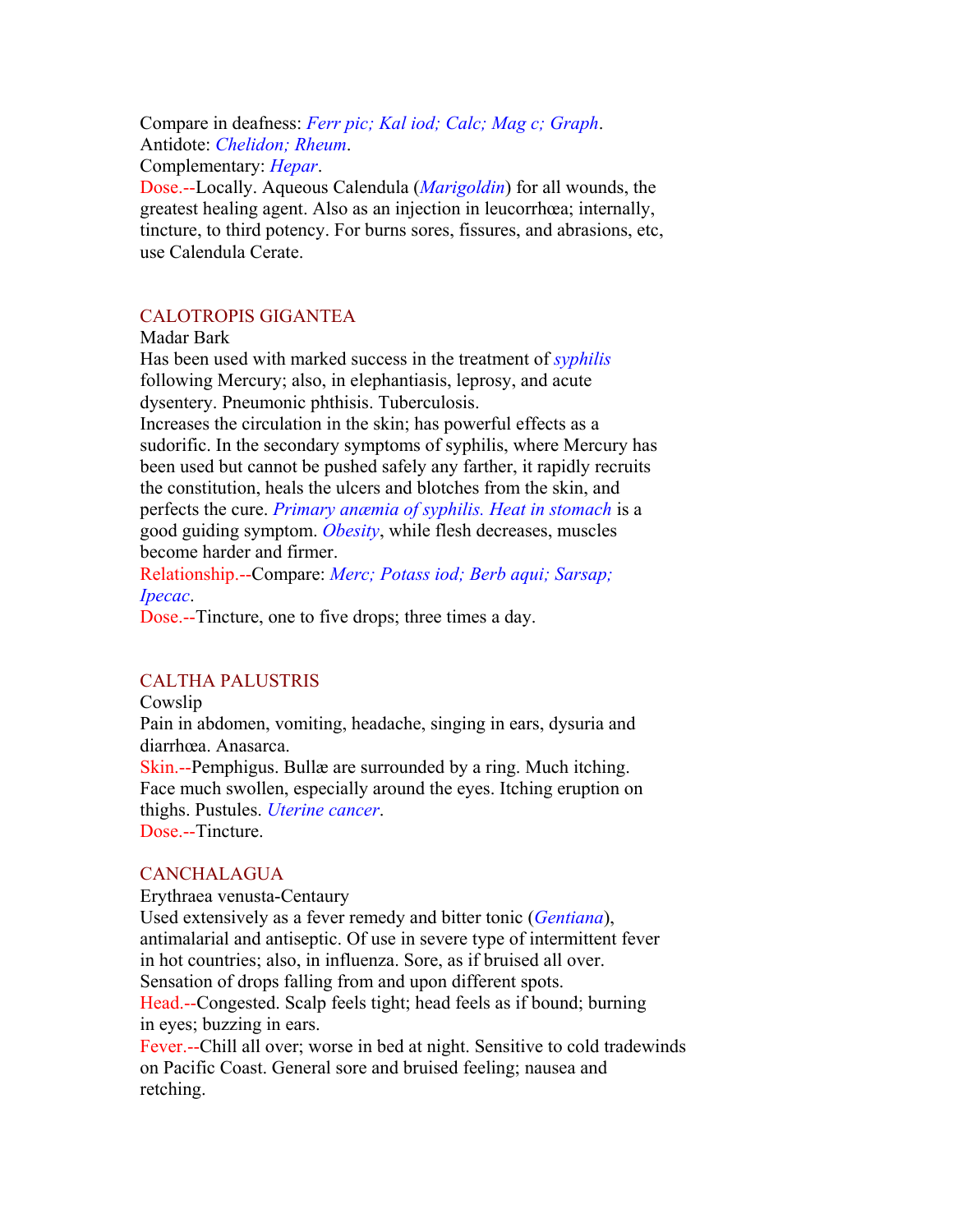Skin.--Wrinkled like a washer-woman's. Scalp feels tight, as if drawn together by India-rubber.

Dose.--Tincture, in drop doses. Must be made from the fresh plant. Its medicinal properties are lost in the dry.

#### CANNABIS INDICA

#### Hashish

Inhibits the higher faculties and stimulates the imagination to a remarkable degree without any marked stimulation of the lower or animal instinct. A condition of *intense exaltation*, in which all perceptions and conceptions, all sensations and all emotions are exaggerated to the utmost degree.

Subconscious or *dual nature state*. Apparently under the control of the second self, but, the original self, prevents the performance of acts which are under the domination of the second self. Apparently the two natures cannot act independently, one acting as a check, upon the other (Effects of one Dram doses by Dr. Albert Schneider). The experimenter feels ever and anon that he is distinct from the subject of the hashish dream and can think rationally.

Produces the most remarkable hallucinations and imaginations, *exaggeration of the duration of time and extent of space, being most characteristic*. Conception of time, space and place is gone. Extremely happy and contented, nothing troubles. Ideas crowd upon each other. Has great soothing influence in many nervous disorders, like epilepsy, mania, dementia, delirium tremens, and irritable reflexes. Exophthalmic goitre. Catalepsy.

Mind.--Excessive loquacity; *exuberance of spirits. Time seems too long; seconds seem ages; a few rods an immense distance*.

Constantly theorizing. Anxious depression; constant fear of becoming insane. Mania, must constantly move. *Very forgetful; cannot finish sentence*. Is lost in delicious thought. *Uncontrollable laughter*. Delirium tremens. Clairvoyance. Emotional excitement; rapid change of mood. Cannot realize her identity, chronic vertigo as of floating off.

Head.--Feels *as if top of head were opening and shutting and as if calvarium were being lifted*. Shocks through brain (*Aloe; Coca*). Uræmic headache. Throbbing and weight at occiput. Headache with flatulence. *Involuntary shaking of head.* Migraine attack preceded by unusual excitement with loquacity.

Eyes.--Fixed. Letters run together when reading. Clairvoyance. Spectral illusions without terror.

Ears.--Throbbing, buzzing, and ringing. Noise like boiling water. Extreme sensitiveness to noise.

Face.--Expression drowsy and stupid. Lips glued together. *Grinding of teeth in sleep*. Mouth and lips dry. Saliva thick, frothy, and sticky.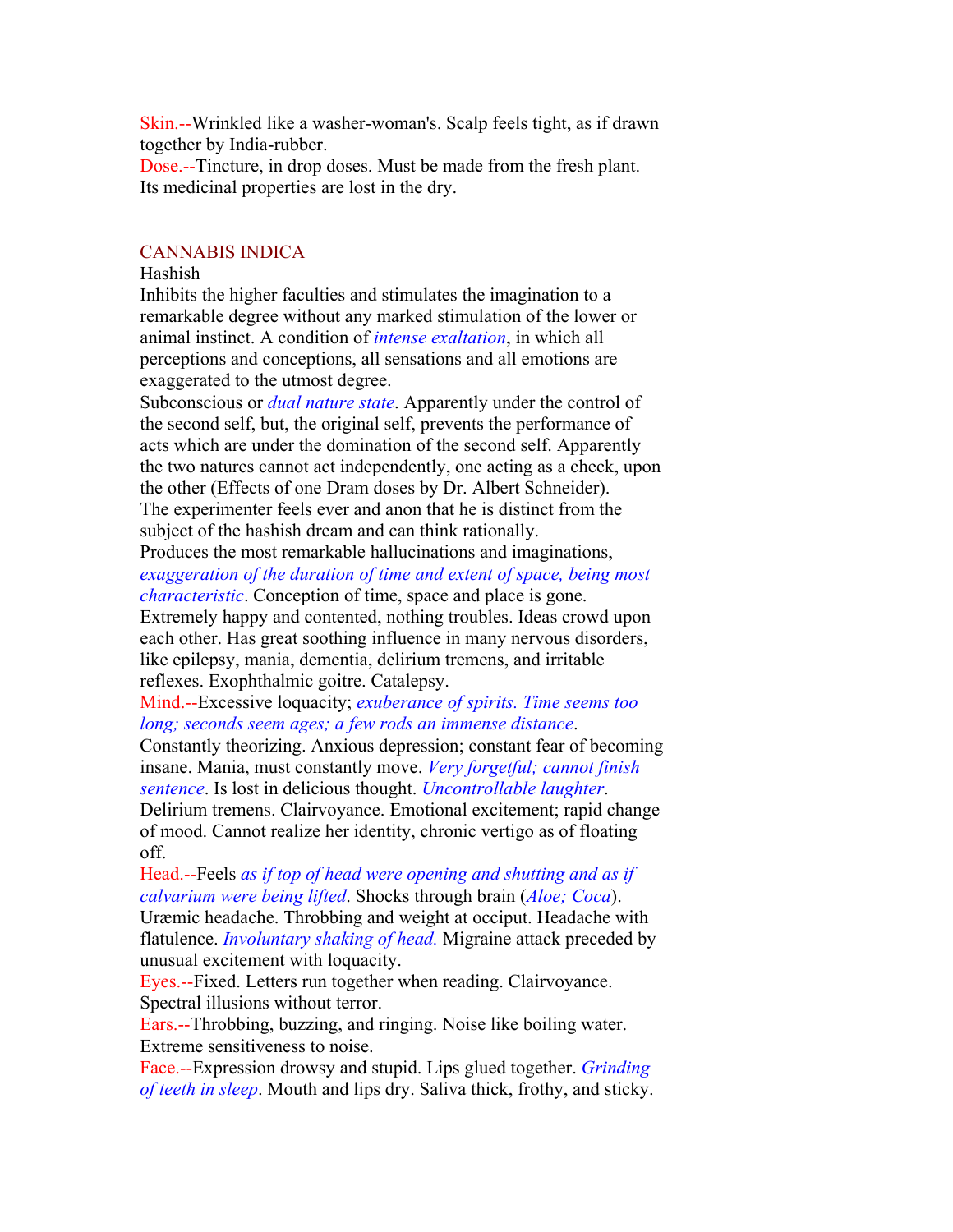Stomach.--Increased appetite. Pain at cardiac orifice; better, pressure. Distention. Pyloric spasm. Sensation of extreme tension in abdominal vessels-feel distended to bursting.

Rectum.--Sensation in anus as if sitting on a ball.

Urinary.--Urine loaded with slimy mucus. Must strain; *dribbling*; has to wait some time before the urine flows. Stitches and burning in urethra. Dull pain in region of right kidney.

Male.--After sexual intercourse, *backache*. Oozing of white, glairy mucus from glans. Satyriasis. Prolonged thrill. Chordee. Sensation of swelling in perineum or near anus, as if sitting on a ball.

Female.--Menses *profuse*, dark, painful, without clots. Backache during menses. Uterine colic, with great nervous agitation and sleeplessness. Sterility (*Borax*). Dysmenorrhœa with sexual desire. Respiratory.--Humid asthma. Chest oppressed with deep, labored breathing.

Heart.--Palpitation awakes him. Piercing pain, with great oppression. *Pulse very slow* (*Dig; Kalmia; Apocyn*).

Extremities.--*Pain across shoulders and spine; must stoop; cannot walk erect*. Thrilling through arms and hands, and from knees down. *Entire paralysis of the lower extremities*. Pain in soles and calves; sharp pains in knees and ankles; *very exhausted after a short walk*. Sleep.--Very sleepy, but unable to do so. Obstinate and intractable forms of insomnia. Catalepsy. Dreams of dead bodies; prophetic. Nightmare.

Modalities.--*Worse*, morning; from coffee, liquor and tobacco; lying on right side. *Better* from fresh air, cold water, rest.

Relationship.--*Bellad; Hyoscy; Stram; Laches; Agaric; Anhalon*  (time sense disordered; time periods enormously overestimated, thus, minutes seem hours, etc).

Dose.--Tincture and low attenuations.

#### CANNABIS SATIVA

#### Hemp

Seems to affect especially the urinary, sexual, and respiratory organs. It has characteristic sensations as of dropping water. Great fatigue, as from over-exertion; weary after meals. Choking in swallowing; things go down the wrong way. *Stuttering*. Confusion of thought and speech. Wavering speech. Wavering speech, hasty, incoherent. Head.--Lectophobia. Vertigo; sensation of dropping water on head. Pressure on root of nose.

Eyes.--*Opacity of cornea*. Cataract from nervous disturbances, abuse of alcohol and tobacco; patient feels deeply approaching blindness. Misty sight. Pressure from back of eyes, forward. Gonorrhœal ophthalmia. Eyeballs ache. Scrofulous eye troubles (*Sulph; Calc*). Urine.--Retained, with obstinate constipation. Painful urging.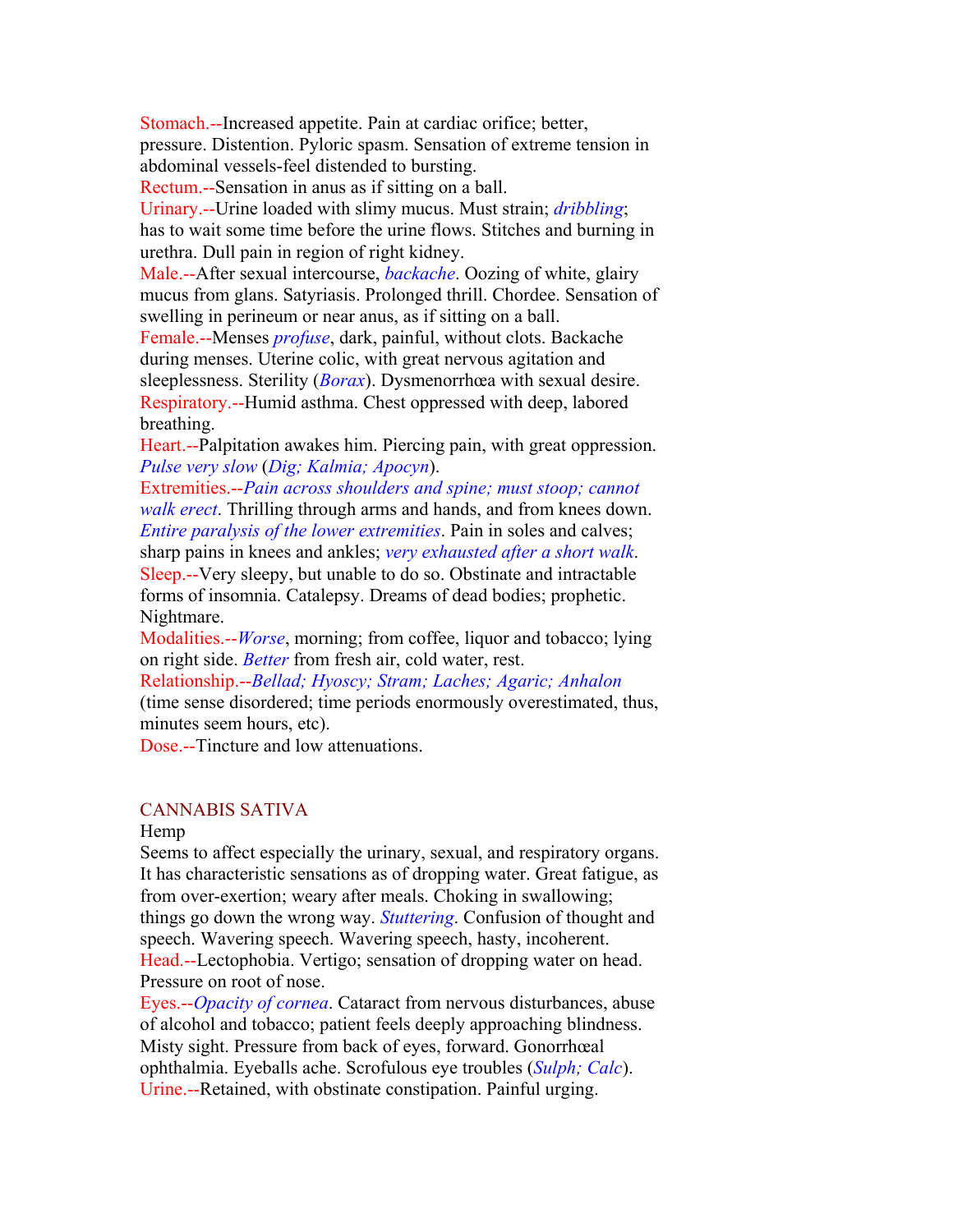Micturition in split stream. Stitches in urethra. Inflamed sensation, with soreness to touch. *Burning while urinating, extending to bladder*. Urine scalding, with spasmodic closure of sphincter. Gonorrhœa, acute stage; urethra very sensitive. Walks with legs apart. Dragging in testicles. Zigzag pain along urethra. Sexual overexcitement. Urethral caruncle (*Eucalypt*), phimosis. Stoppage of urethra by mucus and pus.

Female.--Amenorrhœa when physical powers have been overtaxed, also with constipation.

Respiratory.--Oppression of breathing and palpitation; *must stand up*. Weight on chest; rattling wheezing breathing. Cough, with green viscid, also bloody, expectoration.

Heart.--Sensation as if drops were falling from the heart. Painful strokes and tension with palpitation. Pericarditis.

Sleep.--Frightful dreams. More tired in morning. Sleepy during day. Extremities.--Contraction of fingers after a sprain. Dislocation of patella on going upstairs. Feet feel heavy on going upstairs. Paralytic tearing pains. Affections of the ball of the foot and under part of toes. Modalities.--*Worse*, lying down; going upstairs.

Relationship.--Antidotes: *Camph; Lemon juice*.

Compare: *Hedysarum*-Brazilian Burdock--(Gonorrhœa and inflammation of penis); *Canth; Apis; Copaiva; Thuj; Kal nit*. Dose.--Tincture to third attenuation. In stuttering the 30th.

## CAPSELLA BURSA-PASTORIS

Shepherd's Purse

Is an anti-hæmorrhagic and anti-uric-acid remedy. Albuminuria during gestation. Chronic neuralgia. Renal and vesical irritation. Hæmorrhage from uterine fibroid with aching in back or general bruised soreness. Aching between scapulæ. Uterine hæmorrhage, with cramps and expulsion of clots. Craves buttermilk. Effects of suppressed uterine disease (Burnett).

Head.--Eyes and face puffy. Frequent epistaxis. Vertigo; worse, rising. Frontal pain; worse toward evening. Scaly eruption behind ears. Tongue white, coated. Mouth and lips cracked. Sharp pain over right eye drawing eye upwards.

Nose.--Bleeding in nasal operations. Especially passive hæmorrhage. Male.--Spermatic cord sensitive to concussion of walking or riding. Female.--Metrorrhagia; too frequent and copious menses.

Hæmorrhage, with violent uterine colic. Every alternate period very profuse. Leucorrhœa before and after menses; bloody, dark, offensive; *stains indelibly. Sore pain in womb on rising*. Scarcely

recovers from one period before another begins.

Urinary.--Frequent desire; urine *heavy*, phosphatic. Chronic cystitis. Dysuria and spasmodic retention. Hæmaturia. Accumulation of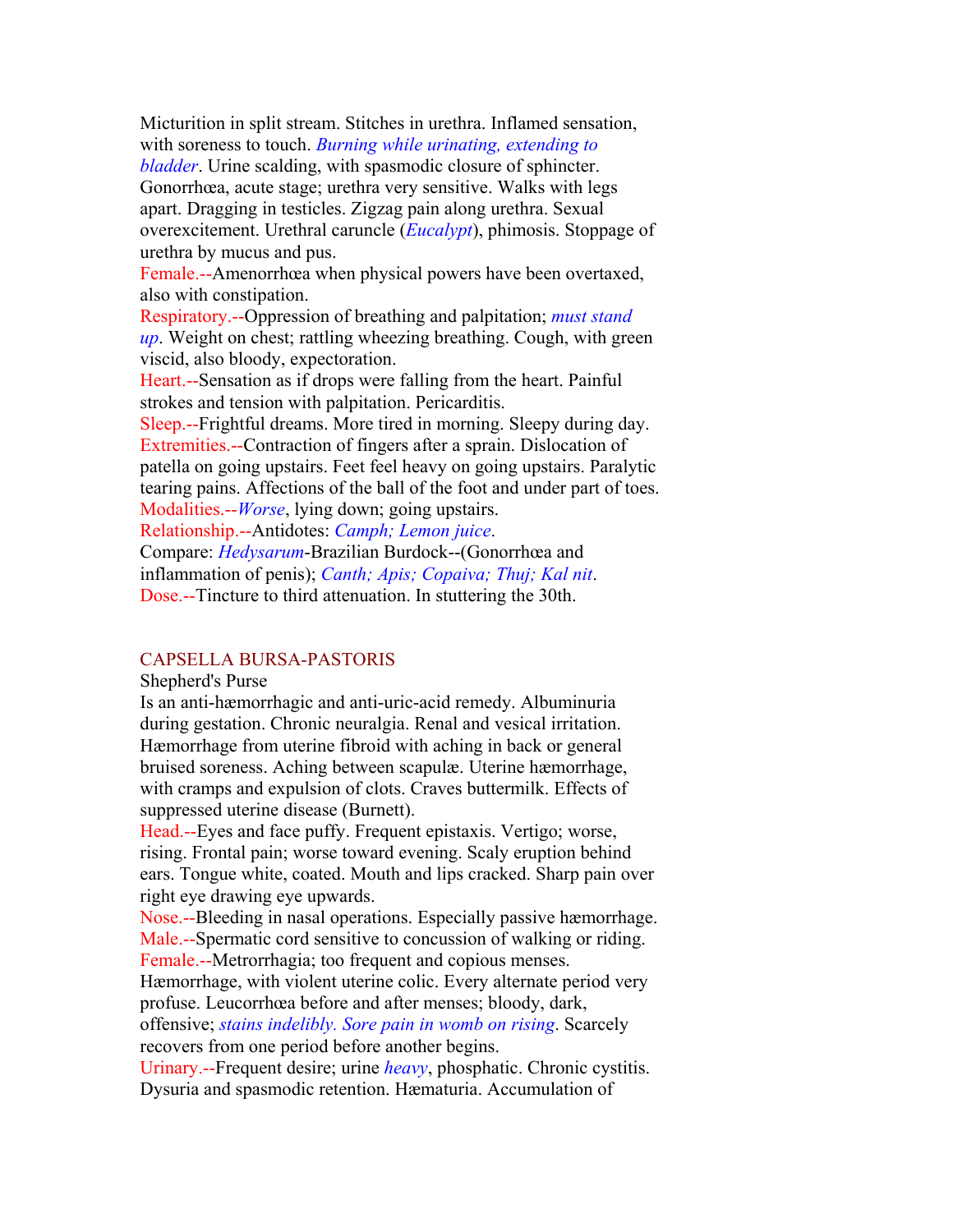gravel. Renal colic. *Brick-dust sediment*. Urethritis; urine runs away in little jets. Often replaces the use of the catheter. Relationship.--Compare: *Urtica; Croc; Trill; Millefol*. Dose.--Tincture, to sixth potency.

#### CAPSICUM ANNUUM

#### Cayenne Pepper

Seems to suit especially persons of lax fiber, weak; diminished vital heat. A relaxed plethoric sluggish, cold remedy. Not much reactive force. Such persons are fat, indolent, opposed to physical exertion, averse to go outside of their routine, get homesick easily. *General uncleanliness of body*. Abstainers from accustomed alcoholics. It affects the mucous membranes, producing a sensation of *constriction*. Inflammation of petrous bone. Burning pains and general chilliness. Older people who have exhausted their vitality, especially by mental work, and poor living; blear-eyed appearance; who do not react. Fear of slightest draught. Marked tendency to suppuration in every inflammatory process. Prostration and feeble digestion of alcoholics. Myalgia, aching and jerking of muscles.

Mind.--Excessive peevishness. *Homesickness*, with sleeplessness and disposition to suicide. Wants to be let alone. Peppery disposition. *Delirium tremens*.

Head.--Bursting headache; worse, coughing. Hot face. Red cheeks. Face red, though cold (*Asafaet*).

Ears.--Burning and stinging in ears. *Swelling and pain behind ears. Inflammation of mastoid. Tenderness over the petrous bone*; extremely sore and tender to touch (*Onosmod*). Otorrhœa and mastoid disease before suppuration.

Throat.--*Hot feeling in fauces*. Subacute inflammation of Eustachian tube with great pain. *Pain and dryness in throat* extending to the ears. *Sore throat of smokers and drinkers*. Smarting in; constriction. Burning constriction worse between acts of deglutition. Inflamed uvula and palate; swollen and relaxed.

Mouth.--Herpes labialis (Apply one drop of the mother tincture). *Stomatitis*. Disagreeable smell from mouth. *Fetid odor from mouth*. Stomach.--Burning in tip of tongue. Atonic dyspepsia. Much flatulence, especially in debilitated subjects. Intense craving for stimulants. Vomiting, sinking at pit of stomach. *Much thirst; but drinking causes shuddering*.

Stool.--*Bloody mucus, with burning and tenesmus*; drawing pain in back after stool. *Thirsty after stool, with shivering. Bleeding piles*, with soreness of anus. Stinging pain during stool.

Urine.--Strangury, frequent, almost ineffectual urging. *Burning in orifice*. Comes first in drops, then in spurts; neck of bladder spasmodically contracted. Ectropion of meatus.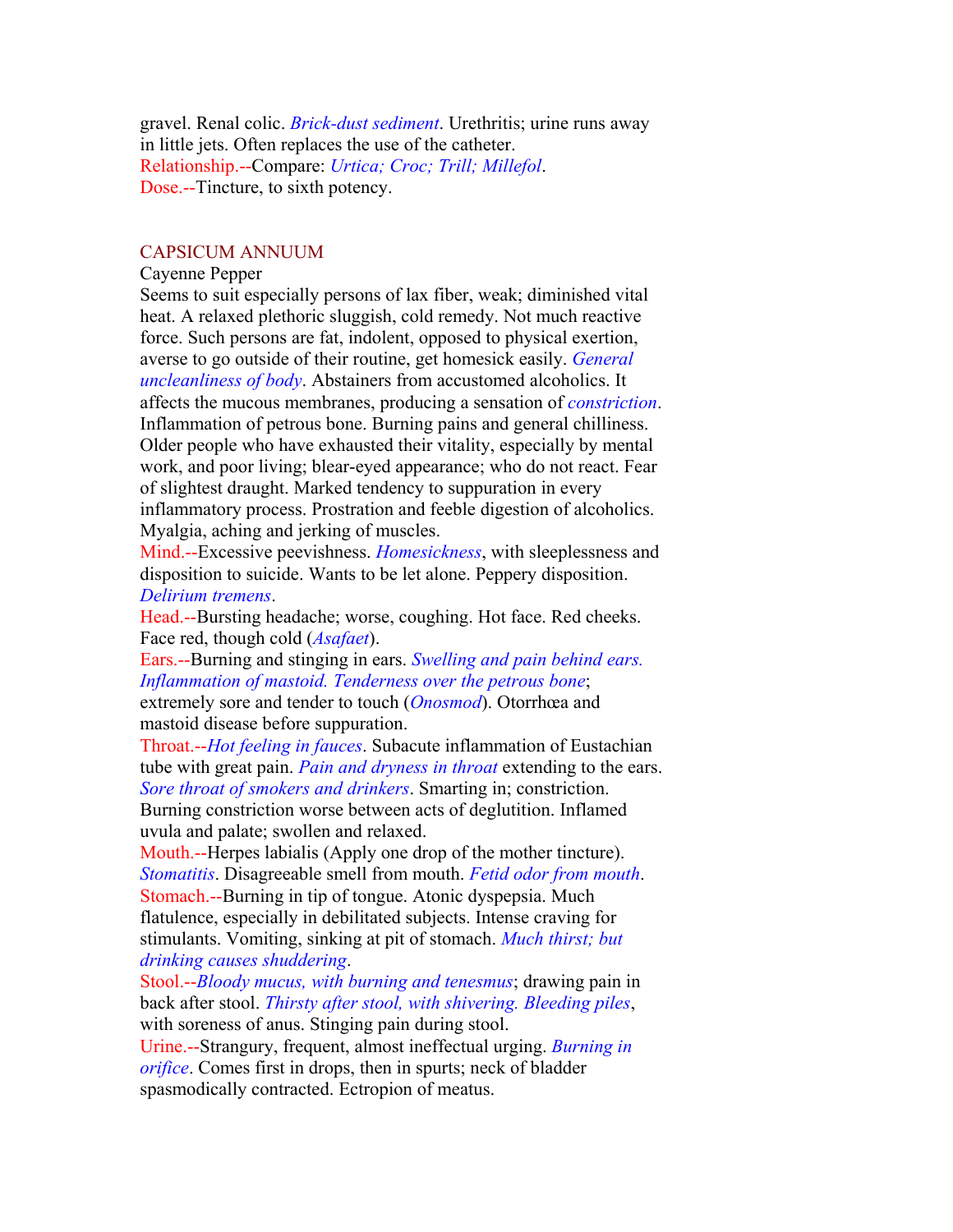Male.--*Coldness of scrotum*, with impotency, atrophied testicles, loss of sensibility in testicles, with softening and dwindling. Gonorrhœa, with chordee, excessive burning, pain in prostate.

Female.--Climacteric disturbances with burning of tip of tongue (*Lathyrus*). Uterine hæmorrhage near the menopause, with nausea. Sticking sensation in left ovarian region.

Respiratory.--*Constriction* of chest; arrests breathing Hoarseness. Pain at apex of heart or in rib region, worse touch. Dry, hacking cough, expelling an offensive breath from lungs. Dyspnœa. Feels as if chest and head would fly to pieces. Explosive cough. Threatening gangrene of lung. *Pain in distant parts on coughing*-bladder, legs, ears, etc.

Extremities.--Pain from hips to feet. Sciatica, worse bending backward; *worse, coughing*. Tensive pain in the knee.

Fever.--Coldness, with ill-humor. *Shivering after drinking*. Chill begins in back; better, heat. Must have something hot to back. Thirst before chill.

Modalities.--*Better*, while eating, from heat. *Worse*, open air, uncovering, draughts.

Relationship.--Antidote: *Cina; Calad*.

Compare: *Pulsat; Lycop; Bell; Centaurea* (surging of blood; homesickness; intermittent fever).

Dose.--Third to sixth attenuation. In delirium tremens, dram doses of tincture in milk or tincture or orange peel. b

# CARDUUS MARIANUS

St. Mary's Thistle

The action of this drug is centered in the liver, and portal system, causing soreness, pain, jaundice. Has specific relation to the vascular system. Abuse of alcoholic beverages, especially beer. *Varicose veins*  and ulcers. Diseases of miners, associated with asthma. Dropsical conditions depending on liver disease, and when due to pelvic congestion and hepatic disease. Disturbs sugar metabolism. Influenza when liver is affected. Debility. Hæmorrhages, especially connected with hepatic disease.

Mind.--Despondency; forgetful, apathetic.

Head.--Contractive feeling above eyebrows. Dull heavy, stupid, with foul tongue. Vertigo, with tendency to fall forward. Burning and pressure in eyes. Nose-bleed.

Stomach.--Taste bitter. Aversion to salt meat. Appetite small; tongue furred; nausea; *retching; vomiting of green, acid fluid*. Stitches in left side of stomach, near spleen (*Ceanoth*). Gallstone disease with enlarged liver.

Abdomen.--Pain in region of liver. Left lobe very sensitive. Fullness and soreness, with moist skin. Constipation; *stools hard, difficult,*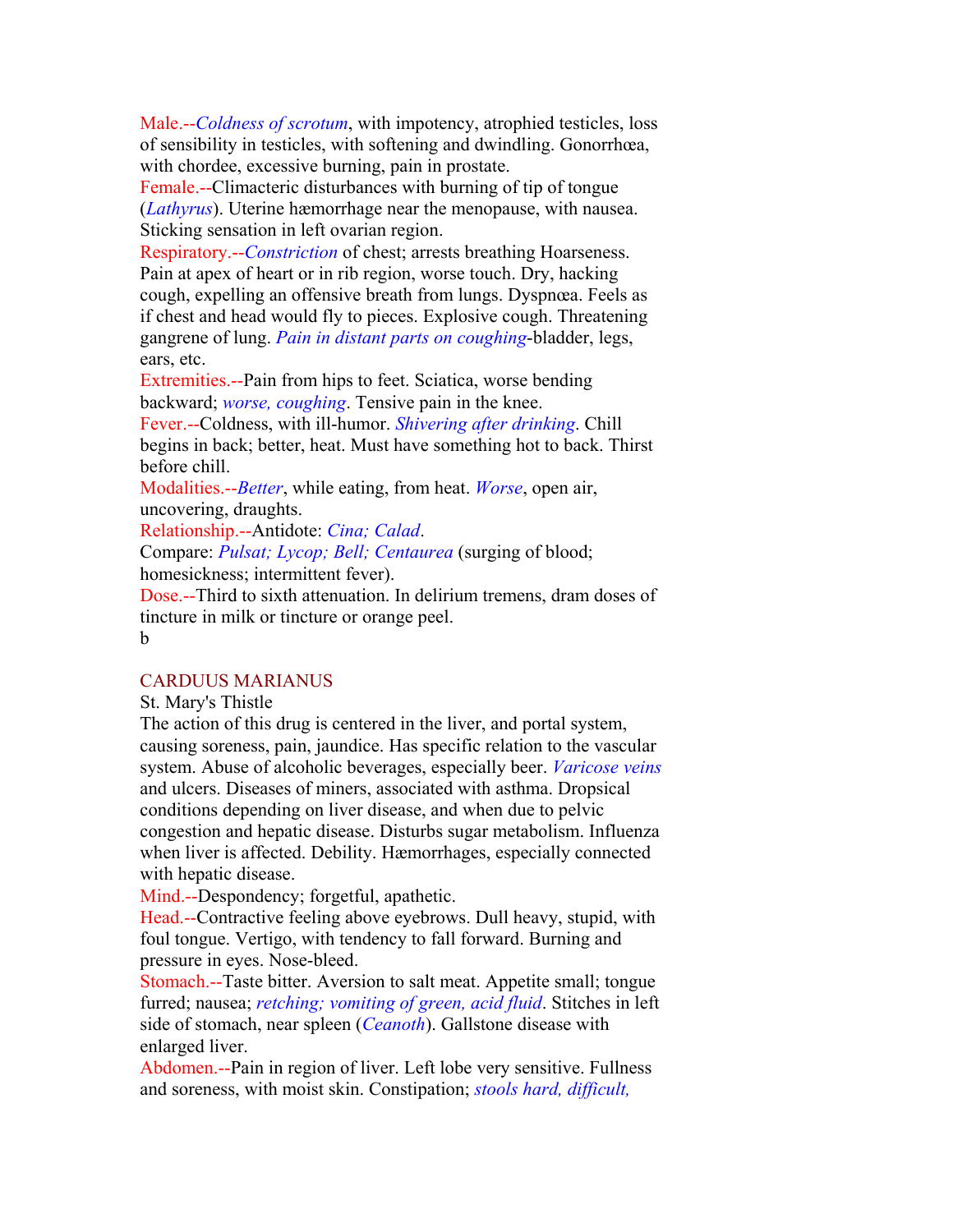*knotty*; alternates with diarrhœa. Stools bright yellow. Swelling of gall bladder with painful tenderness. Hyperæmia of liver, with jaundice. Cirrhosis, with dropsy.

Rectum.--Hæmorrhagic piles, prolapse or rectum, burning pain in anus and rectum, hard and knotting, clayey stools. Profuse diarrhœa due to rectal cancer. 10 drops doses (Wapler).

Urine.--Cloudy; golden-colored.

Chest.--Stitching pains in lower right ribs and front; worse, moving, walking, etc. *Asthmatic respiration*. Pain in chest, going to shoulders, back, loins and abdomen, with urging to urinate.

Skin.--Itching on lying down at night. *Varicose ulcers* (*Clematis vitalba*). Eruption on lower part of sternum.

Extremities.--Pain in hip-joint, spreading through buttocks and down thigh; *worse from stooping*. Difficult rising. Weakness felt in feet, especially after sitting.

Relationship.--Compare: *Card benedictus* (strong action on eyes, and sensation of contraction in many parts; stomach symptoms similar); *Chelidon; Chionanthes; Merc; Podophyl; Bry; Aloe*. Dose.--Tincture and lower potencies.

#### CASCARA SAGRADA

Sacred Bark

(RHAMNUS PURSHIANA)

Introduced as a palliative for constipation (non-homeopathic), fifteen drops of fluid extract here it restores normal function by its tonic effects, but it has a wider sphere of action, as careful provings will show. Chronic indigestion, cirrhosis and jaundice. Hæmorrhoids and constipation. Gastric headache. Broad, flabby tongue; foul breath. Urine.--Must wait for minute before flow starts then first in drops. Extremities.--*Rheumatism of muscles and joints, with obstinate* 

*constipation*.

Relationship.--Compare: *Hyd; Nux; Rhamnus Californica* (tincture for constipation; tympanites and appendicitis and especially *rheumatism*).

Dose.--Tincture to sixth potency.

#### CASTANEA VESCA

Chestnut Leaves

A useful remedy in *whooping-cough*, especially in the early stage, with dry, ringing, violent, spasmodic cough. Desire for warm drinks. Very thirsty. Loss of appetite. Diarrhœa. Thick urine. Lumbago, weak back, can hardly straighten up. Relationship.--Compare: *Pertussin*-Whooping-cough (when symptoms return again after being allayed). *Dros; Mephitis;*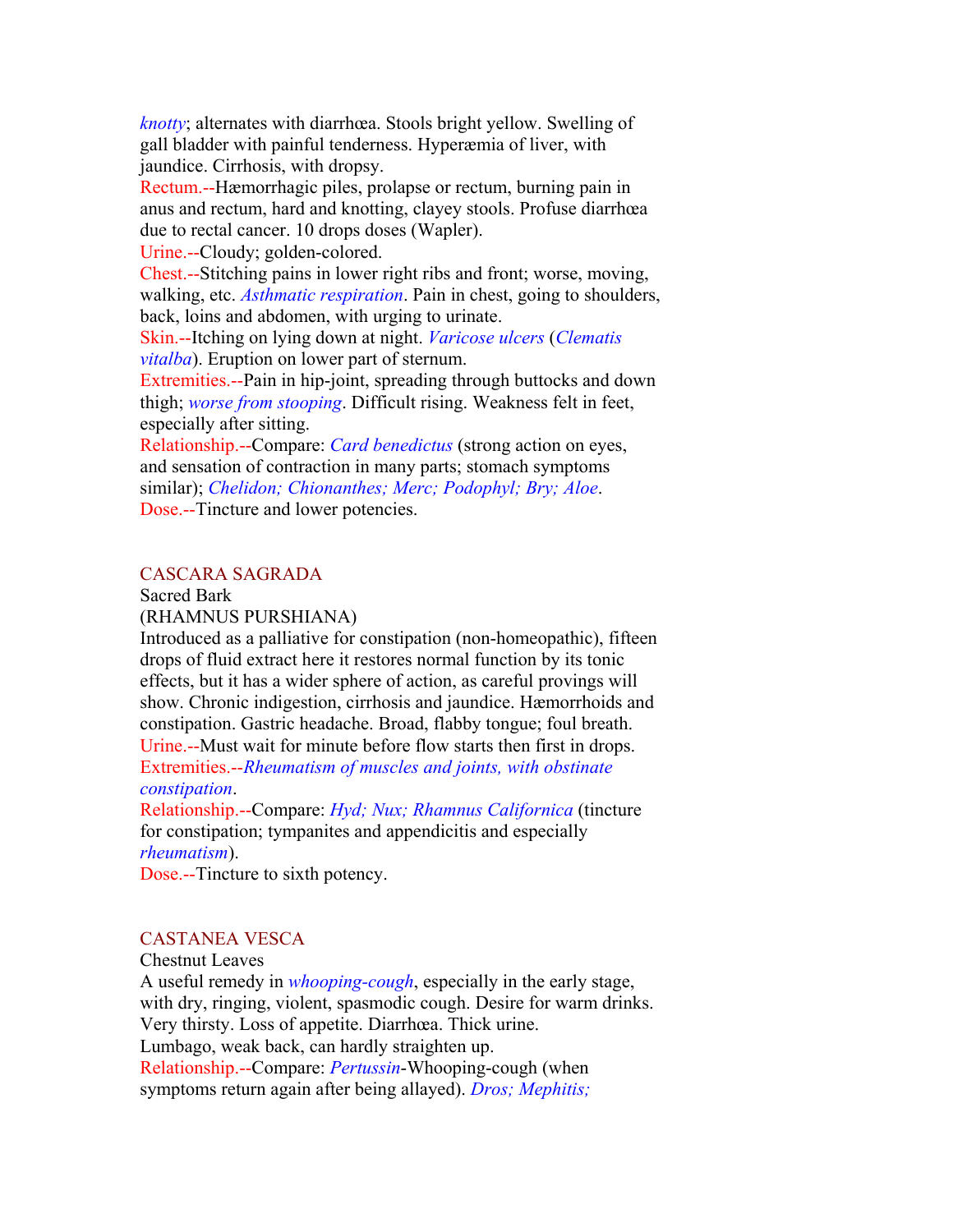*Naphthal; Ammon brom*. Dose.--Tincture.

## CATARIA NEPETA

Catnip Children's remedy for *Colic*, also for nervous headache and hysteria, abdominal complaints, pain, flexing of thighs, twisting of body, crying. Similar to chamomilla and magnes phosph. Dose.--5 to 10 drops of the tincture.

#### CAULOPHYLLUM THALICTROIDES

Blue Cohosh

This is a woman's remedy. Want of tonicity of the womb. During labor, when the pains are deficient and the patient is exhausted and fretful. Besides, it has a special affinity for the smaller joints. *Thrush*, locally and internally.

Stomach.--*Cardialgia, spasms of stomach*. Dyspepsia with spasmodic symptoms.

Female.--Extraordinary rigidity of os (*Bell; Gels; Ver v*). Spasmodic and severe pains, which fly in all directions; shivering, without progress; false pains. Revives labor pains and furthers progress of labor. After pains. Leucorrhœa, with moth-spots on forehead. Habitual abortion from uterine debility (*Helon; Puls; Sab*). Needlelike pains in cervix. Dysmenorrhœa, with pains flying to other parts of body. Lochia protracted; great atony. Menses and leucorrhœa profuse.

Skin --Discoloration of skin in women with menstrual and uterine disorder.

Extremities.--Severe drawing, erratic pain and stiffness in small joints, fingers, toes, ankles, etc. Aching in wrists. Cutting pains on closing hands. Erratic pains, changing place every few minutes. Relationship.--Incompatible: *Coffea*.

Compare: *Viol. Odor* (rheumatic carpal and metacarpal joints); *Cimicif; Sepia; Pulsat; Gels*.

Dose --Tincture to third attenuation.

## CEANOTHUS AMERICANUS

New Jersey Tea

This remedy seems to possess a specific relation to the spleen. Ague cake of malaria. A left-sided remedy generally. Anæmic patients where liver and spleen are at fault. Chronic bronchitis with profuse secretion. Marked blood pressure, reducing powers. Active hemastatic, materially reducing the clotting of blood.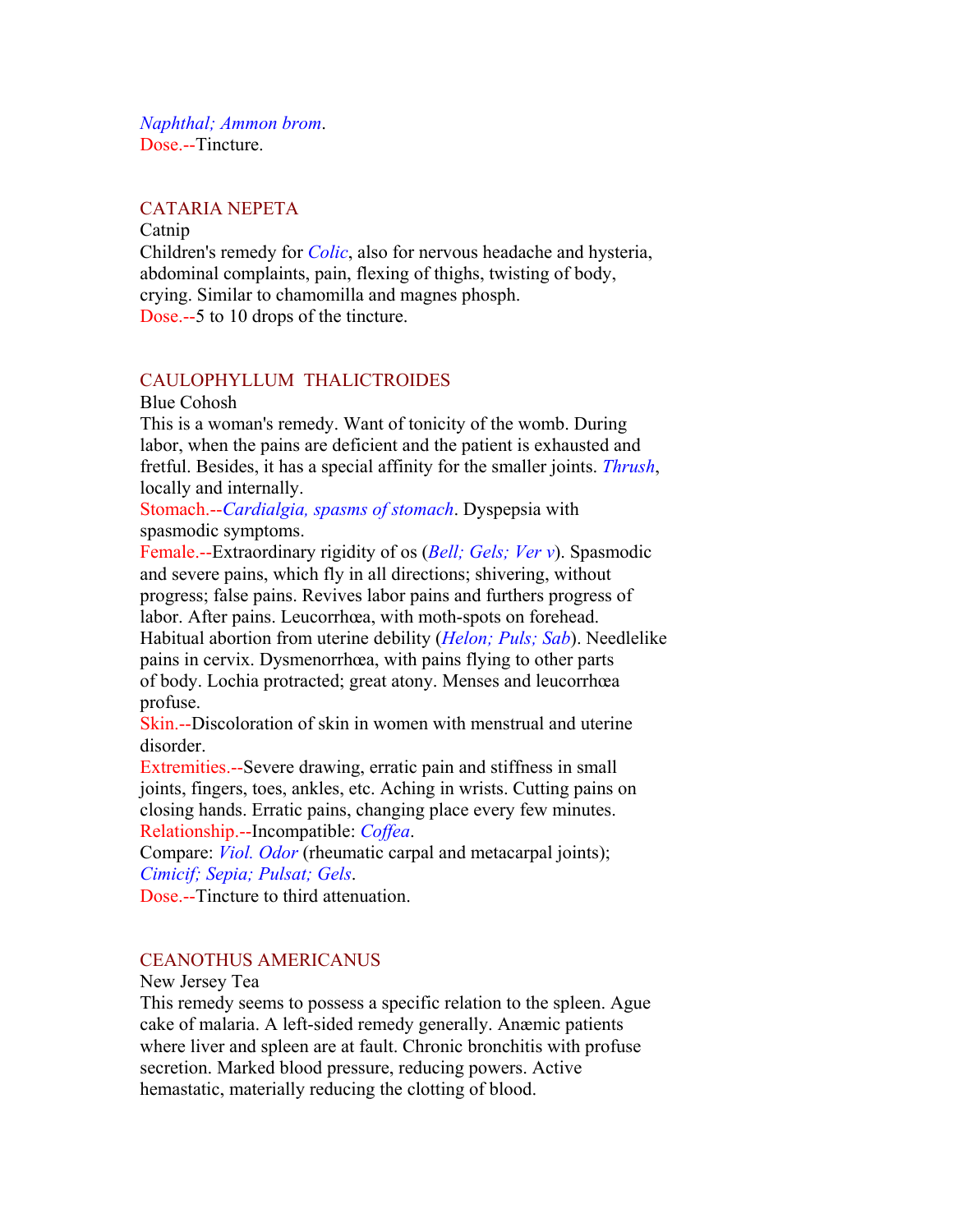Abdomen.--Enormous enlargement of the spleen. *Splenitis; pain all up the left side*. Deep-seated pain in left hypochondrium, hypertrophy of spleen. Leucæmia. Violent dyspnœa. Menses profuse, and yellow weakening leucorrhœa. Unable to lie on left side. Pain in liver and back.

Rectum.--Diarrhœa; bearing down in abdomen and rectum. Urine.--Constant urging to urinate. Green; frothy; contains bile, sugar.

Relationship.--Compare: *Tinospora cordifolia* (a Hindoo medicine for chronic cases of fever with enlarged spleen). *Polymnia uvedalia*-Bearsfoot--(acute splenitis with tenderness over left hypochondriac region; spleen enlarged, ague cake. Vascular atony, tissues sodden, flabby and non-elastic. Enlarged glands; influences all ductless glands). *Ceanothus thrysiflorus*-California Lilac--(Pharyngitis, tonsillitis, nasal catarrh, diphtheria. Tincture internally and as a gargle).

Compare: *Berberis; Myrica; Cedron; Agaricus* (spleen). Modalities.--*Worse*, motion, lying on left side. Dose.--First attenuation. Locally as hair tonic.

#### CHELIDONIUM MAJUS

Celandine

A prominent liver remedy, covering many of the direct reflex symptoms of diseased conditions of that organ. The jaundiced skin, and especially the *constant pain under inferior angle of right scapula*, are certain indications. Paralytic drawing and lameness in single parts. The great general lethargy and indisposition to make any effort is also marked. Ailments brought on or renewed by change of weather. *Serous effusions. Hydrocele. Bilious complication during gestation*.

Head.--Icy coldness of occiput from the nape of neck; *feels heavy as lead*. Heavy, lethargic; drowsiness very marked, with general numbness; vertigo, associated with hepatic disturbance. Inclination to fall forward. Right-sided headache down behind ears and shoulderblade. *Neuralgia over right eye*, right cheek-bone and right ear, with excessive lachrymation, preceded by pain in liver.

Nose.--Flapping of alæ nasi (*Lyc*).

Eyes.--Dirty yellow color of whites. Sore sensation on looking up. Tears fairly gush out. Orbital neuralgia of right eye, with profuse lachrymation; pupils contracted, relieved by pressure. Face.--*Yellow*; worse nose and cheeks. Wilted skin. Stomach.--Tongue yellow, with imprint of teeth; large and flabby

(*Merc; Hyd*). Taste bitter, pasty. Bad odor from mouth. *Prefers hot food and drink*. Nausea, vomiting; *better, very hot water*. Pain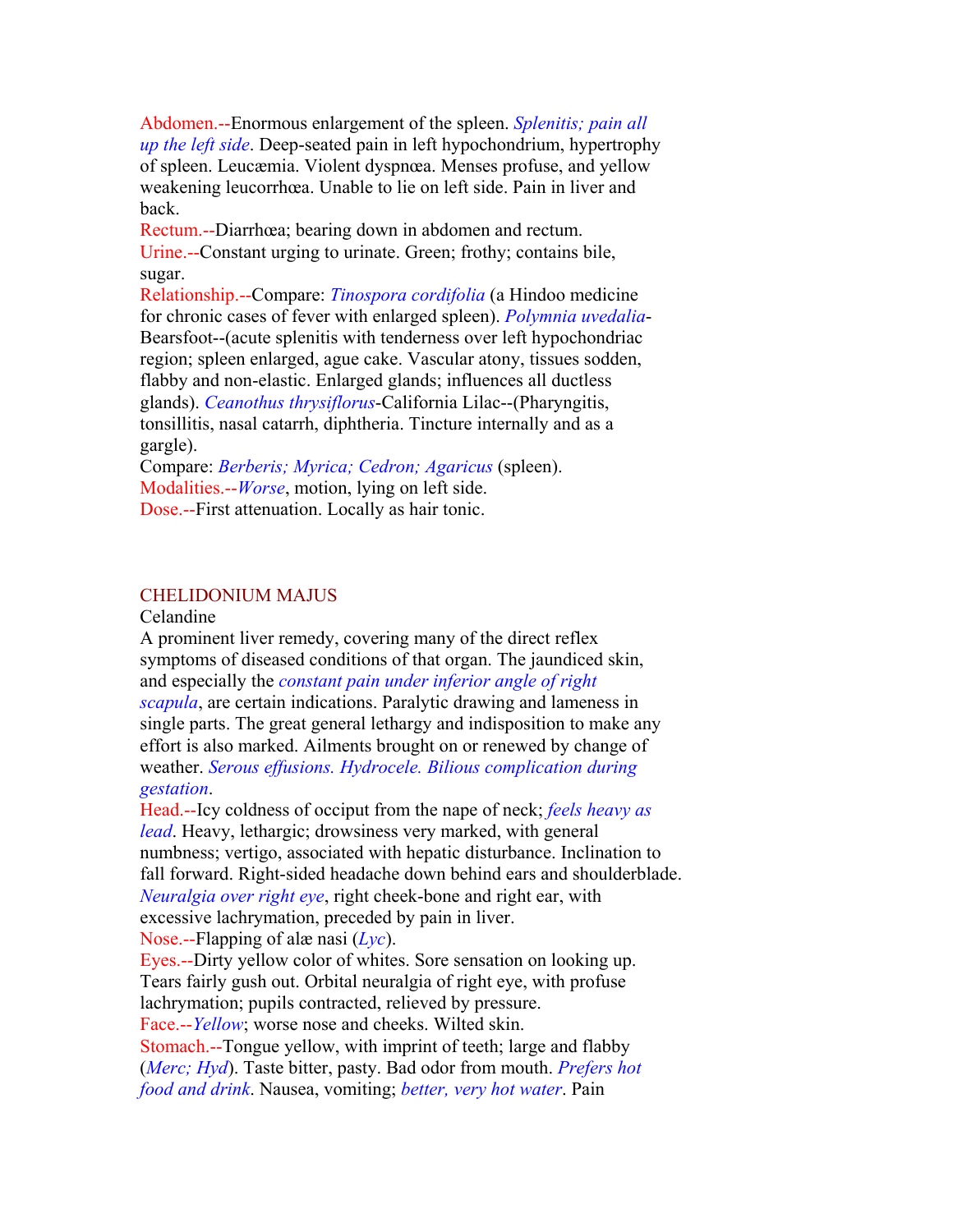through stomach to back and right shoulder-blade. Gastralgia. *Eating relieves temporarily*, especially when accompanied with hepatic symptoms.

Abdomen.--Jaundice due to hepatic and gall-bladder obstruction. Gall-colic. Distention. Fermentation and sluggish bowels.

Constriction across, as by a string. Liver enlarged. Gallstones (*Berberis*).

Urine.--Profuse, foaming, yellow urine, like beer (*Chenop*) dark, turbid.

Stool.--Constipation; stools hard, round balls, like sheep's dung, bright yellow, pasty; clay-colored, stools float in water; *alternation of diarrhœa and constipation*. Burning and itching of anus (*Ratanh; Sulph*).

Female.--Menses too late and too profuse.

Respiratory.--Very quick and short inspirations; pain on deep inspiration. Dyspnœa. Short, exhausting cough; sensation of dust not relieved by cough. Whooping-cough; spasmodic cough; loose, rattling; expectoration difficult. Pain in *right* side of chest and shoulder, with embarrassed respiration. Small lumps of mucus fly from mouth when coughing. Hoarse in afternoon. Constriction of chest.

Back.--Pain in nape. Stiff neck, head drawn to left. *Fixed pain under inner and lower angle of right scapula*. Pain at lower angle of left scapula.

Extremities.--Pain in arms, shoulders, hands, tips of fingers. *Icy coldness of tips of fingers*; wrists sore, tearing in metacarpal bones. Whole flesh sore to touch. Rheumatic pain in hips and thighs; intolerable pains in heels, as if pinched by too narrow a shoe; worse, right. Feels paralyzed. Paresis of the lower limbs with rigidity of muscles.

Skin.--Dry heat of skin; itches, *yellow*. Painful red pimples and pustules. Old, spreading, offensive ulcers. Wilted skin. Sallow, cold, clammy.

Modalities.--*Worse*, right side, motion, touch, change of weather, very early in morning. *Better*, after dinner, from pressure.

Relationship.--*Chelidonin*.--(Spasm of smooth muscle everywhere, intestinal colic, uterine colic, bronchial spasm, tachycardia, etc). *Boldo*-Boldoa fragrans--(Bladder atony; cholecystitis and biliary calculus. Bitter taste, no appetite; constipation, hypochondriasis languor, congestion of liver; burning weight in liver and stomach. Painful hepatic diseases. Disturbed liver following malaria). *Elemuy Gauteria*--(Stones in kidneys and bladder; grain doses of powdered bark in water or 5 drops of tincture. Pellagra).

*Sulph* often completes its work.

Complementary: *Lycop; Bryon*. Antidote: *Chamom*.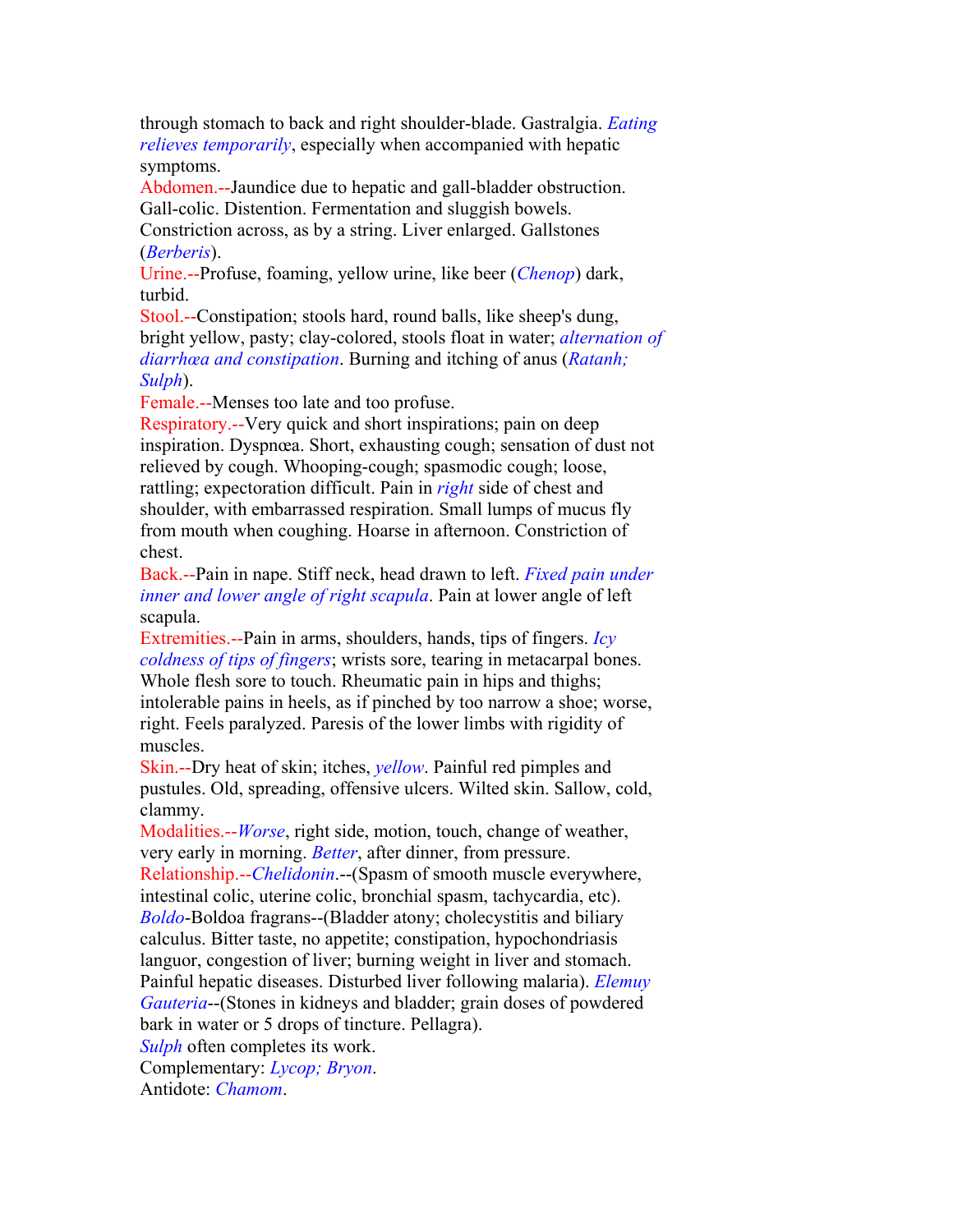Compare: *Nux; Sulph; Bry; Lyc; Opium; Podophyl; Sanguin; Ars*. Dose.--Tincture and lower attenuations.

### CHELONE GLABRA

Snakehead

A remedy in liver affections with pain or soreness of the left lobe of the liver and extending downwards. Dumb ague. Soreness of external parts, as if skin were off; debility. Malaise, following intermittents. Dyspepsia with hepatic torpor. Jaundice. *Round and thread worms*. It is an enemy to every kind of worm infesting the human body. Dose.--Tincture, in one to five drop doses.

### CHIMAPHILA UMBELLATA

#### Pipsissewa

Acts principally on kidneys, and genito-urinary tract; affects also lymphatic and mesenteric glands and female mammæ. Plethoric young women with dysuria. Women with large breasts. Hepatic and renal dropsies; chronic alcoholics. Incipient and progressive cataracts.

One of the remedies whose symptoms point to its employment in bladder affections, notably catarrh, acute and chronic. *Scanty urine, and loaded with ropy, muco-purulent sediment. Prostatic enlargement*.

Head.--Pain in left frontal protuberance. Halo about the light. Itching of eyelids. Stabbing pain in left eye with lachrymation.

Mouth.--Toothache, worse after eating and exertion, better cool water. Pain as if tooth was being gently pulled.

Urinary.--Urging to urinate. Urine turbid, offensive, containing ropy or bloody mucus, and depositing a copious sediment. Burning and scalding during micturition, and straining afterwards. *Must strain*  before flow comes. Scanty urine. Acute prostatitis, retention, and *feeling of a ball in perineum* (*Cann ind*). Fluttering in region of kidney. *Sugar in urine*. Unable to urinate without standing with feet wide apart and body inclined forward.

Female.--Labia inflamed, swollen. Pain in vagina. Hot flashes. Painful *tumor of mammæ*, not ulcerated, with undue secretion of milk. Rapid atrophy of breasts. Women with *very large breasts* and tumor in the mammary gland with *sharp* pain through it.

Male.--Smarting in urethra from neck of bladder to meatus. Gleet.

Loss of prostatic fluid. Prostatic enlargement and irritation.

Skin.--Scrofulous ulcers. Glandular enlargements.

Extremities.--Feeling of a band above left knee.

Modalities.--*Worse*, in damp weather; from sitting on cold stones or pavements; left side.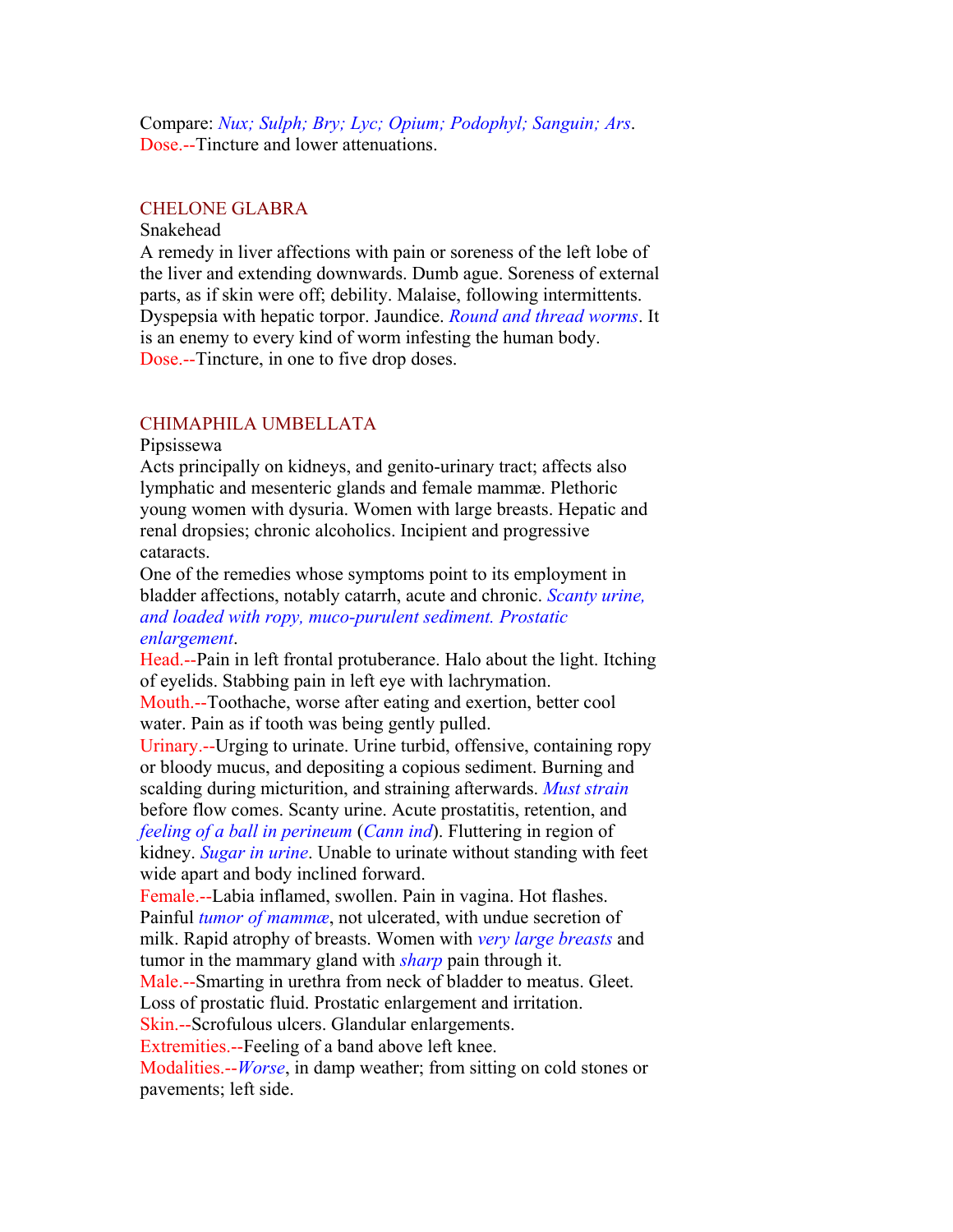Relationship.--Compare: *Chimaph maculata* (intense gnawing hunger; burning fever; sensation of swelling in arm pits); *Uva; Ledum; Epigoea*. Dose.--Tincture, to third attenuation.

### CINCHONA OFFICINALIS

### Peruvian Bark-China

*Debility* from exhausting discharges, from loss of vital fluids, together with a *nervous erethism*, calls for this remedy. Periodicity is most marked. Sensitive to draughts. Seldom indicated in the earlier stages of acute disease. Chronic gout. Chronic suppurative pyelitis. Post operative gas pains, not relief from passing it. Mind.--Apathetic, indifferent, disobedient, taciturn, despondent.

Ideas crowd in mind; prevent sleep. Disposition to hurt other people's feelings. Sudden crying and tossing about.

Head.--As if skull would burst. Sensation as if brain were balancing to and fro, and striking against skull, receiving great pain (*Sulph; Sulph ac*). Intense *throbbing* of head and carotids. Spasmodic headache in vertex, with subsequent pain, as if bruised in sides of head. Face flushed after hæmorrhages, or sexual excesses, or loss of vital fluids. Relieved from pressure and warm room. Scalp sensitive; worse combing hair. Aches worse in open air, from temple to temple. Worse by contact, current of air, stepping. Dizzy when walking. Eyes.--Blue color around eyes. Hollow eyes. Yellowish sclerotica. Black specks, bright dazzling illusions; night blindness in anæmic retina. Spots before eyes. Photophobia. Distortion of eyeballs. Intermittent ciliary neuralgia. *Pressure in eyes*. Amaurosis; scalding lachrymation.

Ears.--*Ringing* in ears. External ear sensitive to touch. Hearing sensitive to noise. Lobules red and swollen.

Nose.--Checked catarrh. Easily bleeding from nose, especially on rising. Coryza, sneezing, watery discharge. Violent *dry* sneezing. Cold sweat about nose.

Face.--Sallow complexion. Face bloated; red.

Mouth.--Toothache; better pressing teeth firmly together, and by warmth. Tongue coated thick, dirty; tip burns, succeeded by ptyalism. Bitter taste. Food tastes too salty.

Stomach.--Tender, cold. Vomiting of undigested food. Slow digestion. Weight after eating. Ill effects of tea. Hungry without appetite. Flat taste. Darting pain crosswise in hypogastric region. Milk disagrees. Hungry longing for food, which lies undigested. *Flatulence; belching* of bitter fluid or regurgitation of food *gives no relief*; worse eating fruit. *Hiccough*. Bloatedness better by movement. Abdomen.--Much flatulent colic; better bending double. *Tympanitic abdomen*. Pain in right hypochondrium. *Gall-stone colic* (*Triumfetta*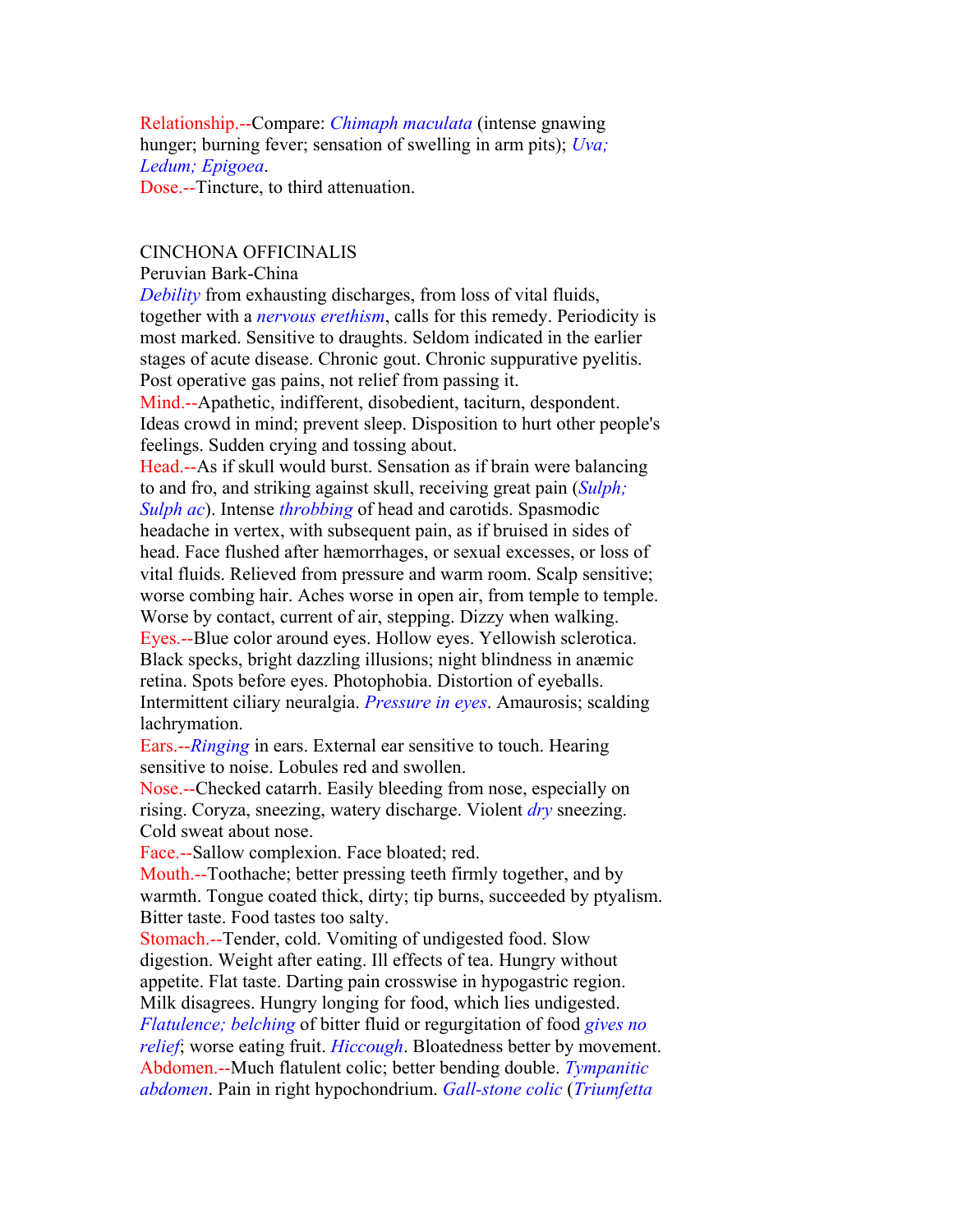*semitriloba*). Liver and spleen swollen and enlarged. Jaundice. Internal coldness of stomach and abdomen. Gastro-duodenal catarrh. Stool.--Undigested, frothy, yellow; *painless*; worse at night, after meals, during hot weather, from *fruit*, milk, beer. Very weakening, with much flatulence. Difficult even when soft (*Alum; Plat*).

Male.--Excited lascivious fancy. Frequent emissions, followed by great weakness. Orchitis.

Female.--Menses too early. *Dark clots and abdominal distention*. Profuse menses with pain. Desire too strong. Bloody leucorrhœa. Seems to take the place of the usual menstrual discharge. Painful heaviness in pelvis.

Respiratory.--Influenza, with debility. Cannot breathe with head low. Labored, slow respiration; constant choking. *Suffocative catarrh; rattling in chest*; violent, hacking cough *after every meal*. Hæmorrhage from lungs. Dyspnœa, sharp pain in left lung. Asthma; worse damp weather.

Heart.--Irregular with weak rapid beats followed by strong, hard beats. Suffocative attacks, syncope; anæmia and dropsy.

Back.--Sharp pains across kidneys, worse movement and at night. Knife-like pains around back (D. MacFarlan).

Extremities.--*Pains in limbs and joints*, as if sprained; *worse, slight touch*; hard pressure relieves. Sensation as of a string around limb. Joints swollen; very sensitive, with dread or open air. Great debility, trembling, with numb sensation. Averse to exercise; sensitive to touch. Weariness of joints; worse, mornings and when sitting. Skin.--*Extreme sensitiveness to touch*, but hard pressure *relieves. Coldness*; much sweat. One hand ice cold, the other warm. Anasarca (*Ars; Apis*). *Dermatitis*; erysipelas. Indurated glands; scrofulous ulcers and caries.

Sleep.--Drowsiness. Unrefreshing or constant stupor. Wakens early. Protracted sleeplessness. Anxious, frightful dreams with confused consciousness on waking, so that the dream cannot be rid of and fear of dream remains. Snoring, especially with children.

Fever.--Intermittent, paroxysms anticipate; return every week. All stages well marked. Chill generally in forenoon, commencing in breast; thirst before chill, and little and often. Debilitating nightsweats. Free perspiration caused by every little exertion, especially on single parts. Hay fever, watery coryza, pain in temples. Modalities.--*Worse, slightest touch*. Draught of air; every other day;

loss of vital fluids; at night; *after eating*; bending over. *Better*,

bending double; hard pressure; open air; warmth.

Relationship.--Antidotes: *Arn; Ars; Nux; Ipec*.

Compare:-*Quinidin*--(Paroxysmal tachycardia and *auricular fibrillation*. Heart is slowed, and the auriculo-ventricular conduction time is lengthened. Dose 1/2 grain t.i.d). *Cephalanthus*--(Button Bush-Intermittent fever, sore throat, rheumatic symptoms, vivid dreams).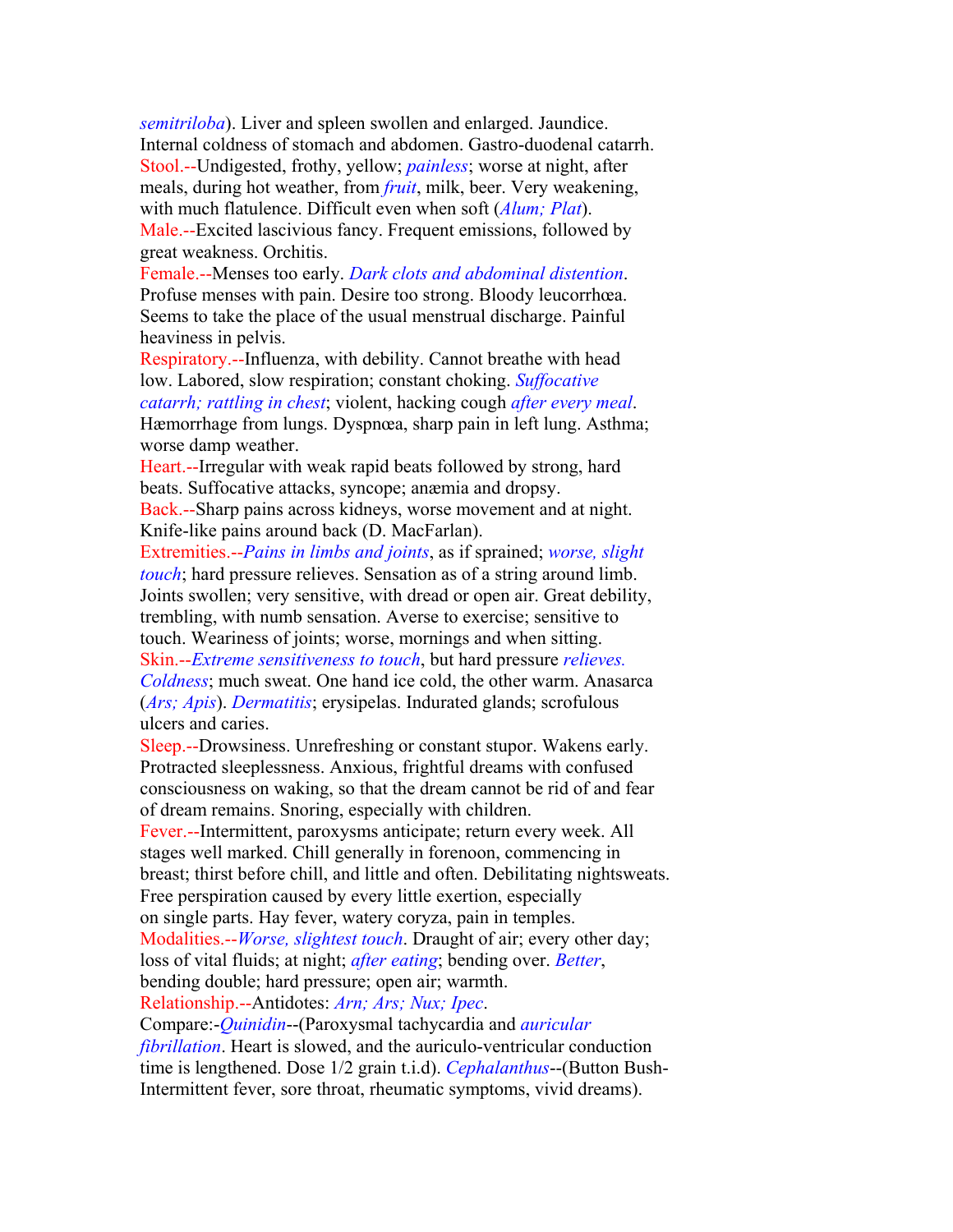*Ars; Cedron; Nat sulph. Cydonia vulgaris*-Quince (supposed to be of use to strengthen the sexual organs and stomach). Complementary: *Ferrum; Calc phos*. Dose.--Tincture, to thirtieth potency.

### CHIONANTHUS VIRGINICA

#### Fringe-tree

This remedy is often of service in many types of headaches, neurasthenic, *periodical sick*, menstrual and bilious. Taken for several weeks, drop doses, will often break up the sick headache habit. The pain in the forehead, chiefly over eyes. Eyeballs very painful, with pressure over root of nose. Hepatic derangements. *Jaundice*. Enlarged spleen (*Ceanoth*). Jaundice with arrest of menses. A prominent liver remedy. *Gallstones* (*Berberis; Cholest; Calc*).

*Diabetes mellitus*. Paroxysmal, abdominal pain.

Head.--Listless, apathetic. Dull frontal headache, over root of nose, over eyes, through temples, worse stooping, motion, jar. *Yellow conjunctiva*.

Tongue.--Broad with thick yellow fur.

Mouth.--Dry sensation not relieved by water, also profuse saliva. Abdomen and Liver.--Aching in umbilical region, griping. Feels as if a string were tied in a "slip-knot" around intestines which was suddenly drawn tight and then gradually loosened. *Sore; enlarged, with jaundice* and constipation. Clay-colored stool, also soft, yellow and pasty. Tongue heavily coated. No appetite. Bilious colic. Hepatic region tender. Pancreatic disease and other glandular disorders. Urine.--Large amount of high specific gravity; frequent urination; bile and sugar in urine. Urine very dark.

Skin.--Yellow; marked moisture of skin. Sallow, greenish, itching. Relationship.--Compare: *Cinchona; Ceanoth; Chelidon; Carduus; Podophyl; Lept*.

Dose.--Tincture and first attenuation.

#### CINNAMOMUM CEYLANICUM

#### Cinnamon

Cancer where pain and fetor are present. Best when skin is intact. Its use in hæmorrhages has abundant clinical verification. Nosebleed. Hæmorrhages from bowels, hæmoptysis, etc. A strain in loins or false step brings on a profuse flow of bright blood. *Post-partum hæmorrhage*. Flatulency and diarrhœa. Feeble patients with languid circulation.

Female.--Bearing-down sensation. Menses *early, profuse, prolonged, bright red*. Sleepy. No desire for anything. Fingers seem swollen. Uterine hæmorrhages caused by overlifting, during puerperal state;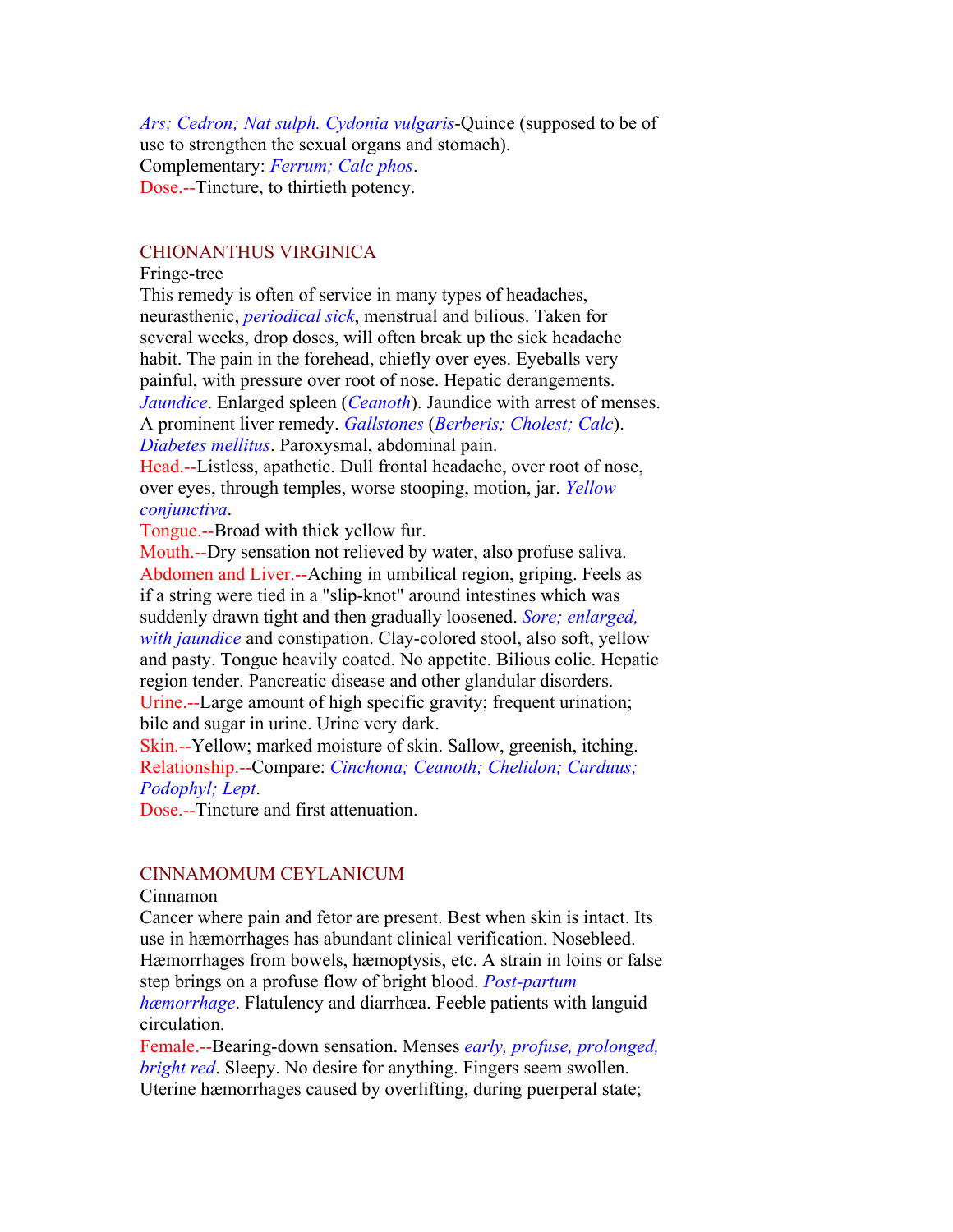menorrhagia.

Relationship.--Compare: *Ipec; Sil; Trill*.

Antidote: Acon.

Dose.--Tincture to third potency. For cancer, strong decoction, one half pint in a day. *Oil of cinnamon* in aqueous solution best local

disinfectant. 3-4 drops in two quarts of water as a douche, wherever a germicide and disinfectant is needed. Three drops on sugar for hiccough.

# COCA-ERYTHROXYLON

### **COCA**

The Divine Plant of the Incas-but the Spanish priests denounced it as "un delusion del demonio"

The mountaineer's remedy. Useful in a variety of complaints incidental to mountain climbing, such as palpitation, dyspnœa, anxiety and insomnia. Exhausted nervous system from physical and mental strain. Caries of teeth. *Loss of voice*.--Give 5-6 drops, every half hour, two hours before expected demand on voice. Nocturnal enuresis. Emphysema (*Quebracho*).

Mind.--Melancholy; bashful, ill at ease in society, irritable, delights in solitude and obscurity. Sense of right and wrong abolished. Head.--Fainting fit from climbing mountains. Shocks coming from occiput with vertigo. *Noises in ear*. Headache with vertigo, preceded by flashes of light. Like a band across forehead. Diplopia. Tongue furred. *Headaches of high altitudes*. Tinnitus.

Stomach.--Peppery sensation in mouth. Longing for alcoholic liquors and tobacco. Great satiety for a long time. Incarcerated flatus; rises with noise and violence, as if it would split the export allows.

Tympanitic distention of abdomen. No appetite but for sweets.

Heart.--*Palpitation*, with weak heart and dyspnœa.

Male.--Diabetes, with impotency (*Phos ac*).

Respiratory.--Hawking of small, transparent pieces of mucus. Weak vocal cords. *Hoarseness*; worse after talking. *Want of breath, short breath*, especially in aged athletes, and alcoholic users. Hæmoptysis. *Asthma*, spasmodic variety.

Sleep.--Can find no rest anywhere, but sleepy. Nervousness and nightly restlessness during teething.

Modalities.--*Better*, from wine; riding, quick motion in open air. *Worse*, ascending, high altitudes.

Relationship.--Compare: *Ars; Paulin; Cyp; Chamom*. Antidote: *Gels*.

Dose.--Tincture to third attenuation.

### COLLINSONIA CANADENSIS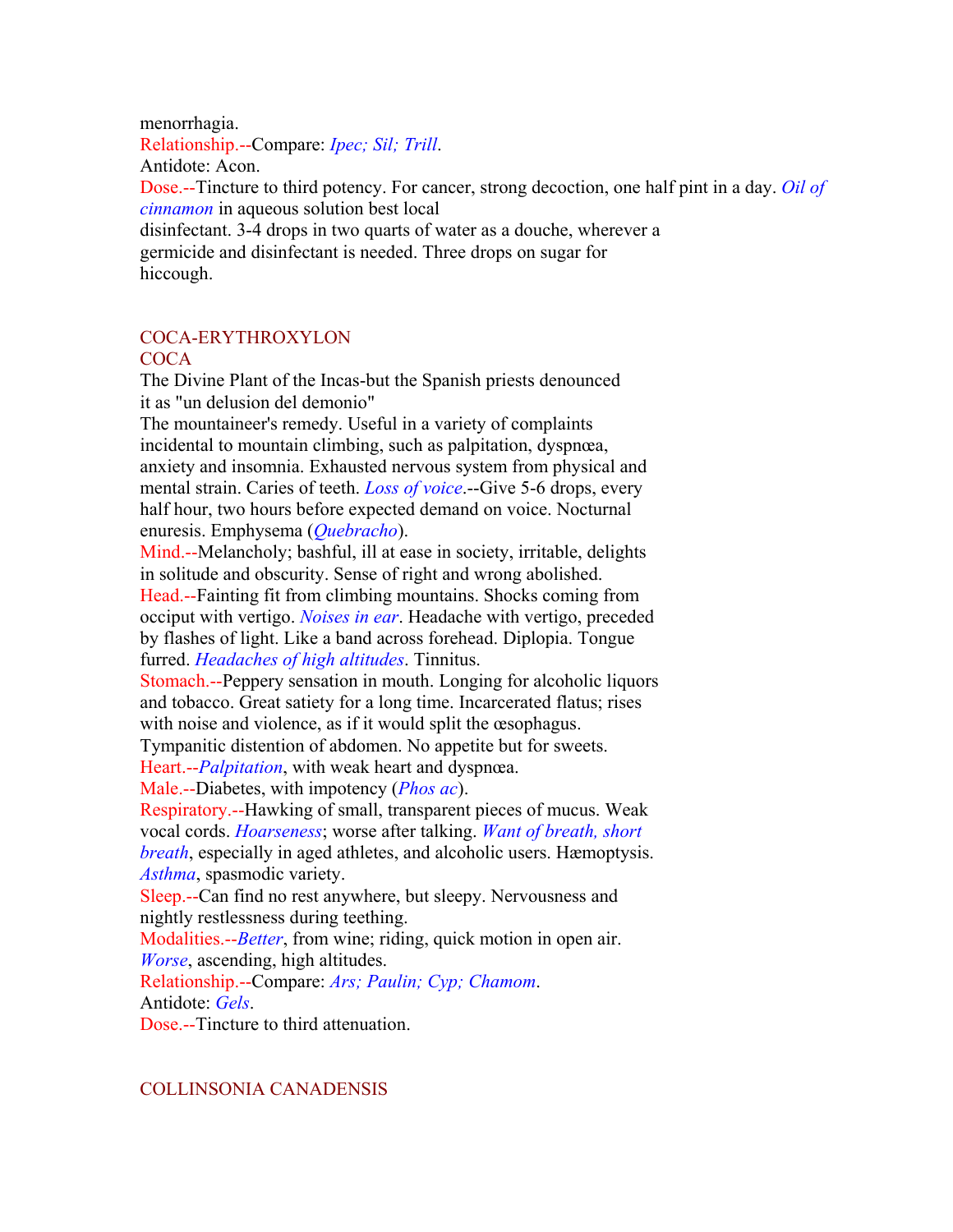### Stone-Root

Pelvic and portal congestion, resulting hæmorrhoids and constipation, especially in females. Depressed arterial tension, general atony of muscular fiber. *Chronic nasal, gastric, and pharyngeal catarrh*, due to portal obstruction. Dropsy from cardiac disease. Pruritus in pregnancy, with piles. *Constipation of children from intestinal atony*. Said to be of special value when given before operations, for rectal diseases. Sense of weight and constriction. Venous engorgement. Head.--Dull frontal headache; from suppressed hæmorrhoids. Chronic catarrh. Yellow-coated tongue. Bitter taste (*Colocy; Bry*). Rectum.--*Sensation of sharp sticks in rectum. Sense of constriction*. Vascular engorgement of rectum. Dry feces. *Most obstinate constipation*, with protruding hæmorrhoids. Aching in anus and hypogastrium. Constipation during pregnancy; with membranous dysmenorrhœa, following labor (*Nux*). Painful bleeding piles. Dysentery, with tenesmus. *Alternate constipation and diarrhœa*, and great flatulence. *Itching of anus* (*Teucrium; Ratanh*). Female.--Dysmenorrhœa; *pruritus of vulva*; prolapse of womb; swelling and dark redness of genitals; pain on sitting down.

Membranous dysmenorrhœa, with constipation. Pruritus. Cold feeling in thighs after menstruation. Sensation of swelling of labia and of clitoris.

Respiratory.--*Cough from excessive use of voice*; "minister's sore throat"; sharp pain in larynx. Hoarseness. Harassing, dry cough. Heart.--Palpitation; rapid but weak. Dropsy. After heart symptoms relieved, piles or menses return. Chest-pains alternate with hæmorrhoids. Oppression, faintness, and dyspnœa (*Acon ferox*). Modalities.--*Worse*, from the slightest mental emotion or excitement; cold. *Better*, heat.

Relationship.--Antidote: Nux.

Compare: *Aescul; Aloes; Hamam; Lycopus; Negundo; Sulph; Nux*. Dose.—Tincture, to third attenuation. Higher potencies where there is organic heart affection.

### CONVALLARIA MAJALIS

#### Lily of the Valley

A heart remedy. Increases energy of hearts' action, renders it more regular. Of use when the ventricles are overdistended and dilatation begins, and when there is an absence of compensatory hypertrophy, and when venous stasis is marked. Dyspnœa, dropsy, aneuric tendency. *Anasarca*.

Mind and Head.--Dull intellect. Grieves easily. Dull headache; worse, ascending, hawking. Scalp sensitive. Irritability. Hysterical manifestations.

Face.--Hydroa in nose and lips; raw and sore. Epistaxis. Sees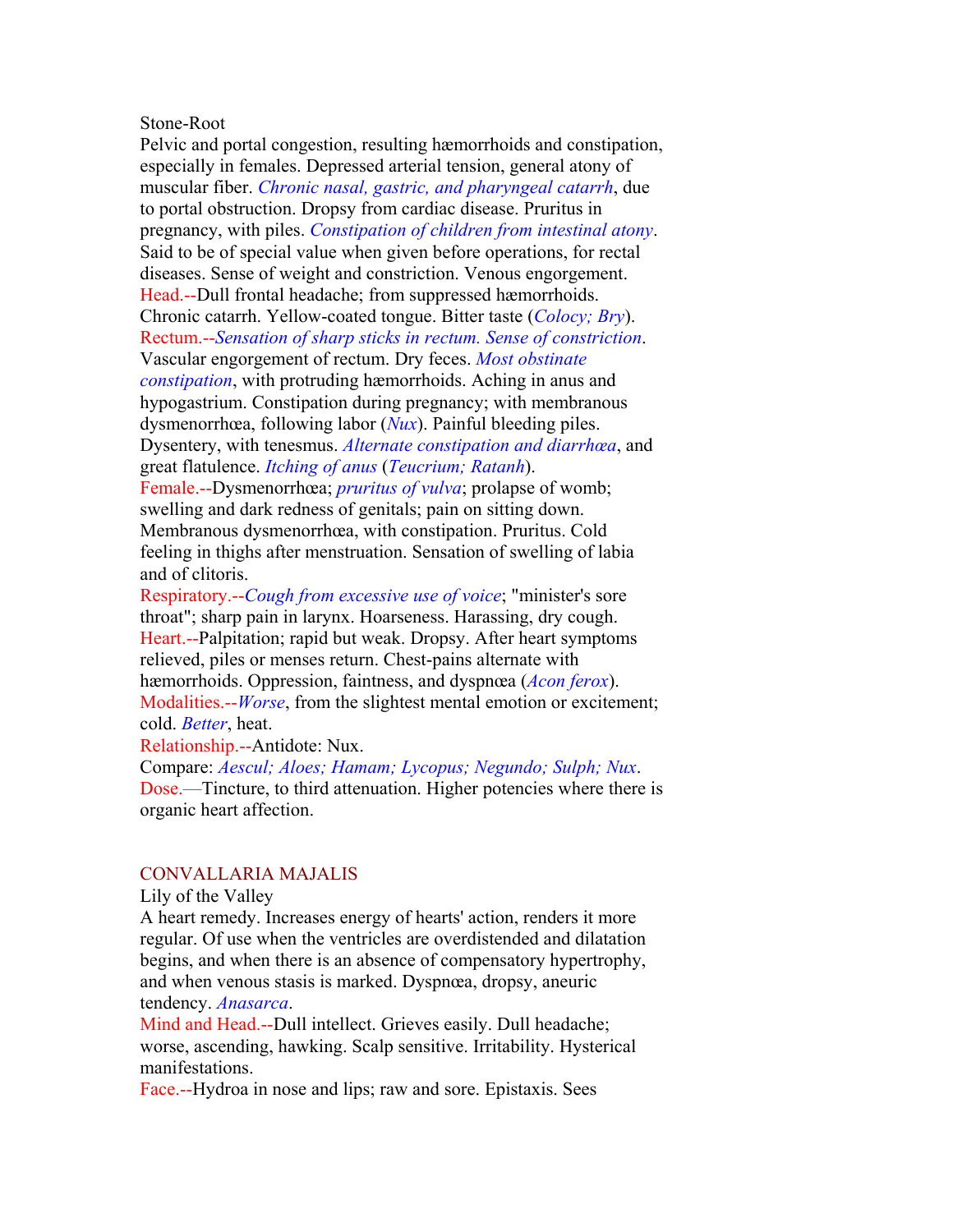imaginary gray spot about three inches square.

Mouth.--Grating of teeth in the morning. Coppery taste. Tongue feels sore and scalded; broad and thick with heavy, dirty coating.

Throat.--Raw feeling in back of throat when inspiring.

Abdomen.--Sensitive. Clothes feel too tight. Gurgling and pain on taking deep breath. Movement in abdomen like fist of a child. Colicky pains.

Urinary Organs.--Aching in bladder; feels distended. Frequent urination; offensive; scanty urine.

Female.--*Great soreness in uterine region, with sympathetic palpitation of heart*. Pain in sacro-iliac joints, running down leg. Itching at urinary meatus and vaginal orifice.

Respiratory.--Pulmonary congestion. Orthopnea. *Dyspnœa* while walking. Hot feeling in throat.

Heart.--Feeling as if heart beat throughout the chest. Endocarditis, with extreme orthopnea. *Sensation as if heart ceased beating, then starting very suddenly*. Palpitation from the least exertion. Tobacco heart, especially when due to cigarettes. Angina pectoris. Extremely rapid and irregular pulse.

Back and Extremities.--Pain and aching in lumbar region; aching of legs; in big toe. Trembling of hands. Aching in wrists and ankles. Fever.--Chilly in back and down spine, followed by fever, little sweat. Thirst and headache during chill. Dyspnœa during fever. Relationship.--Compare: *Digit; Crataeg; Lilium; Adonis* (feeble heart action due only to functional disturbance).

Modalities.--*Better*, in open air. *Worse*, in warm room.

Dose.--Third attenuation, and for symptoms of heart failure, tincture, one to fifteen drops.

### CORNUS CIRCINATA

Round-leaved Dogwood

Chronic malaria, hepatitis, jaundice. Weakness in morning. Pain in pit of stomach, with distended abdomen. Vesicular eruption

associated with chronic liver disease or aphthous stomatitis.

Mouth.--Ulceration of tongue, gums and mouth; aphthæ. Burning in mouth, throat and stomach.

Stool.--Loose, windy, dark stool, immediately after dinner. Burning in anus. Dark, bilious, offensive diarrhœa, with sallow complexion. Skin.--Vesicular eczema of face in infants, with nursing sore mouth. Relationship.--Compare: *Cornus alternifolia*-Swamp Walnut-- (Weak and tired; disturbed sleep, fever, restlessness, eczema; *skin cracked*; chest feels cold, as if full of ice); *Cornus florida* (chronic malaria; indigestion and distressing acid heartburn; general debility from loss of fluids and night sweats; neuralgic pains in arms, chest, and trunk, and sensation as if broken in two; intermittent fever, *with drowsiness*; feels cold, but is warm to touch; great exhaustion in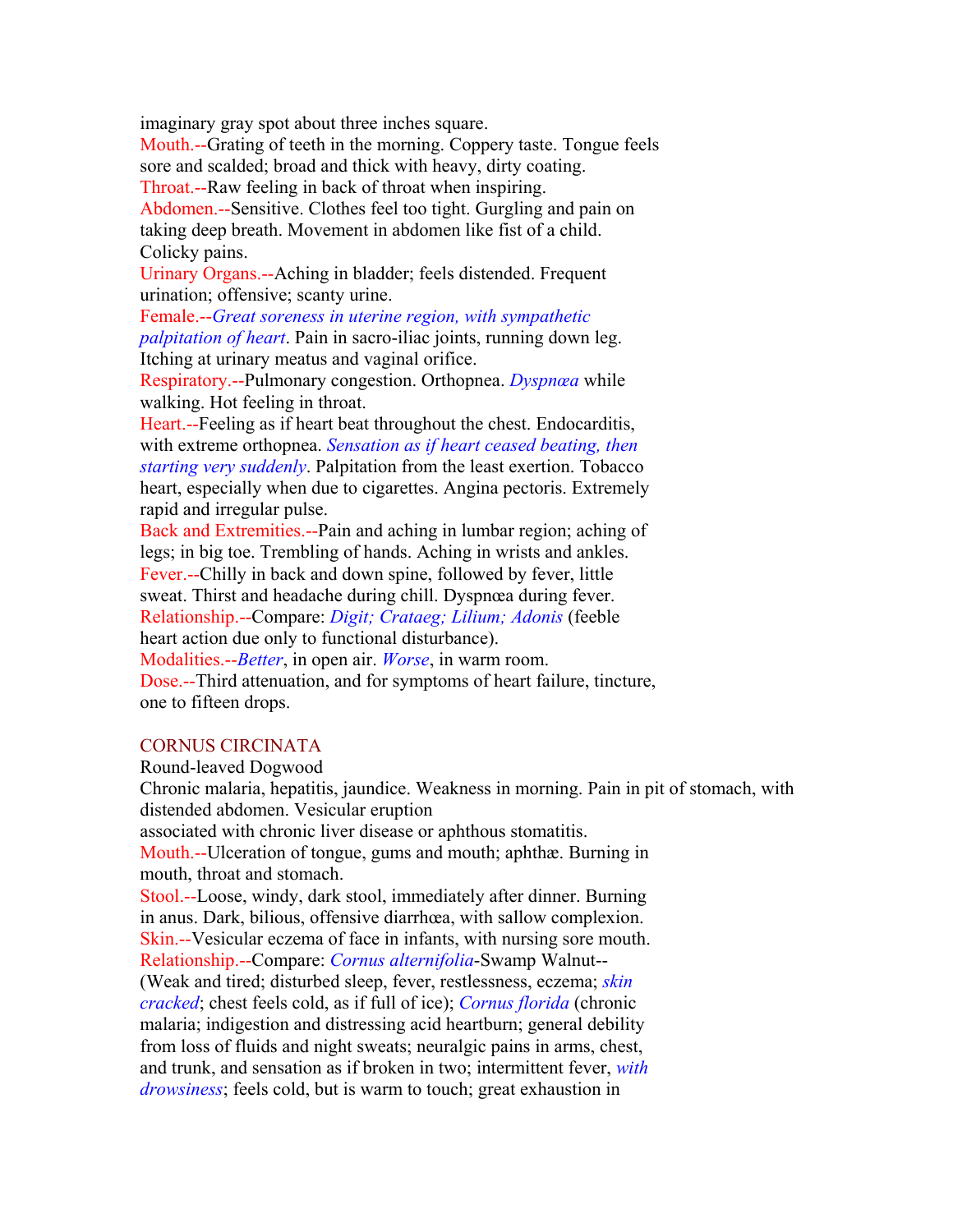intervals; general clammy sweat. Chill is preceded by drowsiness, heat is associated with drowsiness. Headache after quinine). Dose.--Tincture to sixth attenuation.

### CORYDALIS FORMOSA

Turkey-pea

(CORYDALIS - DICENTRA CANADENSIS)

Syphilitic affections. Ulcers of mouth and fauces. Cancer cachexia pronounced. Gummata and night-pains. Chronic diseases, with atony. Tongue clean, broad, and full. Tissues flabby, doughy, cold. Gastric catarrh (*Hydrast*).

Skin.--Dry, scaly scabs on face of old people. Lymphatic glands swollen.

Relationship.--*Nit ac; Kali iod; Fluor ac*.

Dose.--Tincture, twenty drops three times a day.

# COTYLEDON UMBILICUS

Pennywort

Marked action on heart; oppression of chest; fullness in throat. Epilepsy. Numb aching in muscular and fibrous tissue. Sciatica. Wellmarked pains through the breast to scapula. Catarrh of larynx and trachea. Hysterical joint.

Mind.--Lost, confused feeling. Could not articulate for some time on awaking. Pressing vertex headache. Ailments from suppressed emotion. *Feeling as if a part of the body were absent*.

Breast.--Pain under left nipple, and aching in right breast. Pain through to scapula from region of left breast. Pain at angles of scapulæ. Full, bursting feeling, as if from obstruction at heart. Choking fullness in throat. Breathing oppressed.

Extremities.--Aching in back and thighs. Aching in all joints. Skin sensitive, rubbing of trousers causes an acute sting. Legs and arms feel heavy and sore.

Relationship.--Compare: *Ambra; Asafoet; Hepatica; Ignatia; Laches*.

Dose.--Tincture to third potency.

# CRATAEGUS OXYACANTHA

Hawthorn Berries

Produces giddiness, lowered pulse, and air hunger and reduction in blood-pressure. Acts on muscle of heart, *and is a heart tonic*. No influence on the endocardium.

Myocarditis. Failing compensation. *Irregularity of heart*. Insomnia of aortic sufferers; anæmia; œdema; cutaneous chilliness. High arterial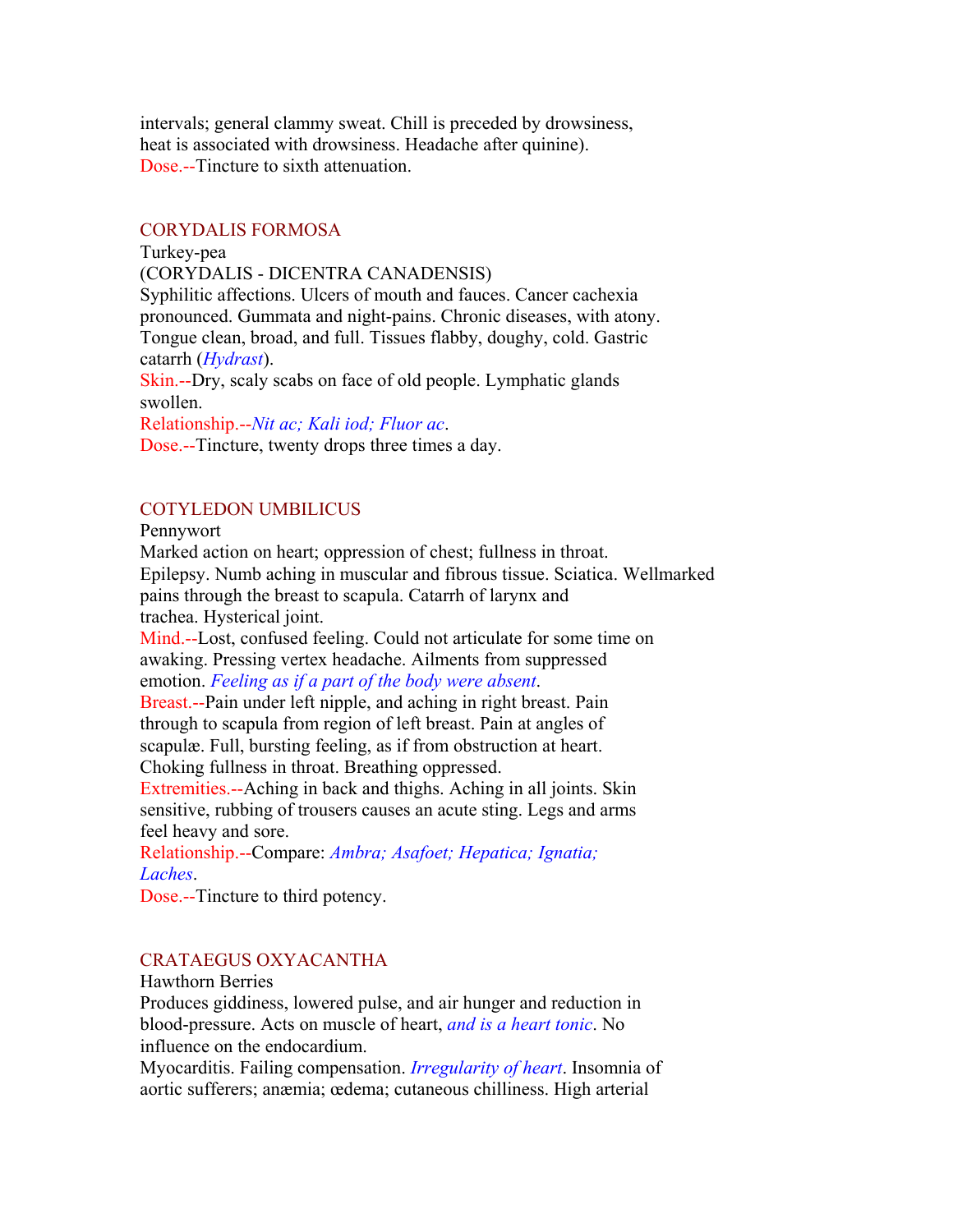tension. Is a sedative in cross, irritable patients with cardiac symptoms.

Chronic heart disease, with extreme weakness. Very feeble and irregular heart action. General anasarca. Very nervous, with pain in back of head and neck. Collapse of typhoid. Hæmorrhage from bowels. Cold extremities, pallor; irregular pulse and breathing. Painful sensation of pressure in left side of chest below the clavicle. Dyspepsia and nervous prostration, with heart failure. In the beginning of heart mischief after rheumatism. *Arteriosclerosis. Said to have a solvent power upon crustaceous and calcareous deposits in arteries*.

Head.--Apprehensive, despondent. Very nervous and irritable, with pain in back of head and neck. Mental dullness conjunctival irritation nasal discharges.

Urinary.--*Diabetes*, especially in children.

Heart.--*Cardiac dropsy*. Fatty degeneration. Aortic disease. *Extreme dyspnœa on least exertion*, without much increase of pulse. Pain in region of heart *and under left clavicle*. Heart muscles seem flabby, worn out. Cough. *Heart dilated; first sound weak*. Pulse accelerated, *irregular, feeble, intermittent*. Valvular murmurs, angina pectoris. Cutaneous chilliness, blueness of fingers and toes; all aggravated by

exertion or excitement. Sustains heart in infectious diseases.

Skin.--Excessive perspiration. Skin eruptions.

Sleep.--Insomnia of aortic patients.

Modalities.--*Worse*, in warm room. *Better*, fresh air, quiet and rest. Relationship.--*Strophantus; Digit; Iberis; Naja; Cactus*.

Dose.--Fluid extract or tincture, one to fifteen drops. Must be used for some time in order to obtain good results.

### CROCUS SATIVUS

Saffron

(CROCUS SATIA)

Is a remedy often useful in hæmorrhages that are black and stringy. Tingling in various parts. Chorea and hysterical affections. Frequent and extreme changes in sensations and mental conditions. Anger with violence followed by repentance, *Laughing* mania. Drowsiness and *lassitude*; better by literary labor.

Mind.--*Vacillating*; pleasant mania; sings and laughs. Happy and affectionate; then angry. Sudden changes from hilarity to melancholy. Vivid recollection from music heard (*Lyc*).

Head.--Throbs, pulsates, during climacteric; worse during menses. Eyes.--Appearance as of electric sparks. Must wipe eyes as if mucus or water were in them. *Feeling in eyes as after violent weeping*. Sensation as if she had been looking through too sharp spectacles. *Eyes feel as if in smoke*. Pupils enlarged and react slowly. Lids heavy.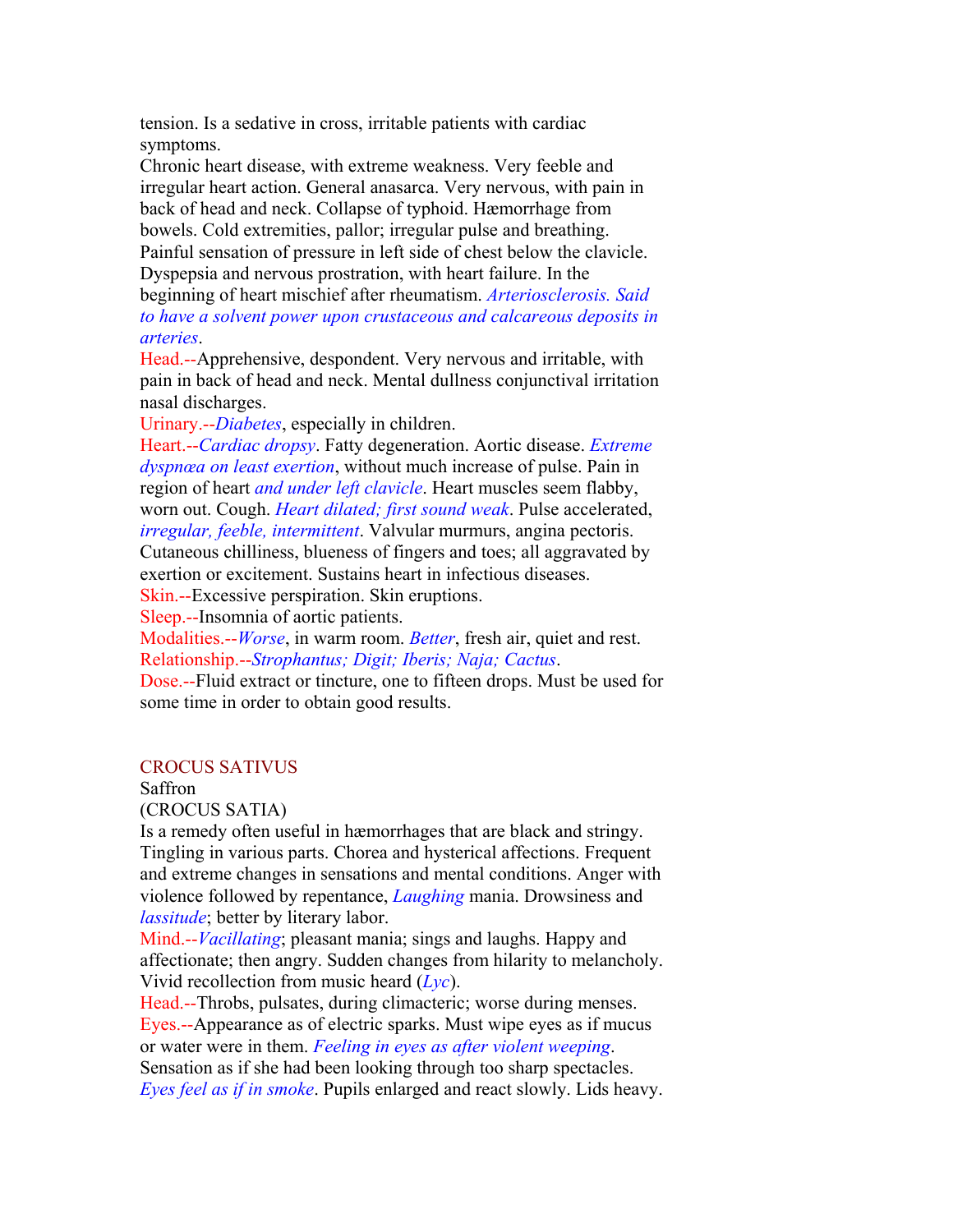Ciliary neuralgia, pain from eyes to top of head. *Sensation as if cold air was rushing through eye* (*Fluor ac; Syph*). Asthenopia with extreme photophobia. Threatened glaucoma; embolism of arteria centralis retinal.

Nose.--Epistaxis. *Dark, stringy, clotted. Strings of dark blood*  hanging down the nose.

Abdomen.--*Obstinate constipation* due to portal stagnation. Constipation in infants. Crawling and stitches in anus. *Sensation of something alive in abdomen, stomach, etc.*, especially on left side (*Calend*). Abdomen swollen, feeling of something heavy. Female.--Threatened abortion, especially when hæmorrhage is *dark and stringy*. Urging of blood to genitals. Menses dark, viscid, too frequent and copious, *black and slimy*. Uterine hæmorrhage; *clots with long strings*; worse from least movement. Jerking pain in interior of left breast, as if drawn toward back by means of thread (*Crot tig*). A bounding feeling, as if something alive in right breast. Respiratory.--Wheezy cough, with frothy expectoration, containing threads like fine twine; worse, lying down. Breath has offensive, sickly smell. Feeling as if the uvula is elongated in hysterical patients.

Back.--Sudden feeling of coldness in back as if cold water were thrown over him; icy-cold extremities.

Extremities.--Spasmodic contractions and twitchings of single set of muscles. Chorea and hysteria, with great alterations of feeling. Whole upper extremity fall asleep. Cracking in hip-joint and *knees*. Weakness in knees and legs. Pain in ankles and soles.

Modalities.--*Worse*, lying down, hot weather, warm room, in morning, fasting, before breakfast, looking fixedly at an object. *Better*, in open air.

Relationship.--Antidote: *Opium; Bell.* 

Compare: *Ipec; Trillium; Plat; China; Sabina*. Dose.--Tincture, to thirtieth attenuation.

### CUCURBITA PEPO

Pumpkin Seed

Intense nausea immediately after eating. Vomiting of pregnancy. Seasickness. One of the most efficient and least harmful of teniafuges.

Relationship.--Compare: *Filix; Cuprum oxid nig*.

Dose.--Tincture. The seeds are a valuable remedy for tapeworm. Scald the seeds and peel off the outer skins when softened, the green inner pulp being the part used. Dose: two ounces of seed, yielding one of pulp. May be mixed with cream and taken like porridge. Take in morning after twelve hours' fasting, and follow in two hours by castor oil.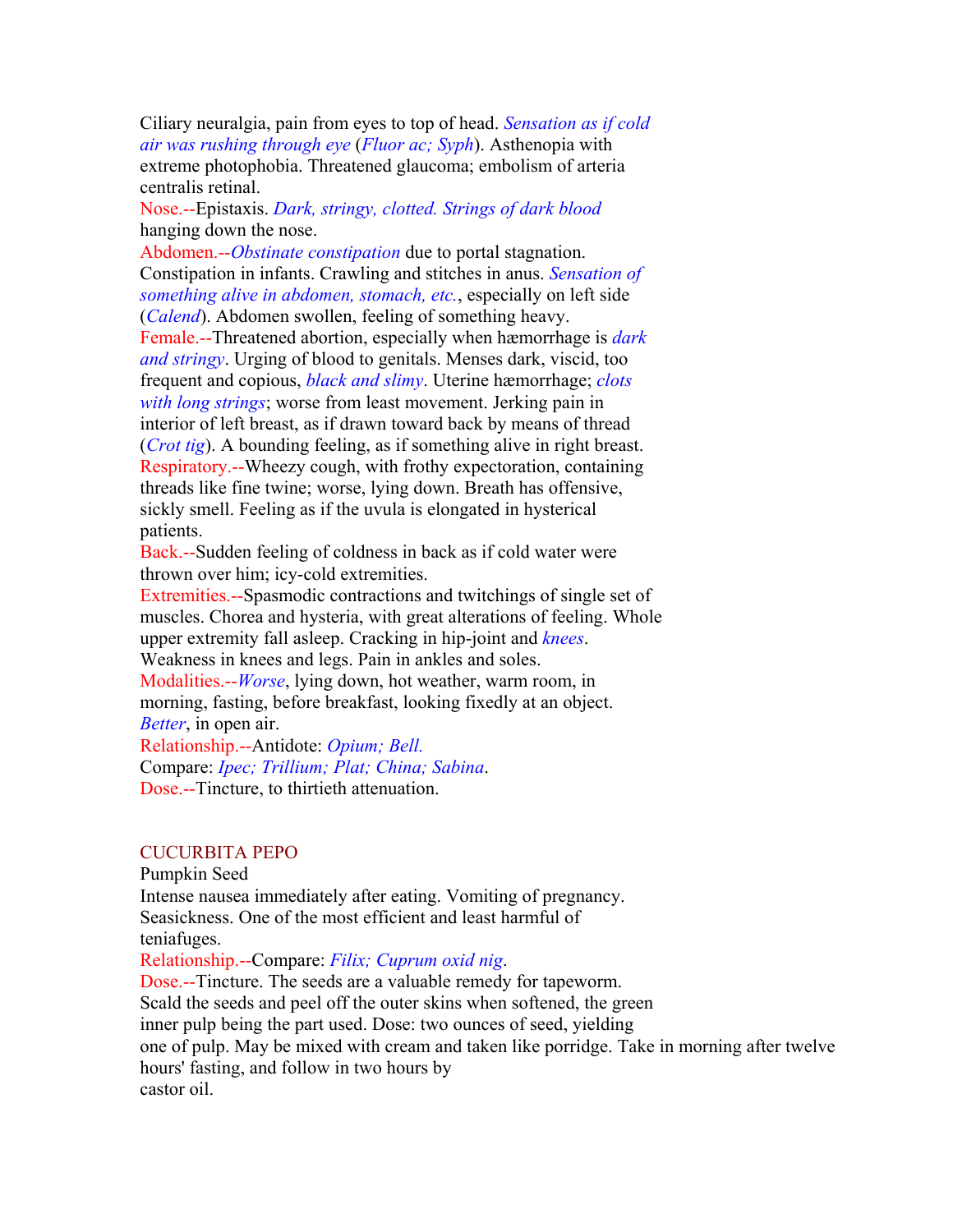# CUNDURANGO

Condor Plant

Stimulates the digestive functions and thus improves the general health. Allays the pain in gastralgia accompanying cancer of stomach. Modifies secretions of digestive glands. Varicose ulcers. Lupus.

*Painful cracks in corner of mouth* is a guiding symptom of this drug. Chronic gastric catarrh, syphilis, and cancer. Tumors; stricture of œsophagus. The active principle (*Condurangin*) produces locomotor ataxia.

Stomach.--Painful affections of the stomach; ulceration. Vomiting of food and indurations, constant burning pain. Stricture of œsophagus, with burning pains behind sternum, where food seems to stick. Vomiting of food, and indurations in left hypochondrium with constant burning pain.

Skin.--Fissures form about the muco-cutaneous outlets. Epithelioma of lips or anus. Ulcerative stage of carcinoma cutis when fissures form.

Relationship.--Compare: *Asterias; Conium; Hydrast; Arsenic*. Dose.--Tincture, or bark, 5-grain doses before meals in water. Also the thirtieth potency, in tumors.

# CUPHEA VISCOSISSIMA

Flux-weed

Vomiting of undigested food. *Cholera infantum*, much acidity; frequent green, watery, acid stools. Tenesmus and great pain. High fever; restlessness, and sleeplessness. Obstinate constipation. Relationship.--Compare: *Aethusa; Coto*-Para-coto Bark--(intestinal catarrh, chronic, copious, exhausting diarrhœa and dysentery; colliquitine sweats of phthisis and chronic diarrhœa). *Typha latifolia*-Cat-tail flag (diarrhœa, dysentery, summer complaint

of children. Tincture and first attenuation). Dose.--Tincture.

### CYPRIPEDIUM PUBESCENS

Yellow Lady's Slipper

The skin symptoms correspond to those of poisoning by Rhus, for which it has been found an efficient antidote. Nervousness in children; from teething and intestinal troubles. Debility after gout. *Hydrocephaloid* symptoms, result of long, exhausting diarrhœa. *Sleeplessness*. Cerebral hyperasthesia in young children often the result of overstimulation of brain.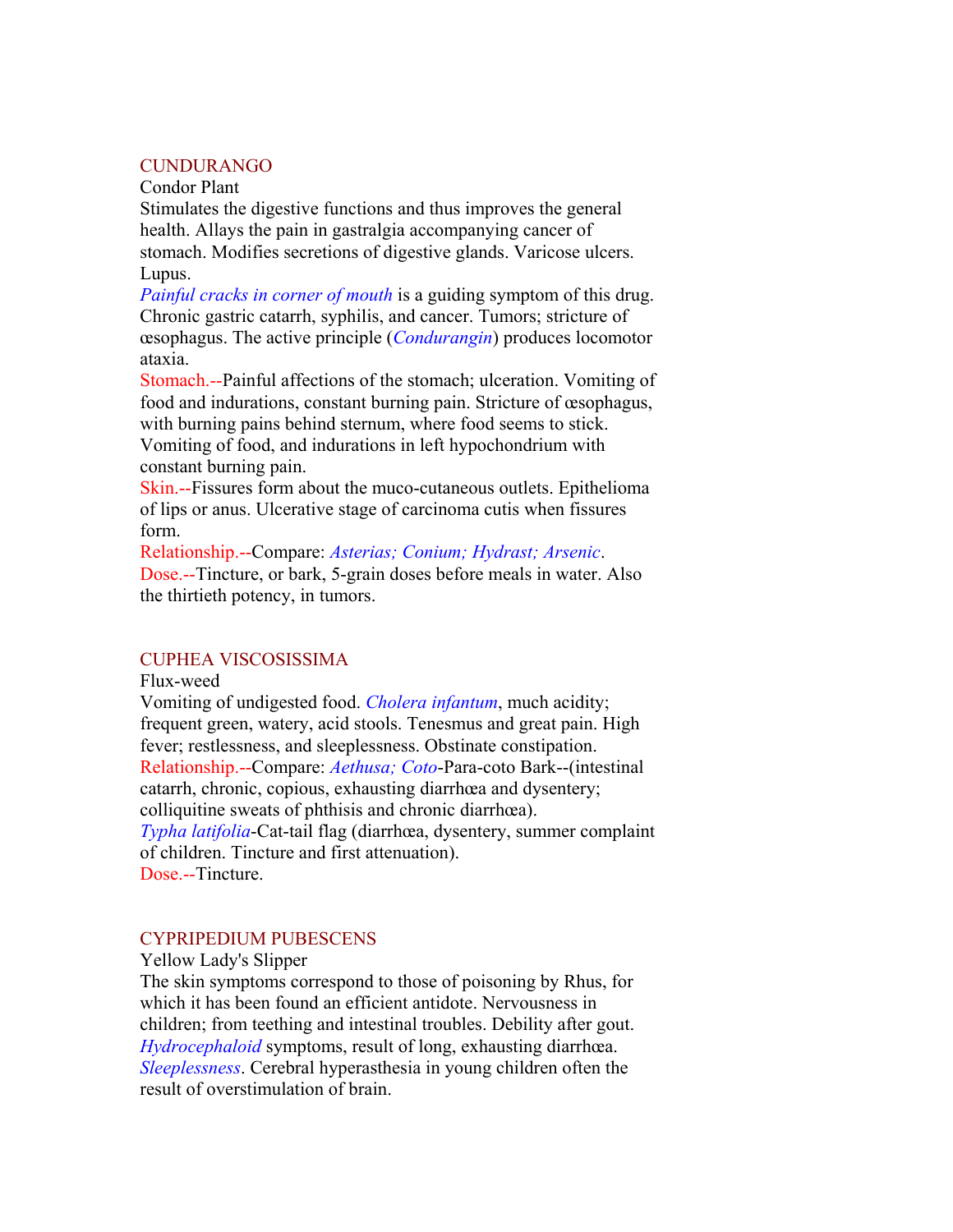Head.--Child cries out at night; is wakeful and begins to laugh and play. Headaches of elderly people and during climacteric.

Relationship.--Compare: *Ambra; Kali brom; Scutellar; Valerian; Ignat*. Skin relatives: *Grindelia; Anacard*.

Dose.--Tincture, to sixth attenuation. For Poison Oak, 5 drops of tincture per dose, also locally.

# DIGITALIS PURPUREA

#### Foxglove

Comes into play in all diseases where the heart is primarily involved, where the pulse is *weak, irregular, intermittent*, *abnormally slow*, and dropsy of external and internal parts. *Weakness and dilatation of the myocardium*. Its greatest indication is in failure of compensation and especially when *auricular fibrillation has set in*. Slow pulse in recumbent posture, but irregular and dicrotic on sitting up. Auricular flutter and fibrillation especially when subsequent to rheumatic fever. Heart block, very slow pulse. Other symptoms of organic heart disease, such as great weakness and sinking of strength, faintness, coldness of skin, and irregular respiration; cardiac irritability and ocular troubles after tobacco; jaundice from induration and *hypertrophy of the liver*, frequently call for Digitalis. Jaundice with heart disease. Faint, as if dying. *Bluish* appearance of face. *Cardiac muscular failure* when asystole is present. Stimulates the heart's muscles, increases force of systole, increases length. Prostration from slight exertion. Collapse.

Mind.--Despondency; fearful; *anxious* about the future. Dullness of sense. Every shock strikes in epigastrium. Melancholia, dull lethargic with *slow* pulse.

Head.--Vertigo, when walking and on rising, in cardiac and hepatic affections. Sharp, shooting frontal pain, extending into nose, after drinking cold water or eating ice-cream. Heaviness of head, with sensation as if it would fall backward. Face bluish. Confusion, fullness and noise in head. Cracking sounds during a nap. Blue tongue and lips.

Eyes.--Blueness of eyelids. Dark bodies, like flies, before eyes. *Change in acuteness of perception of shades of green*. Objects, appear green and yellow. Mydriasis; lid margins red, swollen, agglutinated in morning. Detachment of retina. Dim vision, irregular pupils, diplopia.

Stomach.--Sweet taste with constant ptyalism. *Excessive nausea*, not relieved by vomiting. Faintness, *great weakness in stomach*. Burning in stomach extending to œsophagus. After cold water or ice-cream, sharp pain in forehead, extending to nose. *Faintness* and vomiting from motion. Discomfort, even after a small quantity of food, or from mere sight or smell. *Tenderness of epigastrium*. Copious salivation. *Neuralgic pain in stomach*, unconnected with taking food.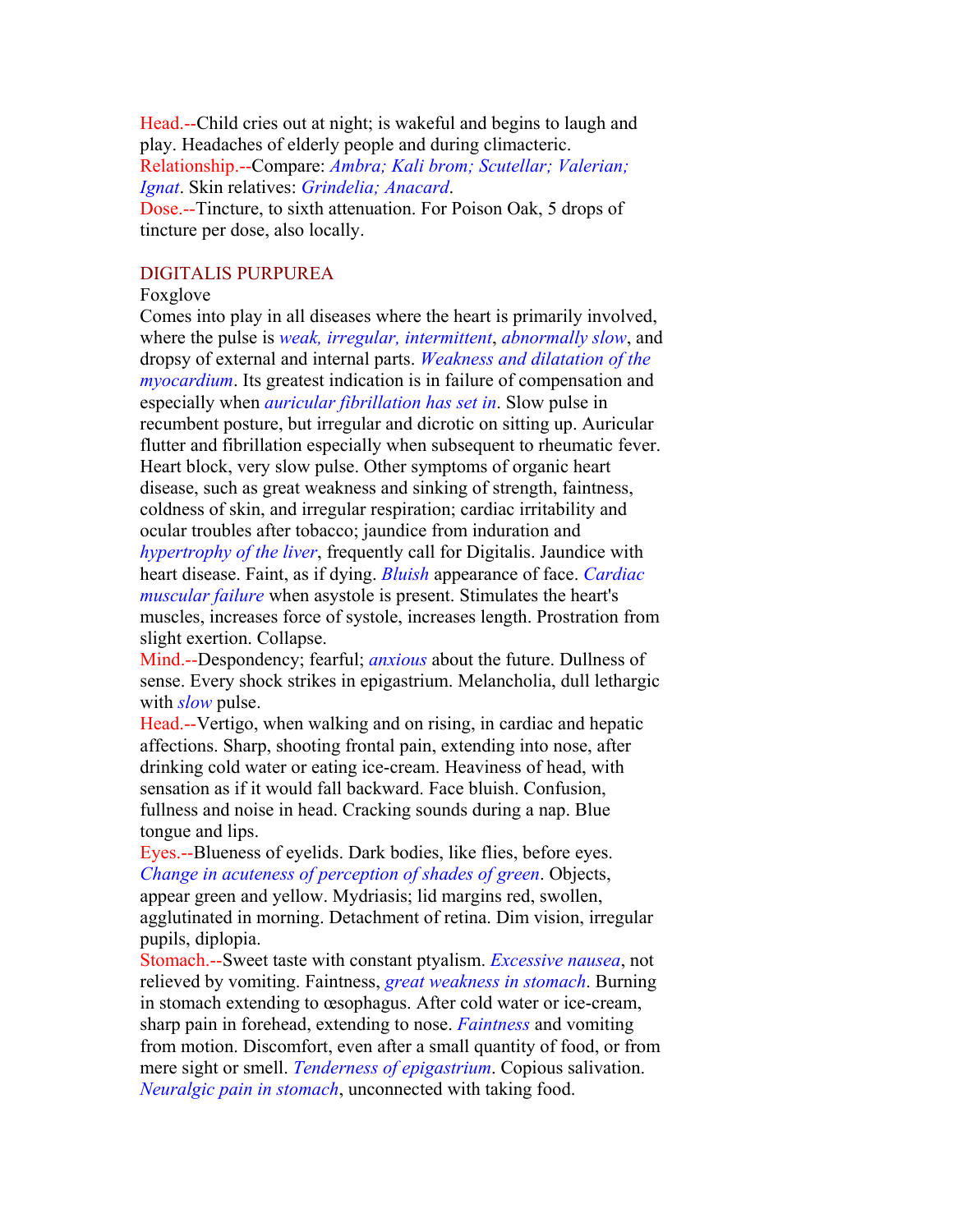Abdomen.--Pain in left side apparently in descending colon and under false ribs. Severe abdominal pains, pulsation in abdominal aorta, and epigastric constriction. *Enlarged, sore, painful liver*. Stool.--*White, chalk-like, ashy, pasty stools*. Diarrhœa during jaundice.

Urine.--Continued urging, in drops, dark, hot, burning, with sharp cutting or *throbbing* pain at neck of bladder, *as if a straw was being thrust back and forth*; worse at night. Suppressed. Ammoniacal, and turbid. *Urethritis*, phimosis, strangury. Full feeling after urination. Constriction and burning, as if urethra was too small. Brick-dust sediment.

Female.--Labor-like pains in abdomen and back before menses. Uterine hæmorrhage.

Male.--Nightly emission (*Digitalin*), with great weakness of genitals after coitus. Hydrocele; scrotum enlarged like a bladder. Gonorrhœa, balanitis (*Merc*), with œdema of prepuce. Dropsical swelling of genitals (*Sulph*). Enlarged prostate.

Respiratory.--Desire to take a deep breath. Breathing irregular, difficult; deep sighing. Cough, with raw, sore feeling in chest. Expectoration sweetish. Senile pneumonia. Great weakness in chest. *Dyspnœa*, constant desire to breathe deeply, lungs feel compressed. Chronic bronchitis; passive congestion of the lungs, giving bloody sputum due to failing myocardium. *Cannot bear to talk*. Hæmoptysis with weak heart.

Heart.--The least movement causes violent palpitation, and sensation as if it would cease beating, if he moves (Opposite; Gels). Frequent stitches in heart. *Irregular heart especially of mitral disease. Very slow pulse. Intermits; weak*. Cyanosis. Inequality of pulse; it varies. *Sudden sensation as if heart stood still. Pulse weak, and quickened by least movement*. Pericarditis, copious serous exudation. Dilated heart, tired, irregular, with slow and feeble pulse. Hypertrophy with dilatation. Cardiac failure following fevers. Cardiac dropsy.

Extremities.--Swelling of the feet. Fingers go to sleep easily. Coldness of hands and feet. Rheumatic pain in joints. Shining, white swelling of joints. Muscular debility. Nocturnal swelling of fingers. Sensation in legs as *if a red hot wire* suddenly darted through them (Dudgeon).

Sleep.--*Starts from sleep in alarm* that he is falling from a height. Continuous sleepiness.

Fever.--Sudden flushes of heat, followed by great nervous weakness. Skin.--Erythema, deep red, worse on back, like measles. Blue distended veins on lids, ears, lips and tongue. *Dropsical*. Itching and jaundiced.

Modalities.--*Worse*, when sitting erect, after meals and music. *Better*, when stomach is empty; in open air.

Relationship.--Antidotes: *Camph; Serpentaria*. Incompatible: *China*.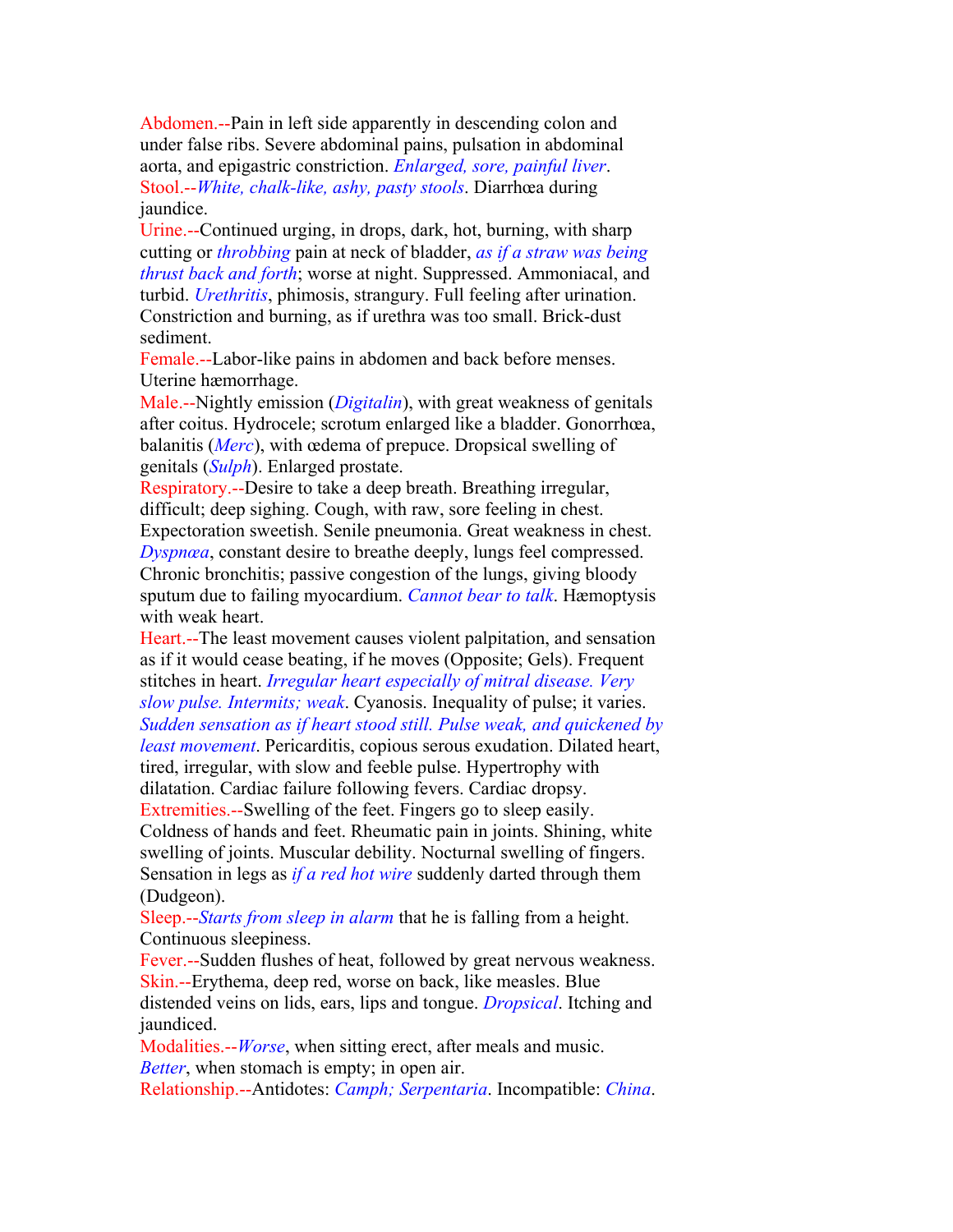Compare: *Nerium odorum* (resembles in heart effects Digitalis, but also has an action like Strychnia on spinal cord. Spasms appear more in upper part of body. Palpitation; weak heart will be strengthened by it. Lock-jaw). *Adonia; Cratægus* (a true heat tonic); *Kalmia; Spigel; Liatris*; Compare also; *Digitoxinum* (Digitalis dissolved in Chloroform; which has yellow vision very marked, and distressing nausea, *aggravated by champagne and aerated waters*). *Nitri spir dulc* increases action of Digit. *Ichthyotoxin*. Eel Serum (Experiments show great analogy between the serum and the venom of vipera. Indicated whenever the systole of the heart is insufficient, decompensated valvular disease, irregular pulse due to fibrillation of the auricle. Assytole, feeble, frequent, irregular pulse, dyspnœa and scanty urine. Liver enlarged, dyspnœa, albuminuria. No œdema). *Convallaria* (heart disease with vertigo and digestive disturbances). *Quinidin*-Isomeric methoxyl compound.--(Restores normal rhythm in auricular fibrillation, often supplements the action of Digitalis. Two doses of 3 grains each, three hours apart-if no symptoms of cinchonism develop, 4 doses 6 grs each daily (C. Harlan Wells). Paroxysmal tachycardia. Establishes normal heart rhythm at least temporarily, less in valvular lesions).

Dose.--The third to thirtieth attenuation will bring about reaction when the drug is homeopathically indicated; but for palliative purposes the physiological dosage is required. For this purpose, the tincture made from the *fresh* plant, in doses of five to twenty drops, when the cardiac stimulation is desired, or the infusion of 1 1/2 per cent. Dose, one-half to one ounce if the diuretic action is wanted. The tincture may be given on sugar or bread, and nothing liquid be taken for twenty minutes before or after its administration. Of the powdered leaves, 1/2 to 2 grains in capsules. Digitoxin 1-250 grain. No matter what form of digitalis is given the dose should be reduced as soon as the pulse rate has been lowered to 80 beats a minute and the normal rhythm has been partially or completely restored. Under such conditions a good rule is to cut the dose in half and still more if there be a sudden falling off of the urinary output.

### DIOSCOREA VILLOSA

#### Wild Yam

As a remedy for many kinds of *pain*, especially colic, and in severe, painful affections of abdominal and pelvic viscera; it ranks with the polychrests of the Materia Medica. Persons of feeble digestive powers; tea-drinkers, with much flatulence. *Gall stone colic*. Mind.--Calls things by the wrong name. Head.--Dull pain in both temples; better pressure, but worse afterwards. Buzzing in head. Stomach.--Mouth dry and bitter in morning, tongue coated, no thirst.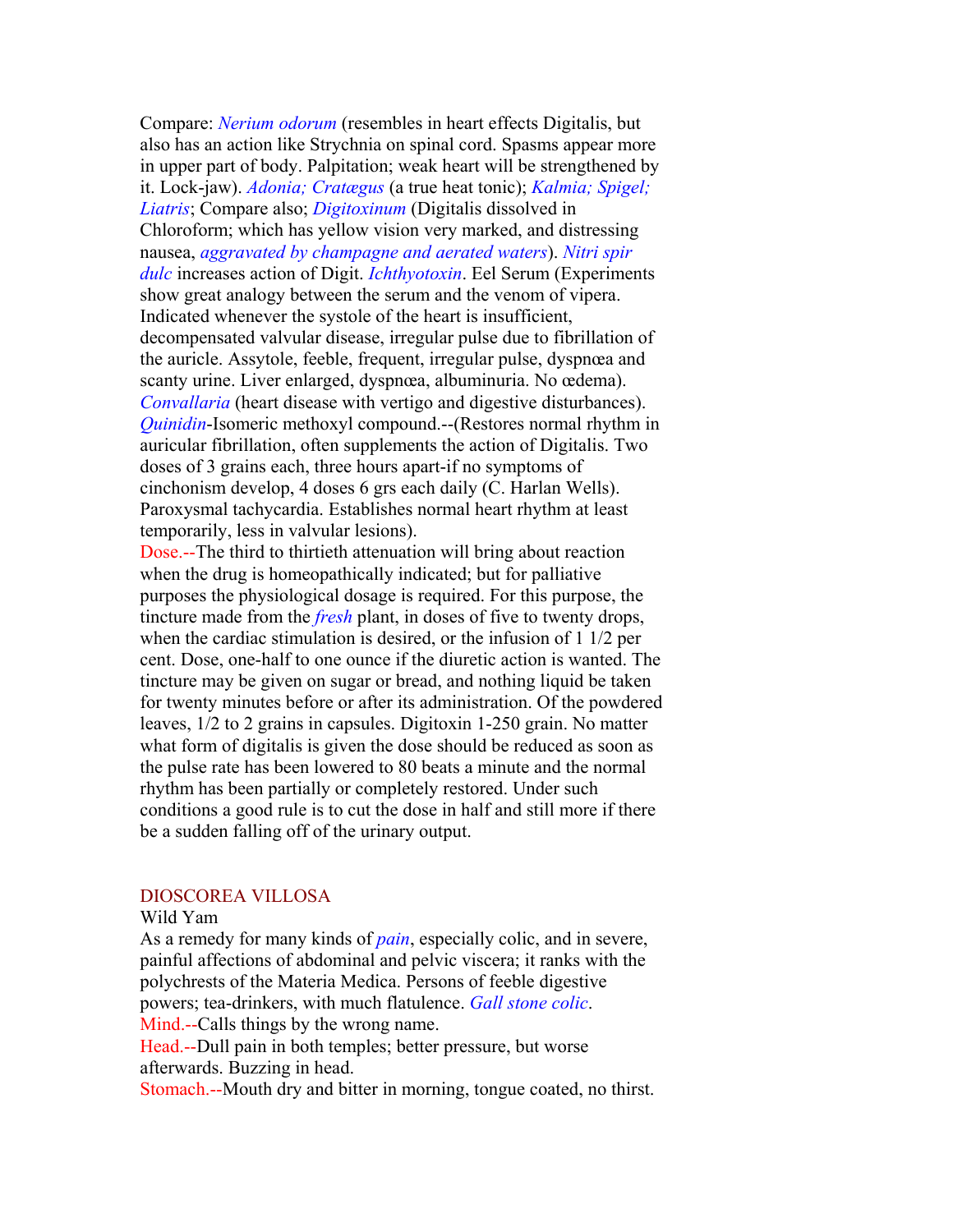Belching of large quantities of offensive gas. Neuralgia of stomach. *Sinking at the pit of the stomach*; pyrosis. *Pain along sternum and extending into arms*. Eructations of sour, bitter wind, *with hiccough*. Sharp pain in epigastrium, relieved by standing erect. Abdomen.--Pains suddenly shift to different parts; *appear in remote localities, as fingers and toes*. Rumbling, with emission of much flatus. Griping, cutting in hypogastric region, with intermittent cutting in stomach and small intestines. Colic; better walking about; pains radiate from abdomen, to back, chest, arms; worse, bending forwards and while lying. *Sharp pains from liver, shooting upward to right nipple*. Pain from gall-bladder to chest, back, and arms. Renal colic, with pain in extremities. Hurried desire for stool. Heart.--Angina pectoris; pain back of sternum into arms; labored breathing; *feeble action of heart*. Especially with flatulence and pain through chest and tightness across. Rectum.--Hæmorrhoids, with darting pains to liver; look like bunches or grapes or red cherries; protrude after stool, with pain in anus. Diarrhœa (worse in morning), yellowish, followed by exhaustion, as if flatus and feces were hot. Male.--*Relaxation and coldness of organs*. Pains shoot into testicles from region of kidneys. *Strong-smelling sweat* on scrotum and pubes. Emissions in sleep, or from sexual atony, *with weak knees*. Female.--Uterine colic; pains radiate from uterus. Vivid dreams. Respiratory.--Tight feeling all along sternum. Chest does not seem to expand on breathing. Short-winded. Extremities.--Lameness in back; worse, stooping. Aching and stiffness in joints. Sciatica; pains shoot down thigh; worse, right side; better, when perfectly still. *Felons* in beginning, when pricking is first felt. Nails brittle. Cramps in flexors of fingers and toes. Modalities.--*Worse*, evening and night, *lying down*, and doubling up. *Better*, standing erect, motion in open air; pressure. Relationship.--Antidotes: *Chamom; Camph*. Compare: *Colocy* (differs in modalities); *Nux; Cham; Bry*. Dose.--Tincture, to third potency.

### ECHINACEA ANGUSTIFOLIA

Purple Cone-flower

(ECHINACEA - RUDBECKIA)

We are indebted to the Eclectic school for this remarkable medicine as a "corrector of blood dyscrasia". Acute auto-infection. Symptoms of *blood poisoning, septic conditions generally*. Diarrhœa in typhoid. Gonorrhœa. Boils. *Erysipelas* and foul ulcers. *Gangrene*. Goitre with exophthalmic symptoms; full doses, also injecting 5-10 drops into thyroid gland. Tendency to malignancy in acute and subacute disorders. Last stages of cancer to ease pain. *Venom infection*.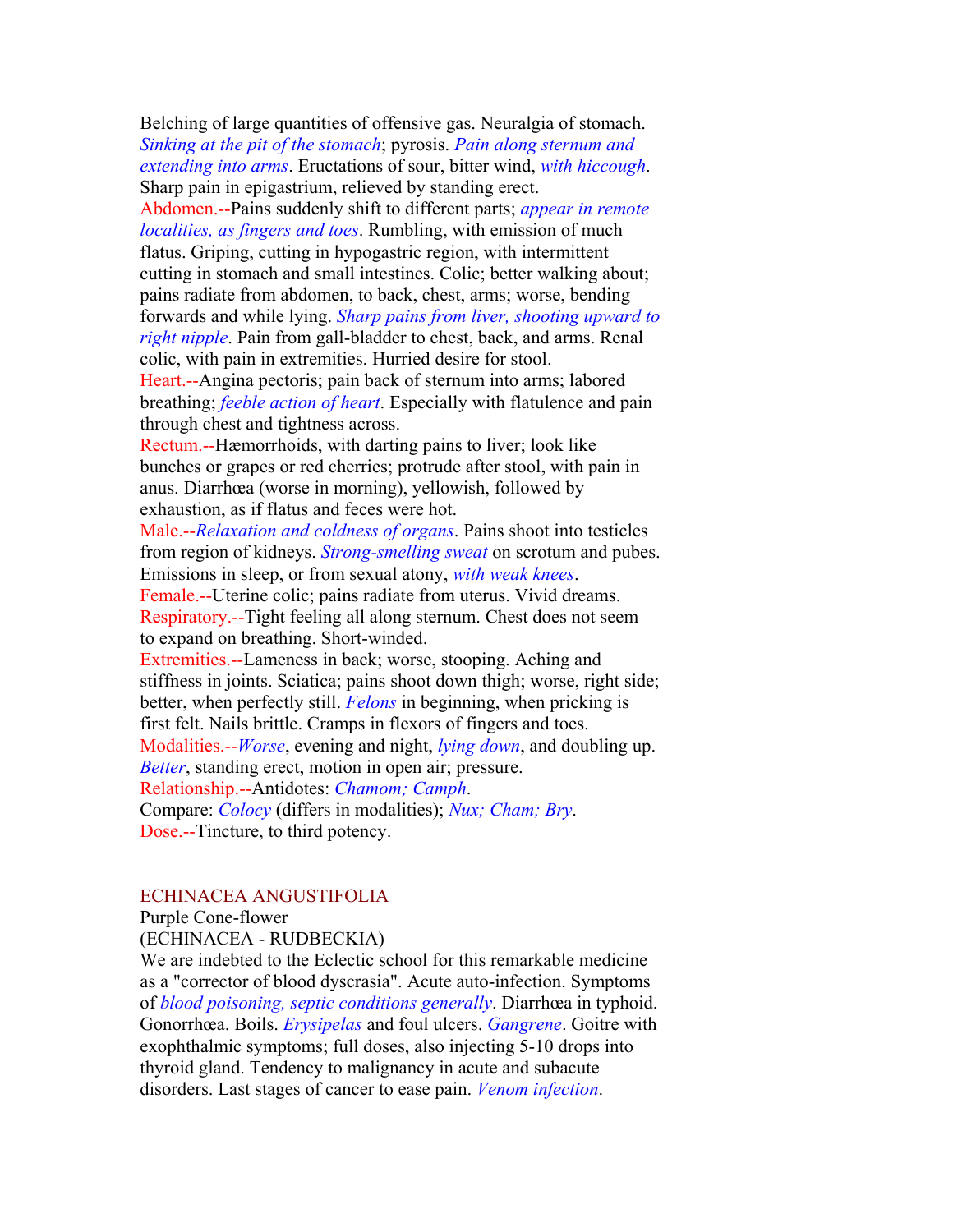Cerebro-spinal meningitis. Puerperal infections. *Tired feeling*. Piles. Pustules. Acts on vermiform appendix thus has been used for appendicitis, but remember it promotes suppuration and a neglected appendicitis with pus formation would probably rupture sooner under its use. Lymphatic inflammation; crushing injuries. *Snake bites* and bites and stings generally. Foul discharges with emaciation and great debility.

Head.--Confused, depressed. Aches with a peculiar periodical flushing of the face, even to the neck; dizziness and profound prostration.

Nose.--Foul-smelling discharge, membranous formations protruding. Post-nasal catarrh with ulceration and fetor. Nose feels stuffed up. Right nostril raw, bleeding.

Mouth.--Canker; gums recede and bleed easily; corners of mouth and lips crack; tongue dry and swollen; sores; dirty brownish. Tongue, lips, and fauces *tingle*, with sense of fear about heart (*Acon*). White coating of tongue, with red edges. Promotes the flow of saliva. Throat.--Tonsils purple or black, gray exudation extending to posterior nares and air-passages. Ulcerated sore throat. Stomach.--Sour belching and heartburn. Nausea; better lying down. Chest.--Pain as of a lump in chest and under sternum. Pain in pectoral muscles (*Aristolochia*).

Urine.--Albuminous, scanty, frequent, and involuntary. Female.--*Puerperal septicæmia*; discharges suppressed; abdomen sensitive and tympanitic; offensive, excoriating leucorrhœa. Extremities.--*Aching in limbs* and general lassitude.

Skin.--Recurring boils. Carbuncles. Irritations from insect bites and poisonous plants. Lymphatics enlarged. Old tibial ulcers. Gangrene. Fever.--*Chilliness, with nausea*. Cold flashes all over back. *Malarial fever*.

Relationship.--Compare: *Cenchris contortrix; Bothrops; Ars; Laches; Baptis; Rhus; Cistus; Hepar; Calendula*.

Dose.--Tincture, one to ten drops, every two hours, and larger doses. *Locally*, as a cleansing and antiseptic wash.

# EPIGEA REPENS

Trailing Arbutus

Chronic cystitis, with *dysuria*; tenesmus after micturition; *muco-pus and uric-acid deposit*, gravel, renal calculi. Fine sand in urine of a *brown color*. Burning in neck of bladder whilst urinating and tenesmus afterward. Pyelitis, incontinence of urine. Croaking noise and rumbling in bowels.

Relationship.--Compare: *Uva, Chimaph, Lyc; Pareira*. Epigea contains Arbutin, also Formic acid.

Dose.--Tincture in 5-drop doses every three hours.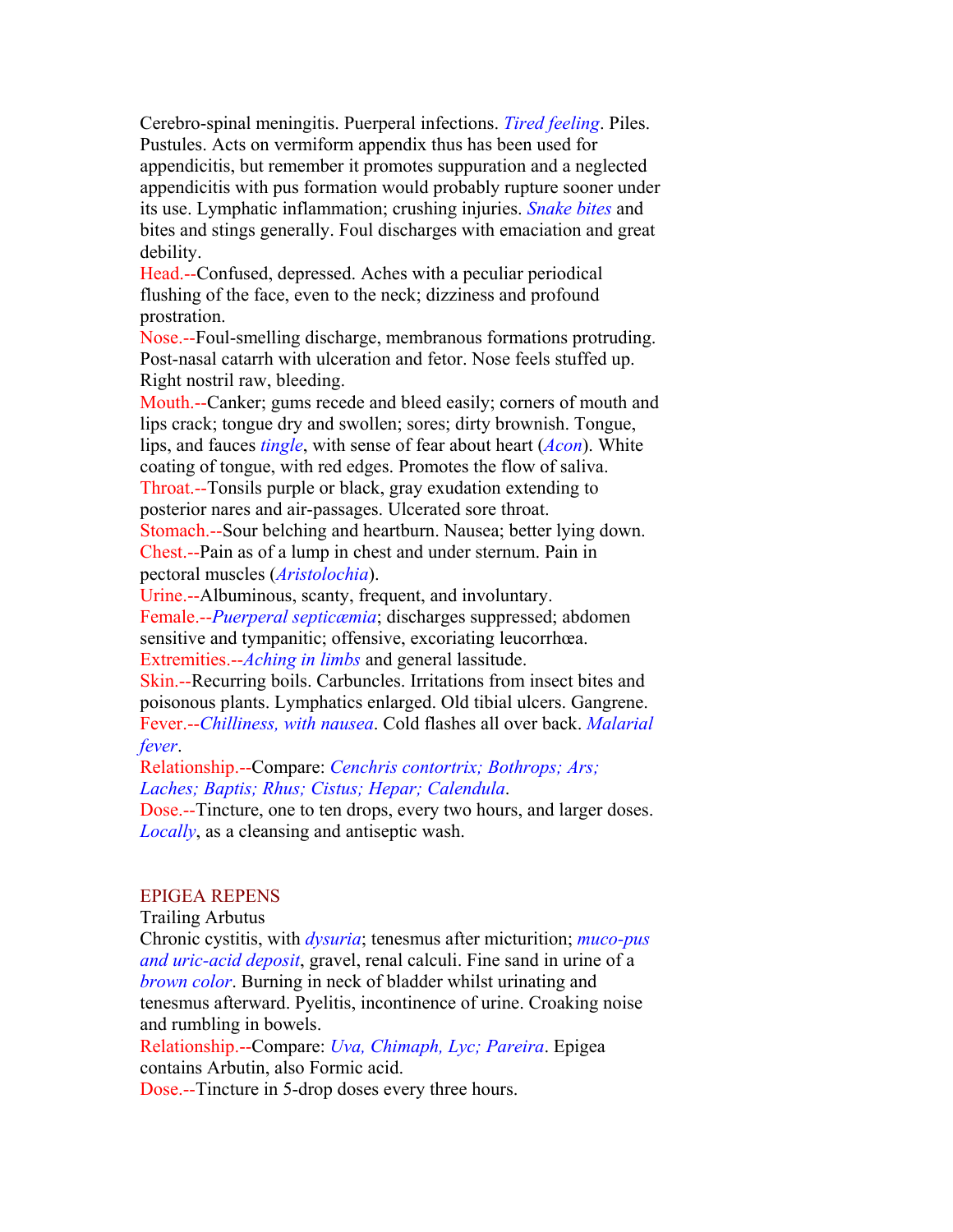### EQUISETUM HYEMALE

Scouring-rush

Principal action on the bladder. A remedy for enuresis and dysuria. Urinary.--Severe, dull pain and feeling of fullness in bladder, not relieved by urinating. Frequent urging with severe pain *at the close of urination*. Urine flows only drop by drop. Sharp, *burning*, cutting pain in urethra while urinating.

Incontinence in children, with dreams or night-mares when passing urine. Incontinence in old women, also with involuntary stools. Retention and dysuria during pregnancy and after delivery. Much mucus in urine. Albuminuria. Involuntary urination.

Kidney.--Deep pain in region of right kidney, extending to lower abdomen, with urgent desire to micturate. Right lumbar region painful.

Modalities.--*Worse*, right side; movement, pressure, touch, sitting down; *better*, in afternoon from lying down.

Relationship.--Compare: *Hydrangea; Ferr phos; Apis; Canth; Linaria; Chimaph*. Equisitum contains silica in appreciable quantity. Dose.--Tincture, to sixth potency. A decoction, teaspoonful doses, or the tincture in hot water, is found useful to allay irritability of urinary tract, calculus, dysuria, etc; also for pleuritic effusion and dropsy.

# ERECHTHITES HIERACIFOLIA

### Fire-weed

A hæmorrhagic remedy. Epistaxis of bright blood. Hæmorrhage from any part, especially lungs; always attended by excitement of the circulation. Flashes of heat and coldness. Scanty urine, œdema of the extremities.

Skin.--*Symptoms like Rhus poisoning*.

Relationship.--Compare: *Erig; Millef; Hamam; Rhus*. Dose.--Tincture. Locally for Poison Oak.

### ERIGERON CANADENSE

Fleabane

(ERIGERON - LEPTILON CANADENSE)

Hæmorrhages are caused and cured by this remedy. Persistent hæmorrhage from the bladder. Hæmorrhage from the uterus, with painful micturition. *Profuse bright-red blood*. Pain in left ovary and hip. Chronic gonorrhœa, with burning micturition; continual dribbling. *Dysentery*, with soreness and burning in bladder. *Tympanites*.

Female.--Metrorrhagia, with violent irritation of rectum and bladder,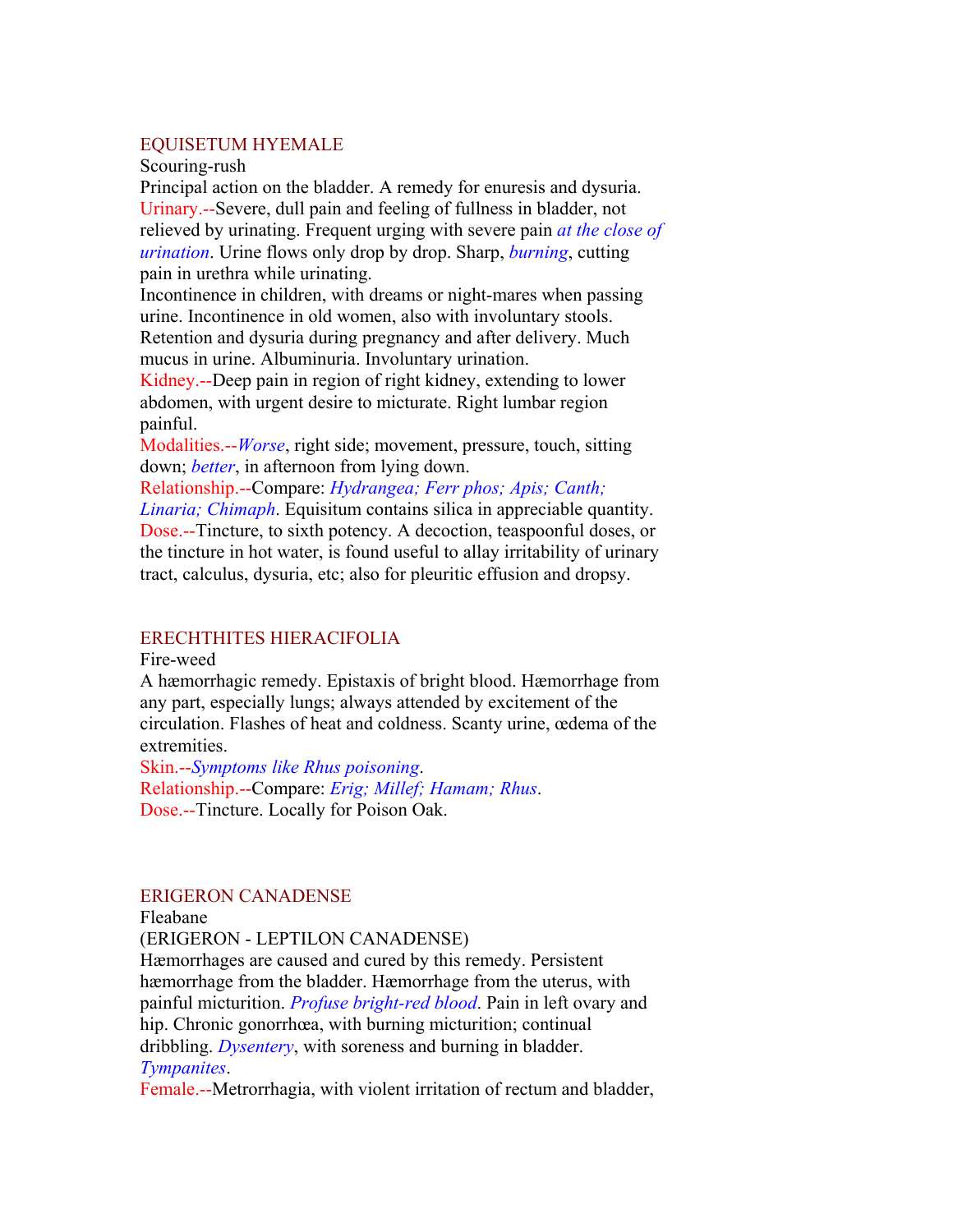and prolapsus uteri. Bright-red flow. Menorrhagia; profuse leucorrhœa; *bloody lochia returns after least motion*, comes in gushes; between periods, *leucorrhœa with urinary irritation*; pregnant women with "weak uterus;" a bloody discharge on slight exertion. Bleeding hæmorrhoids; nosebleed instead of menses (*Bry*). Modalities.--*Worse*, left side.

Relationship.--Terebinthina similar.

Dose.--Tincture, to third potency. Oil of Erigeron 1x internally for *tympanites*. An enema of one dram of the oil with the yolk of an egg and pint of milk will reduce the most enormous tympanites.

### ERIODYCTION CALIFORNICUM

Yerba Santa

A remedy for asthmatic and bronchial affections. Bronchial phthisis, with night-sweats and emaciation. Asthma relieved by expectoration. *Cough after influenza*. Furthers absorption of effusion in plural cavity. Appetite poor and impaired digestion. Whooping cough. Head.--Dizzy, feels intoxicated. Pressure outwards; worse, occiput. Pain in ears. Coryza. Burning in throat. Foul mouth in morning. Coryza with dizziness and sneezing.

Respiratory.--Wheezing; asthma, with coryza and *mucous secretions*. Dull pain in right lung. Burning in fauces. Chronic bronchitis, bronchial tuberculosis, with profuse, easily raised bronchial secretion, giving relief.

Male.--Sore, dragging in testicle, could not bear any pressure; better gentle support.

Relationship.--Compare: *Grind; Aral; Eucalyp; Ipec*. Dose.--Tincture in doses of 2 to 20 drops and attenuations.

## ERYNGIUM AQUATICUM

Button Snake-root

A remedy for urinary disorders. Strangury, etc, with nervous erethism. *Thick, yellow mucous discharges*. Influenza. Uridrosis, sweat of urinous odor in evening.

Respiratory.--Cough, with sense of constriction. Smarting in throat and larynx.

Urinary.--Tenesmus of bladder and urethra. Difficult and frequent micturition. Pain behind pubes. Spasmodic stricture. *Renal colic*  (*Pareira; Calc*). Congestion of kidneys with dull pain in back, running down the ureters and limbs. Irritable bladder from enlarged prostate gland, or from pressure of uterus.

Male.--Discharge of prostatic fluid from slight causes. Seminal emissions without erections, with lassitude (*Dioscor; Phos ac*). Relationship.--Compare: *Conium; Cannab; Dios; Ocim; Clemat*.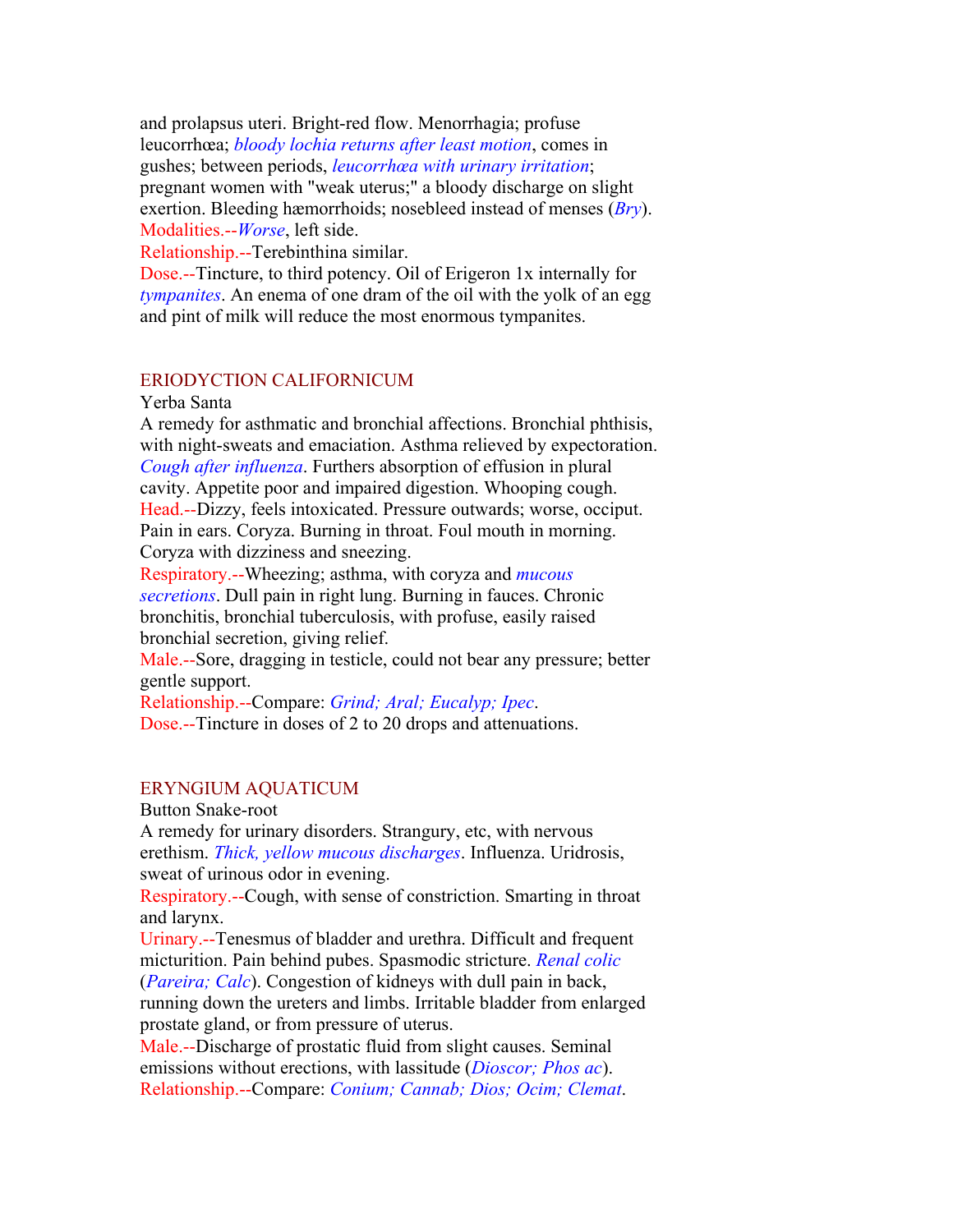Dose.--Tincture, to third potency.

### ESCHSCHOLTZIA CALIFORNICA

California Poppy Experiments upon animals showed it to act more powerfully than morphine which is contained in the plant. It causes general weakness, torpor, accelerated respiration, complete paralysis of the limbs. Slowing of circulation. A soporific remedy which is harmless. Use the tincture.

# EUCALYPTUS GLOBULUS

Blue Gum-tree

Eucalyptus is a powerful antiseptic and destructive to low forms of life, a stimulating expectorant and an efficient diaphoretic. Atonic dyspepsia, gastric and intestinal catarrh. A remedy with marked effects on catarrhal processes, malaria, and intestinal disturbance. *Influenza*. Fevers of a *relapsing* character. Produces diuresis and great increase of urea. Hæmorrhages internally and locally (*Hamam*). *Typhoid*. Symptoms of exhaustion and toxæmia. Conditions of the mucous surfaces of the air passages, genito-urinary organs and gastrointestinal tract. A gastro-intestinal irritant with pain in stomach and upper intestines several hours after eating.

Head.--Exhilaration. Desire for exercise. Dull congestive headache. *Coryza*; sore throat. Eyes smart and burn.

Nose.--*Stuffed-up sensation*; thin, watery coryza; nose does not stop running; tightness across bridge. *Chronic catarrhal, purulent and fetid discharge*. Ethmoid and frontal sinus involved.

Throat.--Relaxed, aphthous condition of mouth and throat. Excessive secretion of saliva. Burns, feels full. Constant sensation of phlegm in throat. Enlarged, ulcerated tonsils and inflamed throat (Use tincture locally).

Stomach.--*Slow digestion*. Much fetid gas. Beating and goneness with pulsation in epigastric arteries. Spleen hard and contracted. Pain in epigastrium and upper abdomen ameliorated by food. Malignant disease of stomach with vomiting of blood and sour fluid.

Abdomen.--*Acute diarrhœa*. Aching pains in bowels with feeling of impending diarrhœa. *Dysentery*, with rectal heat; tenesmus; hæmorrhage. Diarrhœa; stools thin, watery, preceded by sharp pains. Typhoid diarrhœa.

Urinary.--*Acute nephritis complicating influenza*. Hæmaturia. Suppurative inflammation of kidneys. Urine contains pus and is deficient in urea. Bladder feels loss of expulsive force. Burning and tenesmus; *catarrh of bladder*; diuresis; *urethral caruncle*. Spasmodic stricture; gonorrhœa.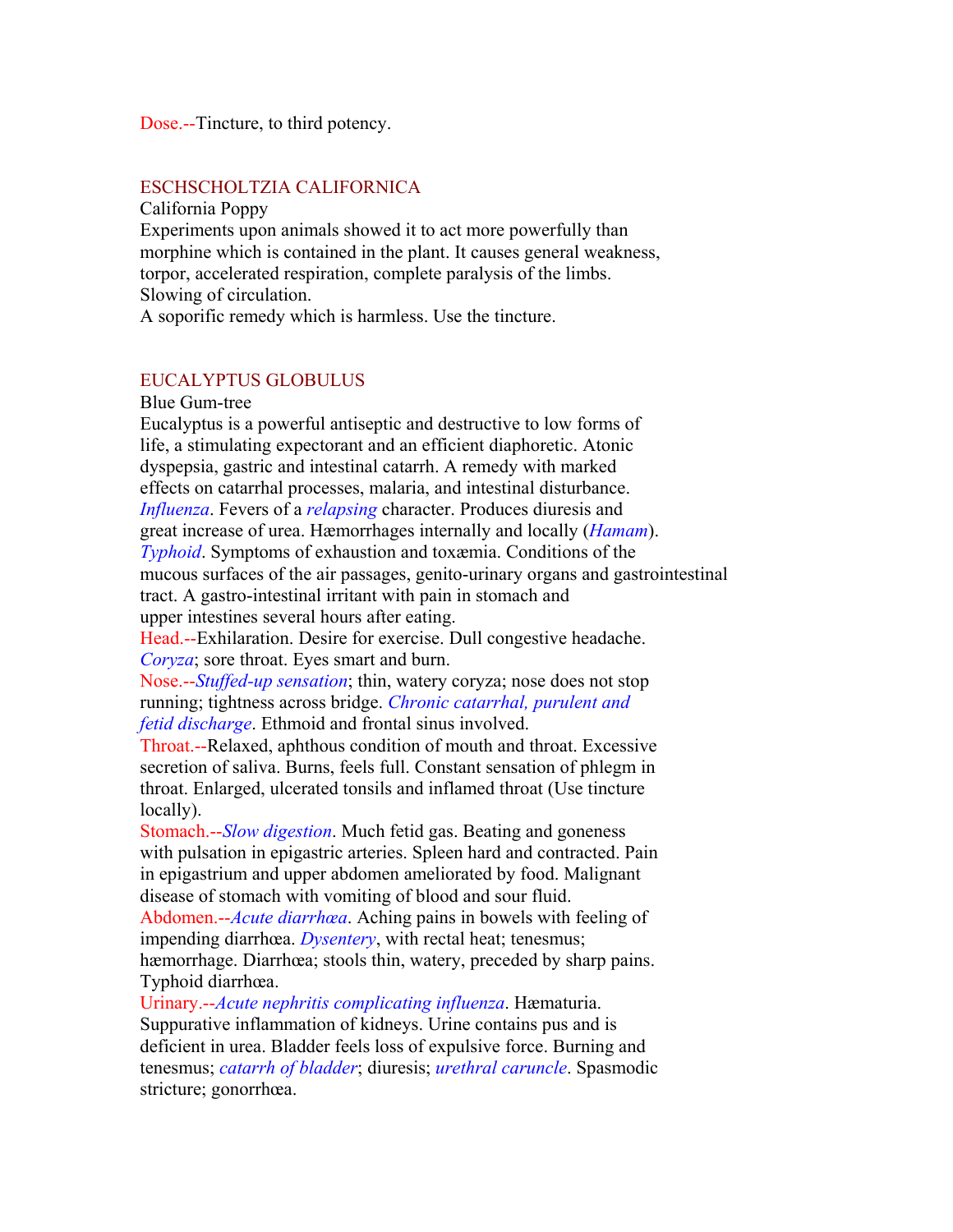Respiratory.--*Asthma*, with great dyspnœa and palpitation. Moist asthma. Expectoration white, thick mucus. Bronchitis in the aged. Bronchorrhœa (*Bals. Peru*). Profuse expectoration of offensive mucopus. Irritative cough. Whooping-cough in rachitic children. Fetid form of bronchitis, bronchial dilatation and emphysema.

Female.--Leucorrhœa, acrid, fetid. Ulcer around orifice of urethra. Extremities.--Rheumatic pains; worse at night, walking or carrying anything. Stiff, weary sensation. *Pricking sensation, followed by painful aching*. Nodular swellings over metacarpal and metatarsal joints.

Skin.--Glandular enlargements and nodular swelling over joints. Foul and indolent ulcers. Herpetic eruptions.

Fever.--Elevation of temperature. Continued and typhoid fevers. Scarlet fever (protective and curative). Discharges show a tendency to foulness, high temperature, accelerated but not strong pulse. Use the tincture.

Relationship.--Compare: Oil of *Eucalyptus*.--(Produces remarkable bodily exhaustion, no desire for any motion, unable to do any real mental work, study, etc. The volatile oil possesses, in common with other terpenes, the property of converting water, in presence of air and sunlight, into hydrogen peroxide, or to convert oxygen into ozone, which is the explanation usually given of its deodorizing and antiseptic properties (Merrel). Locally, in catarrhal affections, especially when of a suppurating or putrid nature). *Eucalyptus tereticoris* (menstrual cough and prostration). *Eucalyptol* (depresses temperature of healthy body more than *Quinine*; acts on kidneys like *Terebinth*); *Anacard; Hydrast; Kali sulph. Eucalyptus* neutralizes ill effects of *Strychnin*. *Angophora*-Red Gum--(dysentery, pains, tenesmus; better lying flat on face; obstinate constipation). *Eucalyptus rostrata; Kino*.

Dose.--Tincture in one to 20 drop doses, and lower potencies. Also Oil of Eucalyptus in five-drop doses.

### EUONYMUS ATROPURPUREA

### Wahoo, Burning Bush

Brunettes more easily affected, producing headache, mental disturbances and much distress in hepatic and renal region; albuminuria. Migraine. Passive Congestion and torpor of liver; chronic catarrhal affections of stomach and intestines. Weak heart. Chronic rheumatism and gout.

Mind.--Mental confusion, despondent, irritable; loss of memory, unable to recall familiar names.

Head.--Heavy frontal headache. Sore, tired feeling; bruised feeling of scalp. Pain over right eye extending back through the head. Bilious headache; coated tongue, bad taste, constipation. Vertigo, obscure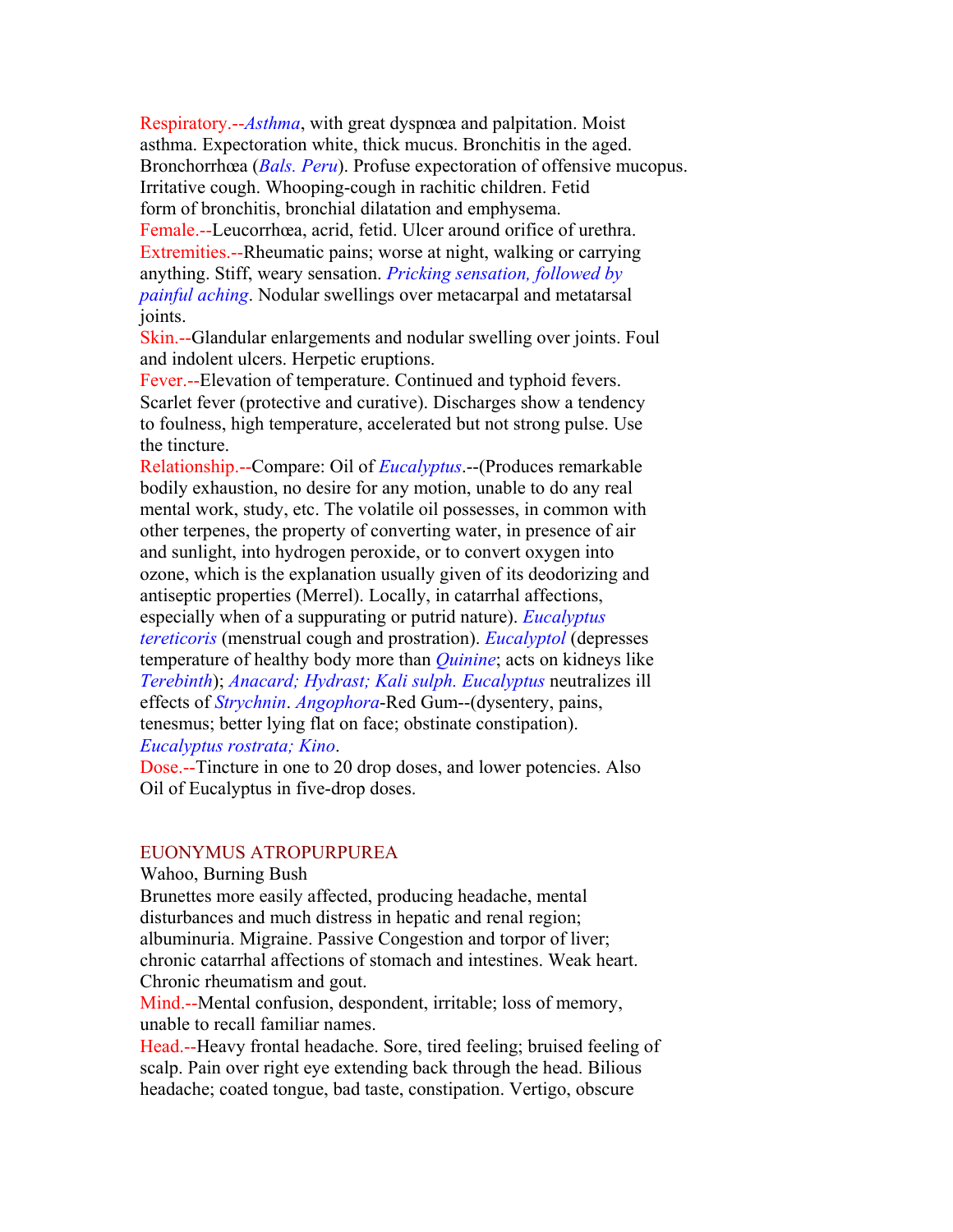vision and gastric derangement, associated with albuminuria. Headache over eyebrows.

Stomach.--Mouth dry, pasty taste; thirsty, stomach full and uncomfortable.

Abdomen.--Flatus and pain. Anus very sore and burning. Constipation with hæmorrhoids and severe backache. Diarrhœa; stools variable and profuse, bloody. Pain about umbilical region. Urinary.--Urine scanty, high-colored; acidity increased, poured out rapidly.

Back.--Dull pain between shoulders and about renal and splenic region; pain in lumbar region better lying down.

Extremities.--Aching in all joints, especially ankles. Feet feel swollen and tired.

Modalities.--*Better* cool draught, pressure. *Worse* evening. Relationship.--*Euonymus Europoea*-Spindle-tree (Liver disorders, biliousness, lumbago, gastric derangements with albuminuria. Cutting pains in malar bones, tongue, penis up to bladder); *Podophyl; Ammon pic; Chel; Euonymin* 1x trit (albuminuria). Dose --Tincture and lower attenuations.

# EUPATORIUM AROMATICUM

Pool-root

Nervous erethism; restlessness and morbid watchfulness. Hysteria and chorea. Low fevers, with extreme restlessness.

Aphthous disease. *Sore nipples*. Sore mouth in infants. Vomiting of bile, pain in stomach, headache, and fever.

Relationship.--*Lapsana communis*-Nipple-wort-useful in sore nipples and piles. *Hyosc; Passiflor; Hydr mur*.

Dose.--Tincture, locally, in sore mouth and sore nipples. Internally, tincture to third attenuation.

### EUPATORIUM PERFOLIATUM

Thoroughwort

Known as "Bone-set", from the prompt manner in which it relieves pain in limbs and muscles that accompanies some forms of febrile disease, like malaria and influenza. Eupatorium acts principally upon the gastro-hepatic organs and bronchial mucous membrane. It is a boon in miasmatic districts, along rivers, marshes, etc, and in all conditions where there is a great deal of bone-pain. Cachexia from old chronic, bilious intermittents. Worn-out constitutions from inebriety. Sluggishness of all organs and functions. Bone-pains, general and severe. Soreness. Marked periodicity (*Ars; China; Cedron*).

Head.--Throbbing pain. Pressure as if a cap of lead pressed over the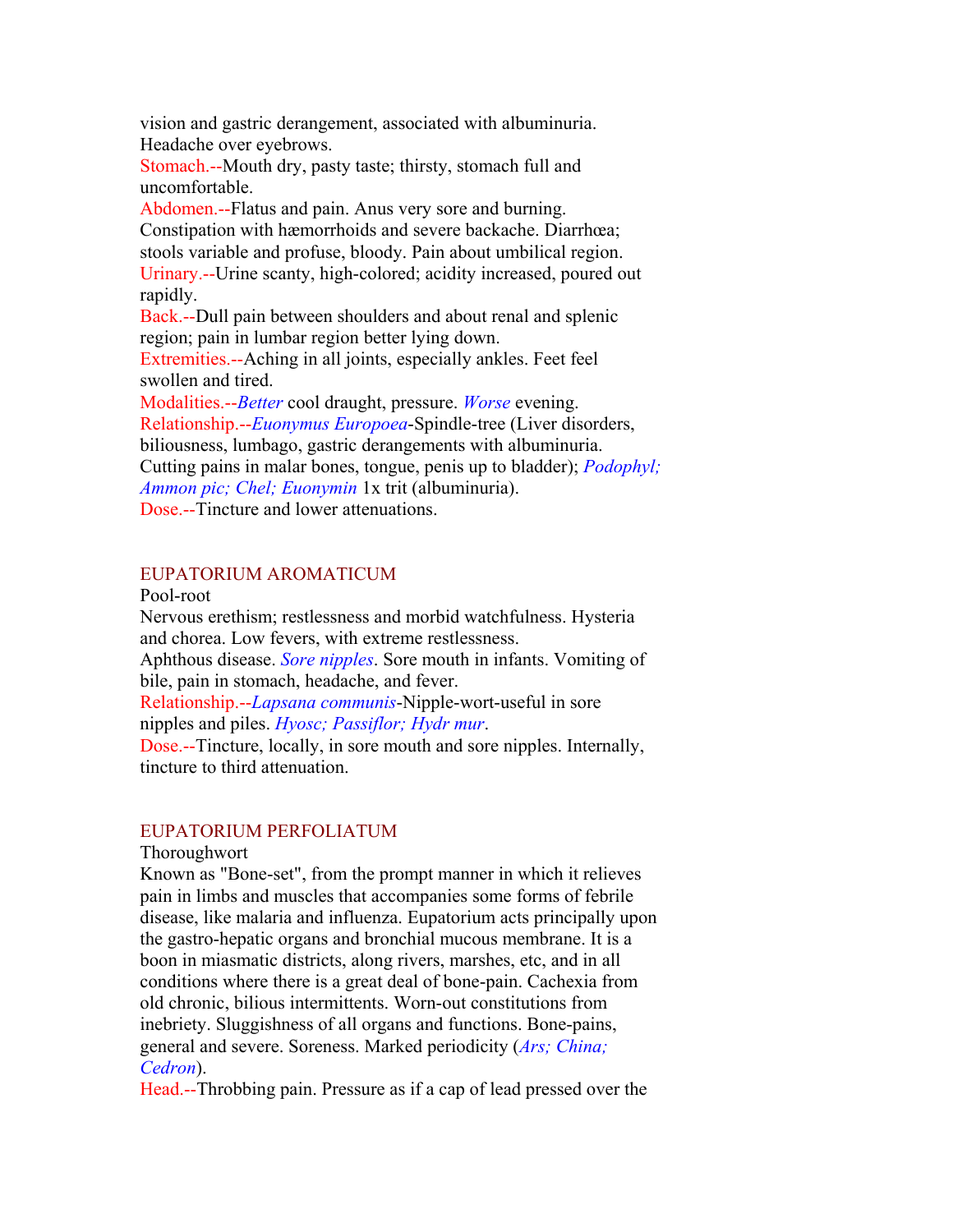whole skull. Vertigo; sensation of falling to *left*. Vomiting of bile. Top and back of head with pain and *soreness of eyeballs*. Periodical headache, every third and seventh day. *Occipital pain after lying down, with sense of weight*.

Mouth.--Cracks in corners of mouth, yellow coated tongue, thirst. Stomach.--Tongue yellow. Taste bitter. Hepatic region sore. Great thirst. Vomiting and purging of bile, of green liquid several quarts at a time. Vomiting preceded by thirst. *Hiccough* (*Sulph ac; Hydrocy ac*). Avoids tight clothing.

Stool.--Frequent, green watery. Cramps. Constipated, with sore liver. Respiratory.--Coryza, with sneezing. *Hoarseness and cough, with soreness in chest*; must support it. *Influenza*, with great soreness of muscles and bones. *Chronic* loose cough, chest sore; *worse at night*. Cough relieved by getting on hands and knees.

Fever.--Perspiration relieves all symptoms except headache. Chill between 7 and 9 am, *preceded by thirst with great soreness and aching of bones*. Nausea, vomiting of bile at close of chill or hot stage; throbbing headache. Knows chill is coming on because he cannot drink enough.

Extremities.--*Aching pain in back. Aching in bones of extremities with soreness of flesh. Aching in arms and wrists*. Swelling of left great toe. Gouty soreness and inflamed nodosities of joints, associated with headache. Dropsical swelling.

Modalities.--*Worse*, periodically. *Better*, by conversation, by getting on hands and knees.

Relationship.--Compare: *Bryon; Sepia; Natr mur; Chelidon. Nyctanthes arbor-tristis* (bilious fever; insatiable thirst; bitter vomiting at close of chill; also constipation of children). Dose.--Tincture, to third attenuation.

## FRAXINUS AMERICANA

White Ash

Enlargement of the uterus. Fibrous growths, subinvolution, and prolapse. Uterine tumors, with bearing-down sensations. Fever sores on lips. Cramps in feet. Cold creeping and hot flashes. Infantile eczema.

Head.--Throbbing pain in back of head. Depression, with nervous restlessness, anxiety. *Hot spot on* top of head.

Female.--*Uterus enlarged*, and patulous. Watery, unirritating leucorrhœa. Fibroids with bearing-down sensation, cramping in feet, worse in afternoon and night. Dysmenorrhœa.

Abdomen.--Tenderness in left inguinal region; bearing-down pain, extending down thigh.

Relationship.--Compare: *Fraxinus excelsior*-European Ash --(*Gout*; rheumatism. Infusion of ash-leaves. Rademacher). Galega--(Goat's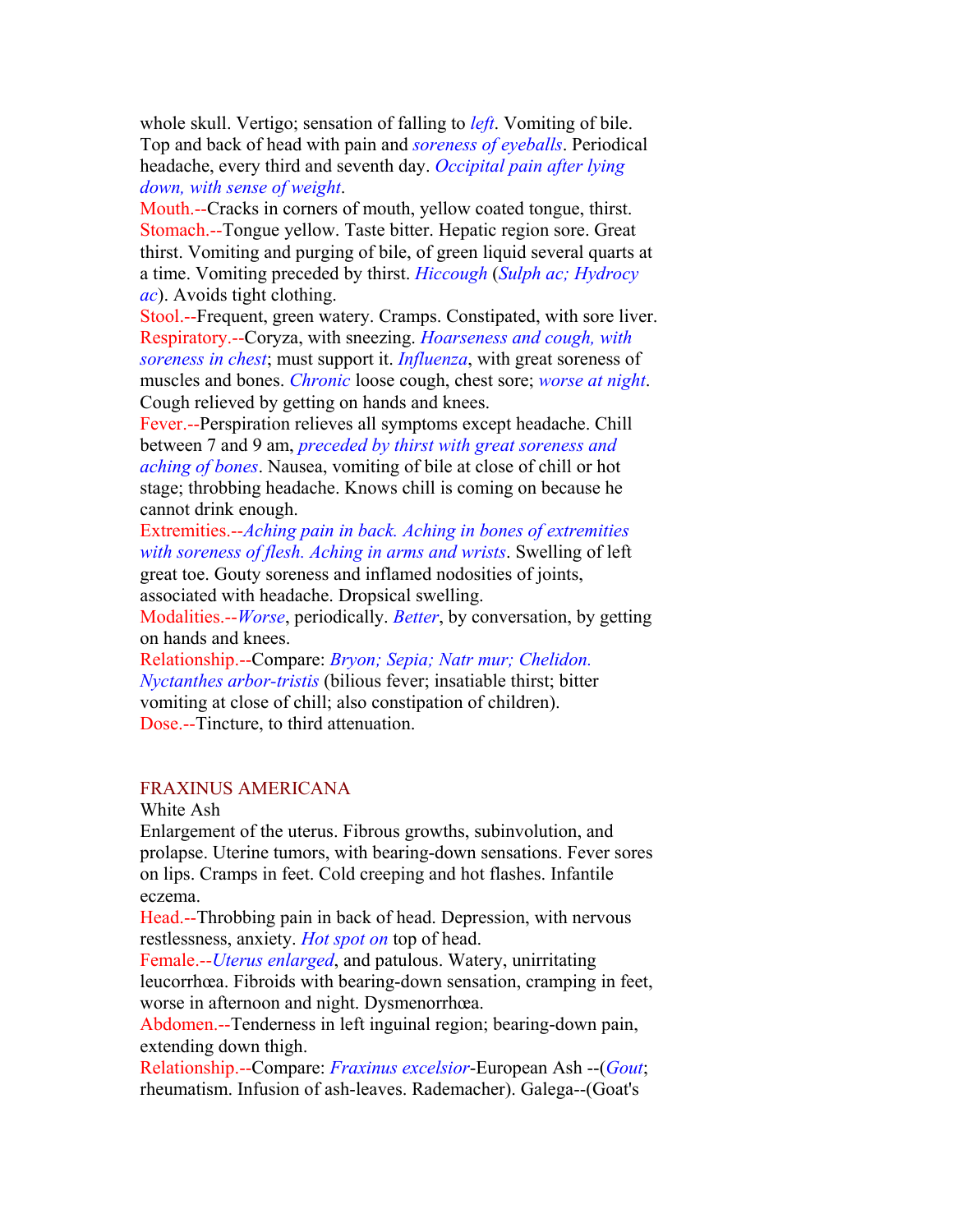Rue-Backache; debility; anæmia and impaired nutrition. Increases the quantity and quality of the milk in nursing women, also the appetite). *Epiphegus; Sepia; Lilium*.

Dose.--Ten to fifteen drops of tincture, three times a day.

### FUCUS VESICULOSUS

Sea Kelp

A remedy for obesity and *non-toxic goitre*; also exophthalmic. Digestion is furthered and flatulence diminished. Obstinate constipation; forehead feels as if compressed by an iron ring. Thyroid enlargement in obese subjects.

Relationship.--Compare: *Phytol; Thyroidine; Badiaga; Iodum*. Dose.--Tincture, five to sixty drops three times a day before meals.

### GAULTHERIA PROCUMBENS

#### Wintergreen

Inflammatory rheumatism, pleurodynia, *sciatica*, and other neuralgias, come within, the sphere of this remedy. Cystic and prostatic irritation, undue sexual excitement, and renal inflammation. Head.--Neuralgia of head and face.

Stomach.--Acute gastritis, severe pain in epigastrium; *prolonged vomiting*. Uncontrollable appetite, notwithstanding irritable stomach. Gastralgia from nervous depression (Give five drops of 1x of Oil). Skin.--Smarting and burning. Intense erythema, worse, cold bathing; better, olive oil and cool air blowing on part.

Relationship.--Compare: *Spiræea*. Gaultheria contains Arbutin. *Salycyl acid*. *Methylium salicylicum* (an artificial Gaultheria oil for rheumatism, especially when the salicylates cannot be used. Pruritus and epididymitis, locally). After *Cantharis* in burns. Dose.--Tincture and lower potencies.

#### GELSEMIUM SEMPERVIRENS

#### Yellow Jasmine

Centers its action upon the nervous system, causing various degrees of *motor paralysis*. General prostration. *Dizziness*, *drowsiness, dullness, and trembling*. Slow pulse, tired feeling, mental apathy. *Paralysis* of various groups of muscles about the eyes, throat, chest, larynx, sphincter, extremities, etc. Post-diphtheritic paralysis. *Muscular weakness*. Complete relaxation and prostration. Lack of muscular co-ordination. General depression from heat of sun. Sensitive to a falling barometer; cold and dampness brings on many complaints. Children fear falling, grab nurse or crib. Sluggish circulation. Nervous affections of cigarmakers. *Influenza*. Measles.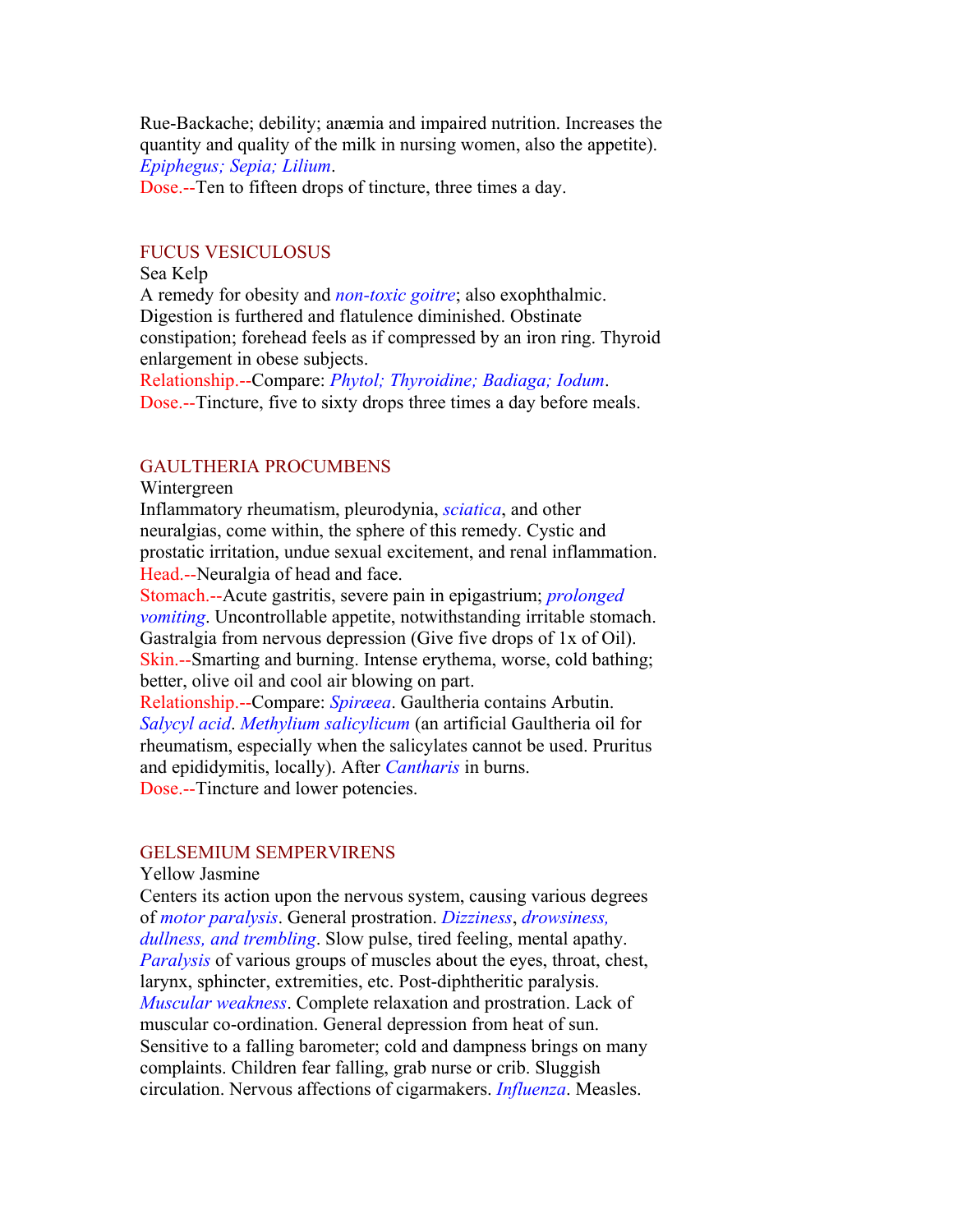Pellagra.

Mind.--Desire to be quiet, to be left alone. *Dullness, languor, listless*. "Discernings are lethargied. " *Apathy regarding his illness*. Absolute lack of fear. Delirious on falling to sleep. Emotional excitement, fear, etc, lead to bodily ailments. Bad effects from fright, fear, exciting news. Stage fright. Child starts and grasps the nurse, and screams as if afraid of falling (*Bor*).

Head.--*Vertigo*, spreading from occiput. Heaviness of head; *bandfeeling*  around and *occipital* headache. *Dull*, heavy ache, with heaviness of eyelids; bruised sensation; better, compression and lying with head high. *Pain in temple, extending into ear* and wing of nose, chin. Headache, with muscular soreness of neck and shoulders. Headache preceded by blindness; better, profuse urination. Scalp sore to touch. Delirious on falling asleep. Wants to have head raised on pillow.

Eyes.--Ptosis; *eyelids* heavy; patient can hardly open them. Double vision. Disturbed muscular apparatus. Corrects blurring and discomfort in eyes even after accurately adjusted glasses. Vision blurred, smoky (*Cycl; Phos*). *Dim-sighted*; pupils dilated and insensible to light. *Orbital neuralgia, with contraction and twitching of muscles*. Bruised pain back of the orbits. One pupil dilated, the other contracted. Deep inflammations, with haziness of vitreous. *Serous inflammations*. Albuminuric retinitis. Detached retina, glaucoma and descemetitis. *Hysterical amblyopia*.

Nose.--Sneezing; fullness at root of nose. Dryness of nasal fossæ. Swelling of turbinates. Watery, excoriating discharge. Acute coryza, with dull headache and fever.

Face.--*Hot heavy, flushed, besotted-looking* (*Bapt; Op*). Neuralgia of face. Dusky hue of face, with vertigo and dim vision. Facial muscles contracted, especially around the mouth. Chin quivers. Lower jaw dropped.

Mouth.--Putrid taste and breath. Tongue numb, thick, coated, yellowish, *tremble*, paralyzed.

Throat.--Difficult swallowing, especially of warm food. Itching and tickling in soft palate and naso-pharynx. Pain in sterno-cleidomastoid, back of parotid. Tonsils swollen. Throat feels rough,

burning. *Post-diphtheritic paralysis*. Tonsillitis; shooting pain into ear. *Feeling of a lump in throat* that cannot be swallowed. Aphonia. Swallowing causes pain in ear (*Hep; Nux*). Difficult swallowing. *Pain from throat to ear*.

Stomach.--As a rule, the Gelsemium patient has no thirst. Hiccough; worse in the evening. Sensation of emptiness and weakness at the pit of the stomach, or of an oppression, like a heavy load.

Stool.--Diarrhœa *from emotional excitement*, fright, bad news (*Phos ac*). Stool painless or involuntary. *Cream-colored* (*Calc*), *tea-green*. Partial paralysis of rectum and sphincter.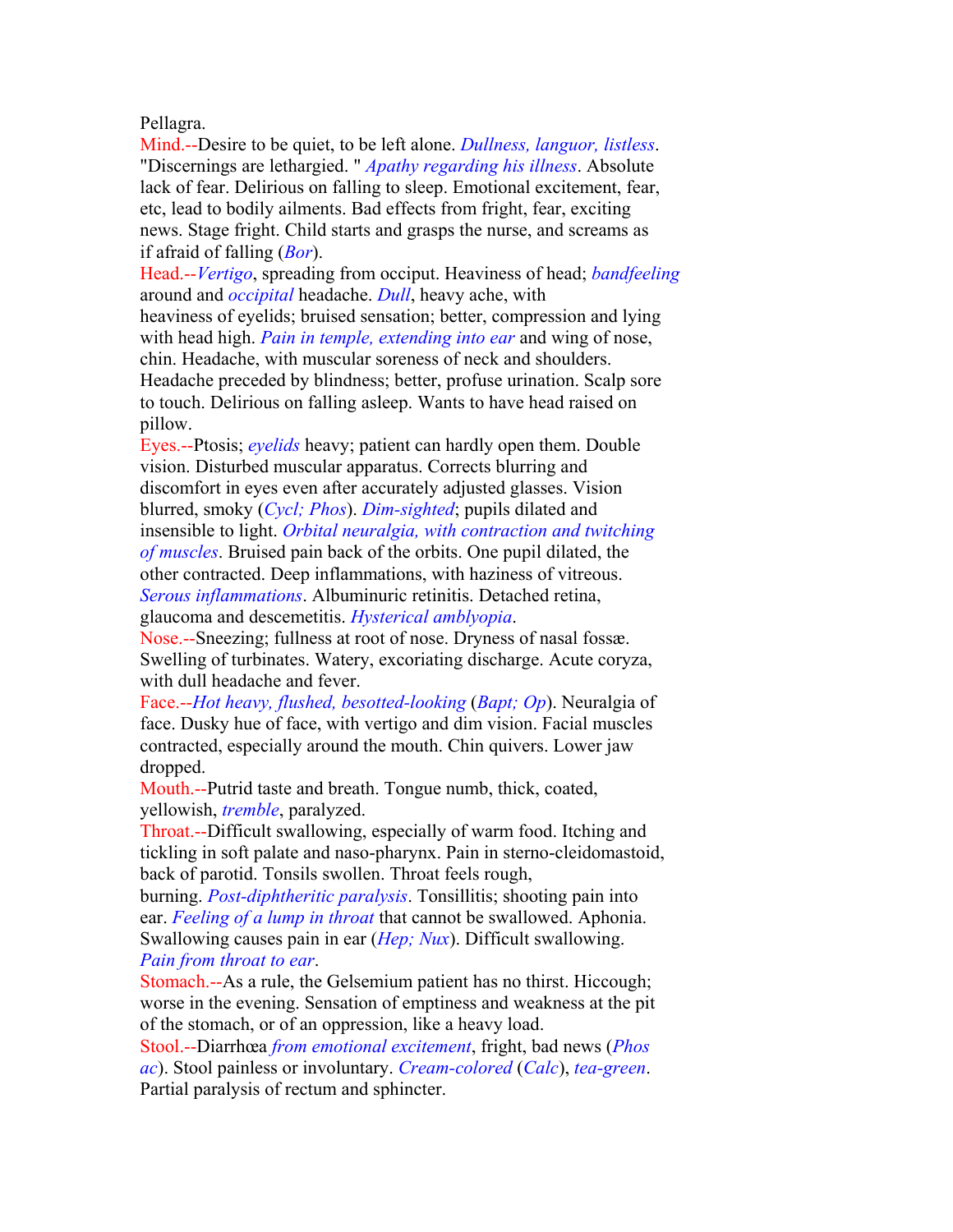Urine.--*Profuse, clear, watery*, with chilliness and tremulousness. Dysuria. Partial paralysis of bladder; flow intermittent (*Clematis*). *Retention*.

Female.--Rigid os (*Bell*). Vaginismus. False labor-pains; pains pass up back. *Dysmenorrhœa*, with scanty flow; menses retarded. Pain extends to back and hips. Aphonia and sore throat during menses. Sensation as if uterus were squeezed (*Cham; Nux v; Ustilago*). Male.--Spermatorrhœa, *without erections*. Genitals cold and relaxed (*Phos ac*). Scrotum continually sweating. Gonorrhœa, first stage; discharge scanty; tendency to corrode; little pain, but much heat; smarting at meatus.

Respiratory.--Slowness of breathing, with great prostration. Oppression about chest. Dry cough, with sore chest and fluent coryza. *Spasm of the glottis*. Aphonia; acute bronchitis, respiration quickened, spasmodic affections of lungs and diaphragm.

Heart.--*A feeling as if it were necessary to keep in motion, or else heart's action would cease*. Slow pulse (*Dig; Kalm; Apoc; Can*).

Palpitation; pulse soft, weak, full and flowing. Pulse slow when quiet, but greatly accelerated on motion. *Weak, slow pulse of old age*.

Back.--Dull, heavy pain. Complete relaxation of the whole muscular system. Languor; muscles feel bruised. Every little exertion causes fatigue. Pain in neck, especially upper sterno-cleido muscles. Dull aching in lumbar and sacral region, passing upward. Pain in muscles of back, hips, and lower extremities, mostly deep-seated.

Extremities.--Loss of power of muscular control. Cramp in muscles of forearm. Professional neuroses. Writer's cramp. Excessive *trembling* and weakness of all limbs. Hysteric convulsions. Fatigue after slight exercise.

Sleep.--Cannot get fully to sleep. Delirious on falling asleep. Insomnia from exhaustion; from uncontrollable thinking; tobacco. Yawning. Sleepless from nervous irritation (*Coffea*).

Fever.--*Wants to be held, because he shakes so*. Pulse slow, full, soft, compressible. Chilliness up and down back. Heat and sweat stages, long and exhausting. Dumb-ague, with much muscular soreness, great prostration, and violent headache. *Nervous chills*. Bilious remittent fever, with stupor, dizziness, faintness; thirstless, prostrated. Chill, without thirst, along spine; wave-like, extending upward from sacrum to occiput.

Skin.--Hot, dry, itching, measle-like eruption. Erysipelas. *Measles, catarrhal symptoms; aids in bringing out eruption*. Retrocedent, with livid spots. Scarlet fever with stupor and flushed face.

Modalities.--*Worse*, damp weather, fog, before a thunderstorm, emotion, or excitement, *bad news*, tobacco-smoking, when thinking of his ailments; at 10 am. *Better*, bending forward, by profuse urination, open air, continued motion, stimulants.

Relationship.--Compare: *Ignatia* (gastric affections of cigarmakers);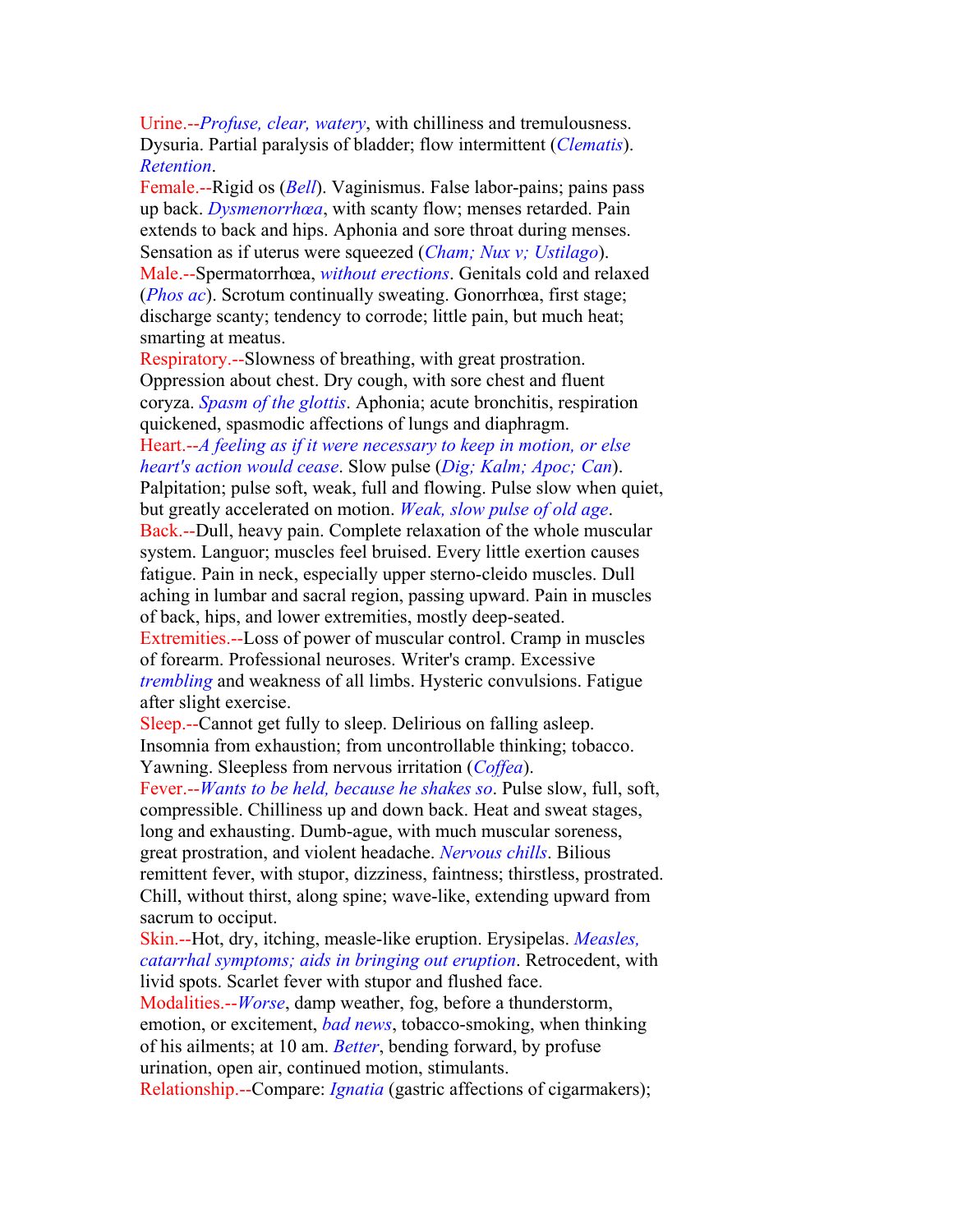*Baptisa; Ipecac; Acon; Bell; Cimicif; Magnes phos (Gelsem contains)* some Magnes phos). *Culex*--(vertigo on blowing the nose with fullness of the ears).

*Antidotes*: China; Coffea; Dig. Alcoholic stimulants relieve all complaints where *Gelsem* is useful.

Dose.--Tincture, to thirtieth attenuation; first to third most often used.

# GERANIUM MACULATUM

Crane's-bill

Habitual sick headaches. *Profuse, hæmorrhages*, pulmonary and from different organs. Vomiting of blood. *Ulceration of stomach*. *Atonic and foul ulcers*. Summer complaint.

Head.--Giddiness, with diplopia; better, closing eyes. Ptosis and dilated pupils. Sick headache.

Mouth.--Dry; tip of tongue burning. Pharyngitis.

Stomach.--Catarrhal gastritis with profuse secretion, tendency to ulceration and passive hæmorrhage. *Lessens the vomiting in gastric ulcer*.

Stool.--Constant desire to go to stool, with inability to pass anything for some time. Chronic diarrhœa, with offensive mucus. Constipation.

Female.--Menses too profuse. Post-partum hæmorrhage. Sore nipples (*Eup arom*).

Relationship.--Compare: *Geranin* 1x. Constant hawking and spitting in elderly people. *Erodium*-Hemlock-Stork's bill--(a popular hæmostatic in Russia, and especially used for metrorrhagia and menorrhagia); *Hydrastinin; Cinch; Sabin*.

Dose.--Tincture, half-dram doses in gastric ulcer. Tincture, to third attenuation, as a general rule. Locally, in ulcers, it will destroy the pyogenic membrane.

# GINSENG QUINQUEFOLIUM

Aralia Quinquefolia-Wild Ginseng-Panax

Said to be a stimulant to the secretory glands, especially salivary. Acts on the lower part of the spinal cord. *Lumbago, sciatica, and rheumatism*. Paralytic weakness. *Hiccough*. Skin symptoms, itching pimples on neck and chest.

Head.--Vertigo, with gray spots before eyes; semi-lateral headache; occipital; difficult opening of eyelids; objects appear double. Throat.--Tonsillitis, just like Bellad, but in dark-complexioned people.

Abdomen.--Tense, painful, rumbling. Pain in right side. Loud gurgling in ileo-cæcal region. Perityphlitis.

Male.--Rheumatic pains after frequent emissions. Weakness of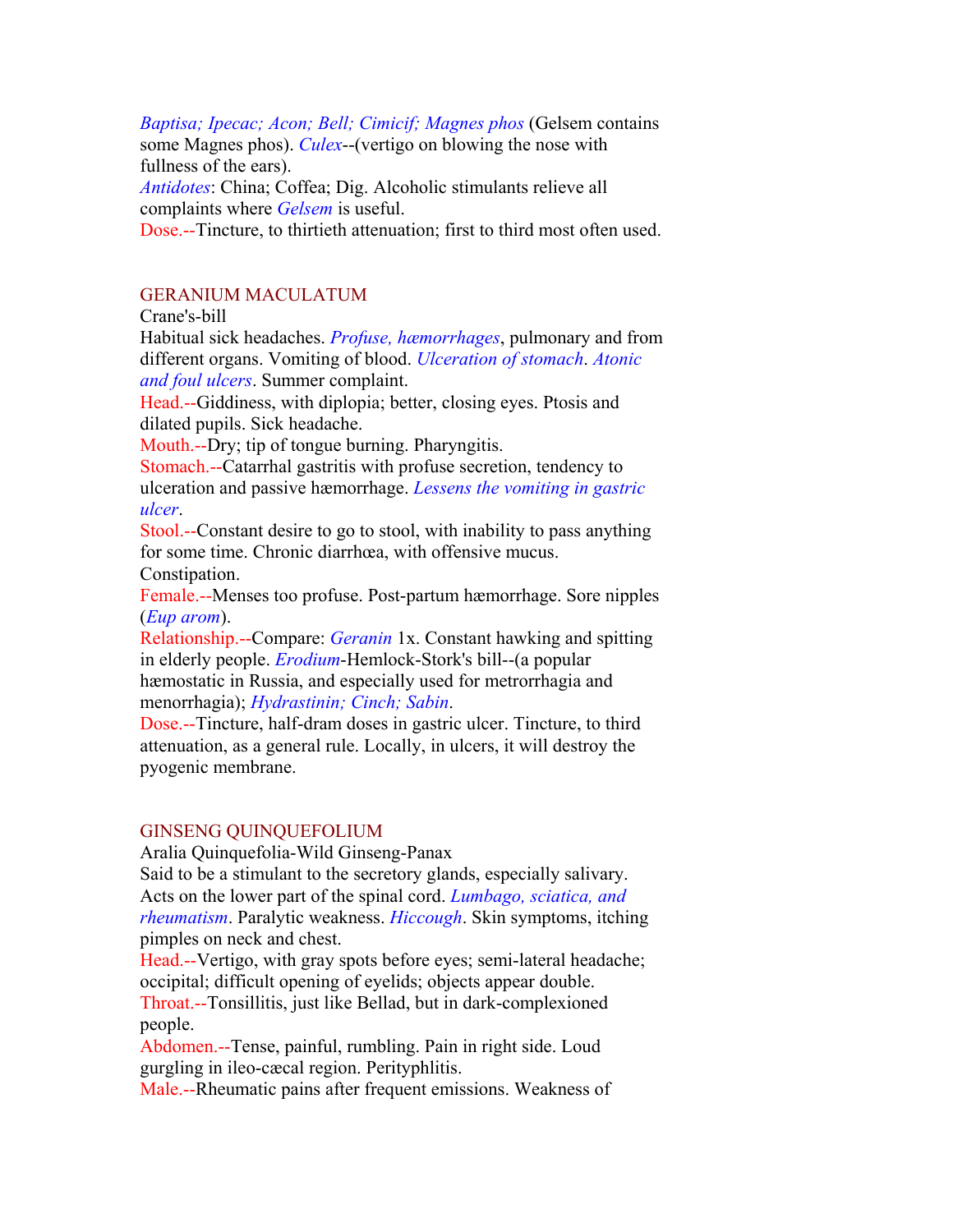genital organs. Voluptuous tickling at end of urethra. Sexual excitement. Pressure in testicles.

Extremities.--Hands feel swollen. Skin feels tight. Contraction. Coldness in back and spine. Bruised pain in small of back and thighs; nightly digging in right lower limb to toes. Burning heat in tips of fingers. Eruption on upper inner thighs. *Stiff, contracted joints*, heaviness of lower limbs. Crackling in joints. Stiffness in back. Relationship.--Compare: *Aral; Coca. Hedera*-Ivy-mental depression and skin irritation antidoted by Gunpowder. Dose.--Tincture, to third potency.

### GOSSYPIUM HERBACEUM

Cotton-plant

A powerful emmenagogue, used in physiological doses. Homeopathically, it corresponds to many reflex conditions, depending on disturbed uterine function and pregnancy. Gossypium will relieve tardy menses, especially with sensation that the flow is about to start and yet does not do so. Tall, bloodless patients, with nervous chills.

Head.--Pain in cervical region with tendency for head to draw backward with nervousness.

Stomach.--Nausea, with inclination to vomit before breakfast. Anorexia, with uneasy feeling at scrobiculum at time of menses. Female.--Labia swollen and itching. *Intermittent pain in ovaries*. Retained placenta. Tumor of the breast with swelling of axillary glands. Morning sickness, with sensitive uterine region. Suppressed menstruation. Menses too watery. Backache, weight and dragging in pelvis. Uterine sub-involution and fibroids, with gastric pain and debility.

Relationship.--Compare: Action similar to Ergot when made from fresh green root. *Lilium; Cimicif; Sabina*.

Dose.--Tincture, to sixth attenuation.

#### GRINDELIA ROBUSTA

Rosin-wood

Both Grindelia robusta and Grindelia squarrosa have been used for the symptoms here recorded. There is practically no difference in their action, although the G. Squarrosa is credited with more splenic symptoms, dull pains and fullness in left hypochondrium; chronic malaria; gastric pains associated with *splenic* congestion. Induces paralysis, beginning in extremities Its action is shown on the heart first quickening, then retarding it.

Acts on the cardio-pulmonary distribution of the pneumo-gastric in dry catarrh (Tart Emetic in muco-purulent). Produces a paresis of the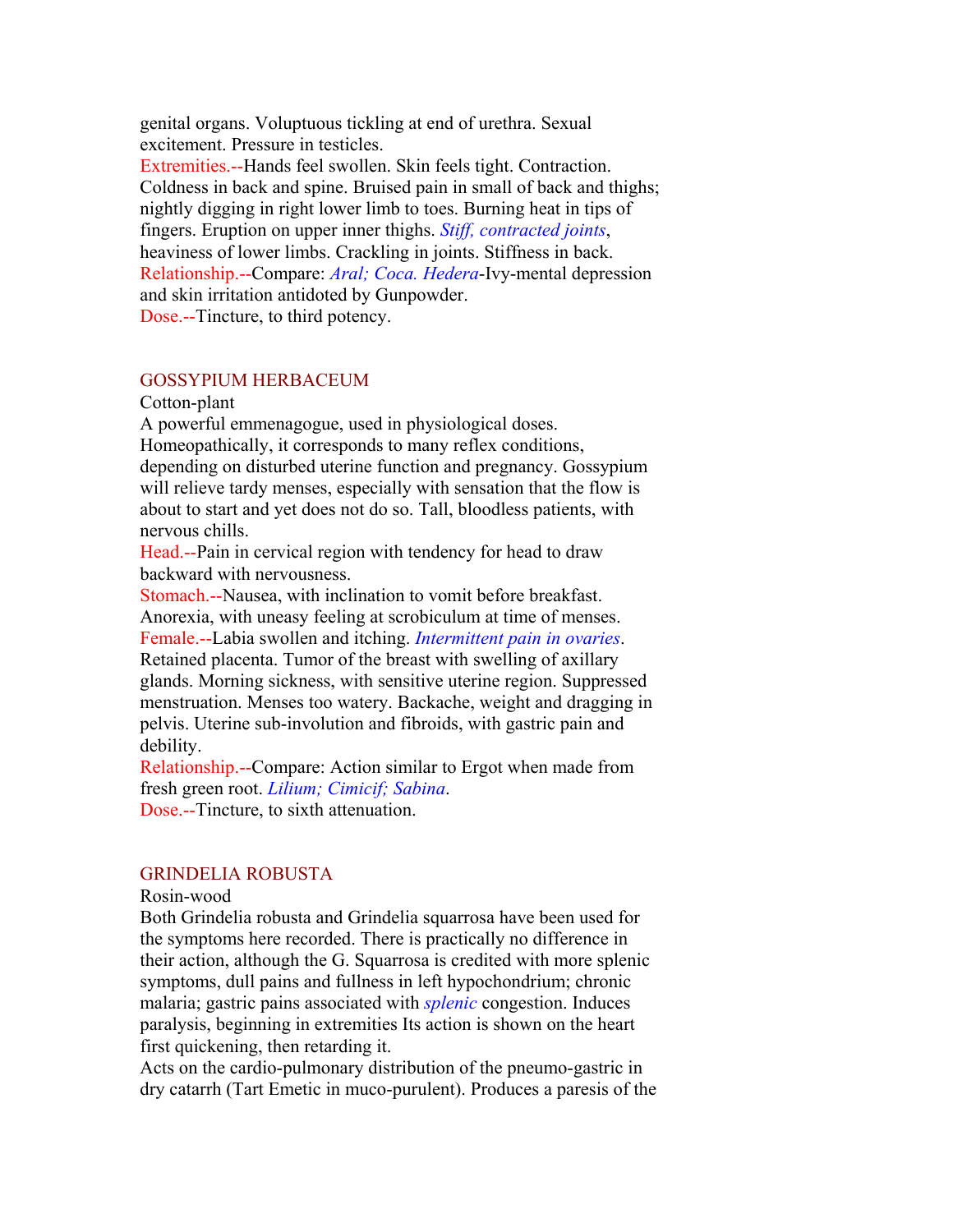pneumo-gastric, interfering with respiration. *Smothering after falling asleep*. Asthmatic conditions, chronic bronchitis. Bronchorrhœa with tough mucus, difficult to detach. Raises the blood pressure. Nausea and retching of gastric ulcer. Sugar in urine. An effective antidote to Rhus-poisoning, locally and internally; also for burns, blisters, vaginal catarrh and herpes zoster. Hyperchlorhydria when attended with asthmatic and other neurotic symptoms. Hyperæmia of gastric mucous membrane with difficult respiration.

Head.--Feels full, as from quinine. Pain in *eyeballs*, running back to brain; worse, moving eyes. Pupils dilated. Purulent ophthalmia and iritis.

Respiratory.--An efficacious remedy for wheezing and oppression in bronchitic patients. The sibilant rales are disseminated with foamy mucus, very difficult to detach. Acts on the pulmonary circulation. Asthma, with profuse tenacious expectoration, which relieves. *Stops breathing when falling asleep*; wakes *with a star*, and gasps for breath. Must sit up to breathe. *Cannot breathe when lying down*. Pertussis, with profuse mucous secretion (*Coccus*). Bronchorrhœa, with tough, whitish, mucous expectoration. Sibilant rales. Weak heart and respiration. Cannot breathe lying down. Cheyne-Stokes respiration.

Spleen.--Cutting pain in region of spleen, extending to hips. Spleen enlarged (*Ceanoth; Carduus*).

Skin.--Rash, like roseola, with severe burning and itching. Vesicular and papular eruptions. Herpes zoster. Itching and burning. *Poison oak*  (locally as a wash). Ulcers, with swollen, purplish skin.

Relationship.--Compare: *Tart-emet. Eriodictyon; Lach; Sanguinar*. Dose.--Tincture in 1 to 15 drop doses, also lower potencies.

### GUAJACUM OFFICINALE

Resin of Lignum Vitæ

Chief action on fibrous tissue, and is especially adapted to the arthritic diathesis, rheumatism, and tonsillitis. Secondary syphilis. Very valuable in acute rheumatism. *Free foul secretions. Unclean odor from whole body*. Promotes suppuration of abscesses. Sensitiveness and aggravation from local heat. Contraction of limbs, stiffness and immobility. Feeling that he must stretch. Mind.--Forgetful; thoughtless; staring. Slow to comprehend. Head.--*Gouty and rheumatic pain in head* and face, *extending to neck*. Tearing pain in skull; worse, cold, wet weather. Feels swollen, and blood-vessels distended. Aching in left ear. *Pains often end in a stitch*, especially in head.

Eyes.--Pupils dilated. Eyelids appear too short. Pimples around eyes. Throat.--Rheumatic sore throat with weak throat muscles. Throat dry, burns, swollen, stitches toward ear. *Acute tonsillitis*. Syphilitic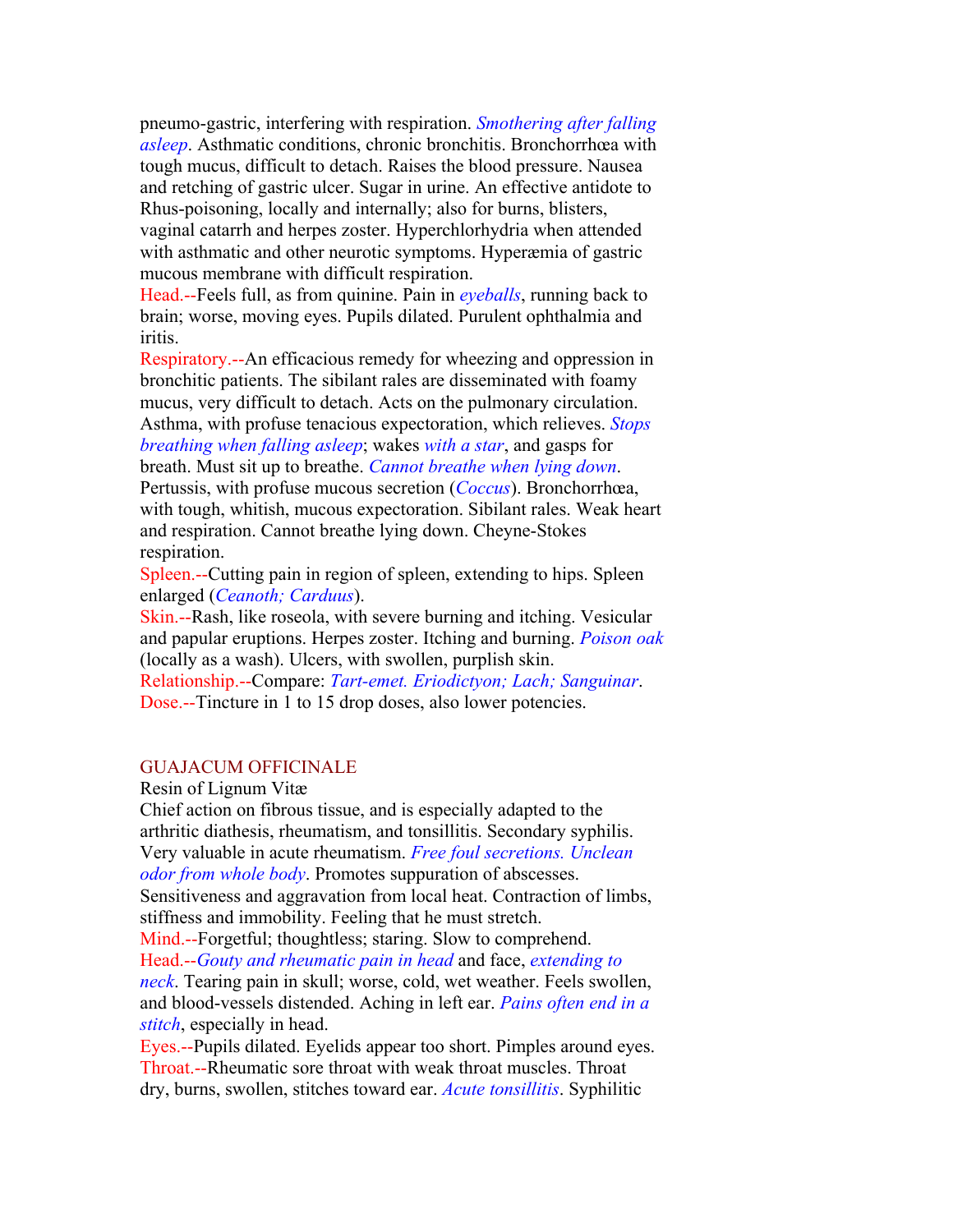sore throat.

Stomach.--Tongue furred. *Desire for apples* and other fruits. Aversion to milk. Burning in stomach. Constricted epigastric region. Abdomen.--Intestinal fermentation. Much wind in bowels. Diarrhœa, cholera infantum.

http://homeoint.org/books/boericmm/g/guaj.htm (1 of 2) [10/17/2001 5:51:53 PM] GUAJACUM OFFICINALE - HOMOEOPATHIC MATERIA MEDICA - By William BOERICKE

Urinary.--Sharp stitches after urinating. Constant desire. Respiratory.--*Feels suffocated*. Dry, tight cough. Fetid breath after coughing. *Pleuritic stitches*. Chest pains in articulations of ribs, with shortness of breathing till expectoration sets in.

Female.--Ovaritis in rheumatic patients, with irregular menstruation and dysmenorrhœa, and irritable bladder.

Back.--Pain from head to neck. *Aching in nape. Stiff neck and sore shoulders*. Stitches between scapulæ to occiput. Contractive pain between scapulæ.

Extremities.--Rheumatic pain in shoulders, arms and hands. *Growing pains* (*Phos ac*). Pricking in nates. Sciatica and lumbago. Gouty tearing, with contractions. Immovable stiffness. Ankle pain extending up the leg, causing lameness. Joints swollen, painful, and intolerant of pressure; can bear no heat. Stinging pain in limbs. Arthritic lancinations followed by contraction of limbs. *A feeling of heat* in the affected limbs.

Modalities.--*Worse*, from motion, heat, cold wet weather; pressure, touch, from 6 pm to 4 am. *Better*, external pressure.

Relationship.--*Guaiacol* (in the treatment of gonorrhœal

epididymitis, 2 parts to 30 vaselin, locally).

Antidote: *Nux*. Follow Sepia.

Compare: *Merc; Caust; Rhus; Mezer; Rhodod*.

Dose.--Tincture, to sixth attenuation.

# GUAREA TRICHILOIDES

Ballwood

Eye symptoms have been verified. Chemosis and pterygium have been cured with it. Lupus of an ochre-red color.

Eyes.--Conjunctiva inflamed, swollen. Tearing pain in eyeballs; tension, forced-out feeling. Objects appear gray, upside down. Eye symptoms alternate with diminished hearing. Epiphora.

Head.--Sensation as if brain were falling forwards; as from a blow on head.

Respiratory.--Cough with sweat, pain and tightness of chest; larynx irritated.

Dose.--Tincture.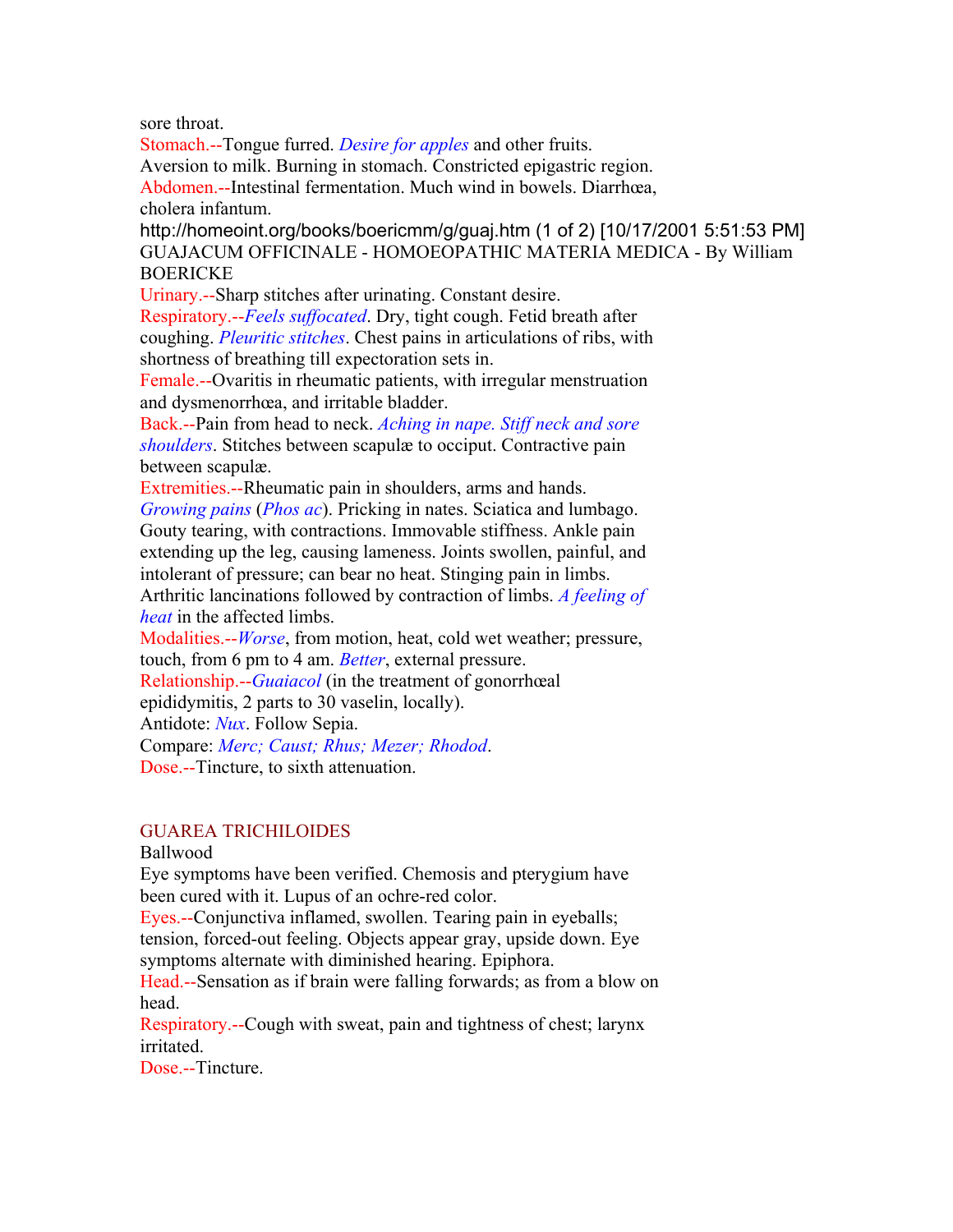# HAMAMELIS VIRGINIANA

Witch-hazel

Venous congestion, hæmorrhages, varicose veins, and hæmorrhoids, with *bruised soreness of affected parts*, seem to be the special sphere of this remedy. Acts upon the coats of the veins causing relaxation with consequent engorgement. Passive venous hæmorrhages from any part. Great value in open, painful wounds, with weakness from loss of blood. After operations, supersedes the use of morphia (Helmuth).

Head.--Wants "the respect due to me" shown. Feeling as of a bolt from temple to temple. Fullness, followed by epistaxis. Numbness over frontal bone.

Eyes.--Painful weakness; *sore pain* in eyes; bloodshot appearance; inflamed vessels greatly injected. Hastens absorption of intraocular hæmorrhage. Eyes feel forced out.

Nose.--Bleeding from nose profuse; flow passive, non-coagulable, with tightness in bridge of nose. Bad odor from nose.

Throat.--Mucous membrane distended and bluish; varicosis of throat.

Stomach.--Tongue feels burnt. Thirst. Blisters on side. Hæmatemesis of black blood. Throbbing and pain in stomach.

Stool.--Anus feels sore and raw. *Hæmorrhoids, bleeding profusely, with soreness*. Dysentery. Pulsation in rectum.

Urine.--Hæmaturia, with increased desire.

Female.--Ovarian congestion and neuralgia; feel very sore. Vicarious menstruation. Uterine hæmorrhage, bearing-down pain in back.

Menses *dark, profuse, with soreness in abdomen. Metrorrhagia, occurring midway between menstrual periods*. Intermenstrual pain

(Jas. W. Ward). Vagina very tender. Profuse leucorrhœa. Vulva itches. Milk-leg, hæmorrhoids, and sore nipples, after confinement. Metrorrhagia; passive flow. Vaginismus, ovaritis, soreness over whole abdomen. Phlegmasia alba.

Male.--Pain in spermatic cord, running into testes. Varicocele. Pain in testicles. Orchitis. Testicles enlarged, hot, and painful. Epididymitis.

Respiratory.--Hæmoptysis; tickling cough. Chest feels sore and constricted.

Back.--Sore pain down cervical vertebræ. Severe pain in lumbar and hypogastric region, extending down legs.

Extremities.--Tired feeling in arms and legs. Very sore muscles and joints. Varicose veins. Chilliness in back and hips, extending down legs. Neuralgia of internal saphenous nerve.

Skin.--Bluish chilblains. Phlebitis. Purpura. Varicose veins and ulcers; very sore. Burns. Ecchymosis. Traumatic inflammations (*Arnica*).

Modalities.--*Worse*, warm, moist air.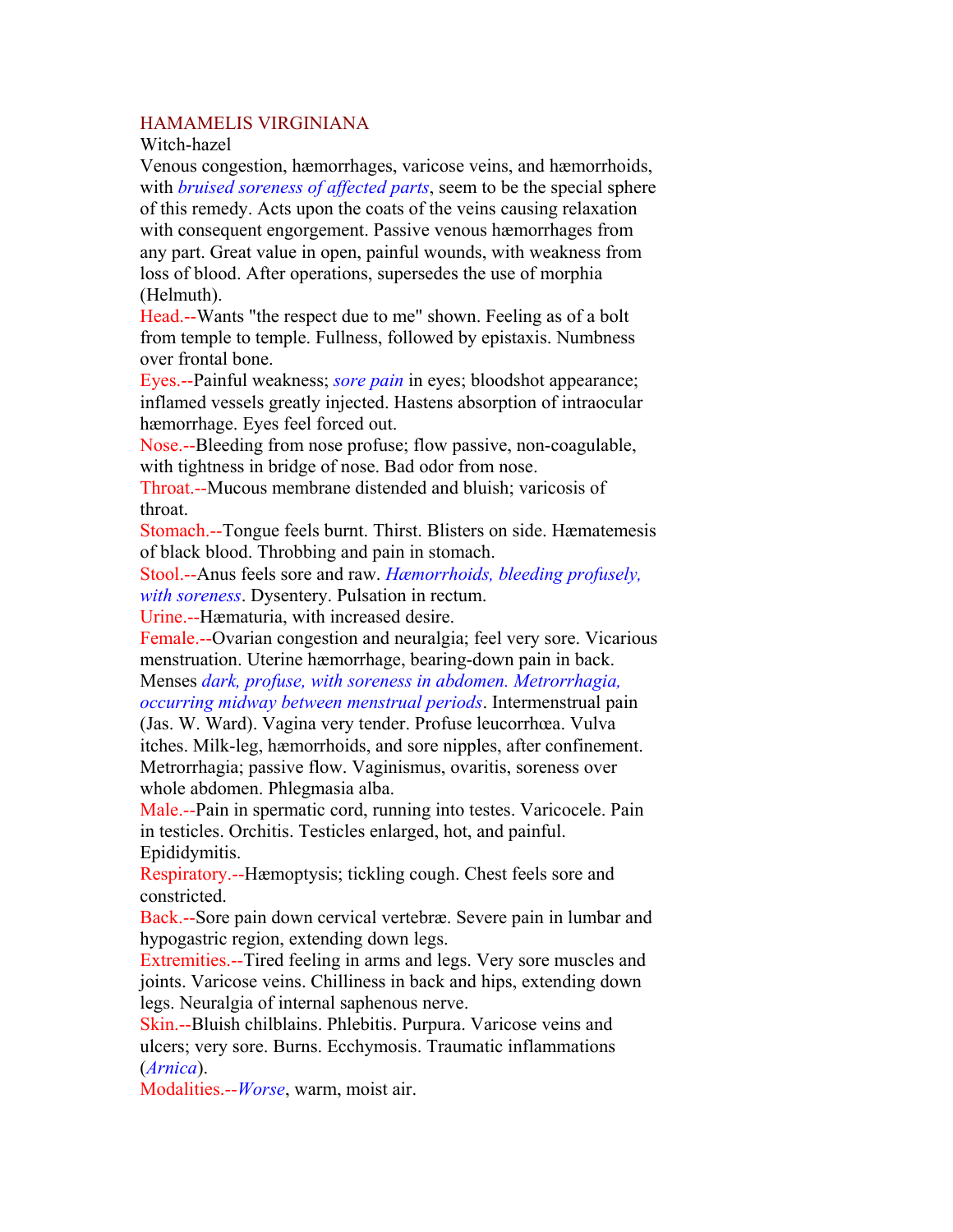Relationship.--Compare in hæmorrhoids: *Calc fluor; Aloe; Mur ac in varicose veins. Mangifera indica*. Compare: *Arnica; Calend; Trillium; Bellis; Sulph ac; Pulsatilla*. Antidote: *Arnica*. Complementary: *Ferrum*. Dose.--Tincture, to sixth attenuation. Distilled extract locally.

# HELLEBORUS NIGER

Snow-rose

Produces a condition of *sensorial depression*. Sees, hears, tastes imperfectly, and general *muscular weakness*, which may go on to complete paralysis, accompanied by dropsical effusions. Hence, a remedy in low states of vitality and serious disease. Characteristic aggravation from 4 to 8 pm (*Lycop*). *Sinking sensation*. State of effusion in hydrocephalus. Mania of a melancholy type. Mind.--Slow in answering. Thoughtless; staring. *Involuntary sighing*. *Complete unconsciousness*. *Picks lips and clothes*. Head.--Forehead wrinkled in folds. Cold sweat. Stupefying headache. *Rolls head* day and night; moaning, sudden screams. *Bores head into pillow*; beats it with hands. Dull pain in occiput, with sensation of water swashing inside. Headache culminates in vomiting. Eyes.--Eyeballs turn upwards; squinting, vacant look. Pupils dilated. Eyes wide open, sunken. Night-blindness. Nose.--Dirty, dry nostrils. Rubs nose. Smell diminished. Nose pointed.

Face.--Pale, sunken. Cold sweat. Wrinkled. Neuralgia on left side; parts so tender he cannot chew.

Mouth.--*Horrible smell from mouth*. Lips dry and cracked. Tongue red and dry. *Falling of lower jaw*. Meaningless picking of lips. Grinding of teeth. *Chewing motion*. Greedily swallows cold water, though unconscious. Child nurses greedily, with disgust for food. Ptyalism, with sore corners of mouth.

Abdomen.--Gurgling, as if bowels were full of water. Swollen, painful to touch.

Stool.--Jelly-like, white mucus; involuntary.

Urine.--Suppressed; scanty, dark; coffee-grounds sediment. Frequent urging. Child cannot urinate. Bladder overdistended.

Respiratory.--Frequent sighing. Respiration irregular. Chest constricted; gasps for breath. Hydrothorax (*Merc sulph*).

Extremities.--*Automatic motion of one arm and leg*. Limbs heavy and painful. Stretching of limbs. Thumb drawn into palm (*Cupr*). Vesicular eruption between fingers and toes.

Sleep.--Sudden screams in sleep. Soporous sleep. *Cri encephalique*. Cannot be fully aroused.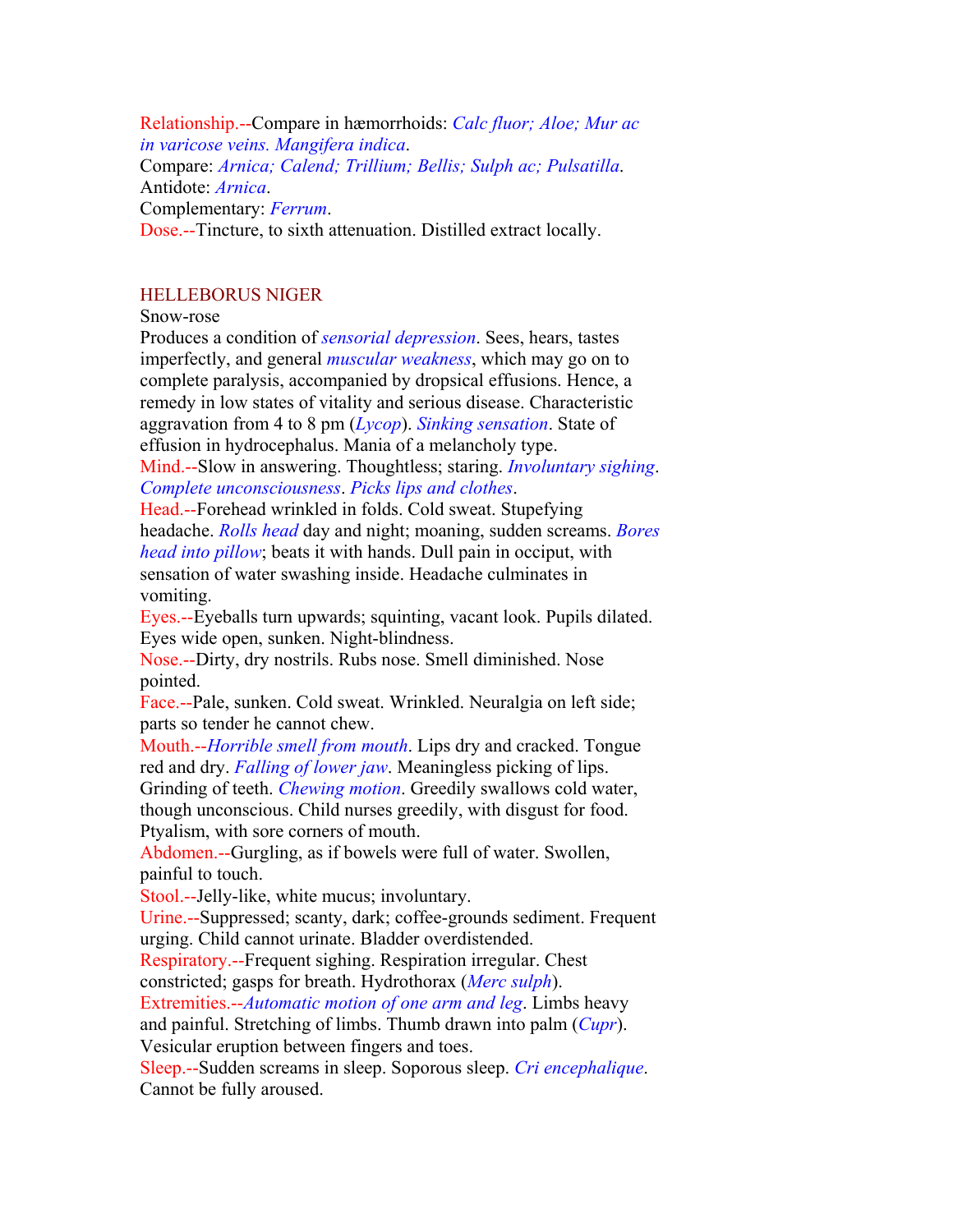Skin.--*Pale, dropsical*, itching. Livid spots on skin. Sudden, watery, swelling of skin. Falling off of hair and nails. Angio-neurotic œdema. Modalities.--*Worse*, from evening until morning, from uncovering. Relationship.--(*Hellebor fætidus*, or, *Polymnia*-Bear's foot--Acts especially on spleen (*Ceanothus*); also rectum and sciatic nerve. Splenic pains extend to scapula, neck and head, worse left side and evening; chronic ague cake; hypertrophied uterus; glandular enlargements; hair and nails falling off; skin peeling). *Hellebor orientalis* (salivation).

Antidote: *Camphor; Cinch*.

Compare: Threatening effusion; *Tuberc; Apis; Zinc; Opium; Cinch; Cicuta; Iodoform*. Dose.--Tincture, to third potency.

### HELONIAS DIOICA

Unicorn-root (HELONIAS - CHAMAELIRIUM)

Sensation of weakness, dragging and weight in the sacrum and pelvis, with great languor and prostration, are excellent indications for this remedy. There is a sensitiveness expressed as a consciousness of a womb. Tired, backachy females. The weakness shows itself also in a tendency to prolapse and other malposition of the womb. The menses are often suppressed and the kidneys congested. It seems as if the monthly congestion, instead of venting itself as it should through the uterine vessels, had extended to the kidneys. With it all, there is a profound melancholia. Patient must be doing something to engage the mind. Remember it, for women with prolapsus from atony, enervated by indolence and luxury (better when attention is engaged-hence when the doctor comes), or for those worn out with hard work; tired, strained muscles burn and ache; sleepless. Diabetes mellitus, and insipidus. Constant aching and tenderness over kidneys.

Mind.--Profound melancholy. *Patient is better when kept busy*, with mind engaged, when doing something. Irritable; cannot endure the least contradiction.

Head.--Burning sensation on top. Headache, better mental exertion. Back.--*Pain and weight in back*; tired and weak. Aching and burning across the lumbar region; *can trace outlines of kidneys by constant burning*. Boring pain in lumbar region, extending down legs. Great languor, better exercising.

Female.--Dragging in sacral region, with prolapse, especially after a miscarriage. *Pruritus vulvæ*. Backache after miscarriage (*Kali c*). Weight and soreness in womb; *conscious of womb. Menses too frequent, too profuse*. Leucorrhœa. Breasts swollen, nipples painful and tender. Parts hot, red, swollen; burn and itch terribly. Albuminuria during pregnancy. Debility attending the menopause.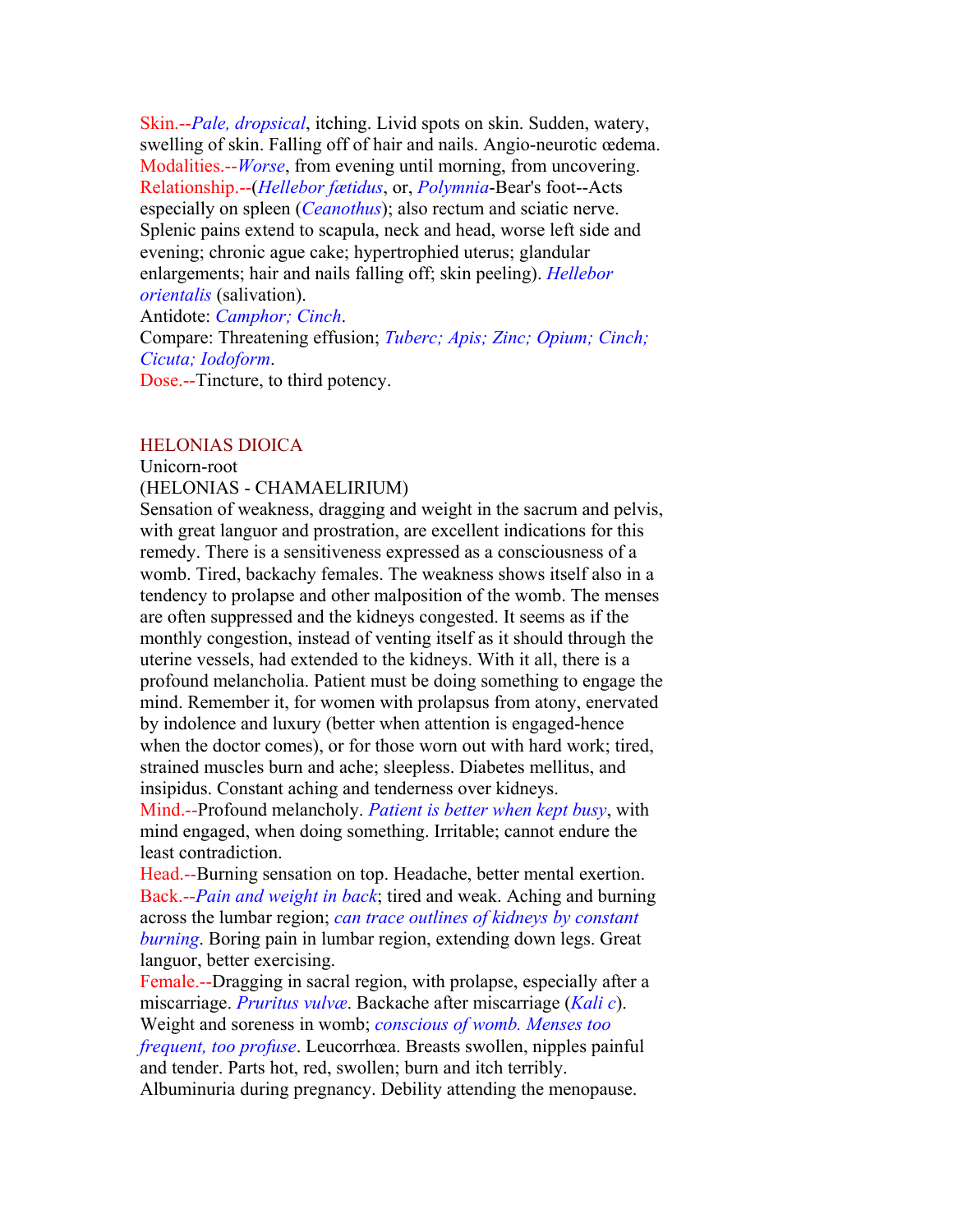Urine.--*Albuminous*, phosphatic; profuse and clear, saccharine. Diabetes.

Extremities.--Sensation as if a cool wind streamed up calves of legs. Feet feel numb when sitting.

Modalities.--*Better*, when doing something (mental diversion). *Worse*, motion, touch.

Relationship.--Compare: *Agrimonia*-Cockleburr--(painful kidneys, impaired digestion and menstrual difficulties; Bronchorrhœa and catarrh of bladder. Cough with profuse expectoration attended with expulsion of urine. Tincture 1-10 gtt). *Aletris; Lilium; Puls; Senecio; Stannum*.

Dose.--Tincture, to sixth attenuation.

# HYDRASTIS CANADENSIS

Golden Seal

Acts especially on mucous membranes, relaxing them and producing a *thick, yellowish, ropy* secretion. The catarrh may be anywhere, throat, stomach, uterus, urethra,-it is always characterized by this peculiar mucous discharge. Hydrastis is especially active in old, easily-tired people, cachectic individuals, with great debility. Cerebral effects prominent, feels his wits sharpened, head cleared, facile expression. Weak muscular power, poor digestion and obstinate constipation. Lumbago. Emaciation and prostration. Its action on the liver is marked. Cancer and cancerous state, before ulceration, when pain is principal symptom. *Goitre* of puberty and pregnancy. *Small-pox* internally and locally. The power of Hydrastis over smallpox seen in modifying the disease, abolishing its distressing symptoms, shortening its course, lessening its danger and greatly mitigating its consequences (J. J. Garth Wilkinson). Mind.--Depressed; sure of death, and desires it. Head.--Dull, pressing frontal pain, especially connected with constipation. Myalgic pain in scalp and muscles of neck (*Cimicif*). Eczema on forehead along line of hair. *Sinusitis*, after coryza. Ears.--Roaring. Muco-purulent discharge. Deafness. *Estachian* 

*catarrh*, with high-pitched voice.

Nose.--*Thick, tenacious secretion from posterior nares* to throat. Watery, *excoriating* discharge. Ozæna, with ulceration of septum. Tends to blow nose all the time.

Mouth.--Peppery taste. Tongue white, swollen, large, flabby, slimy; *shows imprint of teeth* (*Merc*); as if scalded; stomatitis. Ulceration of tongue, fissures toward the edges.

Throat.--Follicular pharyngitis. Raw, smarting, excoriating sensation. Hawking of yellow, tenacious mucus (*Kali bich*). Child is aroused suddenly from sleep by this tenacious post-nasal dropping. Goitre of puberty and pregnancy.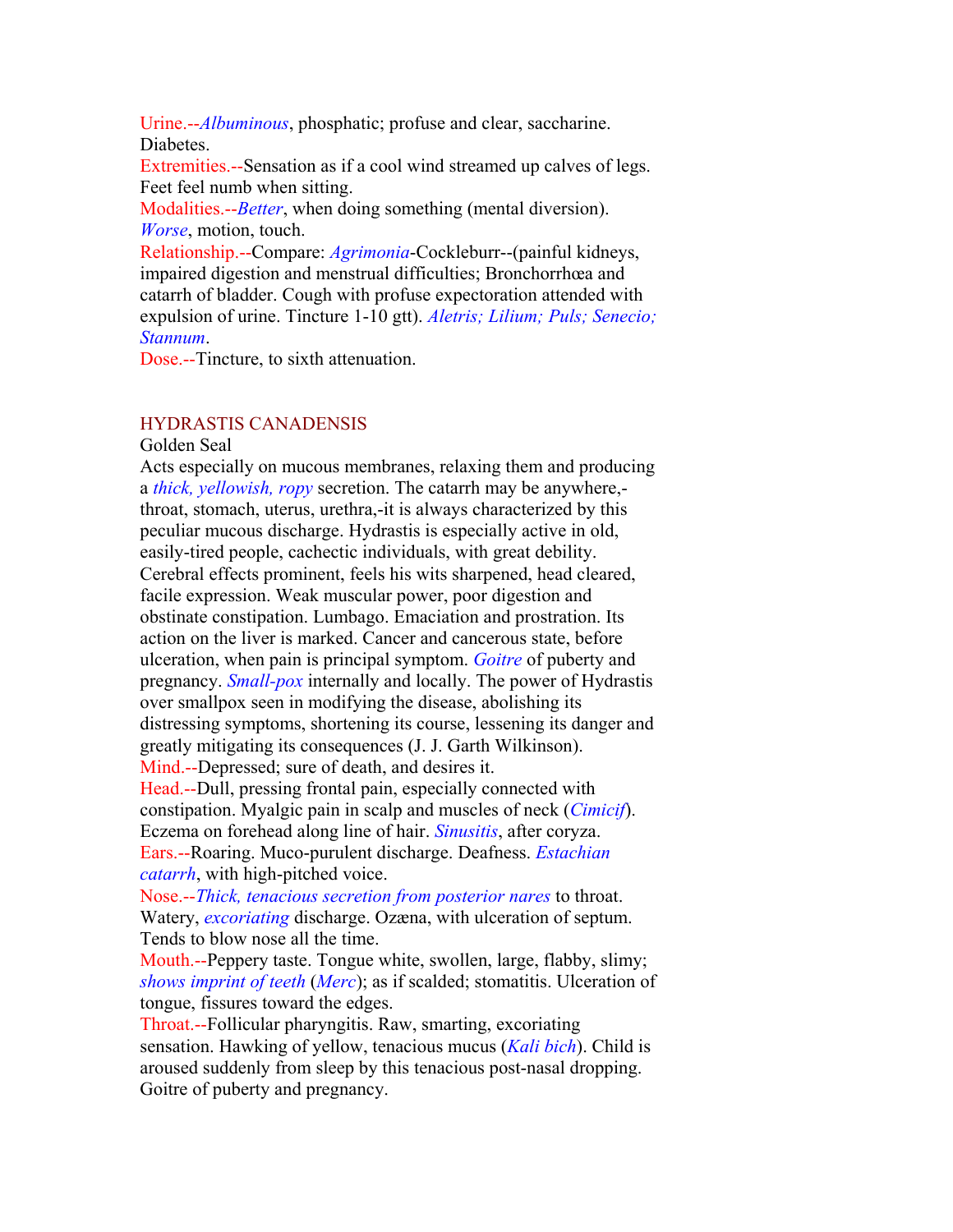Stomach.--Sore feeling in stomach more or less constant. Weak digestion. *Bitter taste*. Pain as from a hard-cornered substance. Gone feeling. Pulsation in epigastrium. Cannot eat bread or vegetables. Atonic dyspepsia. Ulcers and cancer. Gastritis.

Abdomen.--Gastro-duodenal catarrh. Liver torpid, tender. Jaundice. Gallstones. Dull dragging in right groin with cutting sensation into right testicle.

Back.--Dull, heavy, dragging pain and stiffness, particularly *across lumbar region, must use arms in raising himself from seat*.

Rectum.--Prolapsed; anus fissured. *Constipation*, with sinking feeling in stomach, and dull headache. During stool, smarting pain in rectum. After stool, long-lasting pain (*Nit ac*). Hæmorrhoids; even a light flow exhausts. Contraction and spasm.

Urine.--*Gleety discharge*. Urine smells decomposed.

Male.--Gonorrhœa, second stage; discharge thick and yellow.

Female.--Erosion and excoriation of cervix. Leucorrhœa, worse after menses (*Bov; Calc c*); acrid and corroding, shreddy, tenacious.

Menorrhagia. Pruritus vulvæ, with profuse leucorrhœa (*Calc c; Kreos; Sep*). Sexual excitement. Tumor of breast; nipple retracted. Respiratory.--Chest raw, sore, burning. Dry, harsh cough. Bronchial catarrh, later stages. Bronchitis in old, exhausted persons, *with thick, yellow, tenacious expectoration*. Frequent fainty spells, with cold sweat all over. Feels suffocating when lying on left side. Pain from chest to left shoulder.

Skin.--Eruption like variola. Lupus; *ulcers*, cancerous formations. General tendency to profuse perspiration and unhealthy skin (*Hepar*). Relationship.--Antidote: *Sulph*.

Useful after too much Chlorate of Potash for sore throat. Compare: *Xanthorrhiza apifolia; Kali bich; Conium; Ars iod; Phytol; Galium* (cancer-nodulated tumor of the tongue); *Asterias; Stann; Puls*. Also *Manzanita* (diarrhœa, gonorrhœa, gleet, leucorrhœa, catarrhal conditions). *Hydrastinum muriaticum*-Muriate of Hydrastia (Locally, in aphthous sore mouth, ulcers, ulcerated sore throat, ozæna, etc. Internally, third dec trit. Is a uterine hæmostatic and vasoconstrictor; metrorrhagia, especially from fibroid tumors; hæmorrhages; *in dilatation of the stomach*, and chronic digestive disorders). *Hydrastin sulph* 1x (hæmorrhage of bowels in typhoid). *Marrubium*-Hoarhound--(a stimulant to mucous membranes, especially laryngeal and bronchial; chronic bronchitis, dyspepsia, and hepatic disorders; colds and coughs).

Dose.--Tincture, to thirtieth attenuation. Locally colorless. Hydrastis, mother tincture, or fluid extract.

HYDRANGEA ARBORESCENS Seven-barks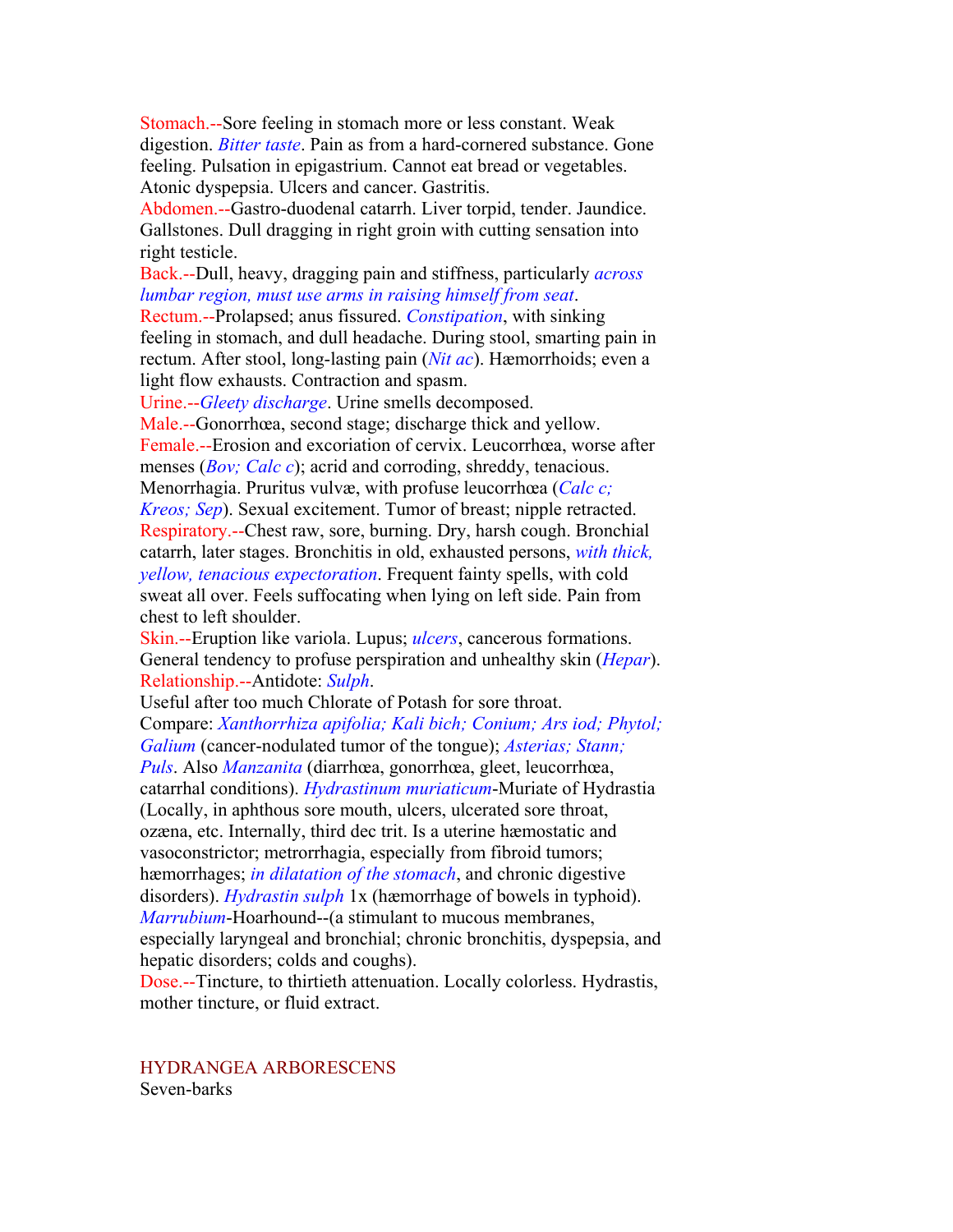A remedy for gravel, profuse deposit of white amorphous salts in urine. Calculus, renal colic, bloody urine. Acts on ureter. Pain in lumbar region. Dizziness. Oppression of chest.

Urine.--Burning in urethra and frequent desire. Urine hard to start. Heavy deposit of mucus. *Sharp pain in loins*, especially left. Great thirst, with abdominal symptoms and *enlarged prostate* (*Ferr pic; Sabal*). Gravelly deposits. Spasmodic stricture. Profuse deposit of white amorphous salts.

Relationship.--Compare: *Lycopod; Chimaphil; Berberis; Pareira; Uva; Sabal; Oxydendron; Geum*-Water Avens--(Severe jerking pains from deep in the abdomen to end of urethra; affections of bladder, with pains in penis; worse, eating; relaxed mucous membranes, with excessive and depraved secretions; imperfect digestion and assimilation). *Polyctrichum*-Haircap moss--(according to Dr. A. M. Cushing in mother tincture or infusion for enlarged prostateprostatitis). Dose.--Tincture.

#### HYPERICUM PERFORATUM

#### St. John's-wort

The great remedy for injuries to nerves, especially of fingers, toes and nails. Crushed fingers, especially tips. Excessive painfulness is a guiding symptom to its use. Prevents lockjaw. *Punctured* wounds. Relieves pain after operations. Quite supersedes the use of Morphia after operations (Helmuth). Spasms after every injury. Has an important action on the rectum; hæmorrhoids. *Coccydynia*. Spasmodic asthmatic attacks with changes of weather or before storms, better by copious expectoration. Injured nerves from bites of animals. Tetanus. Neuritis, tingling, burning and numbness. Constant drowsiness.

Mind.--Feels as if lifted high in air, or anxiety lest he fall from heights. Mistakes in writing. Effects of shock. Melancholy. Head.--Heavy; feels as if touched by *an icy cold hand*. *Throbbing in vertex*; worse in close room. Brain seems compressed. Right side of face aches. Brain-fag and neurasthenia. Facial neuralgia and toothache of a pulling, tearing character, with sadness. *Head feels longer*-elongated to a point. In fractured skull, bone splinters. Brain feels alive. Pains in eyes and ears. Falling out of hair. Stomach.--Craving for wine. Thirst; *Nausea*. Tongue coated white at base, tip clean. Feeling of lump in stomach (*Abies nig; Bry*). Rectum.--Urging, dry, dull, pressing pain. *Hæmorrhoids*, with pain, bleeding, and tenderness. Back.--Pain in nape of neck. *Pressure over sacrum*. Spinal

concussion. Coccyx injury from fall, with pain radiating up spine and down limbs. Jerking and twitching of muscles.

Extremities.--Darting pain in shoulders. Pressure along ulnar side of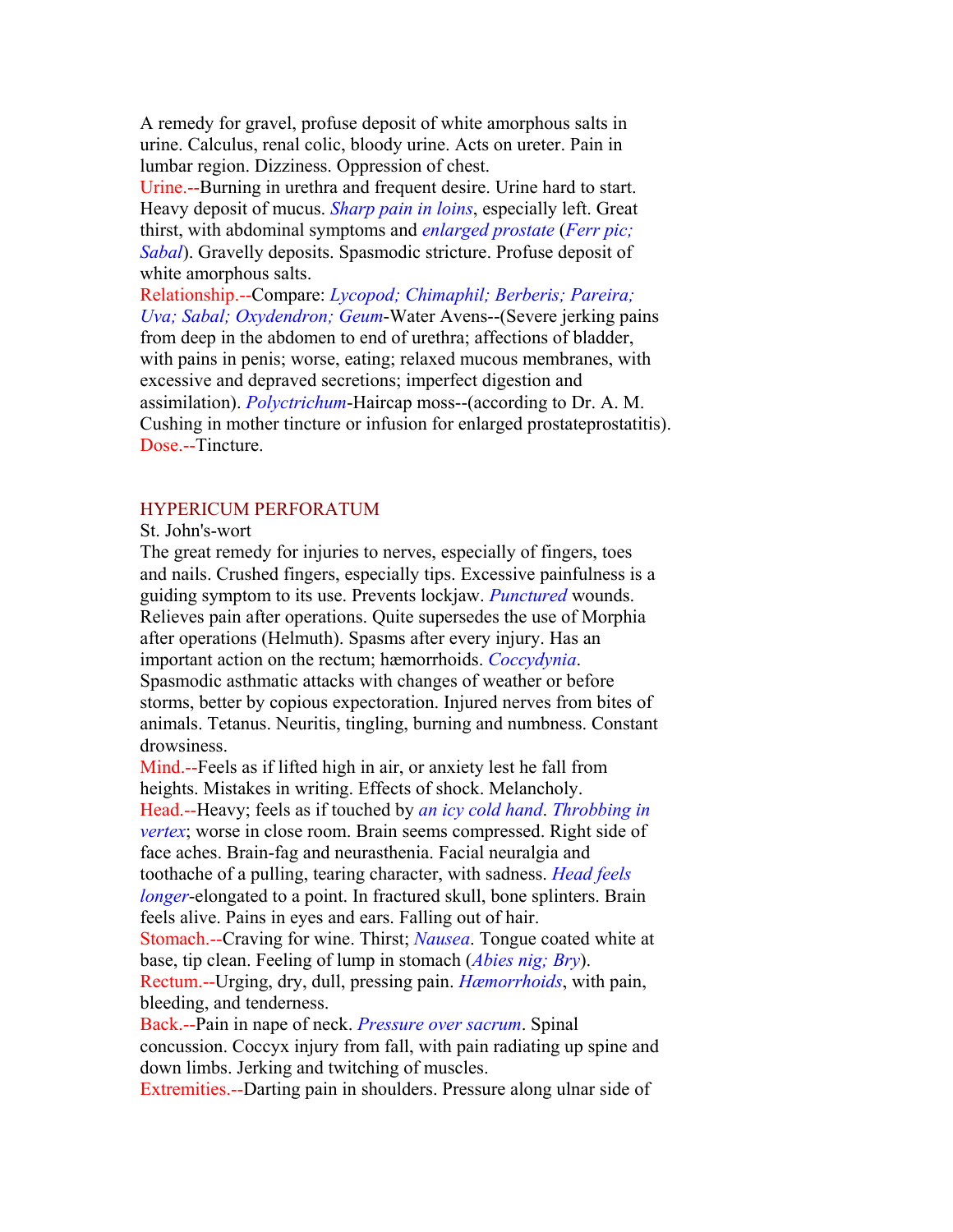arm. Cramp in calves. Pain in toes and fingers, especially in tips. *Crawling in hand and feet*. Lancinating pain in upper and lower limbs. *Neuritis*, with tingling, burning pain, numbness and flossy skin. Joints feel bruised. Hysterical joints. Tetanus (*Physost; Kali brom*). Traumatic neuralgia and neuritis.

Respiratory.--Asthma *worse* foggy weather and relieved by profuse perspiration.

Skin.--Hyperidrosis, sweating of scalp, worse in morning after sleep; falling of hair from injury; eczema of hands and face, intense itching, eruption seems to be under the skin. Herpes zoster. Old ulcers or sores in mouth when very sensitive. Lacerated wounds with much prostration from loss of blood.

Modalities.--*Worse*, in cold; dampness; in a *fog*; in close room; least exposure; touch. *Better*, bending head backward.

Relationship.--Compare: *Ledum* (punched wounds and bites of animals); *Arnica; Staphis; Calend; Ruta; Coff*. Antidotes: *Ars; Cham*.

Dose.--Tincture, to third potency.

## IBERIS AMARA

Bitter Candytuft

State of nervous excitement. Has marked action upon the heart. Possesses great efficacy in cardiac diseases. Control vascular excitement in hypertrophy with thickening of the heart's walls. Cardiac debility after influenza. Liver region full and painful. White stools.

Mind.--Sad and sighing; fearful and trembling. Irritable. Head.--Vertigo and pains around heart. Constant hawking of thick, stringy mucus until after a meal. Hot, flushed face. Vertigo, *as if occiput were turning around*; eyes feel forced outwards. Heart.--Conscious of heart's action. On turning on left side, stitching pain as of needles through ventricles felt at each systole. Palpitation, *with vertigo and choking in throat*. Stitching pains in cardiac region. *Pulse full, irregular, intermittent*. Worse, least motion and in warm room. Sensation of weight and pressure, with occasional sharp, stinging pains. Dropsy, with enlarged heart. Violent palpitation *induced by slightest exertion, or by laughing, or coughing. Darting pains through heart. Cardiac dyspnœa*. Dilation of heart. Wakes with palpitation about 2 am. Throat and trachea fills up with mucus.

Cough causes redness of face. *Tachycardia*.

Extremities.--Numbness and tingling in left hand and arm. Whole body sore, lame and trembling.

Modalities.--*Worse*, lying down; on left side; motion, exertion; warm room.

Relationship.--Compare: *Cact; Dig; Amyl; Bell*.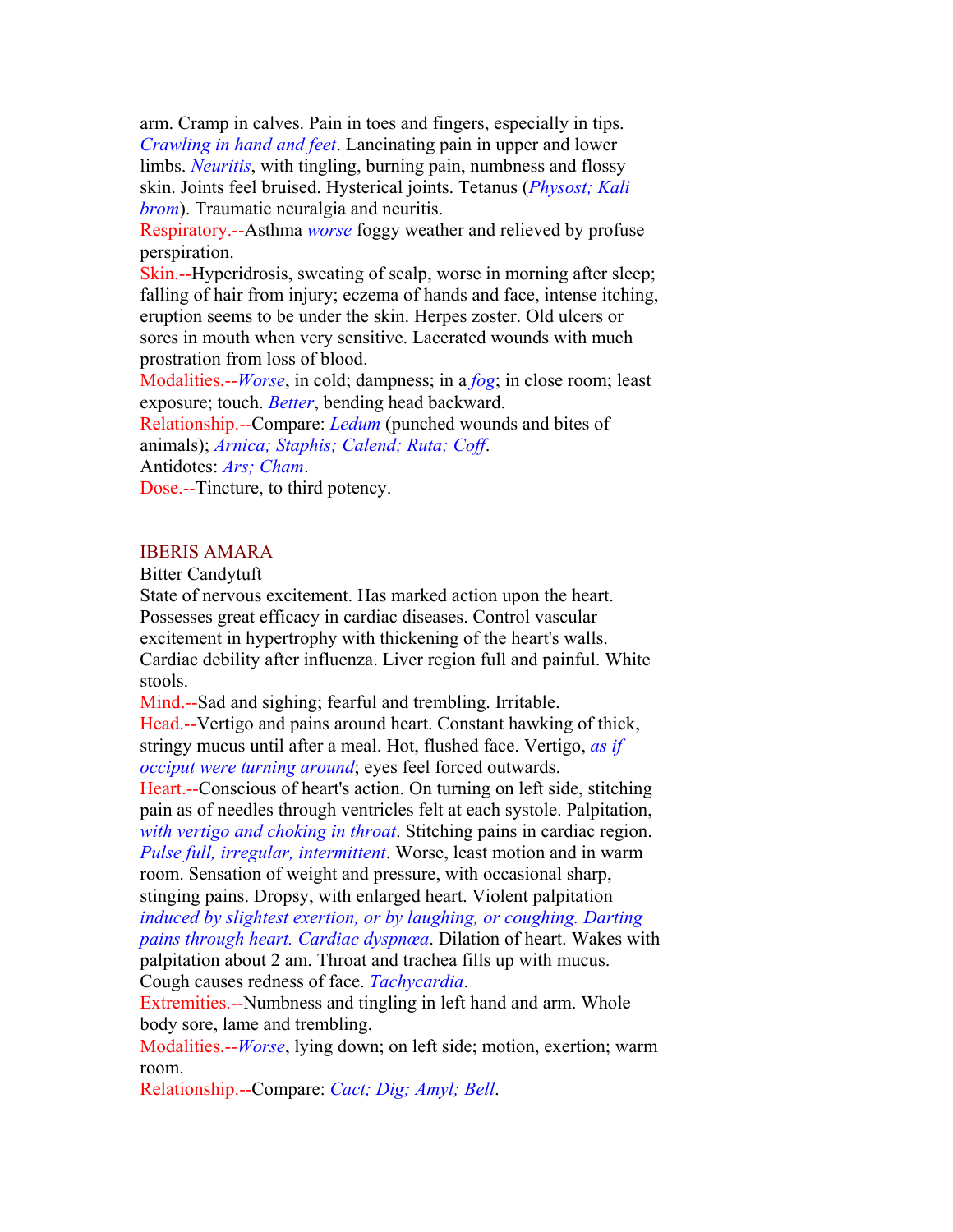Dose.--Tincture and first potency.

### ICTODES FOETIDA

Skunk-cabbage-Ictodes (POTHOS FOETIDUS)

For asthmatic complaints; worse from inhaling any dust. *Hysteria*. Erratic spasmodic pains. "Will-o'-the-wisp" like character of its subjective symptoms and its physometric property are special features (Samuel Jones). *Inflation and tension in the abdomen*. Millar's asthma.

Head.--Absent-minded, irritable. Headache in *single spots*, with *violent pulsation of temporal arteries*. Outward drawing from glabella. Better in open air (*Puls*). Red swelling across the bridge of the nose.

Abdomen.--*Inflation and tension* in abdomen.

Respiratory.--Spasmodic croup. Troublesome respiration, with sudden feeling of anguish and sweat.

Sneezing, with pain in throat. Pain in chest, with difficult breathing. Tongue feels numb. *Asthma; relieved by stool*.

Dose.--Tincture and lower potencies.

### IRIS VERSICOLOR

Blue Flag

Thyroid, *pancreas*, salivary, intestinal glands, and gastro-intestinal mucous membrane, are especially affected. Increases the flow of bile. Sick headaches and cholera morbus are a special therapeutic field for its action.

Head.--Frontal headache, with nausea. Scalp feels constricted. Right temples especially affected. Sick headache, worse rest; begins with a blur before eyes, after relaxing from a mental strain. Pustular eruption on scalp.

Ears.--Roaring, buzzing, *ringing* in ears, with deafness. Aural vertigo, with intense noises in ears.

Face.--Neuralgia after breakfast, beginning in infra-orbital nerve, and involving whole face.

Throat.--Mouth and tongue feel scalded. Heat and smarting in throat. *Burning*. Profuse flow of saliva; ropy. *Goitre*.

Stomach.--*Burning of whole alimentary canal. Vomiting*, sour bloody, biliary. Nausea. Profuse flow of saliva (*Merc; Ipec; Kali iod*). *Deficient appetite*.

Abdomen.--Liver sore. Cutting pain. Flatulent colic. Diarrhœa; stools watery, with *burning at anus* and through intestinal canal. Periodical night diarrhœa, with pain and green discharges.

*Constipation* (give 30th)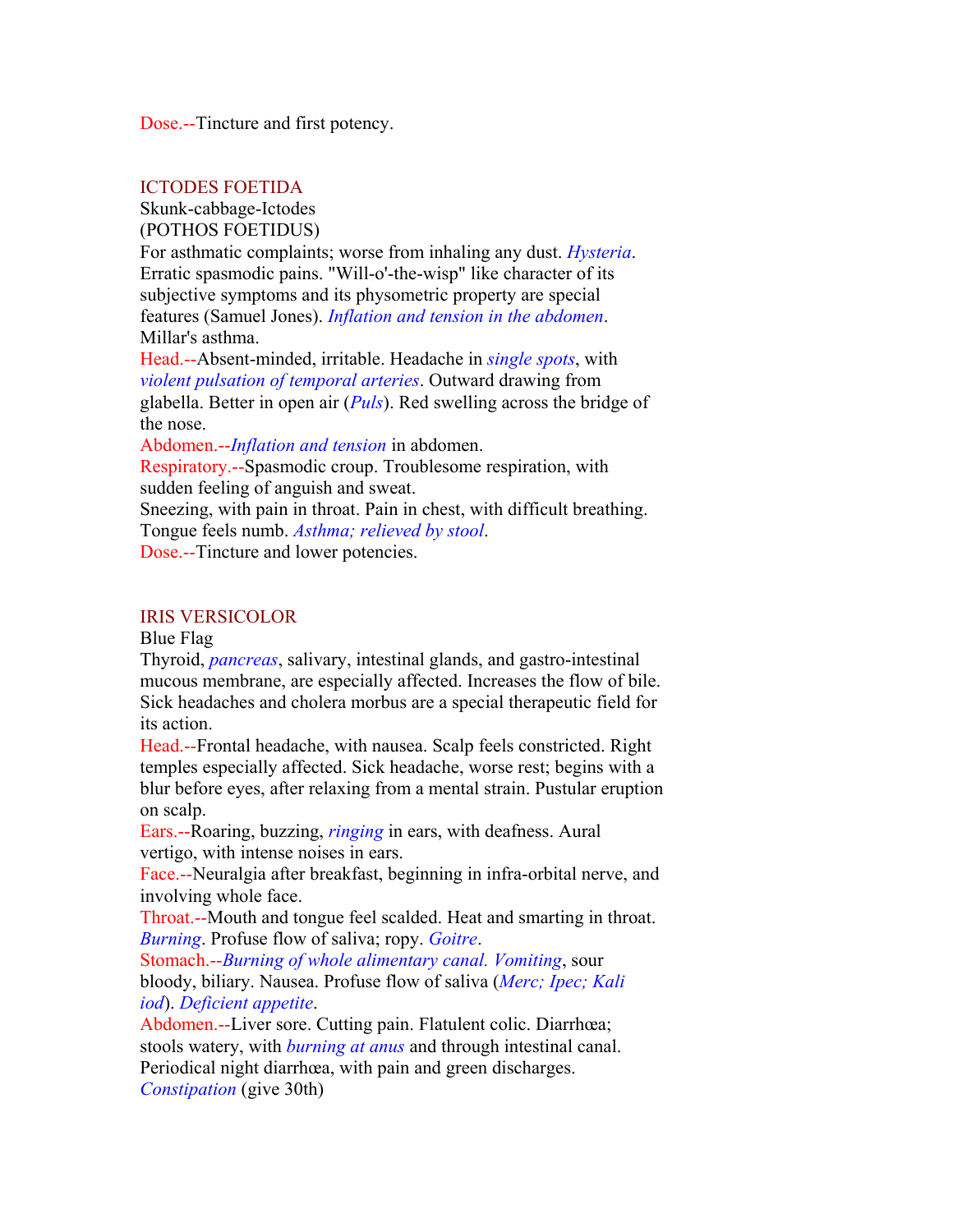Extremities.--Shifting pains. Sciatica, as if left hip-joint were wrenched. Pain extends to popliteal space. Gonorrhœal rheumatism (use *Irisin*).

Skin.--Herpes zoster, associated with gastric derangements. Pustular eruptions. Psoriasis; irregular patches with shining scales. Eczema, with nightly itching.

Modalities.--*Worse*, in evening and at night, from rest. *Better*, from continued motion.

Relationship.--Antidote: *Nux*.

Compare: *Iris florentina*-Orris-root--(delirium, convulsions, and paralysis); *Iris factissima* (headache and hernia); *Iris germanica*-Blue Garden Iris--(dropsy and freckles); *Iris tenax-I. minor*--(dry mouth; deathly sensation at point of stomach, *pain in ileo-cæcal region*; appendicitis. Pain from adhesions after). *Pancreatinum*-a combination of several enzymes--(Indicated in intestinal indigestion; pain an hour or more after eating. Lienteric diarrhœa. Dose.--3-5 grains, better not given during the active period of stomachic digestion). *Pepsinum*--(Imperfect digestion with pain in gastric region. Marasmus of children who are fed on artificial foods. Diarrhœa due to indigestion. Dose.--3-4 grains) (Diseases of pancreas, gout, diabetes); *Ipec; Podoph; Sanguin; Ars; Ant cr*. Dose.--Tincture to thirtieth potency. Favorable reports from the very highest potencies.

# JACARANDA CAROBA

Brazilian Caroba-tree

Has reputation as a remedy in venereal diseases and rheumatism. Morning sickness. The urinary and sexual symptoms are important. Rheumatic symptoms.

Head.--Vertigo on rising, with heavy forehead. Eyes pain; are inflamed and watery. Coryza with heavy head.

Throat.--Sore, dry, constricted. Vesicles in pharynx.

Urinary.--Urethra inflamed; discharge of yellow matter.

Male.--Heat and pain in penis; painful erections; phimosis. Prepuce painful and swollen. Chancroid. Chordee. Itching pimples on glans and prepuce.

Extremities.--Rheumatic pain in right knee. Weakness of lumbar region. Morning soreness and stiffness of muscles. Gonorrhœal rheumatism. Itching pimples on hands. Gonorrhœal and syphilitic arthritis.

Relationship.--Compare: *Thuja; Corallium; Jacaranda Gualandai*  (in syphilitic symptoms, especially of eye and throat. Chancroids; *atonic ulcers*. Dark, painless diarrhœa).

Dose.--Tincture, to third potency.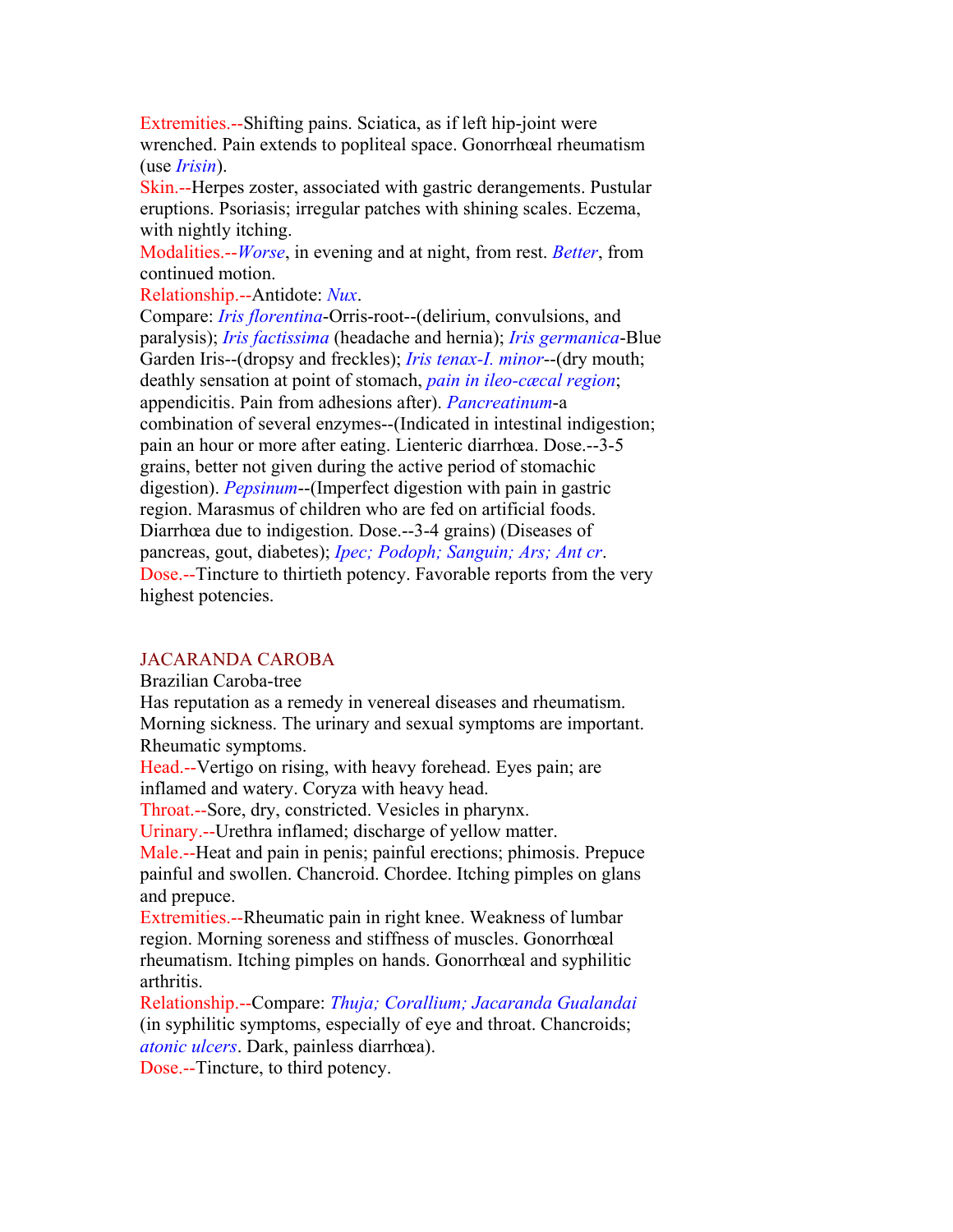## JOANESIA ASOCA

Bark of an Indian Tree, introduced by Dr. ND Ray, Calcutta Has extensive sphere of action on female organs. Amenorrhœa and metrorrhagia.

Head.--Unilateral headache; reflex uterine, congestive headache, better open air and by free flow. Pain in eyeballs; supraorbital pains, photophobia. Nasal catarrh, profuse, watery discharge. Loss of sense of smell.

Gastric.--Desire for sweets, also acid things. Thirsty, excessive nausea; obstinate constipation, hæmorrhoids.

Female.--Delayed and irregular menses; menstrual colic;

amenorrhœa, pain in ovaries before flow; menorrhagia, irritable bladder; leucorrhœa.

Sleep.--Disturbed. Dreams of travelling.

Back.--Pain along spine radiating to abdomen and thighs. Dose.--Tincture.

# JUGLANS CINEREA

Butternut

A faulty elimination that produces jaundice and various skin eruptions, is pictured by this drug. The sharp, *occipital headache*, usually associated with liver disturbances, is very characteristic. Pain in chest, axilla and scapula, with suffocative sensation. Feeling as if all internal organs were too large, especially those of left side. Cholelithiasis.

Head.--Dull, full head. Eruption on scalp. *Sharp, occipital headache*. Head feels enlarged. Pustules on lids and around eyes.

Nose.--Tingling in nose; sneezing. Coryza, preceded by *pain under sternum*, with threatening suffocation. Later, copious, bland, thick mucous discharge.

Mouth.--Acrid feeling in mouth and throat. Soreness in region of tonsils externally. Dryness of root of tongue and fauces.

Stomach.--Atonic dyspepsia with much eructation and flatulent distention. Soreness in region of liver.

Back.--Muscles of neck rigid, lame. Pain between scapula and under right. Pain in lumbar vertebræ.

Skin.--Red, like flush of scarlatina. Jaundice, with pain about liver and right scapula. *Itching* and pricking when heated. *Pustules*.

Eczema, especially on lower extremities, sacrum and hands. Erythema and erysipelatous redness.

Stool.--Yellowish-green, with tenesmus and burning at anus. Camp diarrhœa.

Modalities.--*Better*, getting heated, exercise, scratching, on rising in morning. *Worse*, walking.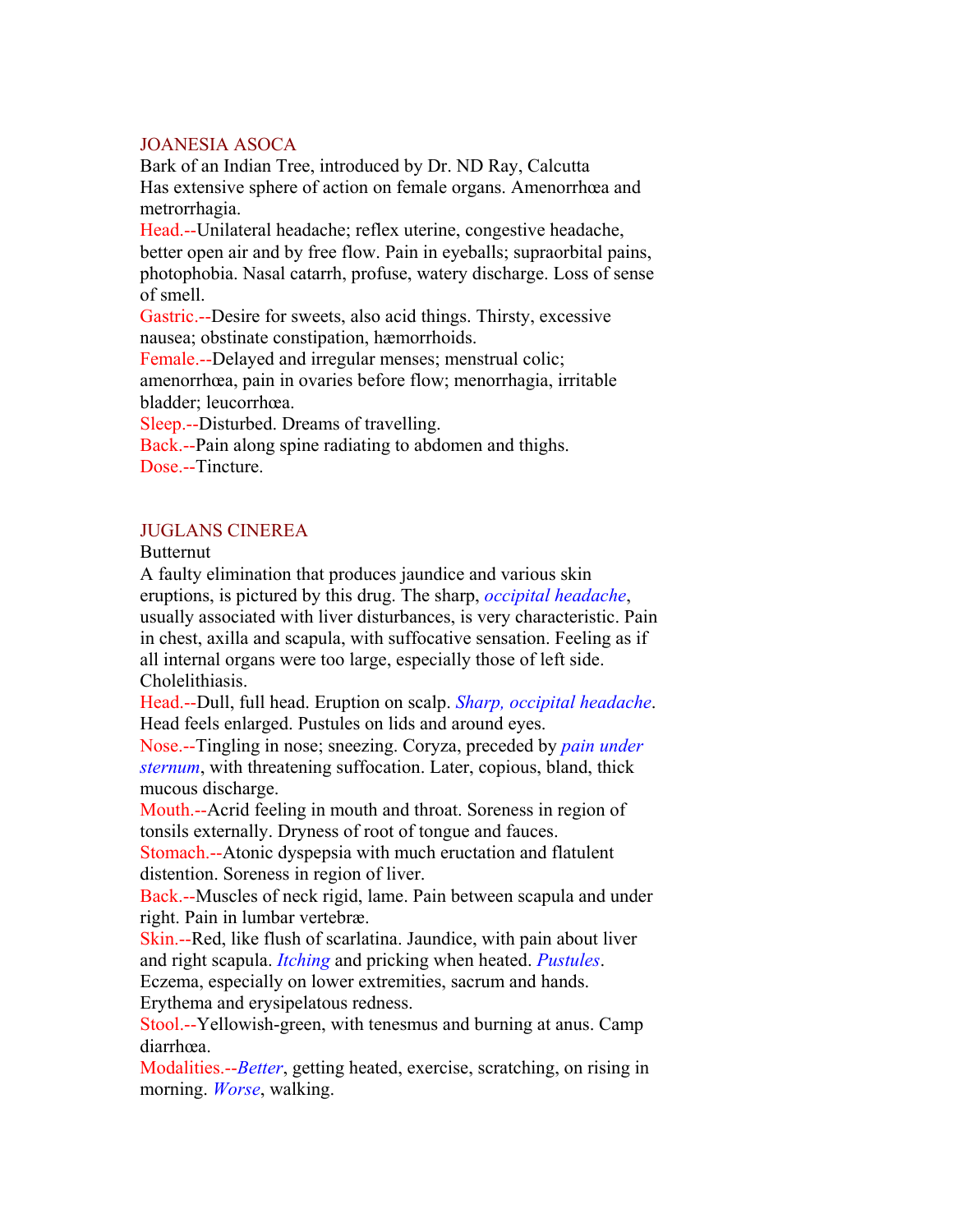Relationship.--Compare: *Juglandin* (duodenal catarrh; bilious diarrhœa); *Chelidon; Bryon; Iris*. Dose.--Tincture, to third potency.

## JUGLANS REGIA

Walnut Skin eruptions are prominent. Head.--Confused; feels as if head were floating in air. *Occipital sharp pain. Styes*. Female.--Menses early, black, pitch-like coagula. Abdomen distended. Skin.--Comedones and acne of the face. Crusta lactea, with soreness around ears. Itching and eruptions of small red pustules. Scalp red, and itches violently at night. Chancre-like ulcer. Axillary glands suppurate. Relationship.--Compare: *Juglans cinerea*. Dose.--Tincture, and lower potencies.

## JUNCUS EFFUSUS

Common Rush A diuretic. Urinary affections. Dysuria, strangury, and ischuria. *Asthmatic symptoms in hæmorrhoidal subjects*. Bubbling sensations. Abdominal flatulence. Arthritis and Lithiasis. Dose.--Tincture, and first potency.

## JUNIPERUS COMMUNIS

Juniper Berries Catarrhal inflammation of kidneys. Dropsy, with suppression of urine. Old persons, with poor digestion and scanty secretion of urine. Chronic pyelitis. Urinary.--Strangury; bloody, scanty urine, violet odor (*Tereb*). Weight in kidney region. Prostatic discharge. Renal hyperæmia (*Eucalyptol*). Respiratory.--Cough with scanty, loaded urine. Relationship.--Compare: *Sabina; Juniperus Virginianus*-Red Cedar-- (Violent tenesmus vesical. Persistent dragging in back; hyperæmia of the kidneys; pyelitis and cystitis; dropsy of the aged with suppressed urine. Dysuria, burning, cutting pain in urethra when urinating. Constant urging apoplexy, convulsions, strangury, uterine hæmorrhage). *Terebinthina*.

Dose.--Best form is the infusion. One ounce to a pint of boiling water. Dose, one-half to two ounces, or tincture, one to ten drops.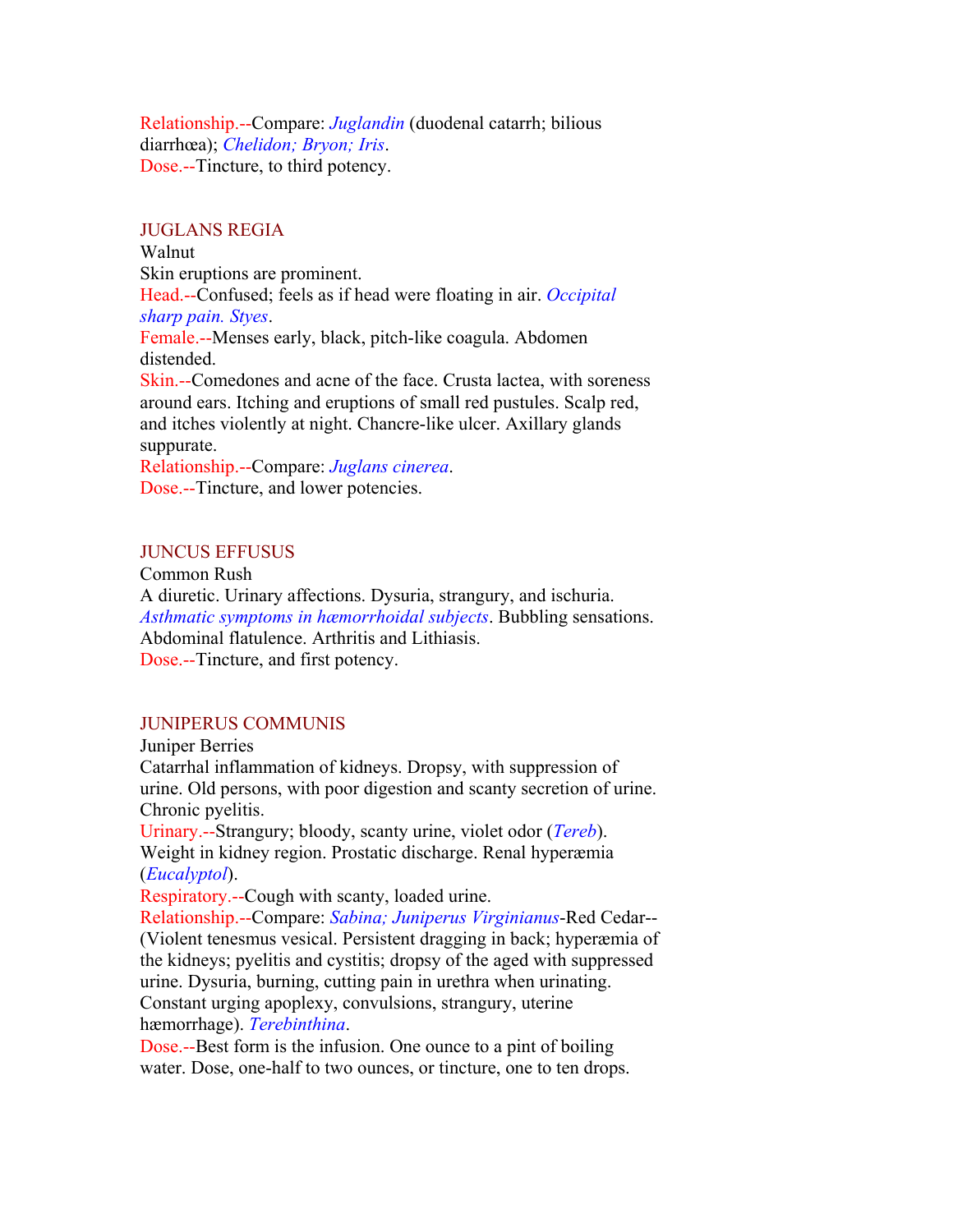## KALMIA LATIFOLIA

Mountain Laurel

A rheumatic remedy. Pains shift rapidly. Nausea and slow pulse frequently accompanying. Has also a prominent action on the heart. In small doses, it accelerates the heart's action; in larger it moderates it greatly. Neuralgia; *pains shoot downwards, with numbness. Fulgurating pains of locomotor ataxia*. Protracted and continuous *fevers*, with tympanites. Paralytic sensations; pains and aching in limbs accompany nearly every group of symptoms. *Albuminuria*. Head.--*Vertigo*; worse stooping. Confusion of brain. Pain in front and temporal region from head to nape and to teeth; from cardiac origin.

Eyes.--Vision impaired. *Stiff, drawing sensation when moving eyes*. Rheumatic iritis. Scleritis, *pain increased by moving the eye*. Face.--Neuralgia; worse *right side*. Stitches in tongue. Stitches and tearing in bones of jaw and face.

Stomach.--Warm, glowing sensation in epigastrium. *Nausea*; vomiting. *Pain in pit of stomach; worse by bending forward; relieved by sitting erect*. Bilious attacks, with nausea, vertigo, and headache. Sensation of something being pressed under the epigastrium. Urinary.--Frequent, with sharp pains in lumbar region. Postscarlatinal nephritis.

Heart.--Weak, *slow* pulse (*Dig; Apoc can*). Fluttering of heart, with anxiety. *Palpitation; worse leaning forward*. Gouty and rheumatic metastasis of heart. Tachycardia, with pain (*Thyroid*). Tobacco heart. Dyspnœa and pressure from epigastrium toward the heart. *Sharp pains take away the breath*. Shooting through chest above heart into shoulder-blades. Frequent pulse. Heart's action tumultuous, rapid and visible. Paroxysms of anguish around heart.

Female.--Menses too early, or suppressed, with pain in limbs and back and inside of thighs. Leucorrhœa follows menses.

Back.--Pain from neck down arm; in upper three dorsal vertebræ extending to shoulder-blade. Pain down back, as if it would break; in localized regions of spine; through shoulders. *Lumbar pains, of nervous origin*.

Extremities.--Deltoid rheumatism especially right. Pains from hips to knees and feet. *Pains affect a large part of a limb*, or several joints, and pass through quickly. Weakness, numbness, pricking, and sense of coldness in limbs. *Pains along ulnar nerve*, index finger. Joints red, hot, swollen. Tingling and numbness of left arm.

Sleep.--Sleepless, *wakes very early in morning*.

Modalities.--*Worse*, leaning forward (*opposite, Kali carb*); looking down; motion, open air.

Relationship.--Compare: Kalmia contains Arbutin g v. *Derris pinuta*  (of great service in neuralgic headaches of rheumatic origin).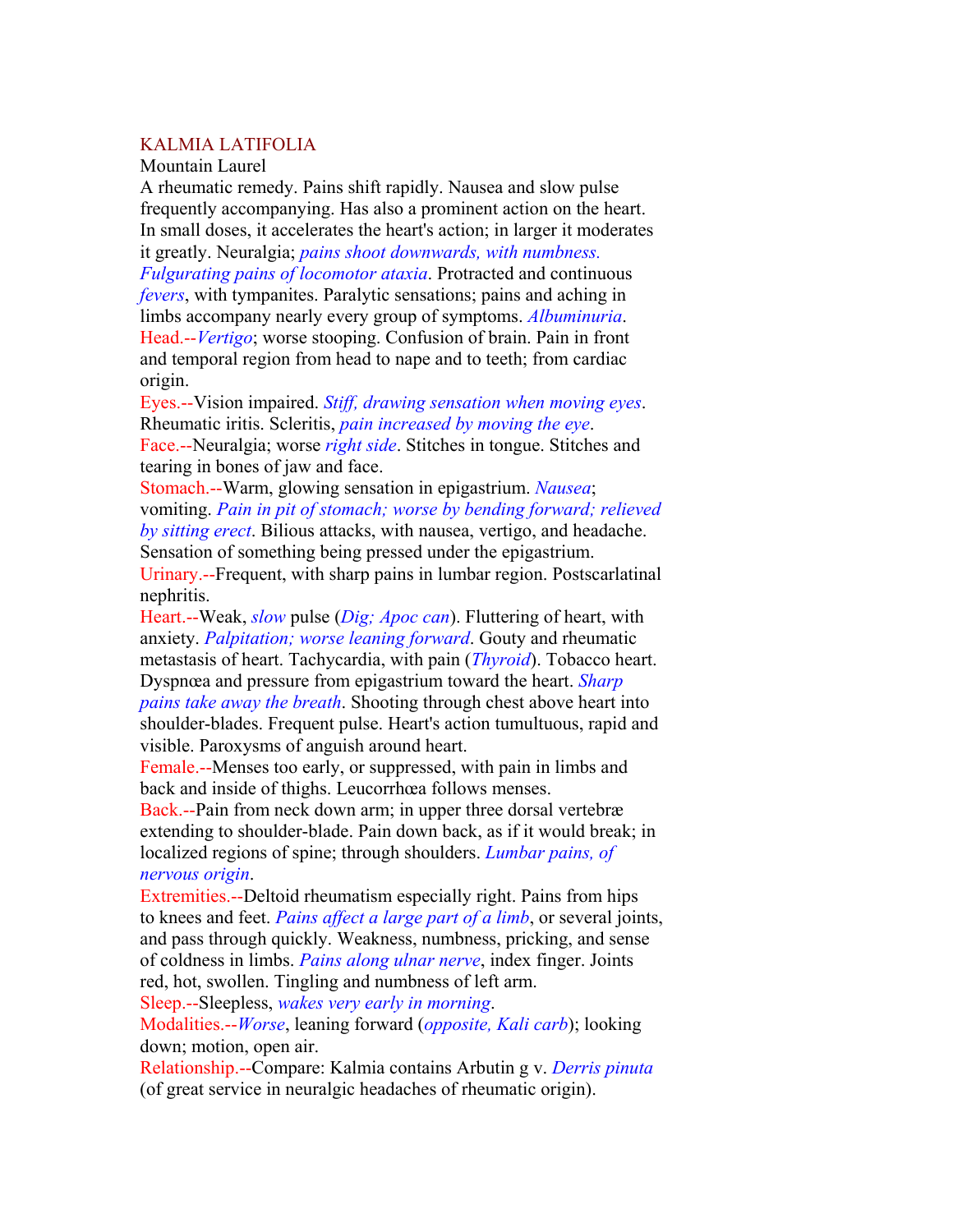Compare: *Spigelia; Pulsat*. Complementary: *Benz acid*. Dose.--Tincture, to sixth potency.

### LACHNANTHES TINCTORIA

#### Spirit-weed

Head, chest and circulation are affected. Bridge of nose as if pinched. A remedy for torticollis, rheumatic symptoms about neck. *Tuberculosis*-light-complexioned people. Early stages, and established chest cases, with much coldness. Produces a desire to talka flow of language and the courage to make a speech.

Head.--Right-sided pain, extending down to jaw; *head feels enlarged*; worse, least noise. Scalp painful. Sleepless. Circumscribed red cheeks; scalp feels sore, as if hair was standing on end; burning in palms and soles. Bridge of nose feels as if pinched.

Chest.--Sensation of heat-bubbling and boiling around heart region rising to head.

Back.--*Chilliness between the shoulder-blades*; pain and stiffness in back.

Neck.--*Drawn over to one side* in sore throat. Rheumatism of the neck. Stiffness of neck. Pain in nape, as if dislocated.

Skin.--Body icy cold; face yellow; tendency to sweat.

Relationship.--Compare: *Dulc; Bry; Puls*; also *Fel tauri* (nape of neck pains, and great tension there).

Dose.--Third potency. Tincture in phthisis, unit doses, once or twice a week, or three drops every four hours.

## LACTUCA VIROSA

Acrid Lettuce

This remedy acts principally upon the brain and circulatory system. Delirium tremens with sleeplessness, coldness, and tremor. Hydrothorax and ascites. Impotence. Sense of lightness and *tightness*  affecting whole body, especially chest. Seems to be a *true galactogogue*. Marked action on extremities. Mind.--Stupefaction of sense. Great restlessness. Head.--Dull, heavy, confused, dizzy. Heat of face and headache, with general coldness. Headache, with affections of respiratory organs. Abdomen.--Sensation of weight, of fullness; borborygmi; abundant emission of wind. Colic in early morning, abdomen tense, relieved somewhat by evacuation and passing of wind. Chest.--Difficult breathing. Suffocative breathing from dropsy of the chest. Constant tickling cough. Incessant, spasmodic cough, as if chest would fly to pieces. Squeezing sensation in lower chest. Female.--Promotes catamenia. *Increase of milk* in breasts (*Asafoet*).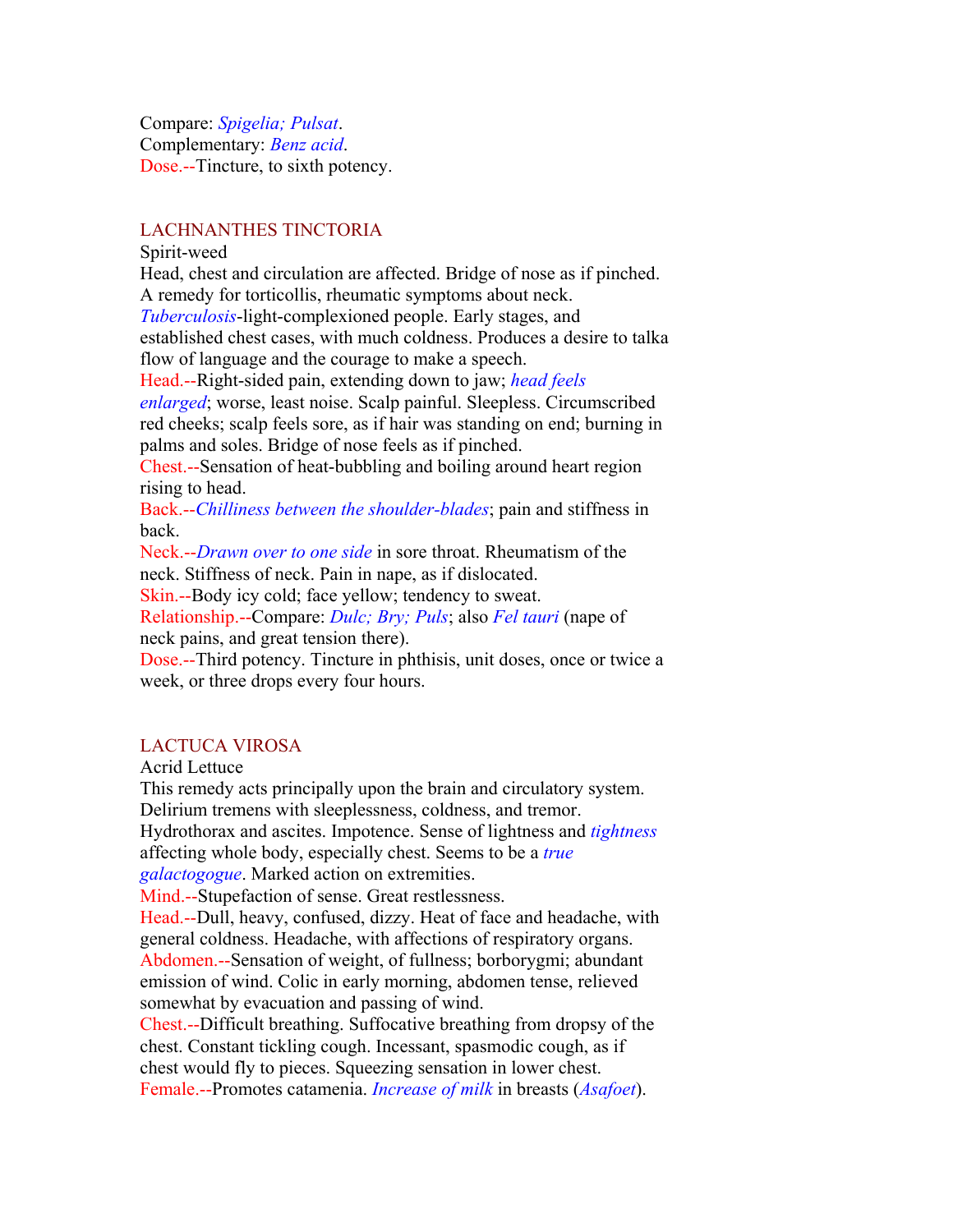Sleep.--Restless; impossible to get to sleep. Deep, comatose sleep. Extremities.--Lame hip down left side; worse walking. Coldness and numbness of feet and legs. Tremor of hands and arms. Cramps in shin bones, extending to toes and side of leg involving calves. Relationship.--Antidotes: *Acet ac; Coff*.

Compare: *Nabalus*-Prenanthes Serpentaria-Rattlesnake root-White lettuce, similar to Lactuca, (chronic diarrhœa, worse after eating, nights and towards morning. Pain in abdomen and rectum; emaciation. Constipation and somnolence; susceptible to aura of others. Dyspepsia, with acid burning eructation. *Craving for acid food*. Leucorrhœa with throbbing in uterus); *Lach; Kali carb; Spiranthes* (galactagogue). Dose.--Tincture.

#### LAPPA ARCTIUM

#### Burdock

Very important in skin therapeutics. Eruptions on the head, face, and neck; pimples; acne. Styes and ulcerations on the edge of the eyelids. Profuse and frequent urination. Crops of boils and styes (*Anthracin*). Extremities.--Pain in hands, knees, and ankles extending downward to fingers and toes. Pain in all joints. Eruption on extremities. Female.--Uterine displacements. An exceedingly sore, bruised feeling in uterus, with great relaxation of the vaginal tissues; apparently entire lack of tonicity of pelvic contents. These symptoms all aggravated by standing, walking, a misstep, or sudden jar. Dose.--Tincture, to third potency.

#### LAUROCERASUS

#### Cherry-laurel

Spasmodic tickling cough, especially in cardiac patients, is often magically influenced by this drug. *Lack of reaction*, especially in chest and heart affections. *Drink rolls audibly through œsophagus and intestines*. General coldness, not ameliorated by warmth. Violent pain in stomach with loss of speech. Spasm of facial muscles and œsophagus. Asphyxia neonatorum.

Fever.--Coldness; chills and heat alternate. Thirst, with dry mouth in afternoon.

Respiratory.--Cyanosis and dyspnœa; worse, sitting up. Patient puts hands on heart. Cough, with valvular disease. Exercise causes pain around heart. Tickling, *dry cough*. Dyspnœa. Constriction of chest. Cough, with copious, jelly-like, or bloody expectoration. Small and feeble pulse. Threatening paralysis of lungs. *Gasping for breath*; clutches at heart.

Heart.--Mitral regurgitation. Clutching at heart and palpitation.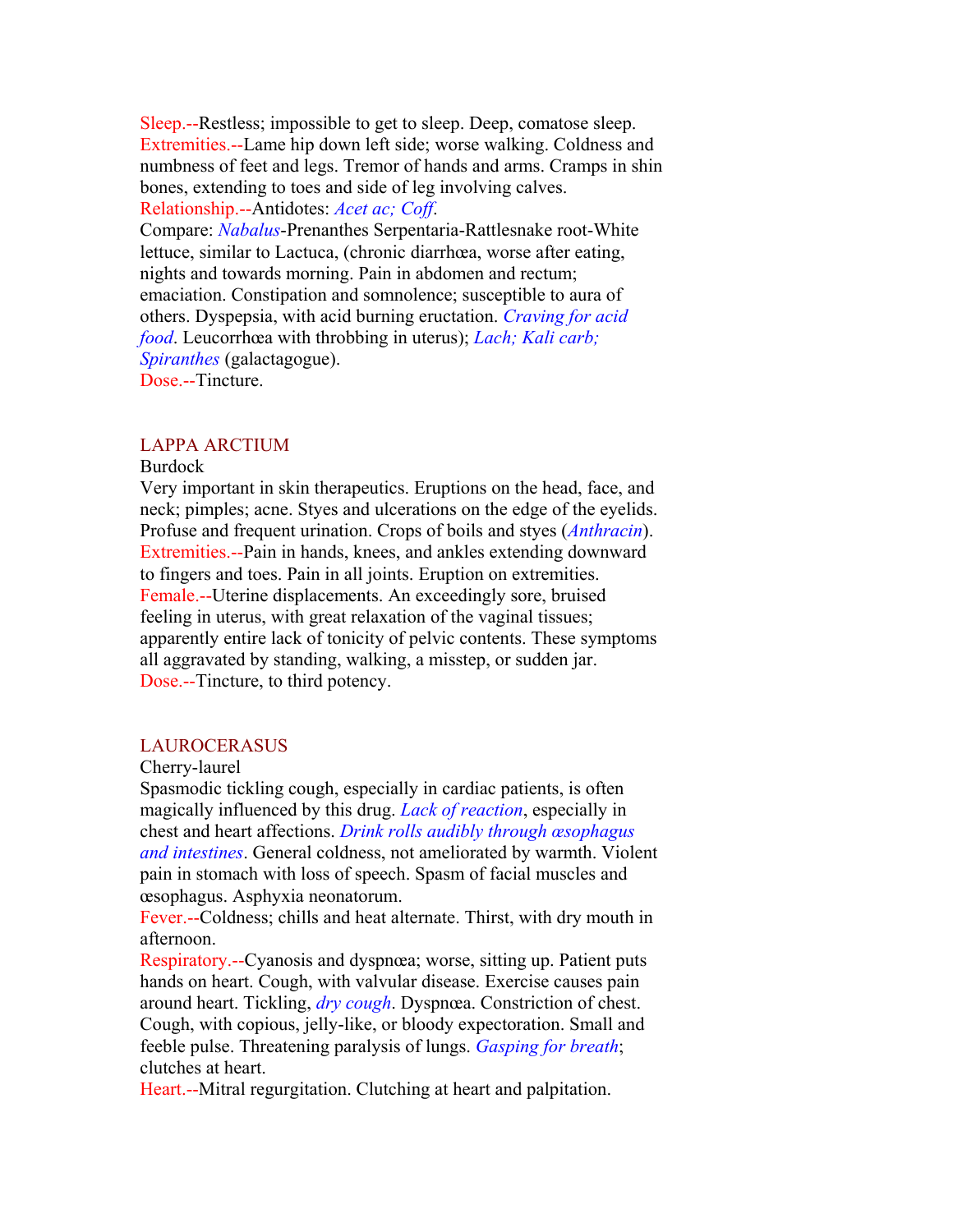Cyanosis neonatorum.

Sleep.--Spells of deep sleep, with snoring and stertorous breathing. Extremities.--Toe and finger nails become knotty. Skin blue.

Sprained pains in hips, thighs and heels. Cold, clammy feet and legs. Clubbing of fingers. Veins of hands distended.

Relationship.--Compare: *Hydrocy ac; Camphor; Secale; Ammon carb; Ambra*.

Dose.--Tincture to third potency. Cherry-laurel water, two to five drop doses.

## LEPTANDRA VIRGINICA

Culver's Root

(LEPTANDRA)

A liver remedy, with jaundice and *black, tarry stools*. Bilious states. Enfeebled portal circulation. Malarial conditions.

Head.--Dull frontal pain; vertigo, drowsiness, and depression. Smarting and aching in eyes.

Stomach.--Tongue coated *yellow*. Great distress in stomach and intestines, with desire for stool. Aching in region of liver extending to spine, which feels chilly.

Stool.--Profuse *black, fetid stools*, with pain at umbilicus. Bleeding piles. Typhoid stools turn black and look like tar. Clay colored stools with jaundice. Prolapse of rectum with hæmorrhoids. Rectal hæmorrhage.

Relationship.--Compare: *Podop; Iris; Bry; Merc; Ptel; Myrica*. Dose.--Tincture, to third potency.

# LIATRIS SPICATA

Colic Root (LIATRIS SPICATA - SERRATULA) A vascular stimulant. Increases functional activity of the skin,

mucous membranes.

Of use in dropsy due to liver and spleen diseases, also renal dropsy. Here the suppressed urination is most favorably influenced. *General anasarca* due to heart and kidney disease. *Diarrhœa* with violent urging and pain in lower part of back. Colic. Locally, applied to ulcers and unhealthy wounds.

A prompt diuretic.

Dose.--1 to 4 drams of tincture of infusion.

# LOBELIA INFLATA

Indian Tobacco Is a vaso-motor stimulant; increases the activity of all vegetative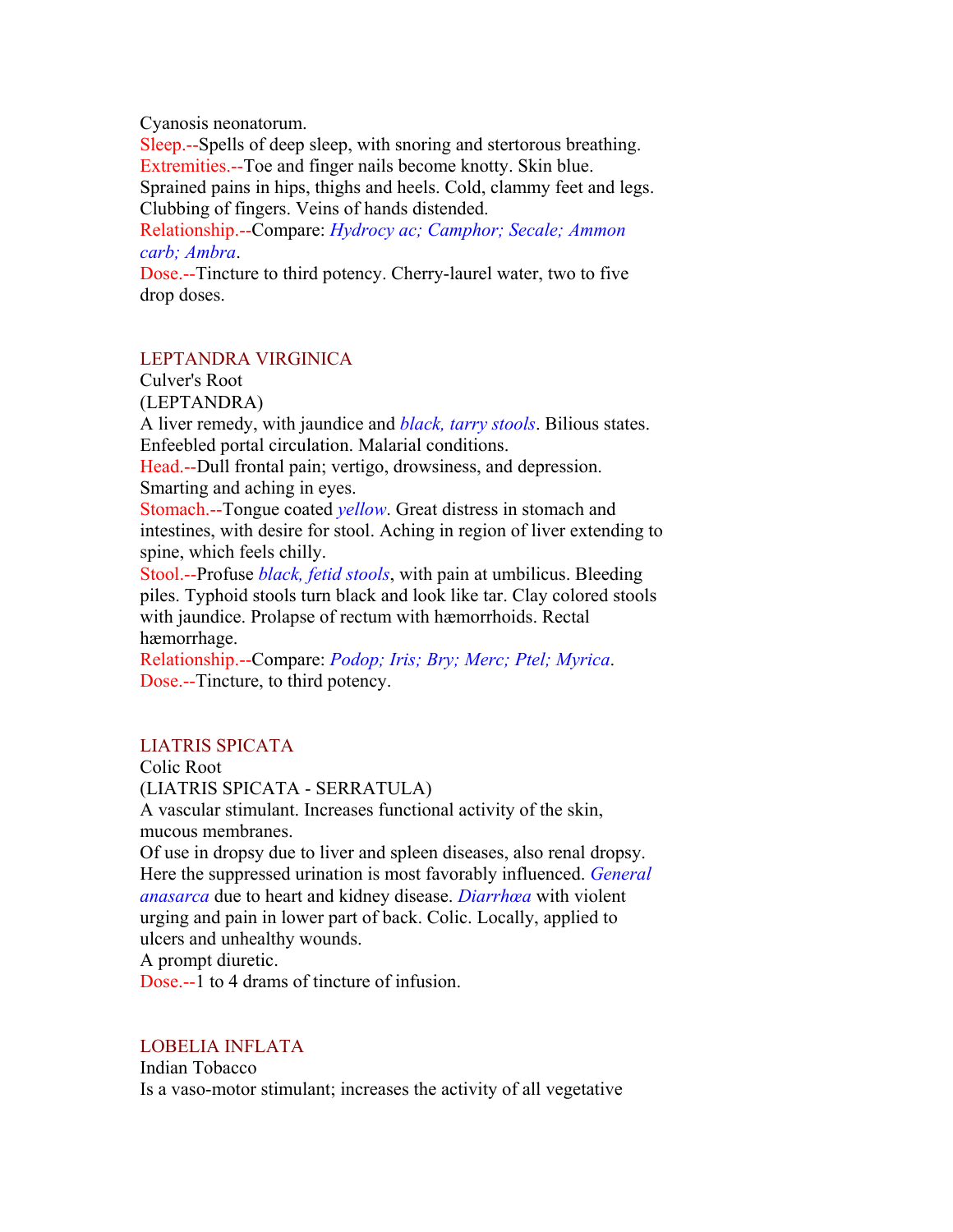processes; spends its force mainly upon the pneumogastric nerve, producing a depressed relaxed condition with oppression of the chest and epigastrium, impeded respiration, nausea and vomiting.

Languor, relaxation of muscles, *nausea, vomiting and dyspepsia* are the general indications that point to the use of this remedy, in asthma and gastric affections. Best adapted to light complexioned fleshy people. Bad effects of drunkenness. *Suppressed discharges* (*Sulph*). Diphtheria. *Catarrhal jaundice* (*Chionanth*).

Head.--Vertigo, and fear of death. Gastric headache, with nausea, vomiting, and great prostration; worse, afternoon until midnight; tobacco. Dull, heavy pain.

Face.--Bathed in cold sweat. Sudden pallor.

Ears.--*Deafness due to suppressed discharges* or eczema. Shooting pain from throat.

Mouth.--Profuse flow of saliva; acrid burning taste; *mercurial taste*; tenacious mucus, tongue coated white.

Stomach.--Acidity, flatulence, shortness of breath after eating. Heartburn with profuse flow of saliva. *Extreme nausea and vomiting*. Morning sickness. *Faintness and weakness at epigastrium. Profuse salivation, with good appetite*. Profuse sweat and prostration. Cannot bear smell or taste of tobacco. Acrid, burning taste; acidity, with contractive feeling in pit of stomach. Flatulence, shortness of breath after eating. Heartburn.

Respiratory.--*Dyspnœa from constriction of chest*; worse, any exertion. Sensation of pressure or weight in chest; *better by rapid walking*. Feels as if heart would stop. Asthma; attacks, with weakness, felt in pit of stomach and preceded by *prickling* all over. Cramp, ringing cough, short breath, catching at throat. Senile emphysema.

Back.--Pain in sacrum; cannot bear slightest touch. Sits leaning forward.

Urinary.--Deep red color and copious red sediment.

Skin.--Prickling, itching with intense nausea.

Modalities.--*Worse*, tobacco, afternoon, slightest motion, cold, especially cold washing. *Better*, by rapid walking; (chest pain), toward evening, and from warmth.

Relationship.--Antidote: *Ipec*.

Compare: *Tabac; Ars; Tart e; Verat; Rosa*.

*Lobelia syphilitica or cerulea* (gives a perfect picture of sneezing influenza, involving the posterior nares, palate, and fauces. Very depressed. Pain in forehead over eyes; pain and gas in bowels, followed by copious watery stools with tenesmus and soreness of anus. Pain in knees. Prickling in soles. *Great oppression in lower part of chest*, as if air could not reach there. *Pain in chest under short ribs of left side*. Dry, hacking cough. Breathing difficult. Dull, aching pain over root of nose. Eustachian catarrh. Pain in posterior part of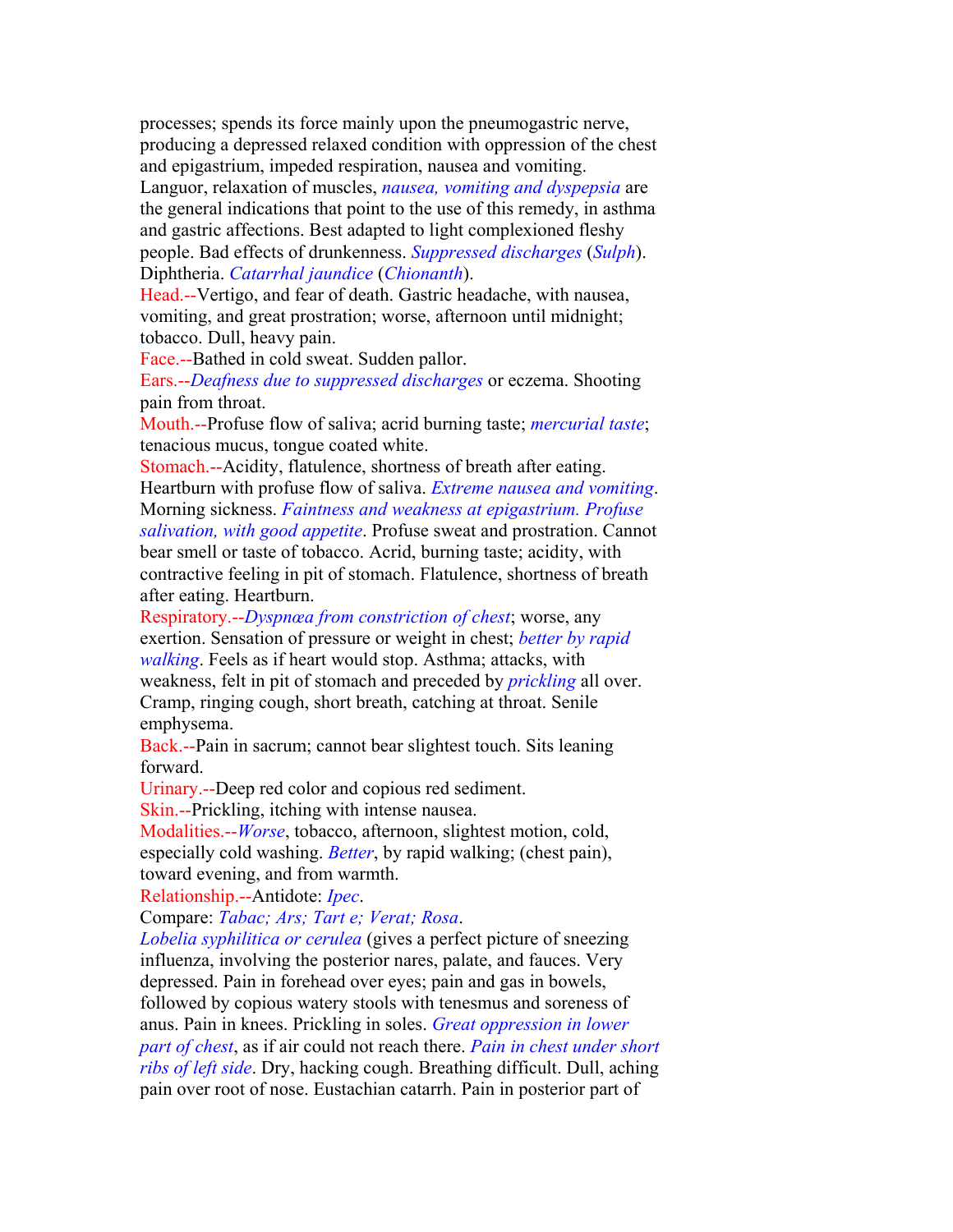spleen). *Lobelia erinus* (*malignant growths*, extremely rapid development; colloid cancer of the omentum; cork-screw-like pains in abdomen; great dryness of skin, nasal and buccal mucous membranes; distaste for brandy; dry, eczematous patches covering points of first fingers. Malignant disease of the face. Epithelioma). Dose.--Tincture, to thirtieth potency. Locally the tincture is antidotal to Poison-oak. Often the *Acetum Lobelia* acts better than any other preparation. Lobelia hypodermically acts clinically almost precisely as the antitoxin of diphtheria does upon the infection and renders the system stronger to resist future infections (F. Ellingwood).

#### LUPULUS HUMULUS

#### Hops

Is a good remedy in unstrung conditions of the nervous system attended with nausea, dizziness, headache following a night's debauch. *Infantile jaundice*, Urethral burning. Drawing and twitching in almost every muscle. Nervous tremors; wakefulness and delirium of drunkards. *Giddiness* and *stupefaction. Slow* pulse. Perspiration profuse, clammy, greasy.

Head.--Morbid vigilance. Highly excited. Dull, heavy headache with dizziness. Drawing and twitching in every muscle.

Sleep.--*Drowsy* during the day. Sopor.

Male.--Painful erections. Emissions, *depending on sexual weakness and after organism*. Spermatorrhœa.

Skin.--Scarlatina-like eruption on face. Feels like insects crawling under skin; feels chapped, skin peels.

Relationship.--Antidotes: *Coffea; Vinegar*.

Compare: *Nux; Urtica; Cannab*.

Dose.--Tincture, to third potency. *Lupulin* 1X trit (Best in seminal emissions. Locally in painful cancers).

#### LYCOPODIUM CLAVATUM

#### Club Moss

This drug is inert until the spores are crushed. Its wonderful medicinal properties are only disclosed by trituration and succussion. In nearly all cases where Lycopodium is the remedy, some evidence of urinary or digestive disturbance will be found. Corresponds to Grauvogle's carbo-nitrogenoid constitution, the non-eliminative lithæmic. Lycopodium is adapted more especially to ailments gradually developing, functional power weakening, with failures of the digestive powers, where the function of the liver is seriously disturbed. *Atony. Malnutrition*. Mild temperaments of lymphatic constitution, with catarrhal tendencies; older persons, where the skin shows yellowish spots, earthy complexion, uric acid diathesis, etc;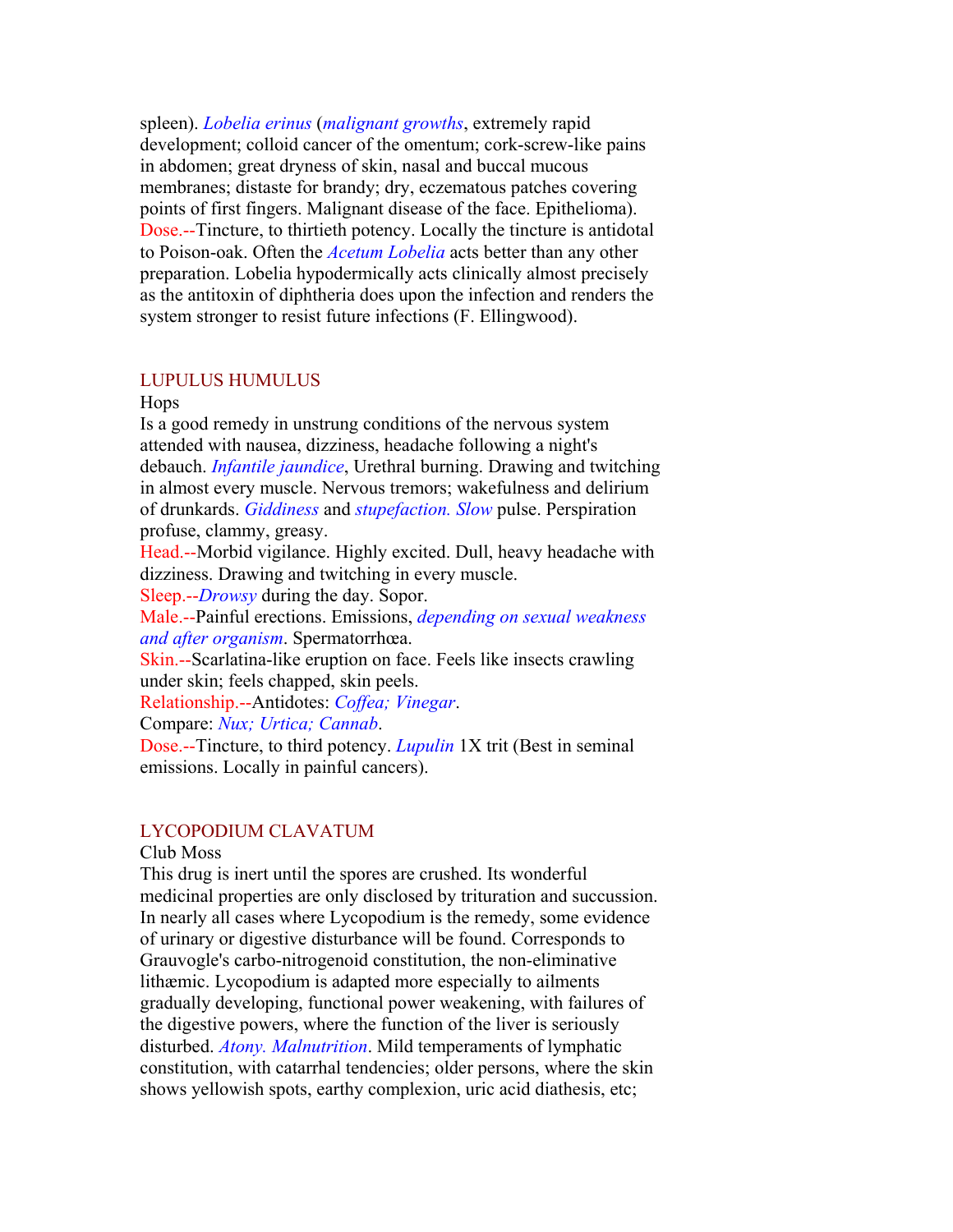also precocious, weakly children. Symptoms characteristically run from right to left, acts especially on *right* side of body, and are worse from about 4 to 8 pm. In kidney affections, *red sand in urine*, backache, in renal region; worse before urination. Intolerant of cold drinks; *craves everything warm*. Best adapted to persons intellectually keen, but of weak, muscular power. Deep-seated, progressive, chronic diseases. Carcinoma. *Emaciation*. Debility in morning. Marked regulating influence upon the glandular (sebaceous) secretions. *Pre-senility*. Ascites, in liver disease. Lycop patient is thin, withered, full of gas and dry. Lacks vital heat; has poor circulation, cold extremities. Pains come and go suddenly. Sensitive to noise and odors.

Mind.--*Melancholy; afraid to be alone*. Little things annoy, Extremely sensitive. Averse to undertaking new things. Head strong and haughty when sick. Loss of self-confidence. Hurried when eating. Constant fear of breaking down under stress. *Apprehensive*. Weak memory, confused thoughts; *spells or writes wrong words* and syllables. Failing brain-power (*Anac; Phos; Baryt*). Cannot bear to see anything new. Cannot read what he writes. Sadness in morning on awaking.

Head.--Shakes head without apparent cause. Twists face and mouth. Pressing headache on vertex; worse from 4 to 8 pm, and from lying down or stooping, if not eating regularly (*Cact*). Throbbing headache after every paroxysm of coughing. Headaches over eyes in severe colds; *better, uncovering* (*Sulph*). Vertigo in morning on rising. Pain in temples, as if they were screwed toward each other. Tearing pain in occiput; better, fresh air. Great falling out of hair. Eczema; moist oozing behind ears. Deep furrows on forehead. Premature baldness and gray hair.

Eyes.--Styes on lids near internal canthus. Day-blindness (*Bothrops*). Night-blindness more characteristic. Sees only one-half of an object. Ulceration and redness of lids. Eyes half open during sleep.

Ears.--Thick, yellow, offensive discharge. Eczema about and behind ears. Otorrhœa and deafness with or without tinnitus; after scarlatina. *Humming and roaring with hardness of hearing*; every noise causes peculiar echo in ear.

Nose.--Sense of smell very acute. Feeling of dryness posteriorly. Scanty excoriating, discharge anteriorly. Ulcerated nostrils. Crusts and elastic plugs (*Kal b; Teuc*). Fluent coryza. *Nose stopped up*. Snuffles; child starts from sleep rubbing nose. *Fan-like motion of aloe nasi* (*Kali brom; Phos*).

Face.--Grayish-yellow color of face, with blue circles around eyes. Withered, shriveled, and emaciated; copper-colored eruption. *Dropping of lower jaw*, in typhoid fever (*Lach; Opium*). Itching; scaly herpes in face and corner of mouth.

Mouth.--Teeth excessively painful to touch. Toothache, with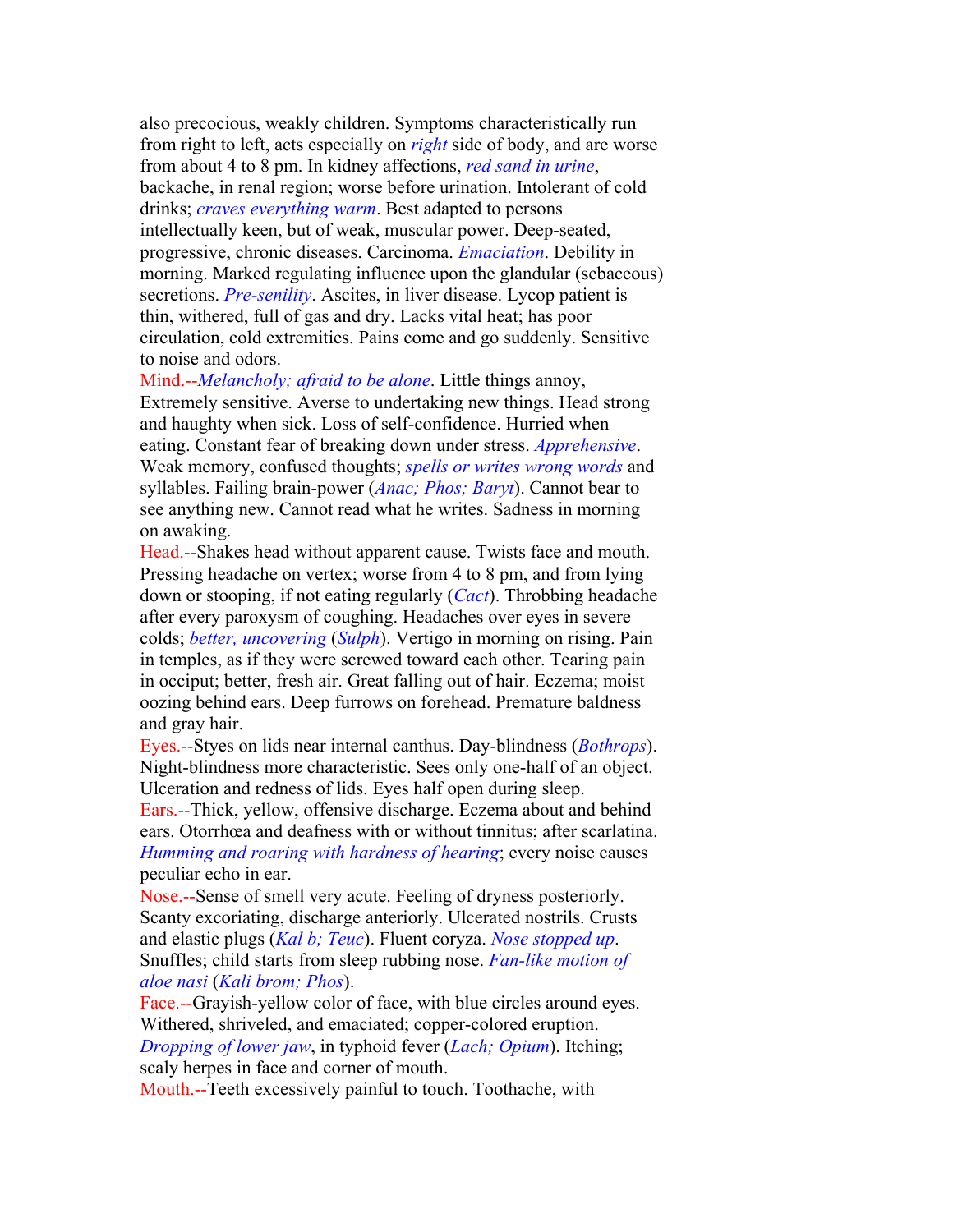swelling of cheeks; relieved by warm application. Dryness of mouth and tongue, without thirst. Tongue dry, black, cracked, swollen; oscillates to and fro. Mouth waters. *Blisters on tongue*. Bad odor from mouth.

Throat.--Dryness of throat, without thirst. Food and drink regurgitates through nose. Inflammation of throat, with stitches on swallowing; *better, warm drinks*. Swelling and suppuration of tonsils. Ulceration of tonsils, *beginning on right side*. Diphtheria; *deposits spread from right to left; worse, cold drinks*. Ulceration of vocal bands. Tubercular laryngitis, especially when ulceration commences. Stomach.--Dyspepsia due to farinaceous and fermentable food, cabbage, beans, etc. Excessive hunger. Aversion to bread, etc. Desire for sweet things. *Food tastes sour*. Sour eructations. Great weakness of digestion. Bulimia, with much bloating. After eating, pressure in stomach, with bitter taste in mouth. *Eating ever so little creates fullness*. Cannot eat oysters. Rolling of flatulence (*Chin; Carb*). Wakes at night feeling hungry. Hiccough. *Incomplete burning eructations rise only to pharynx there burn for hours*. Likes to take food and drink hot. Sinking sensation; worse night.

Abdomen.--Immediately after a light meal, abdomen is *bloated, full*. Constant sense of fermentation in abdomen, like yeast working; upper left side. Hernia, right side. Liver sensitive. Brown spots on abdomen. Dropsy, due to hepatic disease. Hepatitis, atrophic from of nutmeg liver. Pain shooting across lower abdomen from right to left. Stool.--Diarrhœa. Inactive intestinal canal. Ineffectual urging. Stool *hard, difficult, small*, incomplete. *Hæmorrhoids; very painful to touch, aching* (*Mur ac*).

Urine.--Pain in back before urinating; ceases after flow; *slow in coming*, must strain. Retention. *Polyuria during the night. Heavy red sediment*. Child cries before urinating (*Bor*).

Male.--No erectile power; *impotence*. Premature emission (*Calad; Sel; Agn*). Enlarge prostate. Condylomata.

Female.--Menses too late; last too long, too profuse. Vagina dry. Coition painful. Right ovarian pain. Varicose veins of pudenda. Leucorrhœa, acrid, with burning in vagina. Discharge of blood from genitals during stool.

Respiratory.--Tickling cough. Dyspnœa. Tensive, constrictive, burning pain in chest. Cough worse going down hill. Cough deep, hollow. Expectorations gray, thick, bloody, purulent, *salty* (*Ars; Phos; Puls*). Night cough, tickling as from Sulphur fumes. Catarrh of the chest in infants, seems full of mucus rattling. Neglected pneumonia, with great dyspnœa, flaying of alæ nasæ and presence of mucous rales.

Heart.--*Aneurism* (*Baryta carb*). Aortic disease. Palpitation at night. Cannot lie on left side.

Back.--*Burning* between scapulæ as of hot coals. Pain in small of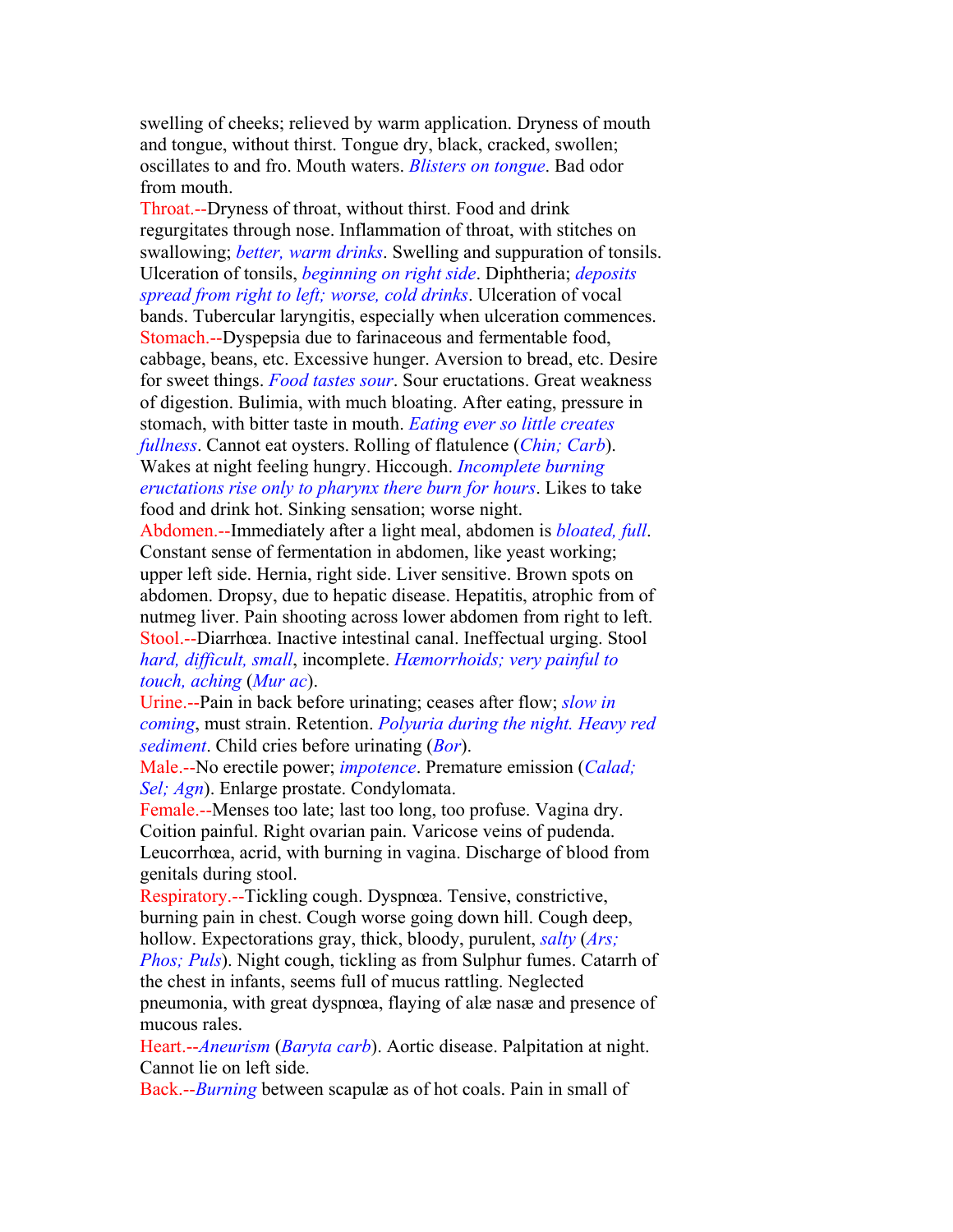#### back.

Extremities.--Numbness, also drawing and tearing in limbs, especially while at rest or at night. Heaviness of arms. Tearing in shoulder and elbow joints. One foot hot, the other cold. Chronic gout, with chalky deposits in joints. Profuse sweat of the feet. Pain in heel on treading as from a pebble. Painful callosities on soles; toes and fingers contracted. *Sciatica, worse right side. Cannot lie on painful side*. Hands and feet numb. Right foot hot, left cold. Cramps in calves and toes at night in bed. Limbs go to sleep. Twitching and jerking. Fever.--Chill between 3 and 4 pm, followed by sweat. Icy coldness. Feels as if lying on ice. One chill is followed by another (*Calc; Sil; Hep*).

Sleep.--Drowsy during day. Starting in sleep. Dreams of accidents. Skin.--Ulcerates. Abscesses beneath skin; worse warm applications. Hives; worse, warmth. Violent itching; fissured eruptions. *Acne*. Chronic eczema associated with urinary, gastric and hepatic disorders; bleeds easily. Skin becomes thick and indurated. Varicose veins, nævi, erectile tumors. Brown spots, freckles worse on left side of face and nose. *Dry*, shrunken, especially palms; hair becomes prematurely gray. Dropsies. Offensive secretions; *viscid and offensive perspiration*, especially of feet and axilla. Psoriasis. Modalities.--*Worse*, right side, from right to left, from above downward, 4 to 8 pm; from heat or warm room, hot air, bed. Warm applications, except throat and stomach which are better from warm drinks. *Better*, by *motion*, after midnight, from warm food and drink, on getting cold, from being uncovered.

Relationship.--Complementary: *Lycop* acts with special benefit *after Calcar* and *Sulphur. Iod; Graphites, Lach; Chelidon*. Antidotes: *Camph; Puls; Caust*.

Compare: Carbo-Nitrogenoid Constitution: *Sulphur; Rhus; Urtica; Mercur; Hepar. Alumina* (Lycop is the only vegetable that takes up aluminum. T. F. Allen) *Ant c; Nat m; Ery; Nux; Bothrops* (dayblindness; can scarcely see after sunrise; pain in right great toe).

*Plumbago littoralis*-A Brazilian plant--(Costive with red urine, pain in kidneys and joints and body generally; milky saliva, ulcerated mouth). *Hydrast* follows *Lycop* in indigestion.

Dose.--Both the lower and the highest potencies are credited with excellent result. For purposes of aiding elimination the second and third attenuation of the *Tincture*, a few drops, 3 times a day, have proved efficacious, otherwise the 6th to 200th potency, and higher, in not too frequent doses.

# LYCOPUS VIRGINICUS

Bugle-weed Lower the blood pressure, reduces the rate of the heart and increases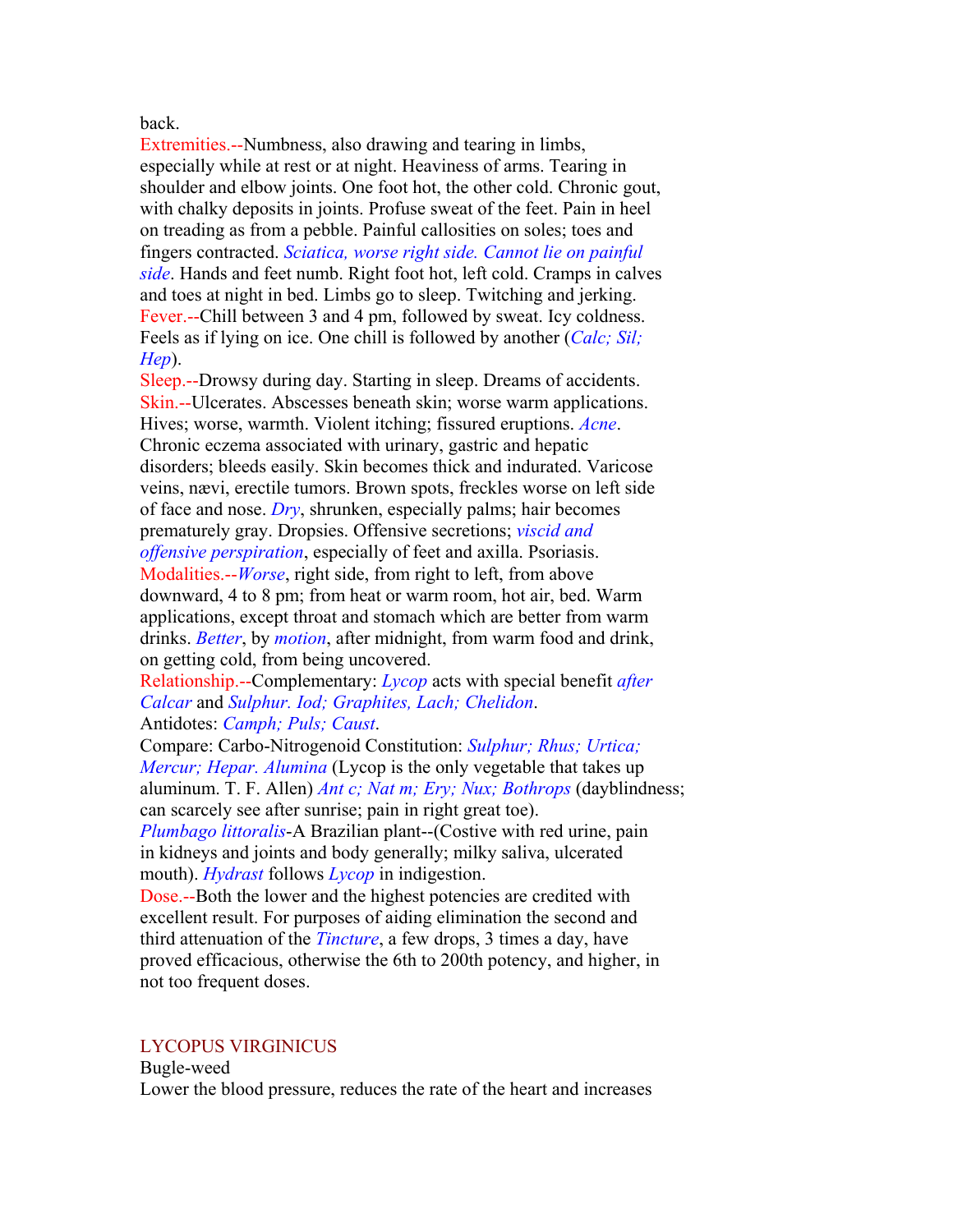the length of systole to a great degree. Passive hæmorrhages (*Adrenaline* 6x).

A heart remedy, and of use in exophthalmic goitre and hæmorrhoidal bleeding. Indicated in diseases with tumultuous action of the heart and more or less pain. *Hæmoptysis due to valvular heart disease*.

Beneficial in toxic goitre used in the pre-operative stage dose, 5 drops of tincture (Beebe).

Head.--Frontal headache; worse, frontal eminences; often succeeded by labored heart. Nosebleed.

Eyes.--Protrusion, pressing, outward, with tumultuous action of heart. Supraorbital pain, with aching in testicles.

Mouth.--Toothache in lower molars.

Heart.--Rapid heart action of smokers. Præcordial pain; constriction, tenderness, pulse, weak, irregular, intermittent, tremulous, rapid. Cyanosis. Heart's action tumultuous and forcible. Palpitation from nervous irritation, with oppression around heart. Rheumatoid, flying pains, associated with heart disease. Cardiac asthma (*Sumbul*).

Respiratory.--Wheezing. Cough, with *hæmoptysis*, bleeding small but frequent.

Urine.--Profuse flow of limpid, watery urine, especially when the heart is most irritable; also scanty urine. Bladder feels distended when empty. Diabetes. *Pain in testicles*.

Rectum.--Bleeding from rectum. Hæmorrhoids.

Sleep.--Wakefulness and morbid vigilance with inordinately active, but weak circulation.

Relationship.--Compare: *Ephedra*-Teamsters Tea--(in exophthalmic goitre; eyes feel pushed out with *tumultuous* action of heart); *Fucus; Spartein; Cratægus. Adrenaline* 6x.

Dose.--First to thirtieth potency.

# MANGIFERA INDICA

Mango Tree

One of the best general remedies for passive hæmorrhages, uterine, renal, gastric, pulmonary and intestinal. Rhinitis, sneezing,

pharyngitis, and other acute throat troubles, suffocative sensation as if throat would close. Relaxation of mucous membrane of alimentary canal. Catarrhal and serous discharges, chronic intestinal irritation. Varicose veins. Drowsiness. Atomic conditions, poor circulation, relaxed muscles.

Skin.--Itching of palms. Skin as if sunburned, swollen. White spots, intense itching. Lobes of ears and lips swollen.

Relationship.--Compare: *Erigeron; Epilobium*.

Dose.--Tincture.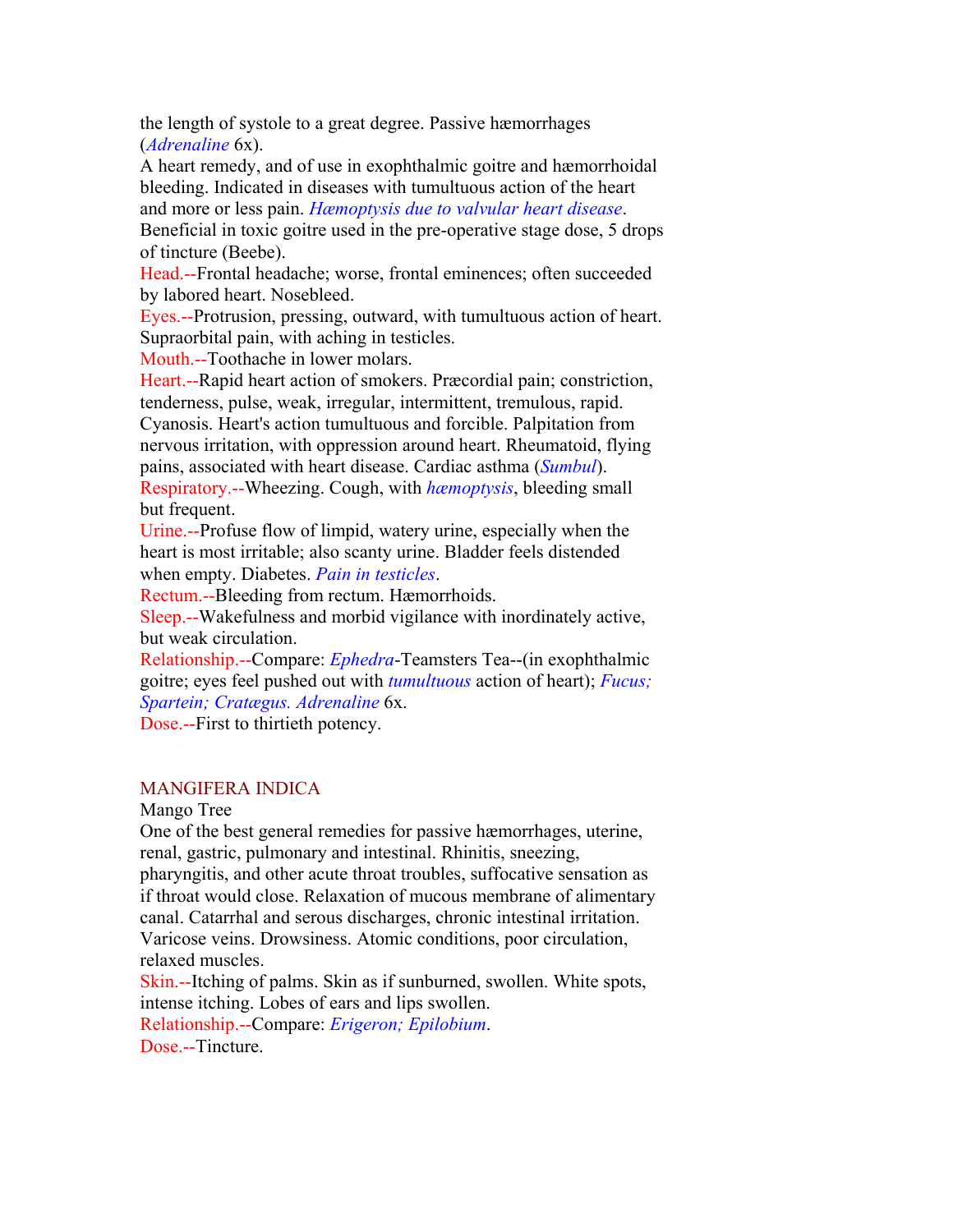## MEDICAGO SATIVA

Alfalfa, California Clover or Lucerne

From its action on the sympathetic, Alfalfa favorably influences nutrition, evidenced in "toning up" the appetite and digestion resulting in greatly improved mental and physical vigor, with gain in weight. Disorders characterized by malnutrition are mainly within its therapeutic range, for example, neurasthenia, splanchnic blues, nervousness, insomnia, nervous indigestion, etc. Acts as a fat producer, corrects tissue waste. Deficient lactation. Increases quality and quantity of milk in nursing mothers. Its pronounced urinary action suggests it clinically in diabetes insipidus and phosphaturia; and it is claimed to allay vesical irritability of prostatic hypertrophy. The rheumatic diathesis seems especially amenable to its action. Mind.--It induces mental exhilaration of buoyancy, *i.e*, a general feeling of well being; clear and bright, so that all blues are dissipated. Dull, drowsy, stupid (*Gels*); gloomy and irritable, worse during evening.

Head.--Dull, heavy feeling in occiput, in and above the eyes, worse toward evening. Pain in left side of head. Violent headache. Ears.--Stuffed feeling in eustachian tubes (*Kali mur*) at night; patulous in morning.

Stomach.--Increased thirst. Appetite impaired, but chiefly increased even to bulimia. He must eat frequently, so that he cannot wait for regular meals; hungry in forenoon (*Sul*). Much nibbling of food and craving for sweets.

Abdomen.--Flatulence with distention. Shifting, flatulent pain along colon several hours after meals. Frequent, loose, yellow, painful stools, with burning of flatulence. Chronic appendicitis.

Urine.--Kidneys inactive; frequent urging to urinate. Polyuria (*Phos ac*). Increased elimination of urea, indican and phosphates.

Sleep.--Slept better than usual, especially in early morning; it induces quiet, reposeful and refreshing sleep.

Relationship.--Compare: *Avena sat; Dipodium punct; Gels; Hydr; Kali phos; Phos ac; Zinc*.

Dose.--The best results are elicited with material doses (5-10) drops of tincture, several times daily. Continue its use until tonic effects ensue.

# MELILOTUS OFFICINALIS

Yellow Melilot - Sweet Clover

Congestions and hæmorrhages seem to be the special manifestations of this drug. Violent congestive and nervous headaches. Infantile spasms. Epilepsy from blow on head. *Pain* and *debility* point to it. Coldness but also increase of temperature; tenderness, and pain. Muscular system depressed. Dreams and emissions.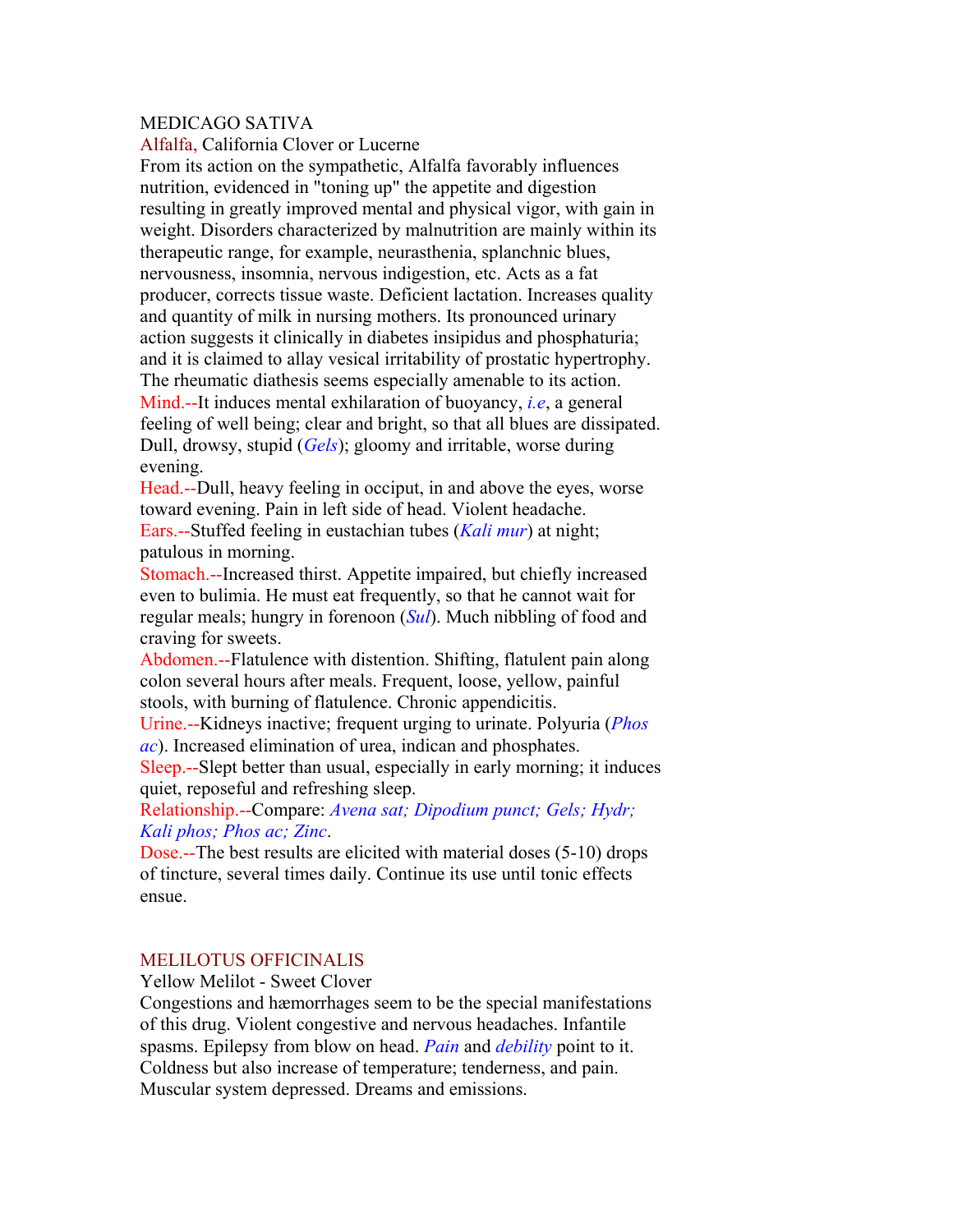Mind.--Unable to fix mind. Memory treacherous. Stupor. Wants to run away and hide. Delusions; thinks every one is looking at her, fears to talk loud, and wants to run away, etc.

Head.--Headache with retching, vomiting, sense of pressure over orbits, pallor, cold hands and feet, black spots before eyes. Heavy, oppressed; *frontal, throbbing*, undulating sensation in brain. *Sick headache*; relieved by epistaxis or *menstrual flow*. *Fullness all over head*. Eyes heavy; blurred sight; wants to close them tightly for relief. *Neuralgia* around and over right side of head and neck. Scalp sore and tender to touch.

Nose.--Stopped up, *dry*, must breathe through mouth; dry, hard clinkers in nose; *profuse epistaxis*.

Face.--Intensely red and flushed, with throbbing carotids (*Bell*). Stool.--Difficult, painful, constipated. Anus feels constricted, full, *throbs*. No desire until there is a large accumulation (*Bry; Alum*). Female.--Menses *scanty, intermit*, with nausea and bearing down sticking pain in external parts. Dysmenorrhœa. Ovarian neuralgia. Respiratory.--Feels as if smothering, especially from rapid walking. Hæmoptysis. Weight on chest. Tickling in throat with cough. Extremities.--Pain in knee; wants to stretch leg, but does not relieve. Joints sore. Skin and extremities cold. Numbness and aching in kneejoints. Modalities.--*Worse*, rainy, changeable weather, approach of storm, motion; 4 pm.

Relationship.--Compare: *Melilotus alba*--(White Clover)--practically the same action (Hæmorrhages, congestive headaches, engorged blood vessels, spasms). *Amyl; Bell; Glon*.

Dose.--Tincture, for inhaling; lower potencies.

### MENTHA PIPERITA

#### Peppermint

Stimulates the cold-perceiving nerves, so just after taking it, a current of air at the ordinary temperature seems cold. Marked action on respiratory organs and skin. Useful in gastrodynia, flatulent cold. Abdomen.--Bloated, disturbing sleep. Infantile colic. Bilious colic with great accumulation of gas.

Respiration.--Voice husky. Tip of nose to touch. Throat dry and sore, as if pin crosswise in it. *Dry cough, worse from air into larynx, tobacco smoke, fog*, talking; *with irritation in suprasternal fossa*  (*Rumex*). *Trachea painful to touch*.

Skin.--Every scratch becomes a sore. Itching of arm and hand when writing. Vaginal pruritus. Herpes zoster (*Ars; Ran bulb*). Relationship.--Compare: *Rumex; Laches; Mentha pulegium*-- European pennyroyal--(pain in bones of forehead and extremities). *Mentha viridis*-Spearmint--(scanty urine with frequent desire). Dose.--Tincture, 1 to 20 drops, to thirtieth potency. Locally, in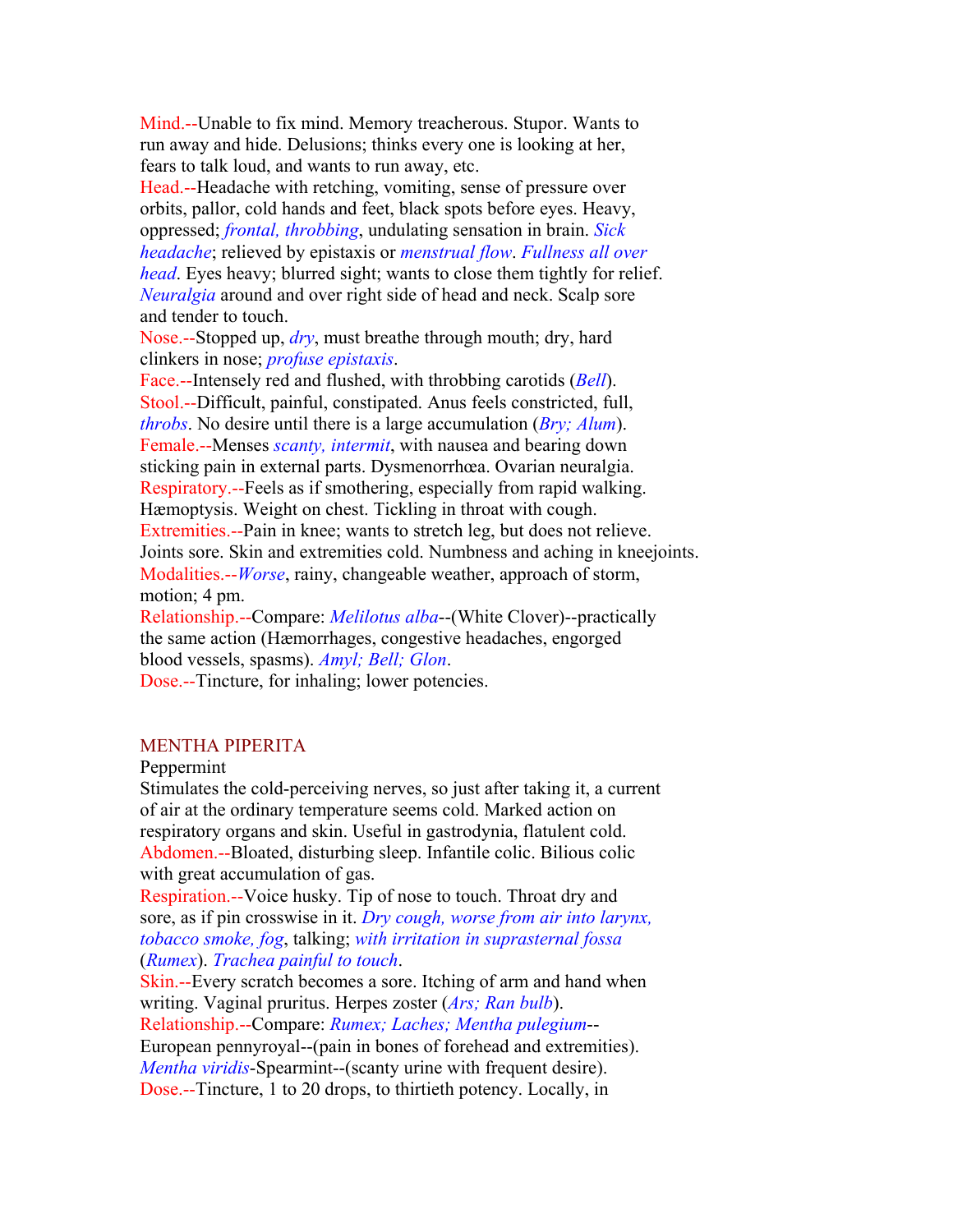pruritus vaginæ.

### MICROMERIA DOUGLASII

Yerba Buena A California mint-like plant acting on stomach and bowels. Used as a tea to cure colic and relieve flatulence. Is a pleasant beverage and febrifuge, blood purifyer and tonic. Stomach.--Nausea; pain in stomach and bowels; flatulence. Dose.--Tincture.

#### MITCHELLA REPENS

Partridge-berry Bladder symptoms accompany complaints, especially uterine congestion. Urinary.--Irritation at neck of bladder, with urging to urinate (*Eup purp; Apis*). Dysuria. Catarrh of bladder. Female.--Cervix dark red, swollen. Dysmenorrhœa and uterine hæmorrhage; blood bright red. Relationship.--Compare: *Chimaph; Senecio; Uva; Geran; Gossyp*. Dose.--Tincture.

## MOMORDICA BALSAMICA

Balsam Apple

Griping, colic, pain in back and hypogastrium with painful and excessive menses. Accumulation of flatus in splenic flexure of colon. Dropsy.

Head.--Dizzy, contents of head feel lighter; mist before eyes. Abdomen.--Rumbling, griping, colicky pains, starting from back, spreading over abdomen.

Female.--Painful and profuse menses; labor-like pains, followed by gushes of blood; pain at small of back coming towards front of pelvis.

Relationship.--*Momordica charantia*-Indian variety--(more sever symptoms-intestines full of yellow watery fluid, discharged *explosively*-cramps, thirst, prostration. Choleraic symptoms. Similar to Croton, Elaterium. Use 3x).

Dose.--Tincture. Used also externally as a liniment and poultice for burns, chapped hands, etc.

# MYOSOTIS SYMPHYTIFOLIA

Forget-me-not Chronic bronchitis and phthisis. Night-sweats.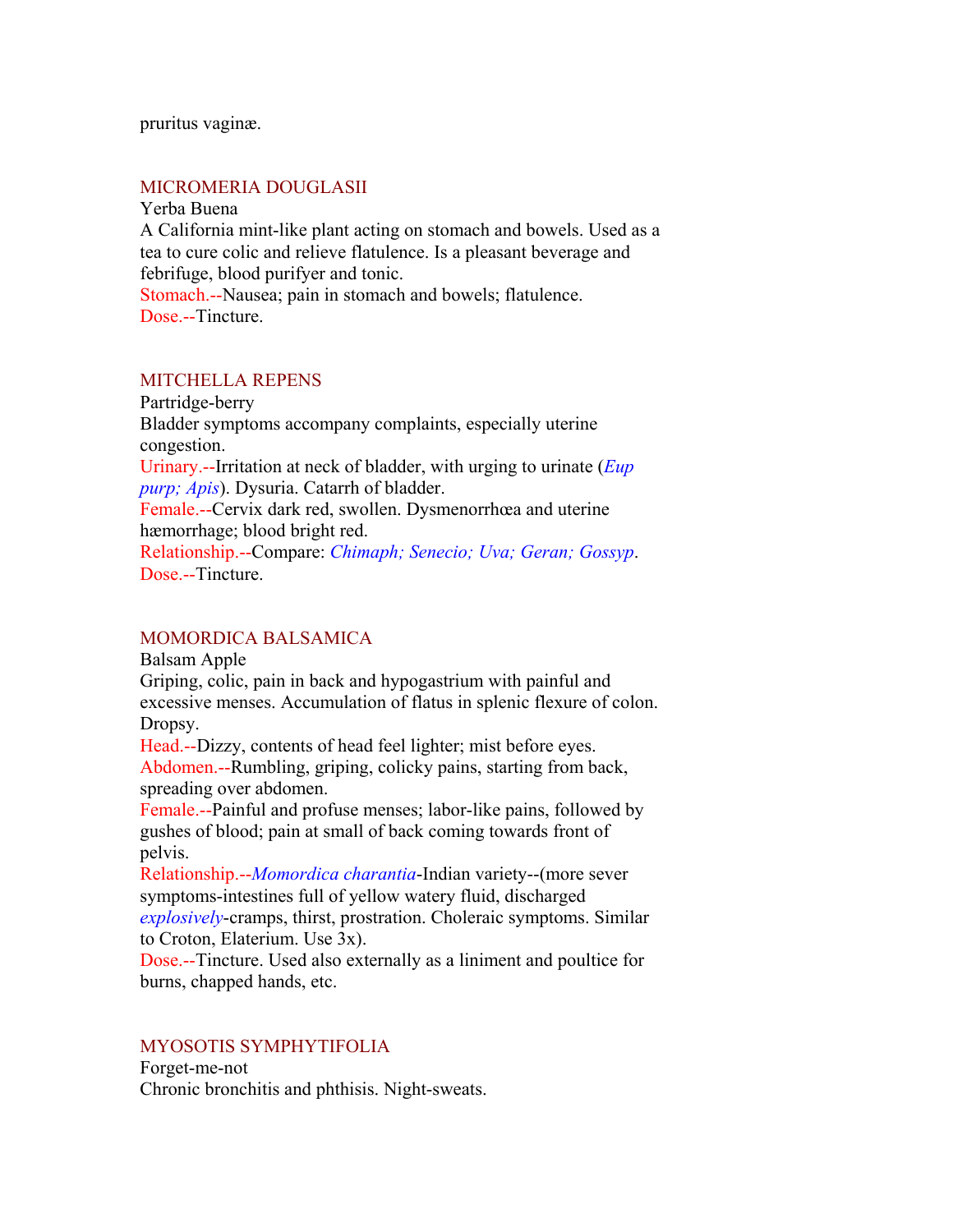Respiratory.--Cough with profuse muco-purulent expectoration, gagging and vomiting during cough; worse while or after eating. Bronchorrhœa. Pain in left lung (lower); painful while coughing and sensitive to percussion.

Dose.--Tincture to second potency.

## MYRICA CERIFERA

Bayberry

Marked action on the liver, with jaundice and mucous membranes. Persistent sleeplessness. *Jaundice.* 

Mind.--*Despondent, irritable*, indifferent. *Gloomy*.

Head.--Scalp feels tight. Headache, with drowsiness; yellow sclerotica; aching in eyeballs. Pressure in vertex and forehead. *Dull, heavy aching in temples and forehead on waking in the morning*. Pain and stiffness in nape of neck.

Face.--Yellow, Itching and stinging. Creeping sensation.

Mouth.--Tongue furred, with bad taste in mouth, and nausea. *Tenacious, thick, nauseous secretion*. Tender, spongy and bleeding gums (*Merc*).

Throat.--Constricted and rough feeling, with a constant desire to swallow. Stringy mucus; detached with difficulty.

Stomach.--Taste bitter and nauseous, with offensive breath.

Complete loss appetite, but with a feeling of fullness in the stomach after a hearty meal. Strong desire for acids. Weak, sinking feeling in the epigastrium, approaching nausea; increased after eating; relieved by rapid walking.

Abdomen.--Dull pain in the region of the liver. Complete jaundice, with bronze-yellow skin; loss of appetite. Fullness in the stomach and abdomen. Scanty, yellow, frothy urine.

Stool.--Constant discharge of flatus when walking. Urging to stool, with no other results than the expulsion of a great amount of flatus. Loose, light-colored stool; ash-colored and destitute of bile.

Urinary.--Dark, frothy, scanty, high-colored, biliary.

Sleep.--Disturbed, bad dreams and frequent waking; insomnia. Extremities.--Staggering gait. Pain under shoulder-blades and back of neck, in all muscles, in hollow of right foot.

Skin.--Yellow and itching. *Jaundice*. Creeping sensation, as of insects.

Relationship.--Compare: *Ptel; Cornus cir; Chelid; Lept; Fagop*. Antidote: *Digit* (*jaundice*).

Dose.—Tincture, to third potency.

NUPHAR LUTEUM Yellow Pond-lily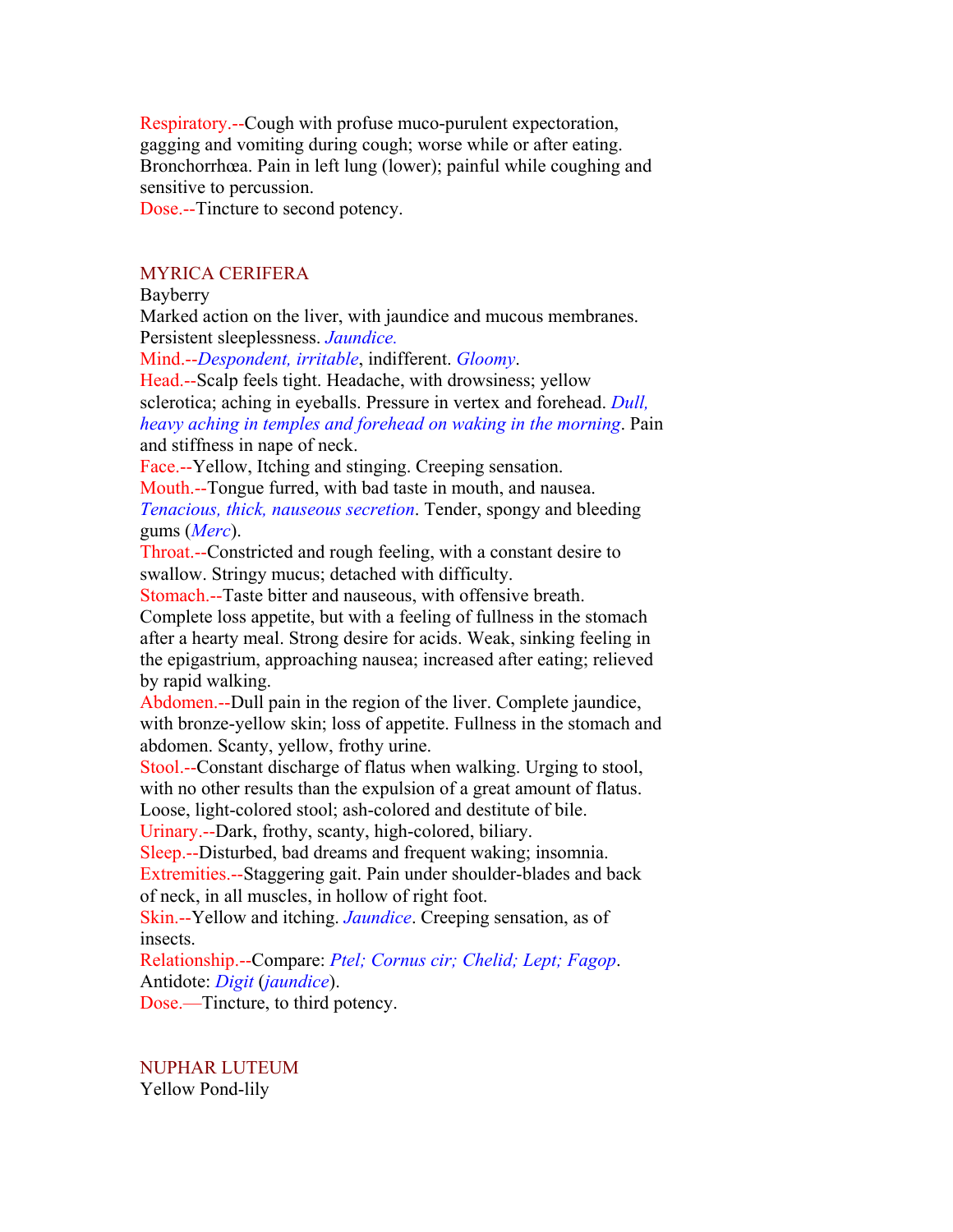Produces nervous weakness, with marked symptoms in the sexual sphere.

Male.--Complete absence of sexual desire; parts relaxed; penis retracted. Impotency, with involuntary emissions during stool, when urinating. Spermatorrhœa. Pain in testicles and penis.

Stool.--Entero-colitis. Yellow diarrhœa; worse in the morning. Diarrhœa during typhoid.

Relationship.--Compare: in sexual weakness; *Agnus; Kali brom; Lycop; Selen; Yohimbin*. In diarrhœa: *Chelid; Gambog; Sulph, Nymphea odorata*-Sweet Water Lily--(early morning diarrhœa, backache); acrid leucorrhœa, offensive ulcers; bronchorrhœa; ulcerative sore throat.

Dose.--Tincture to sixth potency.

# NYCTANTHES ARBOR TRISTIS

Paghala-malli-Sad Tree

Bilious and obstinate remittent fever; sciatica; rheumatism.

Constipation of children.

Head.--Anxious and restless; dull headache. Tongue coated.

Stomach.--Burning sensation, better cold application. Thirst, better vomiting.

Abdomen.--Tenderness of liver. Profuse, bilious stool, with nausea. Constipation.

Fever.--Thirst, before and during chill and heat; better vomiting as close of chill; sweat no marked.

Dose.--Tincture, drop doses.

# OREODAPHNE CALIFORNICA

California Laurel

Neuralgic headache, cervico-occipital pain, cerebro-spinal meningitis, atonic diarrhœa, and intestinal colic.

Head.--Dizziness; worse on stopping or moving. Head heavy, eyelids heavy, twitching. Intense aching, *with pressure at inner angle of either orbit*, generally left, extending through brain and across scalp to the base of the occiput; worse light, noise; better, closing eyes and perfect quiet. Constant, dull ache in *cervical and occipital region*, extending to scapula down spine, into the head; pain into the ears. Great heaviness of head, with constant desire to move the head, which does not relieve. Drooping eyelids. Twitching. Atonic diarrhœa.

Stomach.--Eructations, with nausea and shuddering. Dose.--First to Third potency. Olfaction of the tincture.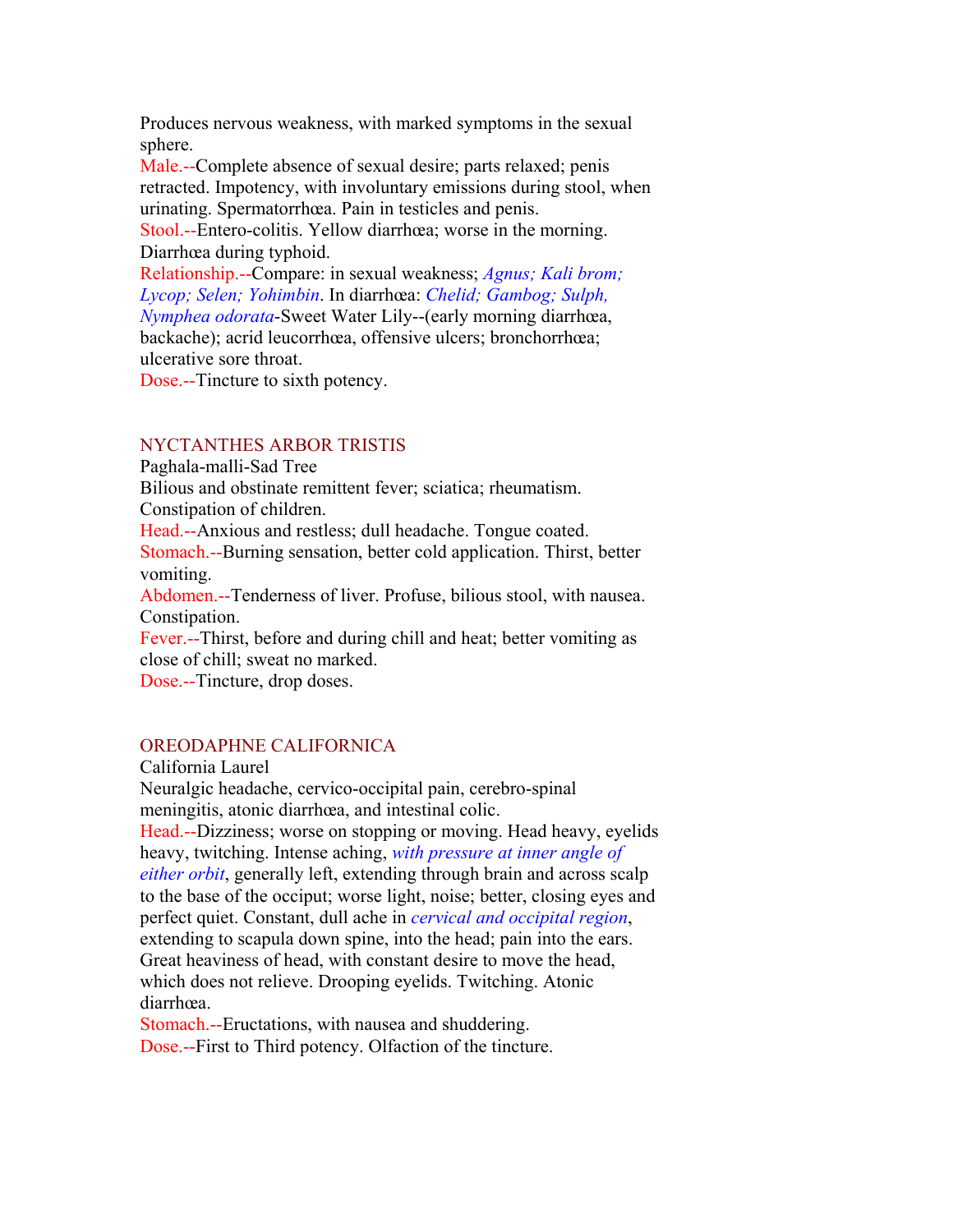### ORNITHOGALUM UMBELLATUM

#### Star of Bethlehem

To be considered in chronic gastric and other abdominal indurations, possibly cancer of intestinal tract, especially of stomach and Cæcum. Center of action is the pylorus, causing painful contraction with duodenal distention.

Depression of spirits. Complete prostration. Feeling of sickness keeps patient awake at night.

Stomach.--Tongue coated. Agonizing feeling in chest and stomach, staring from pylorus with flatus that rolls in balls from one side to the other, loss of appetite, phlegmy retchings and loss of flesh. Gastric ulceration even with hæmorrhage. *Pains increased when food passes pyloric outlet. Vomiting of coffee-ground*-looking matter. Distention of stomach. Frequent belching of offensive flatus. Painful sinking across epigastrium.

Dose.--Single doses of mother tincture and await action.

#### OXYDENDRON ARBOREUM

Sorrel-tree

(OXYDENDRON - ANDROMEDA ARBOREA)

A remedy for dropsy-ascites and anasarca. Urine suppressed. Deranged portal circulation. Prostatic enlargement. Vesical calculi. Irritation of neck of bladder. Great difficulty of breathing. Tincture. Compare: *Cerefolius* (dropsy, Bright's disease, cystitis).

## PAPAVER SOMNIFERUM

Opium, Dried Latex of the Poppy

Hahnemann says that it is much more difficult to estimate the action of Opium than of almost any other drug. The effects of Opium as shown in the insensibility of the nervous system, the depression, drowsy stupor, painlessness, and torpor, the general sluggishness and lack of vital reaction, constitute the main indications for the drug when used homeopathically. All complaints are characterized by *sopor*. They are *painless*, and are accompanied by *heavy, stupid sleep, stertorous breathing. Sweaty skin*. Dark, mahogany-brown face. Serous apoplexy-venous, passive congestion. Want of sensitiveness to the action of medicines. Reappearance and aggravation from becoming heated. Opium lessens voluntary movements, contracts pupils, depresses higher intellectual powers, lessens self-control and power of concentration, judgment; stimulates the imagination, checks all secretions except that of the skin. Want of susceptibility to remedies even though indicated. Diseases that originate from fright.

Mind.--Patient wants nothing. *Complete loss of consciousness;*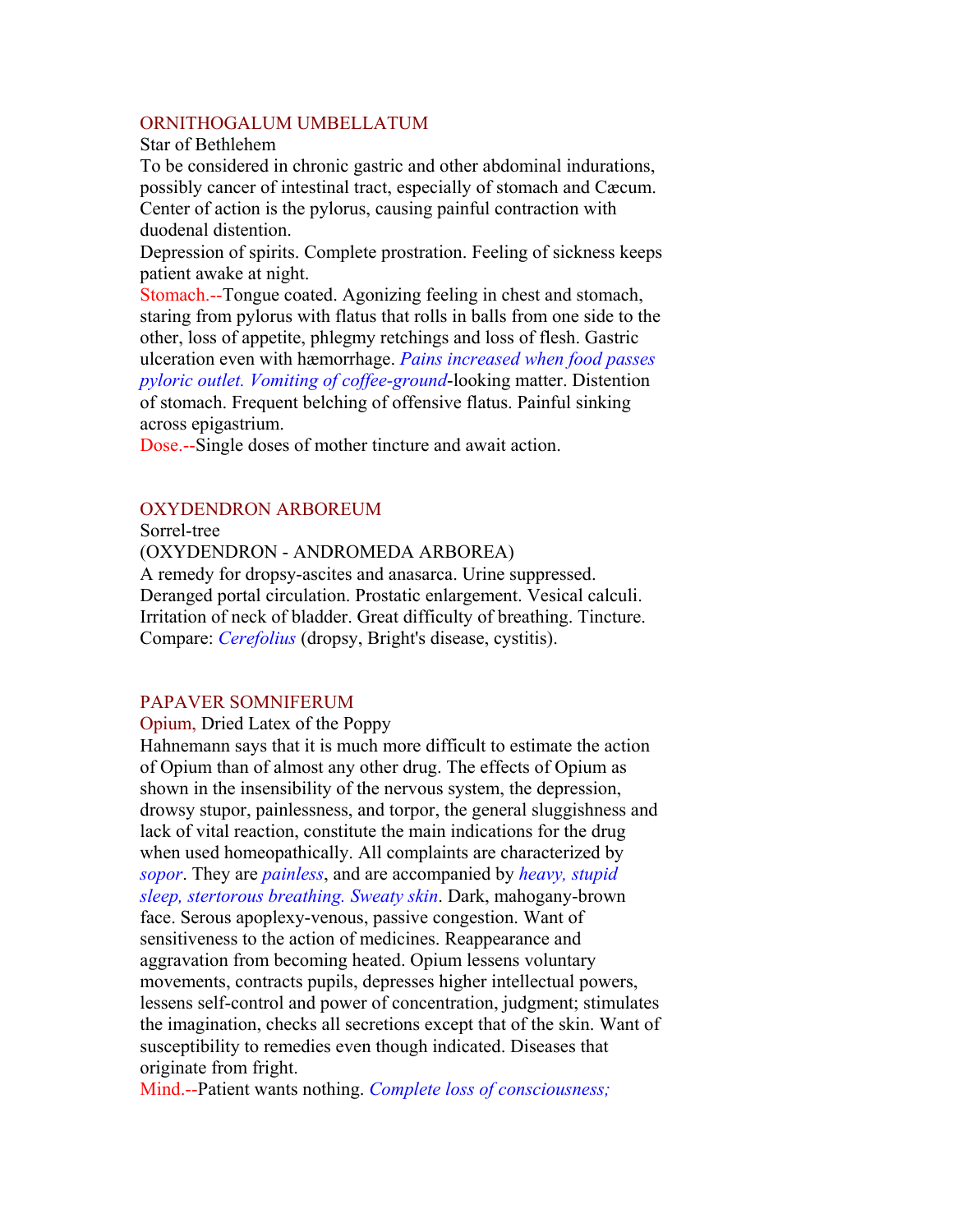*apoplectic state*. Frightful fancies, daring, gay, bright. Unable to understand or appreciate his sufferings. Thinks he is not at home. Delirious talking, with wide open eyes.

Head.--Vertigo; *lightness of head in old people*. Dull, heavy, stupid. Delirium. Vertigo after fright. Pain in back of head; great weight there (*Gels*). Bursting feeling. Complete insensibility; no mental grasp for anything. Paralysis of brain.

Eyes.--Half-closed, dilated; pupils insensible, *contracted*. Ptosis (*Gels; Caust*). Staring glassy.

Face.--Red, bloated, *swollen, dark suffused, hot*. Looks intoxicated, besotted (*Bapt; Lach*). Spasmodic facial twitching, especially corners of mouth. Veins of face distended. *Hanging down of lower jaw*. Distorted.

Mouth.--Dry. Tongue black, *paralyzed* bloody froth. Intense thirst. Blubbering op lips. Difficult articulation and swallowing.

Stomach.--Vomiting, with colic and convulsions. Fecal vomiting. Incarcerated hernia. Hungry; no desire to eat.

Abdomen.--Hard, bloated, tympanitic. Lead colic during colic, urging to stool and discharge of hard feces.

Stool.--Obstinate constipation; no desire to go to stool. *Round, hard, black balls*. Feces protrude and recede (*Thuj; Sil*). Spasmodic retention of feces in small intestines. Stools involuntary, black, offensive, frothy. Violent pain in rectum, as if pressed asunder. Urine.--Slow to start; feeble stream. *Retained* or involuntary, after fright. Loss of power or sensibility of bladder.

Female.--Suppressed menses from fright. Cessation of labor-pains with coma between paroxysms. Threatened abortion and suppression of lochia, from fright, with sopor. Horrible labor-like pains in uterus, with urging to stool.

Respiratory.--Breathing stops on going to sleep; must be shaken to start it again (*Grindelia*). Hoarse. *Deep snoring; rattling, stertorous breathing*. Difficult, intermittent, deep, unequal respiration. Heat in chest; burning about heart. Cough, with dyspnœa and blue face; with bloody expectoration.

Sleep.--Great drowsiness (*Gels.; Nux mosch*). Falls into a heavy stupid sleep. Profound coma. Loss of breath on falling asleep (*Grind*). Coma vigil. Picking at bedclothes. Very sleepy, but cannot go to sleep. Distant noise, cocks crowing, etc, keep him awake. Child dreams of cats, dogs, black forms. Bed feels so hot cannot lie on it. Pleasant, fantastic, amorous dreams. Shaking chill; then heat, with sleep and sweat. Thirst only during heat.

Fever.--Pulse *full* and *slow*. Heat extending over body. *Hot*  perspiration. Fever characterized by stupor, snoring respiration, twitching of limbs, intense thirst and sleepiness. General low temperature with inclination to stupor.

Back and Extremities.--Opisthotonos. Swollen veins of neck.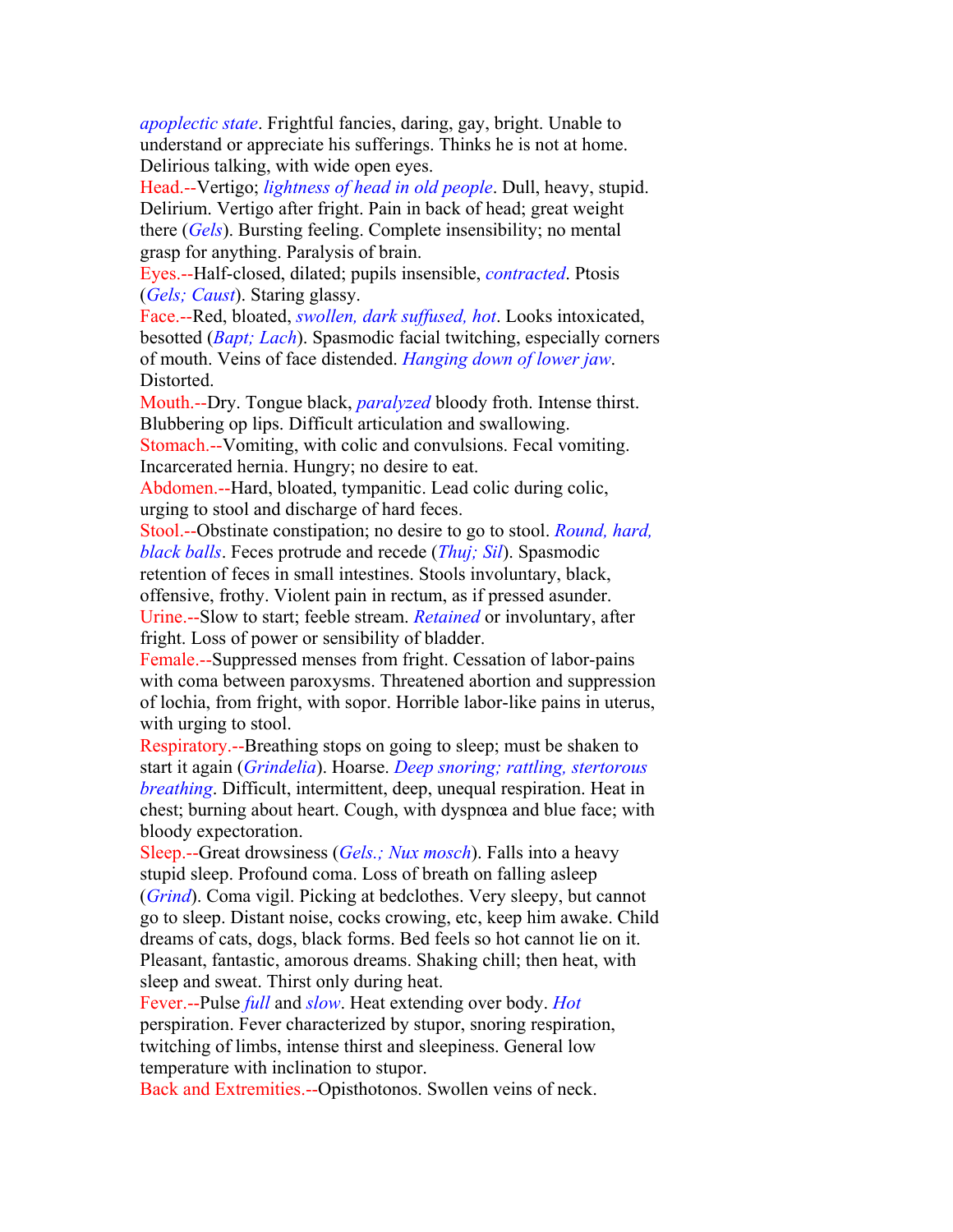Painless paralysis (*Oleand*). *Twitching of limbs*. Numbness. Jerks as if flexors were overacting. Convulsions; worse from glare of light; coldness of limbs.

Skin.--Hot, damp, sweating, Constant desire to uncover. *Hot perspiration over whole body except lower limbs*.

Modalities.--*Worse*, heat, during and after sleep (*Apis; Lach.*). *Better*, cold things, constant walking.

Relationship.--Compare: *Apis; Bell; Gels; Nux mosch; Morphinum*  (extreme susceptibility to pain; twitching; tympanities; much itching); *Codein* (dry, teasing, incessant cough; twitching of muscles, especially those of eyelids); *Eschscholtzia*-Cal California Poppy--(a harmless soporific).

Antidote: Acute Opium poisoning. *Atropin* and Black Coffee. Chronic Opium poisoning. *Ipecac; Nux; Passiflora. Berberis* is useful to counteract opium habit.

Dose.--Third to thirtieth and 200th potency.

Non-Homeopathic Preparations and Uses.--*Palliative only* in great pain, sleeplessness, peritonitis, and to check excess secretion in diarrhœa, diabetes, etc.

Opium (crude).--Official dose, 1 grain.

Laudanum (tincture)-Dose, 5 to 20 drops. Extract of Opium 1/4 to 1 grain.

*Paregoric*-Tinctura Camphora Composita. Contains in each dram 1/4 grain of Opium equal to 1/30 grain of Morphine. Dose 1/2 to 1 fluid dram for adults. For an infant 3 to 5 drops.

*Dover's Powder* consists of Opium, Ipecac and Sulphate of Potash. It contains 10% each of Opium and Ipecac. Dose 5 to 15 grains.

Morphine-1/8 to 1/4 grain.

Magendie's solution-16 grains to 1 oz or 5 drops equal to 1/6 grain. Codein-1/2 to 1 grain.

Apomorphia-1/20 to 1/10 grain hypodermically.

## PAREIRA BRAVA

Virgin-vine

(CHONDRODENDRON TOMENTOSUM)

The urinary symptoms are most important. Useful in renal colic, prostatic affections, and catarrh of bladder. Sensation as if bladder were distended, with pain. *Pain going down thigh*.

Urinary.--Black, bloody, thick mucous urine. *Constant urging; great straining; pain down thighs during efforts to urinate*. Can emit urine only when he goes on his knees, pressing head firmly against the floor. Feeling of the bladder being distended and neuralgic pain in the anterior crural region. (*Staph*.) Dribbling after micturition. (*Selen*.) *Violent pain in glans penis*. Itching along urethra; urethritis, with prostatic trouble. Inflammation of urethra; becomes almost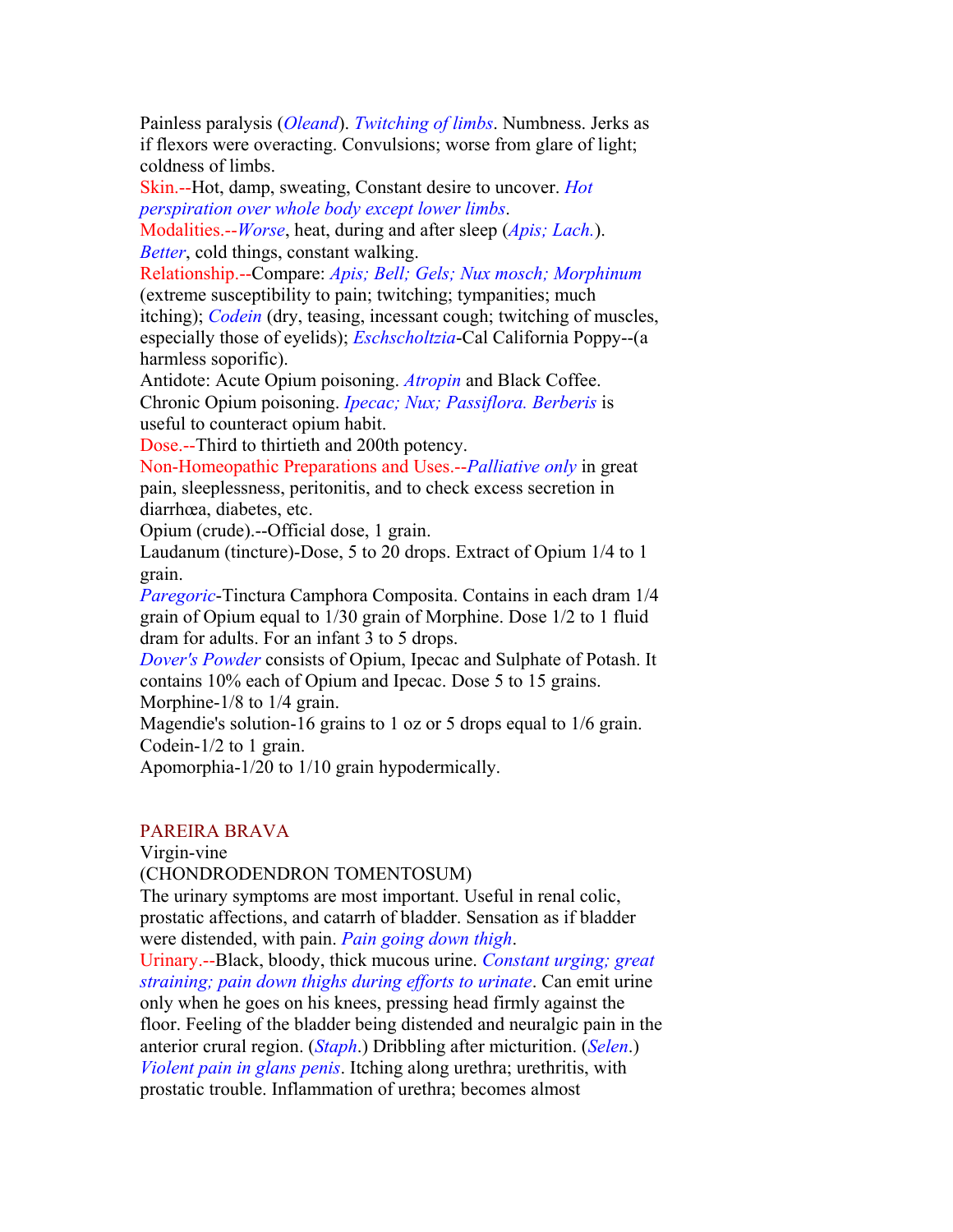cartilaginous.

Relationship.--Compare: *Parietaria* (renal calculi; nightmare, patient dreaming of being buried alive); *Chimaphila* (chronic catarrhal congestion following cystitis; acute prostatitis; feeling of a ball in perineum when sitting); *Fabiana*, see *Pichi* (dysuria; post-gonorrhœal complications; gravel; vesical catarrh); *Uva; Hydrang; Berber; Ocim; Hedeom*.

Dose.--Tincture, to third potency.

# PASSIFLORA INCARNATA

Passion-flower

An efficient anti-spasmodic. Whooping-cough. Morphine habit. Delirium tremens. Convulsions in children; neuralgia. Has a quieting effect on the nervous system. Insomnia, produces normal sleep, no disturbance of cerebral functions, neuroses of children, worm-fever, teething, spasms. *Tetanus*. Hysteria; puerperal convulsions. Painful diarrhœa. Acute mania. *Atonic condition* generally present. *Asthma*, 10-30 gtt every ten minutes for a few doses. Locally, in erysipelas. Head.--Violent ache as if top of head would come off-eyes felt as if pushed out.

Stomach.--Leaden, dead feeling after or between meals; flatulence and sour eructations.

Sleep.--Restless and wakeful, resulting from exhaustion. Especially in the feeble, infants and the aged. Insomnia of infants and the aged, and the mentally worried, and overworked, with tendency to convulsions. Nocturnal cough.

Dose.--Large doses of mother tincture are required-thirty to sixty drops, repeated several times.

## PHELLANDRIUM AQUATICUM

Water Dropwort

(PHELLANDRIUM)

The respiratory symptoms are most important, and have been frequently verified clinically. A very good remedy for the *offensive expectoration and cough in phthisis*, bronchitis, and emphysema. Tuberculosis, affecting generally the middle lobes. *Everything tastes sweet*. Hæmoptysis, hectic and colliquative diarrhœa.

Head.--*Weight on vertex; aching and burning in temples and above eyes*. Crushing feeling in vertex. Vertigo, dizzy when lying down. Eyes.--Ciliary neuralgia; worse any attempt to use eyes: burning in eyes. Lachrymation. Cannot bear light. Headache; involving nerves going to eye.

Female.--*Pain in milk ducts*; intolerable between nursing. Pain in nipples.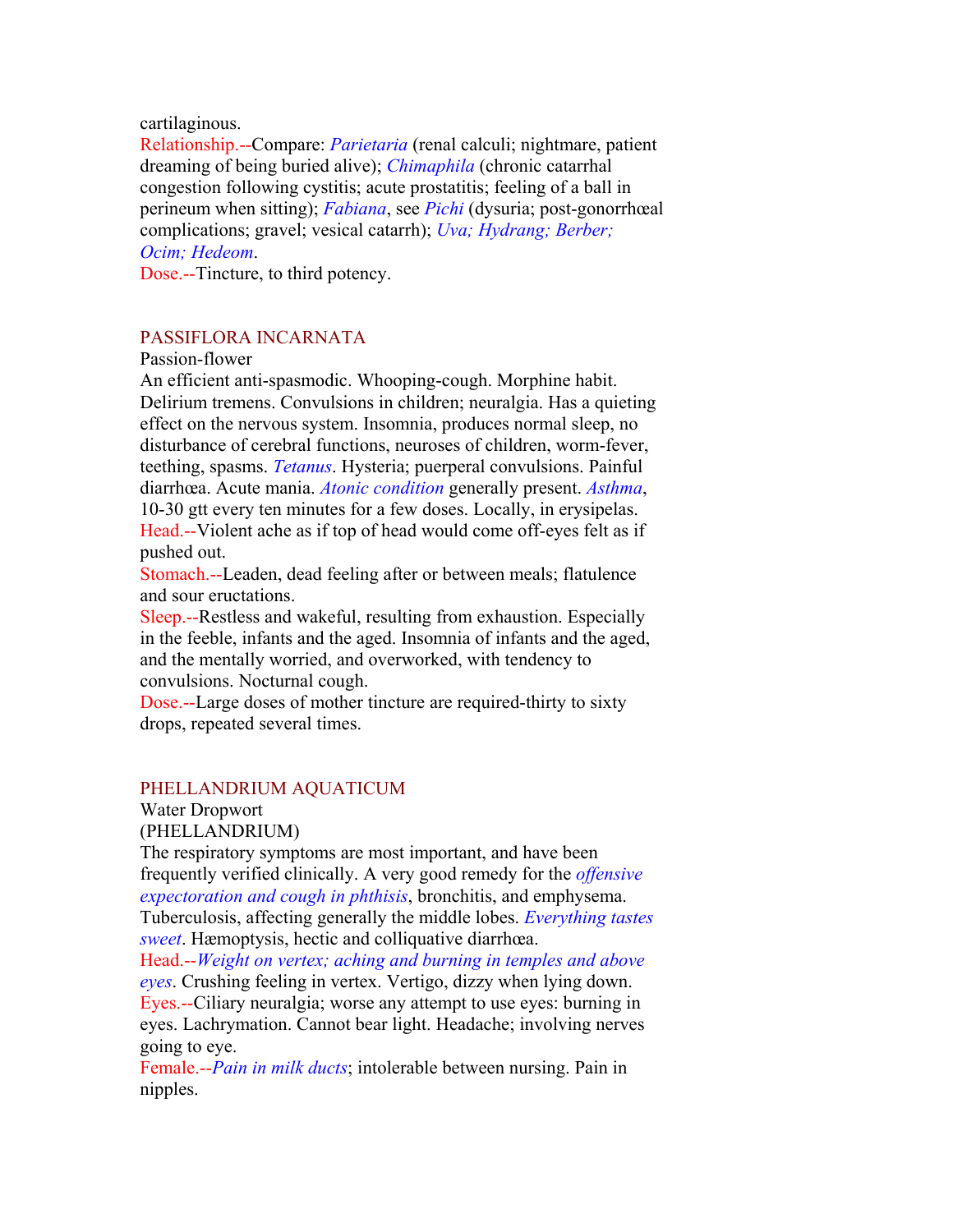Chest.--*Sticking pain through right breast near sternum, extending to back near shoulders*. Dyspnœa, and continuous cough, early in

morning. Cough, with profuse and fetid expectoration; compels him to sit up. Hoarseness.

Fever.--Hectic; profuse and debilitating perspiration; intermittent, with pain in arms. Desire for acids.

Extremities.--Tired feeling when walking.

Relationship.--Compare: *Con; Phyt; Sil; Ant iod; Myosotis arvensis*. Dose.--Tincture, to sixth potency. In phthisis not below the sixth.

## PHYSALIS ALKEKENGI

Alkekengi-Winter Cherry

(PHYSALIS - SOLANUM VESICARIUM)

Marked urinary symptoms confirming its ancient uses in gravel, etc. Lithiasis; marked diuretic action. Languor and muscular weakness. Head.--Vertigo, hazy feeling; memory weakness; desire to talk constantly. Throbbing pain, heavy over eyes in forehead. Facial paralysis. Dryness of mouth.

Extremities.--Stiff limbs; tonic cramps. Paralysis. When walking, every jar seems repeated in the head.

Fever.--Chilly in open air. Feverish in evening. Sweat during stool, with creeping sensation, with abundant urine. Pain in liver during, fever.

Respiratory.--Cough. Hoarse voice; throat irritated; chest oppressed, causing insomnia. Stabbing in chest.

Urinary.--Acrid, foul, retained, abundant. Polyuria. Sudden inability to hold it in women. Nocturnal incontinence. Enuresis.

Skin.--Excoriation between fingers and toes; pustules on thighs; nodes on forehead.

Modalities.--*Worse*, cold camp evening. After going heated. Dose.--Tincture to third attenuation. The juice of the berries is used in dropsical conditions and irritable bladder.

## PHYTOLACCA DECANDRA

#### Poke-root

Aching, soreness, restlessness, prostration, are general symptoms guiding to Phytolacca. Pre-eminently a glandular remedy. Glandular swellings with heat and inflammation. Has a powerful effect on fibrous and osseous tissues; fasciæ and muscle sheaths; acts on scar tissue. Syphilitic bone pains; chronic rheumatism. Sore throat, quinsy, and diphtheria. Tetanus and opisthotonos. Decrease of weight. Retarded dentition.

Mind.--Loss of personal delicacy, disregard of surrounding objects. Indifferent to life.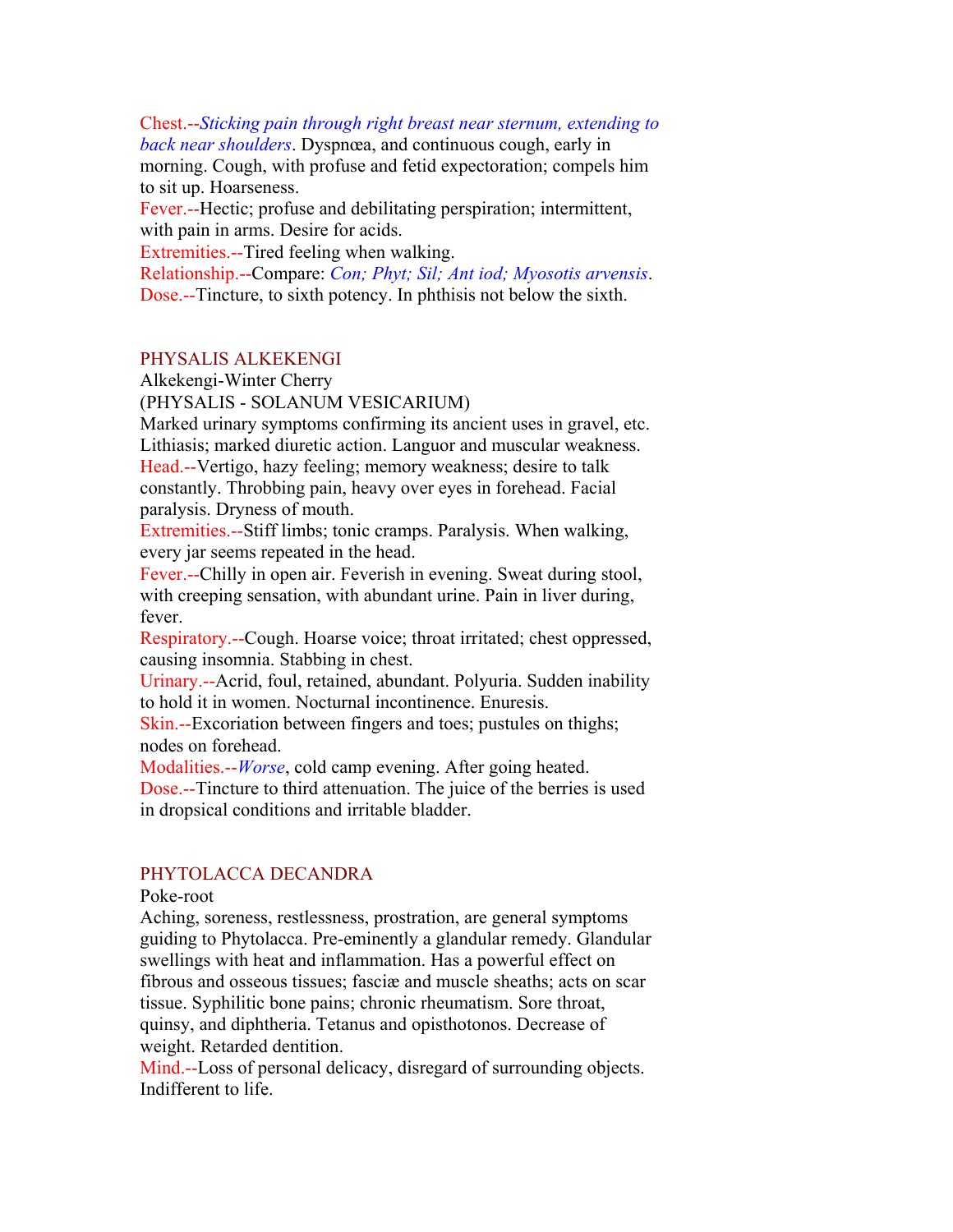Head.--Vertigo on rising. Brain feels sore. Pain from frontal region backward. Pressure in temples and over eyes. Rheumatism of scalp; pains come on every time it rains. Scaly eruption on scalp.

Eyes.--*Smarting*. Feeling of sand under lids. Tarsal edges feel hot. Fistula lachrymalis (*Fluor ac*). *Abundant lachrymation, hot*.

Nose.--Coryza; flow of mucus from *one nostril and from posterior nares*.

Mouth.--Teething children with irresistible desire *to bite the teeth together*. Teeth clenched; lower lip drawn down; lips everted; jaws firmly set; chin drawn down on sternum. Tongue *red tip*, feels rough and scalded; bleeding from mouth; blisters on side. Mapped, indented, fissured, with yellow patch down center. Much stringy saliva.

Throat.--*Dark red or bluish red*. Much pain at root of tongue; soft palate and tonsils swollen. Sensation of a lump in throat (*Bell; Lach*). *Throat feels rough, narrow, hot. Tonsils swollen*, especially right; dark-red appearance. *Shooting pain into ears on swallowing*. Pseudomembranous exudation, grayish white; thick, tenacious yellowish

mucus, difficult to dislodge. *Cannot swallow anything hot* (*Lach*). Tension and pressure in parotid gland. Ulcerated sore throat and diphtheria; *throat feels very hot; pain at root of tongue extending to ear*. Uvula large, dropsical. *Quinsy; tonsils and fauces swollen*, with burning pain; cannot swallow even water. *Mumps. Follicular pharyngitis*.

Abdomen.--Sore spot in right hypochondrium. Rheumatism of abdominal muscles. Colic at navel. Burning griping pains. Bruised feeling through epigastrium and abdomen. Constipation of the aged and those with weak heart. Bleeding from rectum.

Urine.--Scanty, suppressed, *with pain in kidney region*. Nephritis. Female.--Mastitis; *mammæ hard and very sensitive*. Tumors of the breasts with enlarged axillary glands. Cancer of breast. Breast is hard, painful and of purple hue. Mammary abscess. When child nurses, *pain goes from nipple all over body*. Cracks and small ulcers about nipples. Irritable breasts, before and during menses. Galactorrhœa (*Calc*). Menses too copious and frequent. Ovarian neuralgia of right side.

Male.--Painful induration of testicles. *Shooting along perineum to penis*.

Heart.--Feeling as if heart leaped into throat (*Pod*). Shock of pain in cardiac region alternating with pain in right arm.

Respiratory.--Aphonia. Difficult breathing; dry hacking, tickling cough; worse at night (*Mentha; Bellad*). Aching pains in chest, through mid-sternum; with cough. Rheumatism of lower intercostals. Back.--Aching pains in lumbar region; pains streaking up and down spine into sacrum. Weakness and dull pain in region of kidneys. Back stiff, especially in morning on rising and during damp weather.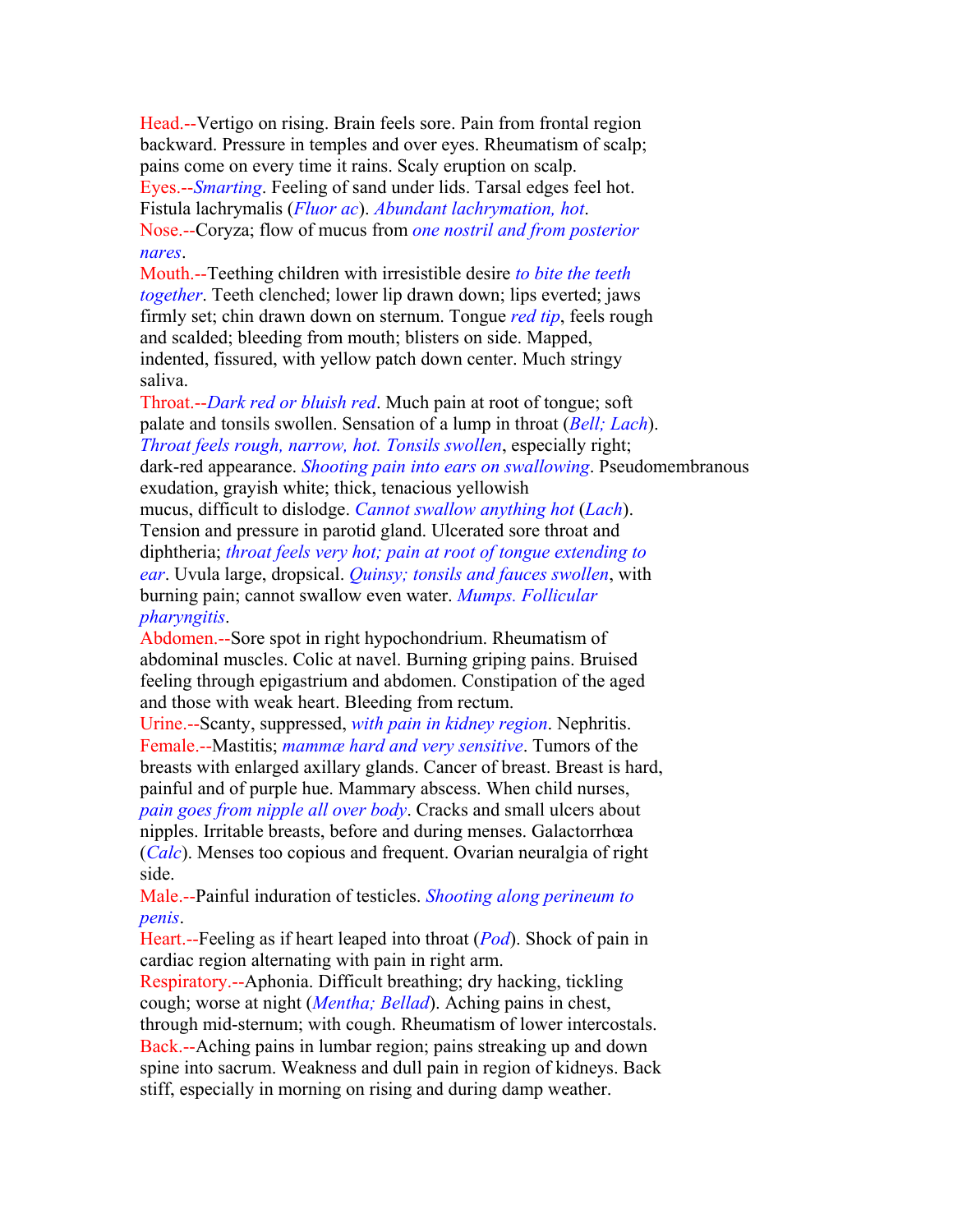Extremities.--Shooting pain in right shoulder, with stiffness and inability to raise arm (*see Heart*). Rheumatism pains; worse in morning. *Pains fly like electric shocks*, shooting, lancinating, shifting rapidly (*Puls; Kali bich*). Pain in under side of thighs. Syphilitic sciatica. *Aching of heels*; relieved by elevating feet. Pains like shocks. Pain in legs, patient dreads to get up. Feet puffed; pain in ankles and feet. Neuralgia in toes.

Fever.--High fever, alternating with chilliness and great prostration. Skin.--Itches, becomes dry, shrunken, pale. Papular and pustular lesions. Most useful in early stages of cutaneous diseases. *Disposition to boils*, and when sloughing occurs. Squamous eruptions. Syphilitic eruptions. Swelling and induration of glands. *Venereal buboes*. Scarlatina-like rash. Warts and moles.

Modalities.--*Worse*, sensitive to electric changes. Effects of a wetting, when it *rains*, exposure to *damp*, cold weather, night exposure, motion, right side. *Better*, warmth, dry weather, rest. Relationship.--Compare: Tincture of *Phytolacca Berry* (sore throats and in the treatment of obesity); *Bry; Rhus; Kali hyd; Merc; Sang; Arum triph*.

Inimical: *Mercur*.

Antidotes: Milk and salt; *Bellad; Mezer*. Dose.--Tincture, to third potency. Externally for mastitis.

## PINUS SILVESTRIS

Scotch Pine

Has been found of real use in the treatment of *weak ankles* and tardiness in walking, in scrofulous and rachitic children. Emaciation of lower extremities. Pinus sylvestris combines rheumatic, bronchial and urticarious symptoms; the chest seems thin and to give way.

Extremities.--Stiffness; gouty pain in all joints, especially fingerjoints. Cramps in calves.

Skin.--Nettle-rash. Itching all over, especially about joints and on abdomen. Nose itches.

Relationship.--Compare: *Pinus Lambertina*-Sugar Pine-- (constipation, amenorrhœa, abortion). *Pinus Lambertina* sap is a decided carthartic. Delayed and painful menstruation. Also, *Abies can; Abies nig*.

Dose.--Tincture, to third potency.

## PIPER METHYSTICUM

Kava-kava

The intoxication produced by *Kava* is of a silent and drowsy character with incoherent dreams, loss of muscular power. Urinary and skin symptoms have been verified. Marked modality.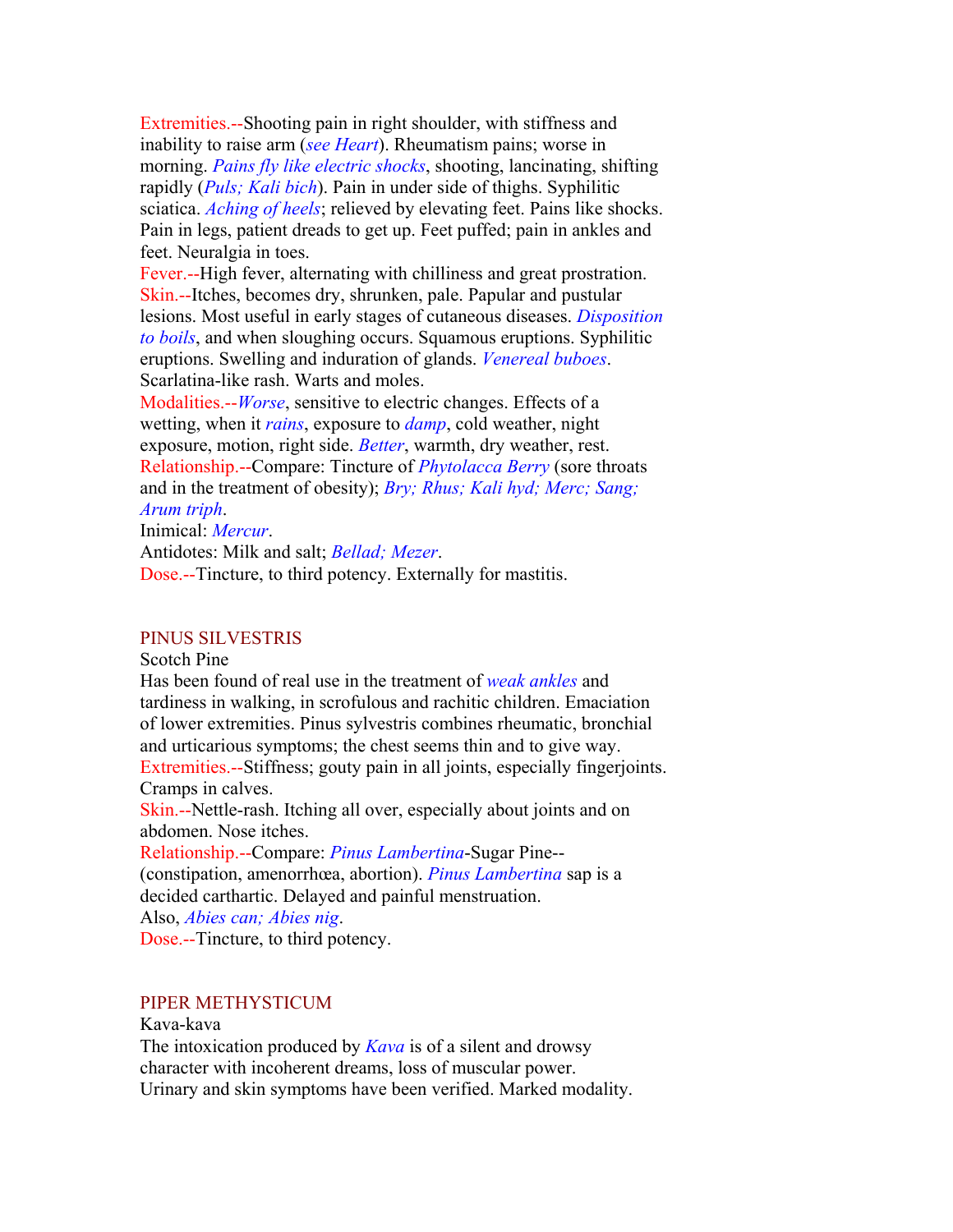*Arthritis deformans*. Colic with flatulence.

Mind.--Very sensitive. Exaltation of mind. *Amelioration of pains for a time by diverting attention*. Restless desire to change position. Urine.--Increased. Burning during micturition, gonorrhœa, and gleet. Cystitis. *Chordee*.

Skin.--Scaly. Fall of scales leaves *white spots*, which often ulcerate. *Leprosy*. Ichthyosis.

Extremities.--Pain in right arm. Hands feel paralyzed. Pain in thumbjoint. Relationship.--Compare: *Chaulmoogra*-Taraktogenos--(The oil and its derivatives are to a certain extent effective in the treatment of *leprosy*, especially in early cases).

*Bixa orellana*, a South American plant related to Chaulmoogra, recommended for leprosy, eczema and elephantiasis.

Modalities.--*Better*, by turning mind to another topic; changing position.

Dose.--Tincture, and lower potencies.

# PLANTAGO MAJOR

Plantain

Has considerable clinical reputation in the treatment of earache, toothache, and enuresis. Sharp pain in eyes, reflex from decayed teeth or inflammation of middle ear. Eyeball very tender to touch. Pain plays between teeth and ears. Pyorrhea alveolaris. Depression and insomnia of chronic Nicotinism. Causes an aversion to tobacco. Head.--Periodical prosopalgia, worse 7 am to 2 pm, accompanied with flow of tears, photophobia; pains radiate to temples and lower face.

Ears.--Hearing acute; noise painful. Sticking pain in ears. Neuralgic earache; *pain goes from one ear to the other through the head*.

Otalgia, with toothache. Loud noises go through one.

Nose.--Sudden, yellowish, watery discharge.

Mouth.--Teeth ache and are sensitive and sore to touch. Swelling of cheeks. Salivation; teeth feel too long; worse, cold air and contact. Toothache, better while eating. Profuse of saliva. Toothache, with reflex neuralgia of eyelids.

Stool.--Wants to defecate; goes often, but cannot bad, can hardly stand. Diarrhœa, with brown watery

Urine.--Profuse flow; *nocturnal enuresis* (*Rhus arom; Caust; Bellad*).

Skin.--Itching and burning; papulæ. Urticaria, chilblains (*Agar; Tamus*).

Relationship.--Compare: *Kalm; Cham; Puls*.

Dose.--Tincture, and lower potencies. Local use in toothache in hollow teeth, otorrhœa, pruritus, and Poison-oak. Incised wounds.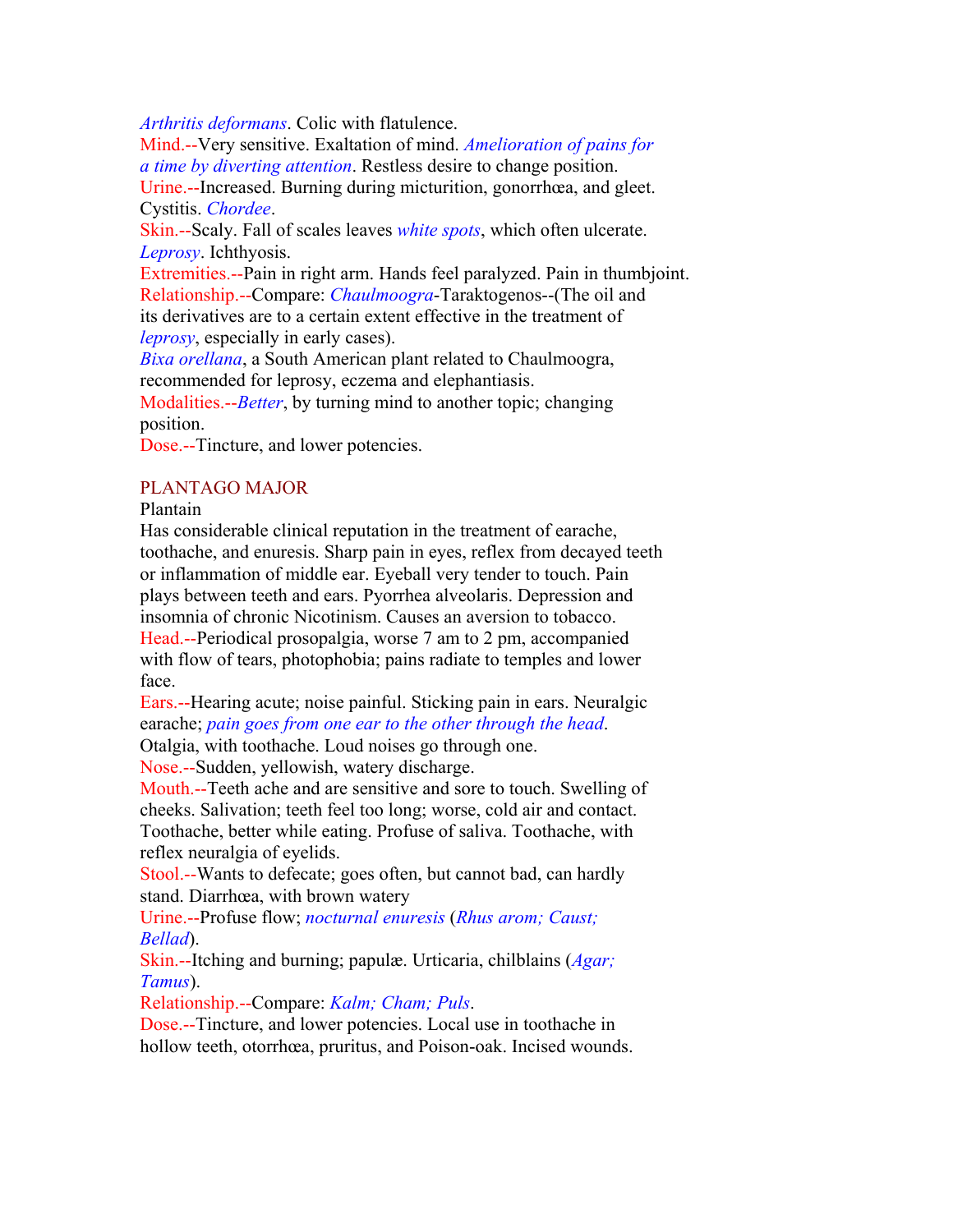## PLATANUS OCCIDENTALIS

#### Sycamore-Buttonwood

*Tarsal tumors*. Apply the tincture. Both acute and old neglected cases, where destruction of tissue occurred and cicatricial contraction caused marked deformity of lid, restored to practically normal conditions. Acts best in children. Must be used for some time. Ichtyosis.

#### PODOPHYLLINUM

May-apple (PODOPHYLLUM)

Is especially adapted to persons of bilious temperament. It affects chiefly the *duodenum*, small intestines, liver, and *rectum* The Podophyllum disease is a gastro-enteritis with colicky pain and bilious vomiting. Stool is watery with jelly-like mucus, painless, *profuse*. Gushing and offensive. Many troubles during pregnancy; pendulous abdomen after confinement; prolapsus uteri; painless cholera morbus. Torpidity of the liver; portal engorgement with a tendency to hæmorrhoids, hypogastric pain, fullness of superficial veins, jaundice.

Mind.--Loquacity and delirium from eating acid fruits. Depression of spirits.

Head.--Vertigo, with tendency to fall forward. Headache, dull pressure, worse morning, with heated face and bitter taste;

*alternating with diarrhœa. Rolling of head from side to side*, moaning and vomiting and eyelids half closed. Child perspires on head during sleep.

Mouth.--Grinding the teeth at night; *intense desire to press the gums together* (*Phytol*). Difficult dentition. *Tongue broad, large, moist*. Foul, putrid taste. *Burning sensation of tongue*.

Stomach.--Hot, sour belching; nausea and vomiting. Thirst for large quantities of cold water (*Bry*). Vomiting of hot, frothy mucus. Heartburn; gagging or empty retching. Vomiting of milk.

Abdomen.--Distended; heat and emptiness. *Sensation of weakness or sinking.* Can lie comfortably only on stomach. Liver region painful, *better rubbing part*. Rumbling and shifting of flatus in ascending colon.

Rectum.--Cholera infantum and morbus. Diarrhœa of long standing; *early in morning; during teething, with hot, glowing cheeks* while being bathed or washed; in hot weather after acid fruits. Morning, painless diarrhœa when not due to venous stasis or intestinal ulceration. Green, watery, *fetid, profuse*, gushing. *Prolapse of rectum*  before or with stool. Constipation; clay-colored, hard, dry, difficult. Constipation alternating with diarrhœa (*Ant crud*). Internal and external piles.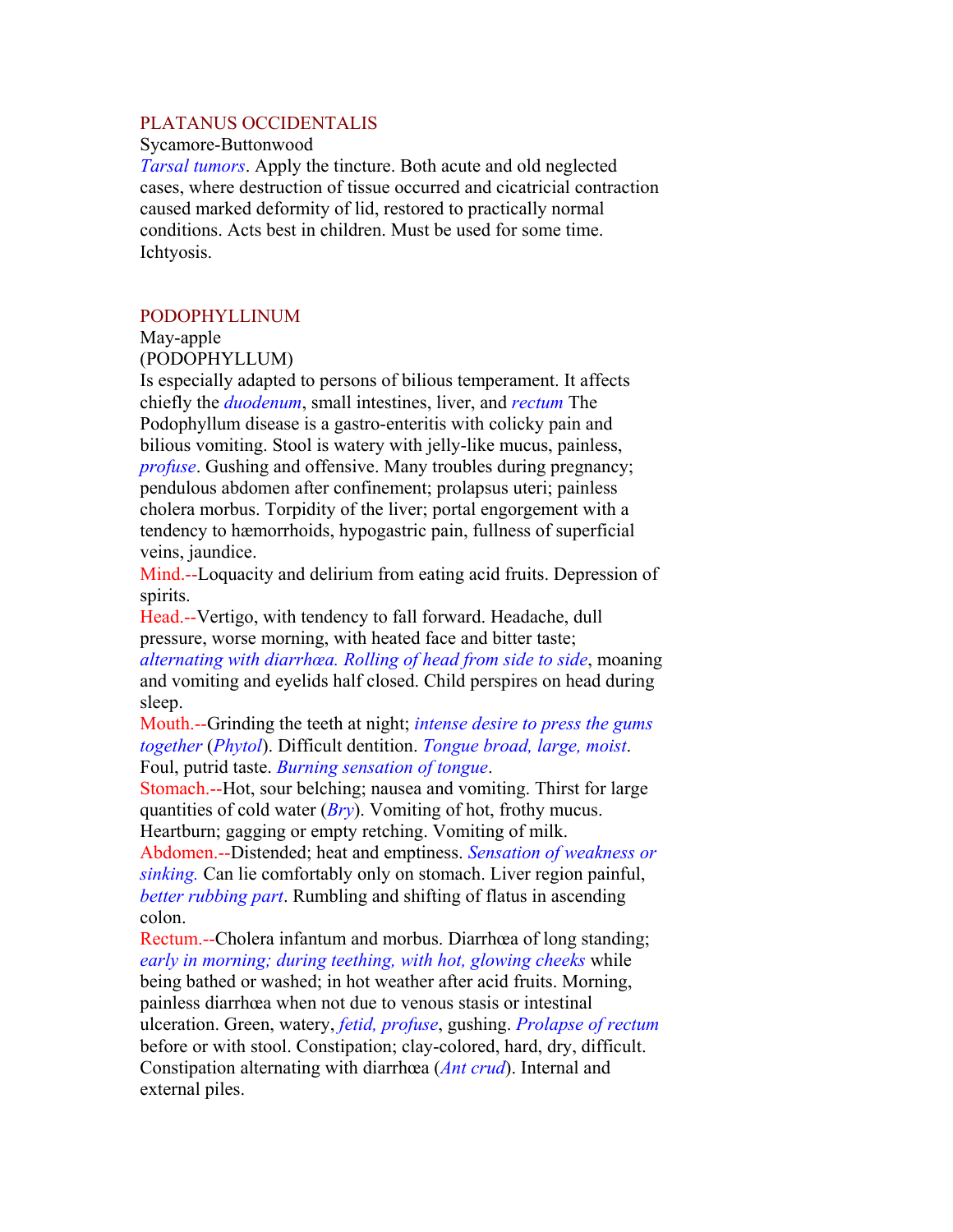Female.--Pain in uterus and *right ovary, with shifting noises along ascending colon*. Suppressed menses, with pelvic tenesmus.

*Prolapsed uteri*, especially after parturition. Hæmorrhoids, with prolapsus ani during pregnancy.

Extremities.--Pain between shoulders, under right scapula, in loins and lumbar region. Pain in right inguinal region; shoots down inner thigh to knees. Paralytic weakness on left side.

Fever.--Chill at 7 am, with pain in hypochondria, and knees, ankles, wrists, *Great loquacity* during fever. Profuse sweat.

Modalities.--*Worse*, in early morning, in hot weather, during dentition.

Relationship.--Compare: *Mandragora*-also called mandrake--(must not be confounded with *Podoph*. Great desire for sleep; exaggeration of sounds and enlarged vision. Bowels inactive; stools large, white and hard). *Aloe; Chelid; Merc; Nux; Sulph. Prunella*-Self-head-- (Colitis).

Dose.—Tincture to sixth potency. The 200th and 1000th seem to do good work in cholera infantum, when indicated.

## POLYGONUM HYDROPIPEROIDES

Hydropiper - Smartweed

(POLYGONUM PUNCTATUM)

Metrorrhagia, also Amenorrhœa in young girls. *Varicosis*;

hæmorrhoids and rectal pockets. Burning in stomach followed by feeling of coldness in the pit of the stomach.

Abdomen.--Griping pain, with great rumbling, nausea, and liquid feces. *Flatulent colic*.

Rectum.--Interior of anus studded with itching eminence.

*Hæmorrhoids*. Liquid feces.

Urinary.--Painful constriction at neck of bladder.

Female.--Aching pains in hips and loins. *Sensation as if hips were being drawn together*. Sensation of weight and tension within pelvis.

Shooting pains through breasts. Amenorrhœa.

Skin.--*Superficial ulcers and sores on lower extremities*, especially in females at climacteric.

Relationship.--Compare: *Carduus mar* (ulcers); *Hamam; Senecio; Polygonum persicaria* (renal colic and calculi; *gangrene*);

*Polygonum sagitatum*-arrow-leaved. Tear-thumb--(2x for *pains of nephritic colic*; suppurative nephritis; lancinating pains along spine; itching of hard palate; burning inner side of right foot and ankle. C. M. Boger); *Polygonum aviculare*-knot-grass--(in material doses of tincture, found useful in phthisis pulmonalis and intermittent fever, and especially in *arterio-sclerosis*. Erythema).

Dose.--Tincture.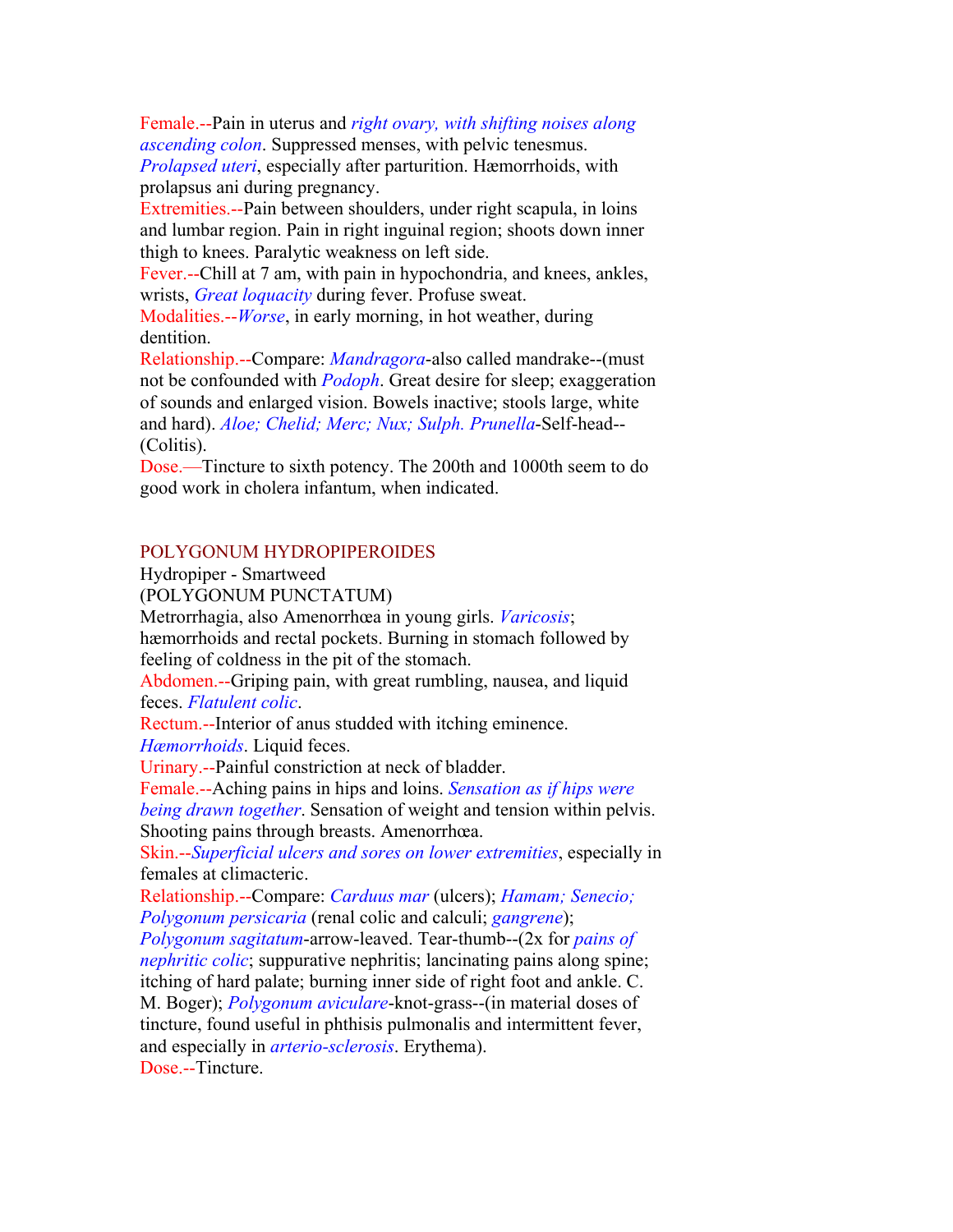### POPULUS CANDICANS

Balm of Gilead

Seems to have a remarkable power over acute colds, especially when accompanied by a deep, hoarse voice, or even aphonia. General insensibility of surface (worse, back and abdomen); rubbing and pounding borne without pain, and is grateful on account of warmth produced. Finger-ends thickened, horny; insensible to pinching and pricking. Instantaneous voice-producer (*Coca*).

Head.--Discusses her symptoms with every one. Hot head with cold extremities. Cold-sores on lips (*Nat mur*). Tongue feels thick and numb. Burning irritation of eyes, nose, mouth, throat, and air passages.

Respiratory.--*Acute hoarseness*. Throat and nostrils burn. Sits bent forward with dry cough. Pharynx and larynx feel dry, and the voice weak and toneless. Rawness and soreness of chest and throat. Cough of children caused by naso-pharyngeal catarrh; mucus drops from posterior nares.

Doses --Tincture

# SIMARUBA FERROGINEA

#### (CEDRON)

Rattlesnake Bean

Periodicity is the most marked characteristic of this drug. Its particularly useful in tropical or in damp, warm, marshy countries. It has been found curative in malarial affections, especially neuralgia. Adapted to persons of a voluptuous disposition, excitable, nervous temperament. Has powers of antidoting snake-bites and stings of insects. Tincture of pure bean scraped on wound. Mania.

Head.--Pain from temple to temple across eyes. Pain over whole right side of face, coming on about 9 am.Crazy feeling from pain across forehead; worse, working on black. Roaring in ears produced by Cinchona. Whole body seems numb with headache.

Eyes.--Shooting over left eye. Severe *pain in eyeball, with radiating pains around eye*, shooting into nose. Scalding lachrymation. *Supraorbital neuralgia periodic*. Iritis, choroiditis.

Extremities.--Lancinating pain in joints; worse, feet and hands. Sudden pain in ball of right thumb, extending up arm to shoulder. Pain in ball of right foot, extending to knee. Shingles, with radiating pain. Dropsy of knee-joint.

Fever.--Chilliness towards evening; then frontal headache extending into parietal region. Red eyes. Heat, with itching of eyes, tearing in limbs, *numbness of limbs*.

Relationship.--Antidote: *Lach*. Compare: *Ars; China*.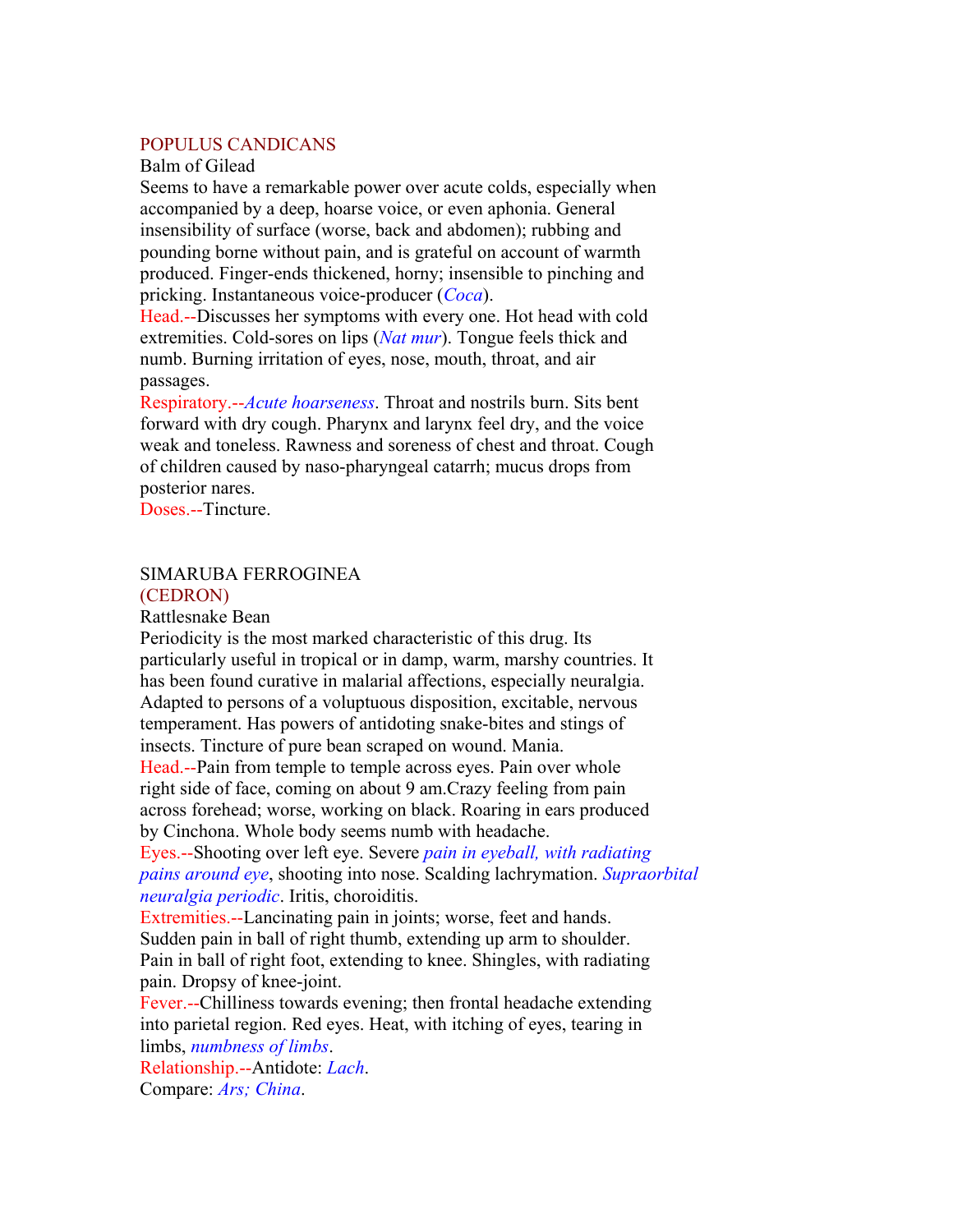Dose.--Tincture to third attenuation.

## QUEBRACHO

### (ASPIDOSPERMA)

The digitalis of the lungs (Hale). Removes temporary obstruction to the oxidation of the blood by stimulating respiratory centers, increasing oxidation and excretion of carbonic acid. Pulmonary stenosis. Thrombosis of pulmonary artery. Uræmic dyspnœa. An effective remedy in many cases of asthma. It stimulates the respiratory centers and increases the oxygen in the blood. "Want of breath" during exertion is the guiding symptom. *Cardiac asthma*. Relationship.--Compare: *Coca; Arsenic*; *Coffea-Catalpa* (difficult respiration).

Dose.--First trituration of tincture, or Aspidospermin hydrochlorid 1 grain of 1x trit. Every hour for a few doses.

## QUERCUS E GLANDIBUS

Spirit distilled from Tincture of Acorn Kernels (QUERCUS GLANDIUM SPIRITUS)

Used first by Rademacher for chronic spleen affections; *spleendropsy*. Antidotes effects of Alcohol. Vertigo; deafness, with noises in head. *Takes away craving for alcoholics*; give dose as below for several months. Dropsy and liver affections. Useful in gout, old malarial cases with flatulence.

Relationship.--Compare: *Angelica* (in tincture, five drops, three times daily, produces disgust for liquor; also for atony of different organs, dyspepsia, nervous headache, etc; chronic bronchitis to increase expectoration). *Ceanoth; Lach; Nat mur; Helianthus* (spleen enlarged and painful).

Dose.--Ten drops to a teaspoonful of the distilled spirit three to four times a day. A passing diarrhœa often appears for a times a day. A passing diarrhœa often appears for a time when using it. Curative effect. Quercus acts well in trituration of the acorn 3x in splenic cases, flatulence, old malaria and alcoholic history (Clark).

# QUILLAYA SAPONARIA

Chile Soap-bark

Produces and cures symptoms of acute catarrh, sneezing and sore throat. *Most effective in the beginning of coryza*, checking its further development. Colds with sore throat; heat and dryness of throat. Cough with difficult expectoration. Squamous skin Relationship.--Compare: *Kali hyd; Gels; Cepa; Squilla. Saponaria* 

(sore throat, involuntary urination). Senega.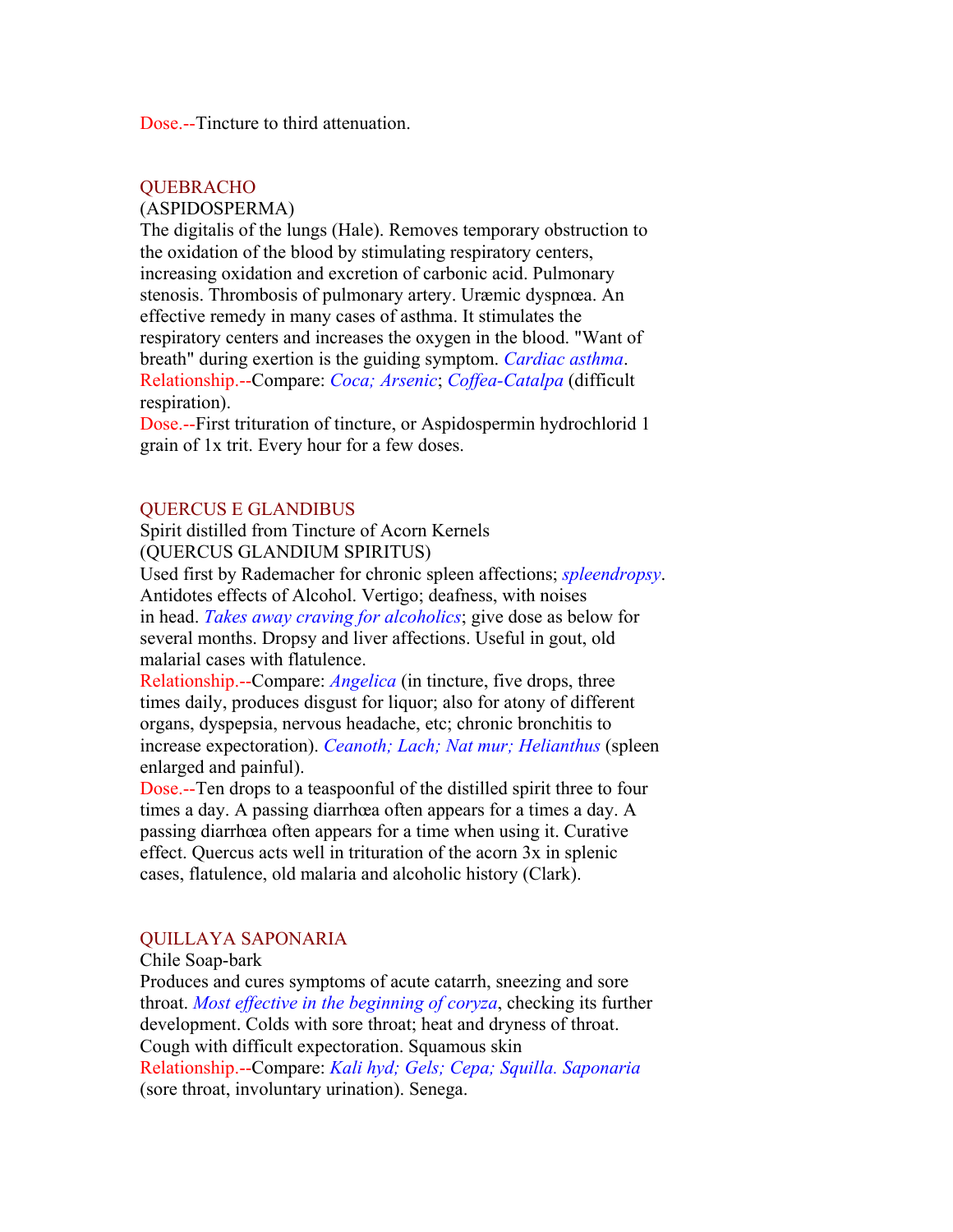Dose.—Tincture and first potency.

# RANUNCULUS SCELERATUS

Marsh Buttercup

Is more irritating than others of this botanical family, as seen in the skin symptoms. *Boring, gnawing pain* very marked. *Pemphigus*. Periodical complaints. Fainting with pain in stomach.

Head.--Gnawing in one spot left of vertex. Frightful dreams about corpses, serpents, battles, etc. Fluent coryza, with sneezing and burning micturition.

Mouth.--Teeth and gums sensitive. *Tongue mapped* denuded patches. Mouth sore and raw. *Burning and rawness of tongue*.

Abdomen.--Sensation of a plug behind umbilicus. *Pain over region of liver, with sensation as if diarrhœa would set it*. Pressure as of a plug behind right false ribs; worse, deep inspiration.

Chest.--Integument sensitive. Bruised pain and weakness in the chest every evening. *Sore burning behind xiphoid cartilage*.

Skin.--*Vesicular eruption, with tendency to form large blisters. Acrid exudation, which makes surrounding parts sore*.

Extremities.--*Boring pain*. Sudden burning sticking *in right toe*. Corns, with burning and soreness, especially when feet hang down. Gout in fingers and toes.

Dose.--First to third potency.

## RHAMNUS CALIFORNICA

California Coffee-tree

One of the most positive remedies for rheumatism and *muscular pains*. Pleurodynia, lumbago, gastralgia. Vesical tenesmus; *dysmenorrhœa* of myalgic origin; pain in head, neck, and face. *Inflammatory rheumatism*, joints swollen, painful; tendency to metastasis; profuse sweat. Rheumatic heart (Webster). Provings of students. 2x potency.

Mind.--Nervous, restless, irritable. Lassitude; mentally dull and dazed; unable to concentrate mind on studies.

Head.--*Dizzy* full feeling. Heavy bruised sensation; better from pressure. *Bursting* feeling with every step. Soreness, especially in occiput and vertex, worse, bending over. Dull pain in left temple. Dull aching in frontal region (left), extending backwards and over forehead. Deep, right-sided frontal headache. Twitching eyelids. Ears.--*Dullness of hearing*. Soreness, deep under right tragus on swallowing.

Face.--Flushed, hot and glowing. Outward pressure from malar processes.

Mouth.--Canker sore between gums and lips. Tongue coated, with clean, pink central patch.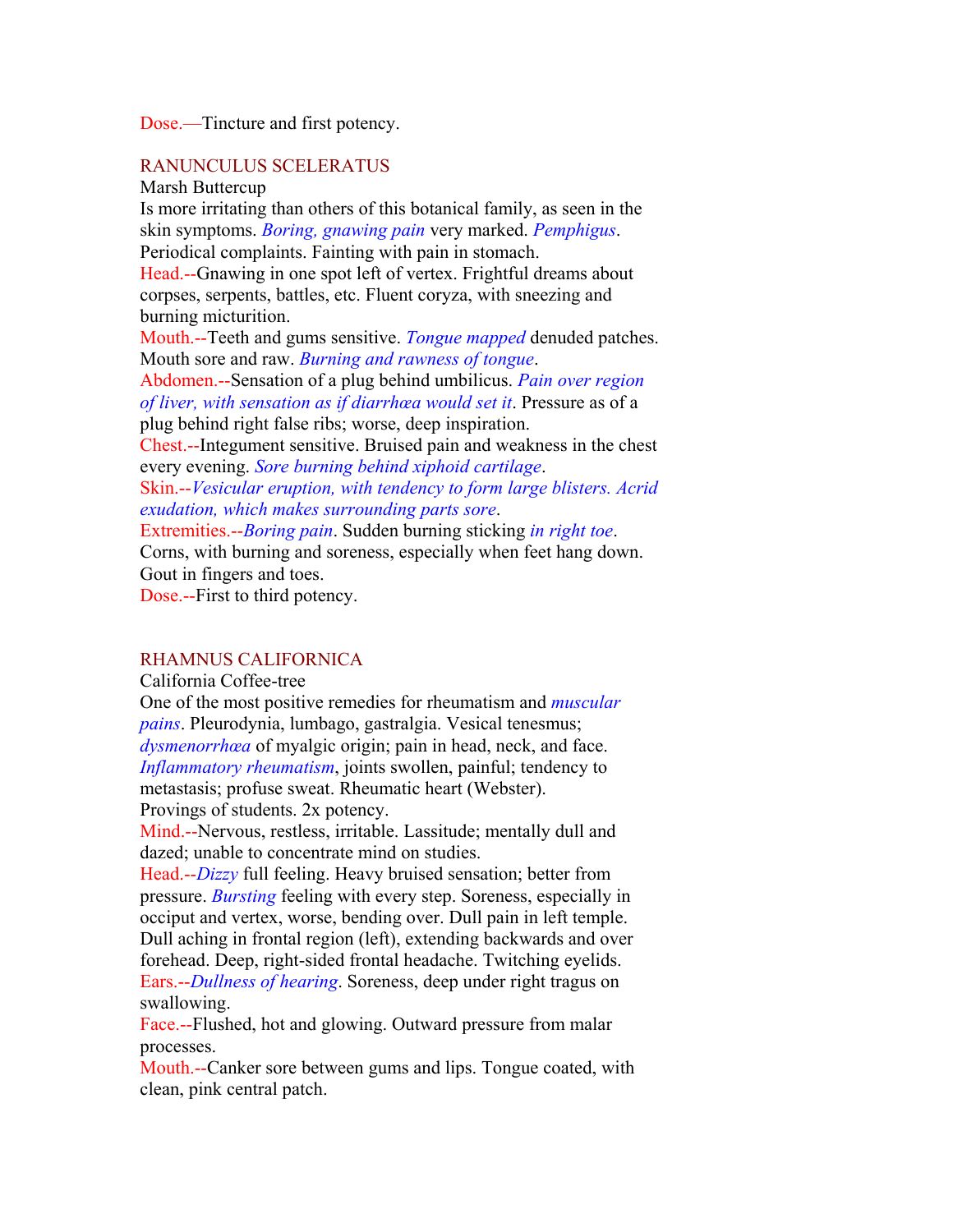Throat.--Dry, rough. Soreness on right side and tonsil. Bowels.--*Constipation* with some flatus. Tenesmus and dry stool. Flatulent diarrhœa.

Genito-urinary.--Increased urination. Tickling in anterior urethra, small morning drop (no previous gonorrhœa). Sexual desire increased.

Respiratory.--Substernal oppression. Tenderness on pressure of right intercostal muscles.

Heart.--Variation of pulse. Slow pulse.

Extremities.--Unable to control muscular action. Legs sore. Walked like a drunken man.

Modality.--Symptoms *worse* in evening.

Relationship.--*Rhamnus cathartica* or *Rhamnus Frangula*-European Buckthorn-a rheumatic remedy--(abdominal symptoms, colic, diarrhœa; hæmorrhoids, especially chronic). *Rhamnus Purshiana-Cascara Sagrada*--(palliative in constipation, as an intestinal tonic, and dyspepsia dependent thereon. 10-15 drops of tincture). Dose.--Tincture in 15-drop doses every four hours.

# RHUS AROMATICA

Fragrant Sumach

Renal and urinary affections, especially *diabetes*. Enuresis due to vesical atony; senile incontinence. Hæmaturia and cystitis come within the range of this remedy.

Urine.--*Pale*, albuminous. *Incontinence. Severe pain at beginning or before urination*, causing great agony in children. Constant dribbling. *Diabetes*, large quantities of urine of low specific gravity (*Phos ac; Acet ac*).

Dose.--Tincture, in rather material doses.

## RHUS GLABRA

Smooth Sumach

Epistaxis and *occipital headache. Fetid flatus*. Ulceration of mouth. *Dreams of flying through the air* (*Sticta*). *Profuse perspiration arising from debility* (*China*). It is claimed that this remedy will so disinfect the bowels that the flatus and stools will be free from odor. It acts well in putrescent conditions with tendency to ulceration. Mouth.--Scurvy; nursing sore mouth (*Veronica*). Aphthous stomatitis.

Relationship.--Said to be antidotal to the action of Mercury, and has been employed in the treatment of secondary syphilis after mercurialization.

Dose.--Tincture. Usually locally to soft, spongy gums, aphthæ, pharyngitis, etc. Internally, first potency.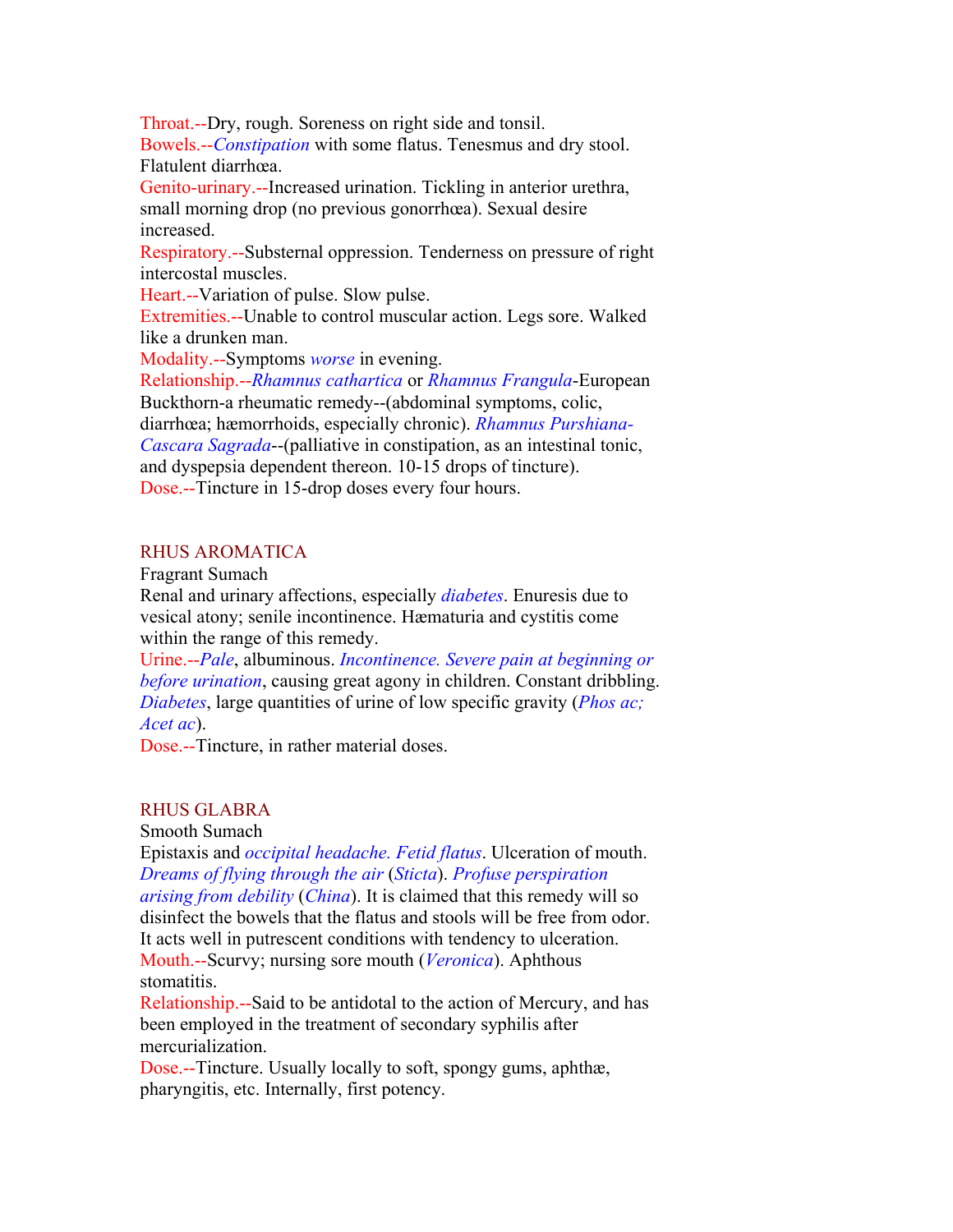### RUTA GRAVEOLENS

Rue-bitterwort

Acts upon the periosteum and cartilages, eyes and uterus. Complaints from straining *flexor tendons* especially. Tendency to the formation of deposits in the periosteum, tendons, and about joints, especially wrist. Overstrain of ocular muscles. All parts of the body are painful, *as if bruised*. Sprains (after *Arnica*). Lameness after sprains. Jaundice. *Feeling of intense lassitude, weakness and despair*. Injured "bruised" bones.

Head.--Pain as from a nail; after excessive intoxicating drinks. Periosteum sore. Epistaxis.

Eyes.--*Eyes-strain followed by headache. Eyes red, hot, and painful from sewing or reading fine print* (*Nat mur; Arg nit*). *Disturbances of accommodation*. Weary pain while reading. Pressure deep in orbits.

Tarsal cartilage feels bruised. Pressure over eyebrow. Asthenopia. Stomach.--Gastralgia of aching, gnawing character.

Urinary.--Pressure in neck of bladder after urinating; painful closure (*Apis*). Constant urging to urinate, feels bladder full.

Rectum.--*Difficult feces*, evacuated only with straining. Constipation, alternating with mucous, frothy stools; discharge of blood with stool. When sitting, tearing stitches in rectum. *Carcinoma affecting lower* 

*bowel. Prolapsus ani* every time the bowels move, after confinement. Frequent, unsuccessful urging to stool. Protrusion of rectum when stooping.

Respiratory.--Cough with copious, thick, yellow expectoration; chest feels weak. Painful spot on sternum; short breath with tightness of chest.

Back.--Pain in nape, back and loins. Backache better pressure and lying on back. Lumbago worse morning before rising.

Extremities.--Spine and limbs feel bruised. Small of back and loins pain. Legs give out on rising from a chair, hips and thighs so weak (*Phos; Con*). Contraction of fingers. Pain and stiffness in wrists and hands. Ganglia (*Benzoic ac*). Sciatica; worse, lying down at night; pain from back down hips and thighs. Hamstrings feel shortened (*Graph*). *Tendons sore*. Aching pain in tendo-Achilles. *Thighs pain when stretching the limbs*. Pain in bones of feet and ankles. Great restlessness.

Modalities.--*Worse*, lying down, from cold, wet weather.

Relationship.--Compare: *Ratanhia; Carduus*. Rectal (irritation); *Jaborandi; Phyt; Rhus; Sil; Arn*.

Antidote: *Camph*.

Complementary: *Calc phos*.

Dose.--First to sixth potency. Locally, the tincture for ganglia and as a lotion for the eyes.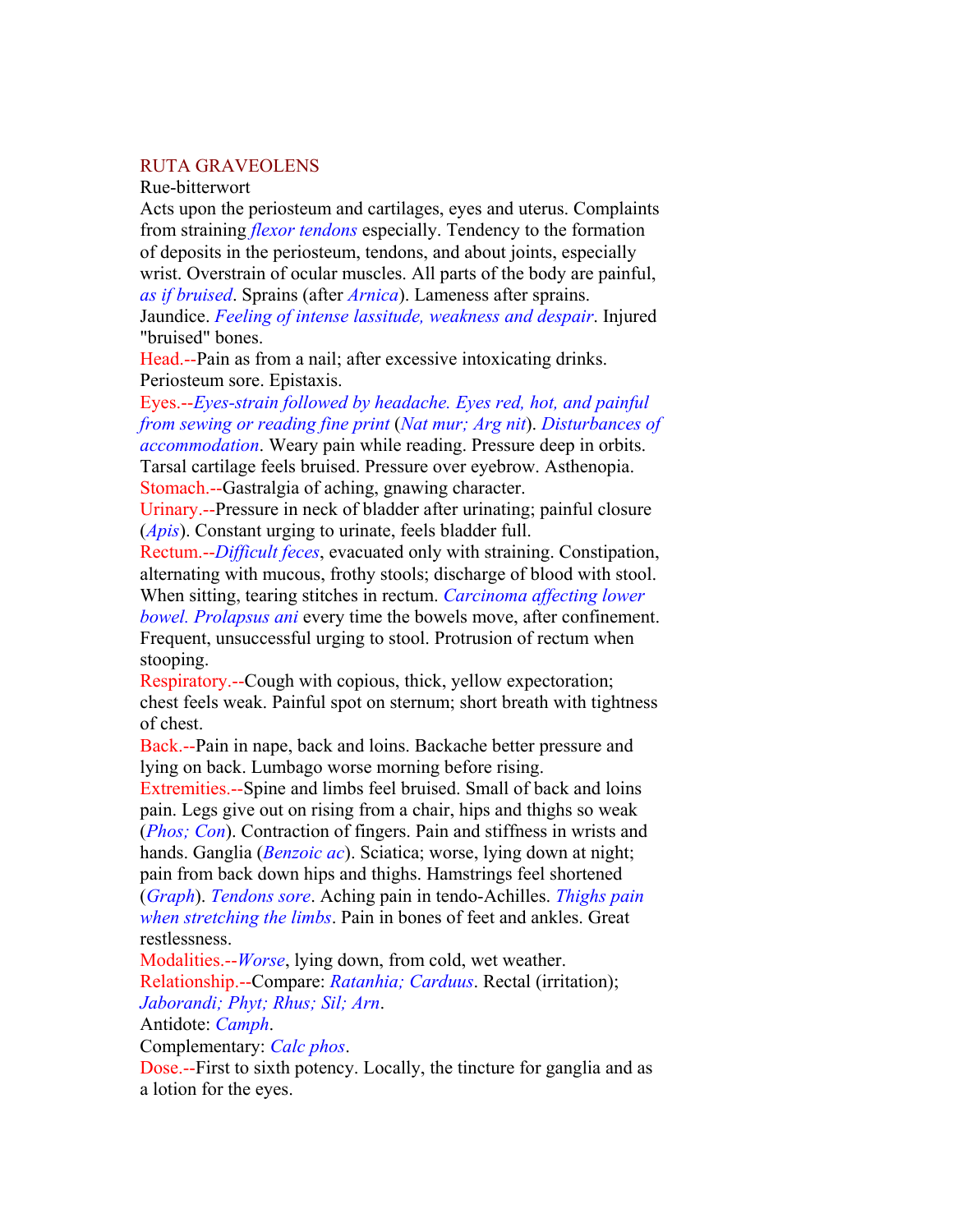## SABAL SERRULATA

Saw Palmetto

Sabal is homeopathic to irritability of the genito-urinary organs. General and sexual debility. Promotes nutrition and tissue building. Head, stomach, and ovarian symptoms marked. Of unquestioned value in prostatic enlargement, *epididymitis*, and urinary difficulties. Acts on membrano-prostatic portion of urethra. Iritis, with prostatic trouble. *Valuable for undeveloped mammary glands. Fear of going to sleep*. Languor, apathy and indifference.

Head.--Confused, full; dislikes sympathy; makes her angry. Vertigo, with headache. Neuralgia in feeble patients. Pain runs up from nose and centers in forehead.

Stomach.--Belching and acidity. Desire for milk (*Rhus; Apis*) Urinary.--Constant desire to pass water at night. *Enuresis*; paresis of sphincter vesicæ. Chronic gonorrhœa. Difficult urination. Cystitis with prostatic hypertrophy.

Male.--*Prostatic troubles*; enlargement; discharge of prostatic fluid. Wasting of testes and *loss of sexual power*. Coitus painful at the time of emission. *Sexual neurotics*. Organs feel cold.

Female.--Ovaries tender and enlarged; *breasts shrivel* (*Iod; Kali iod*). Young female neurotics; suppressed or perverted sexual inclination. Respiratory.--Copious expectoration, with catarrh of nose. Chronic bronchitis (*Stann; Hep*).

Relationship.--Compare: *Phosph ac; Stigmata maydis; Santal; Apis*. In prostatic symptoms: *fer pic; Thuja; Picric acid* (more sexual erethism). Populus tremul; (prostatic enlargement with cystitis). Dose.--Mother tincture, ten to thirty drops. Third potency often better. The tincture must be prepared from the *fresh berries* to be effective.

## SALIX NIGRA

Black-willow

Has a positive action on the generative organs of both sexes Hysteria and nervousness. Libidinous thoughts and lascivious dreams. Controls genital irritability. Moderates sexual passion. Satyriasis and erotomania. In acute gonorrhœa, with much erotic trouble; chordee. After masturbation; spermatorrhœa.

Face.--Red, swollen, especially the end of nose-eyes blood-shot and sore to touch and on motion. Roots of hair hurt. Epistaxis.

Female.--Before and during menses much nervous disturbance, pain in ovaries; difficult menstruation. Ovarian congestion and neuralgia. Menorrhagia. Bleeding with uterine fibroid. Nymphomania.

Male.--Painful movement of the testicles.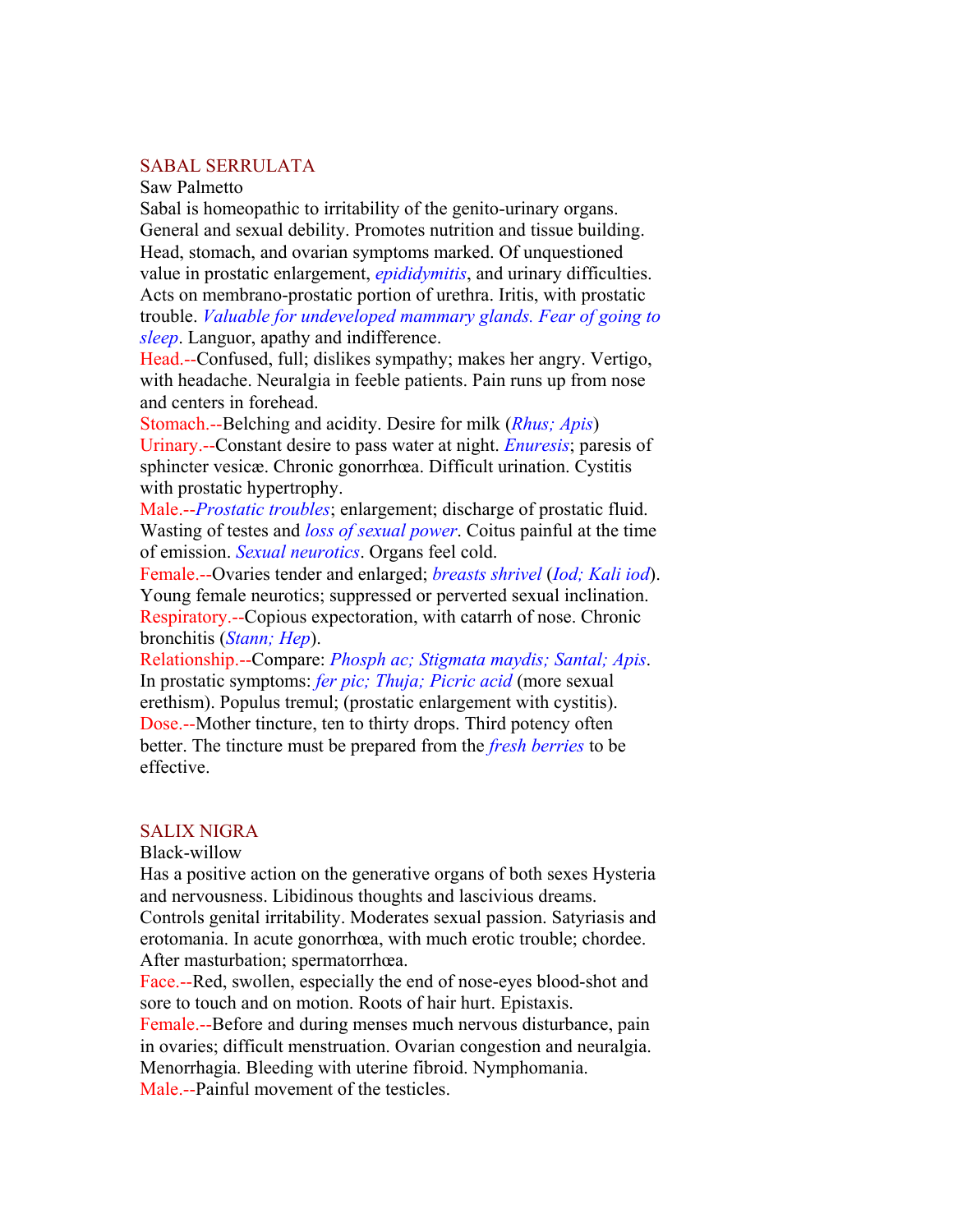Back.--Pain across sacral and lumbar region. Unable to step out quickly.

Relationship.--Compare: *Yohimbin; Canth*. Dose.--Material doses of the tincture, thirty drops.

### SALVIA OFFICINALIS

Sage

Controls excessive sweating when circulation is enfeebled; of less use in phthisis *with night-sweats* and suffocating tickling cough. Galactorrhœa. Exerts a tonic influence on the skin.

Respiratory.--Tickling cough, especially in consumption.

Skin.--Soft, relaxed, with enfeebled circulation and cold extremities. *Colliquative perspiration*.

Relationship.--Compare: *Chrysanhemum Leucanthemum*--Ox-eye Daisy. Has specific action on sudoriparous glands. Quiets nervous system like *Cypripedium*. Right sided tearing pain in bones of jaw and temple. Pain in teeth and gums, worse touch, better warmth. Irritable and tearful. Here use 12x. *Insomnia and night-sweats*. For colliquative sweating and hyperæsthesia of nervous system. Material doses of tincture. *Phelland; Tuberc; Salvia sclerata* (tonic influence on nervous system; dose, teaspoonful to one pint hot water, as inhalent for sponging). *Rubia tinctorum*-Madder-A remedy for the spleen (*Ceanothus*). Chlorosis and amenorrhœa; tuberculosis. Anæmia; undernourished conditions; splenic anæmia. Dose, 10 drops of tincture.

Dose.--Tincture, in twenty-drop doses, in a little water. The effects manifest themselves quickly two hours after taking a dose, and they persist for from two to six days.

# SAMBUCUS NIGRA

Elder

Acts especially on the respiratory organs. Dry coryza of infants, snuffles, œdematous swellings. *Profuse sweat* accompanies many affections.

Mind.--Sees images when shutting eyes. *Constant fretfulness*. Very easily frightened. Fright followed by suffocative attacks.

Face.--Turns blue with cough. Red, burning spots on cheeks. Heat and perspiration of face.

Abdomen.--Colic, with nausea and flatulence; frequent watery, slimy stools.

Urine.--Profuse urine with dry heat of skin. Frequent micturition, with scanty urine. Acute nephritis; dropsical symptoms, with vomiting.

Respiratory.--Chest oppressed with pressure in stomach, and nausea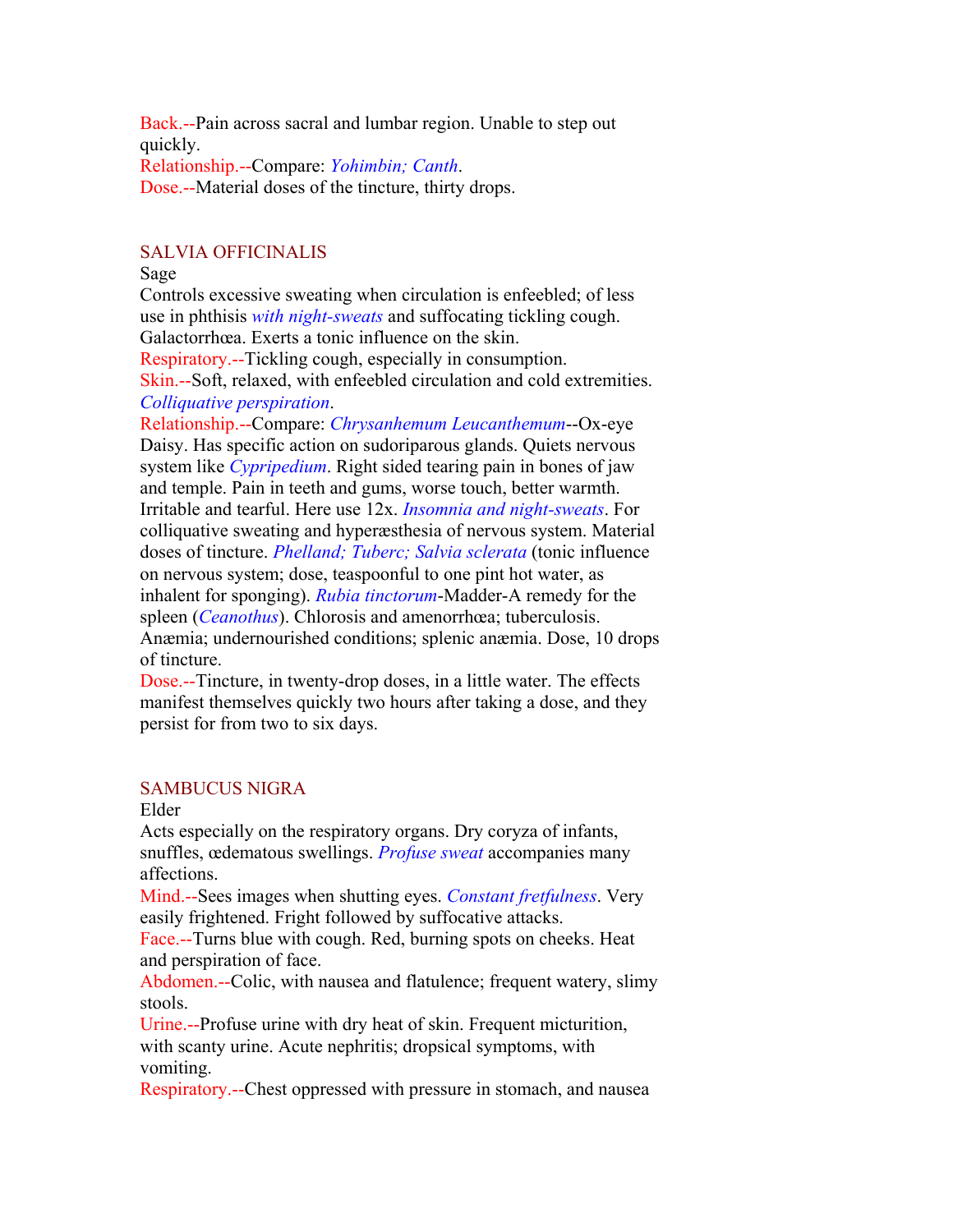Hoarseness with tenacious mucus in larynx. Paroxysmal, *suffocative cough, coming on about midnight*, with crying and dyspnœa. Spasmodic croup. Dry coryza. *Sniffles of infants*; nose dry and

obstructed. Loose choking cough. When nursing child must let go of nipple, nose blocked up, cannot breathe. *Child awakes suddenly, nearly suffocating, sits up, turns blue. Cannot expire* (*Meph*). Millar's asthma.

Extremities.--Hands turn blue. Œdematous swelling in legs, insteps, and feet. Feet icy cold. Debilitating night-sweats (*Salvia; Acet ac*). Fever.--Dry heat while sleeping. *Dreads uncovering. Profuse sweat over entire body during waking hours*. Dry, deep cough precedes the fever paroxysm.

Skin.--Dry heat of skin during sleep. Bloated and swollen; general dropsy; *profuse sweat on waking*.

Modalities.--*Worse*, sleep, during rest, after eating fruit. *Better*, sitting up in bed, motion.

Relationship.--Compare: *Ipec; Meph; Opium; Sambucus Canadensis*  (great value in dropsies; large doses required-fluid extract, 1/4 to 1 teaspoonful three times daily).

Antidotes: *Ars; Camph*.

Dose.--Tincture, to sixth potency.

### SANGUINARIA CANADENSIS

#### Blood Root

Is a right-sided remedy pre-eminently, and affects chiefly the mucous membranes, especially of the respiratory tract. It has marked vasomotor disturbances, as seen in the circumscribed redness of the cheeks, flashes of heat, determination of blood to head and chest, distention of temporal veins, burning in palms and soles, and has been found very applicable to climacteric disorders. *Burning*  sensations, like from hot water. Influenzal coughs. Phthisis. *Sudden stopping of catarrh of respiratory tract followed by diarrhœa. Burning* in various parts is characteristic.

Head.--Worse *right* side, sun headache. Periodical sick headache; pain begins in occiput, spreads upwards, and *settles over eyes, especially right. Veins and temples are distended*. Pain better lying down and sleep. Headaches return at climacteric; every seventh day (*Sulph; Sabad*). Pain in small spot over upper left parietal bone. Burning in eyes. Pain in the back of head "like a flash of lightning". Face.--Flushed. Neuralgia; pain extends in all directions from upper jaw. *Redness and burning of cheeks. Hectic flush*. Fullness and tenderness behind angle of jaws.

Nose.--Hay-fever. Ozæna, with profuse, offensive yellowish discharges. *Nasal polypi*. Coryza, followed by diarrhœa. Chronic rhinitis; membrane *dry* and congested.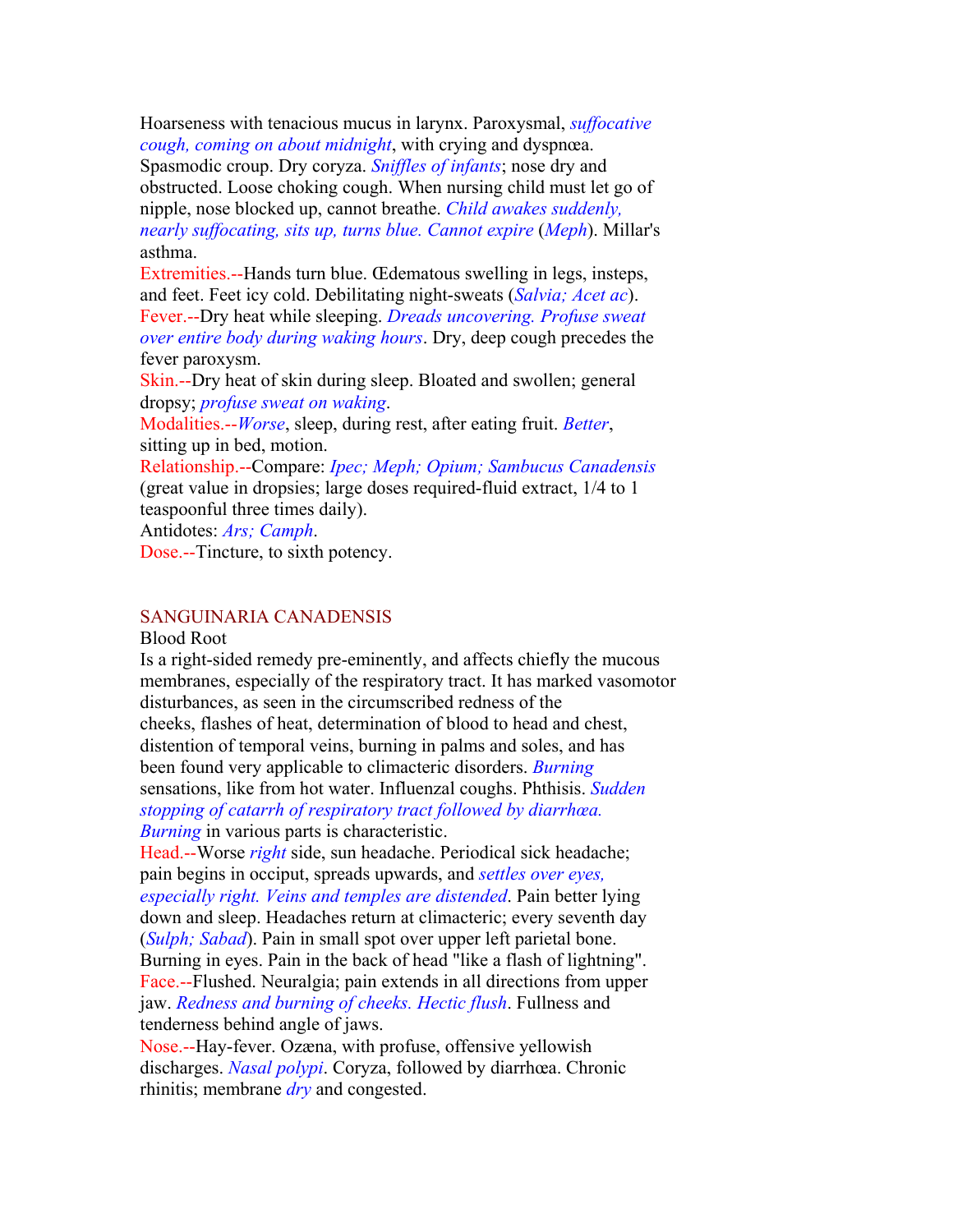Ears.--Burning in ears. Earache with headache. Humming and roaring. Aural polypus.

Throat.--Swollen; worse, right side. Dry and constricted. Ulceration of mouth and fauces, with dry, burning sensation Tongue white; feels scalded. Tonsillitis.

Stomach.--Aversion to butter. Craving for piquant things.

Unquenchable thirst. Burning, vomiting. Nausea, with salivation. Sinking, faint all-gone feeling (*Phos; Sep*). Spitting up of bile; gastroduodenal catarrh.

Abdomen.--Diarrhœa as coryza improves. Pain over region of liver. Diarrhœa; bilious, liquid, gushing stool (*Nat sulph; Lycop*). Cancer of rectum.

Female.--Leucorrhœa fetid, corrosive. Menses offensive, profuse. Soreness of breasts. Uterine polypi. Before, menses, itching of axillæ. Climacteric disorders.

Respiratory.--Œdema of larynx. Trachea sore. Heat and tension behind the sternum. Aphonia. *Cough of gastric origin*; relieved by eructation. Cough, with burning pain in chest; worse, right side. Sputum tough, *rust-colored*, offensive, almost impossible to raise. Spasmodic cough after influenza and *after whooping-cough*. Cough returns with every fresh cold. Tickling behind sternum, causes a constant hacking cough; worse at night on lying down. Must sit up in bed. Burning soreness in right chest, through to right shoulder. Severe soreness under right nipple. Hæmoptysis from suppressed menses. *Severe dyspnœa* and constriction of chest. Offensive breath and purulent expectoration. Burning in chest as of hot steam from chest to abdomen. Fibroid phthisis. Pneumonia; better, lying on back. Asthma with stomach disorders (*Nux*). Valvular disease with lung development, phosphates in urine and loss of flesh. Sudden stoppage of catarrh of air passages brings on diarrhœa.

Extremities.--Rheumatism of right shoulder, left hip-joint and nape of neck. *Burning in soles and palms*. Rheumatic pains in places least covered by flesh; not in joints soles of feet burn. Right-side neuritis; better touching the part.

Skin.--Antidotes: *Rhus poisoning*. Red, blotchy eruptions; worse in spring. Burning and itching; worse by heat. Acne, with scanty menses. Circumscribed red spots over malar bones.

Modalities.--*Worse*, sweets, right side, motion, touch. *Better*, acids, sleep, darkness.

Relationship.--Complementary: *Tart em.* 

Compare: *Justicia* (bronchial catarrh, coryza, hoarseness; oversensitive). *Digitalis* (Migraine). *Bell; Iris; Melil; Lach; Ferr;* 

*Op*.

Dose.--Tincture in headaches; sixth potency in rheumatism.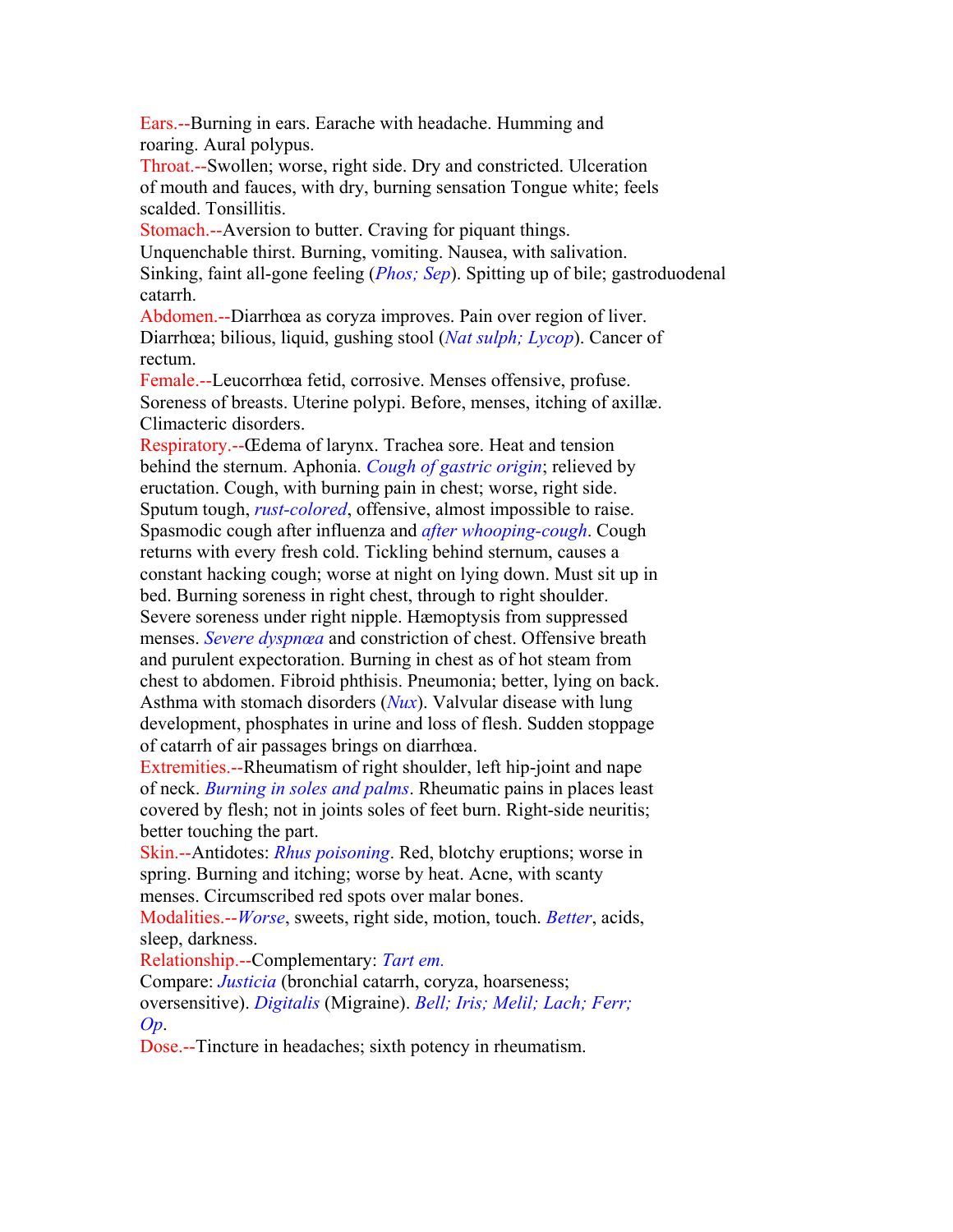### SCROPHULARIA NODOSA

Knotted Figwort

A powerful medicine whenever *enlarged glands* are present. Hodgkin's disease.

A valuable skin remedy. Has a specific affinity for the breast; very useful in the dissipation of breast tumors. *Eczema of the ear*. Pruritus vaginæ. Lupoid ulceration. *Scrofulous swellings* (*Cistus*). *Painful hæmorrhoids*. Tubercular testis. Epithelioma. Nodosities in the breasts (*Scirrhinum*). Pain in all flexor muscles.

Head.--Vertigo felt in vertex, greater when standing; drowsiness; pain from forehead to back of head. Eczema behind ear. Crusta lactea.

Eyes.--Distressing photophobia (*Conium*). Spots before eyes. Stitches in eyebrow. Sore eyeballs.

Ears.--Inflammation about auricle. Deep ulcerated auricle. Eczema around ear.

Abdomen.--*Pain in liver* on pressure. Colic below navel. Pain in sigmoid flexure and rectum. *Painful*, bleeding, protruding *piles*. Respiratory.--Violent dyspnœa, oppression of chest with trembling. Pain about bifurcation of trachea. Asthma in scrofulous patients. Skin.--Prickling itching, worse back of hand.

Sleep.--*Great drowsiness*; in morning and before and after meals

with weariness.

Modalities.--*Worse* lying on right side.

Compare: *Lobel erinus; Ruta; Carcinosin; Conium; Asterias*.

Dose.--Tincture and first potency. Apply locally to cancerous glands also Semper viv.

# SCUTELLARIA LATERIFOLIA

Skullcap

This is a nervous sedative, where *nervous fear* predominates. *Cardiac irritability. Chorea*. Nervous irritation and spasms of children, during dentition. *Twitching of muscles*. Nervous weakness after influenza. Mental.--*Fear of some calamity*. Inability to fix attention (*Aethus*). Confusion.

Head.--*Dull, frontal headache*. Eyes feel pressed outwards. Flushed face. Restless sleep and frightful dreams. *Must move about*. Night terrors. Migraine; worse, over right eye; *aching in eyeballs*. Explosive headaches of school teachers with frequent urination; headaches in front and base of brain. Nervous sick headaches, worse noise, odor light, better night; rest, 5 drops of tincture. Stomach.--Nausea; sour eructations; hiccough; pain and distress. Abdomen.--Gas, fullness and distention, colicky pain and uneasiness. Light colored diarrhœa.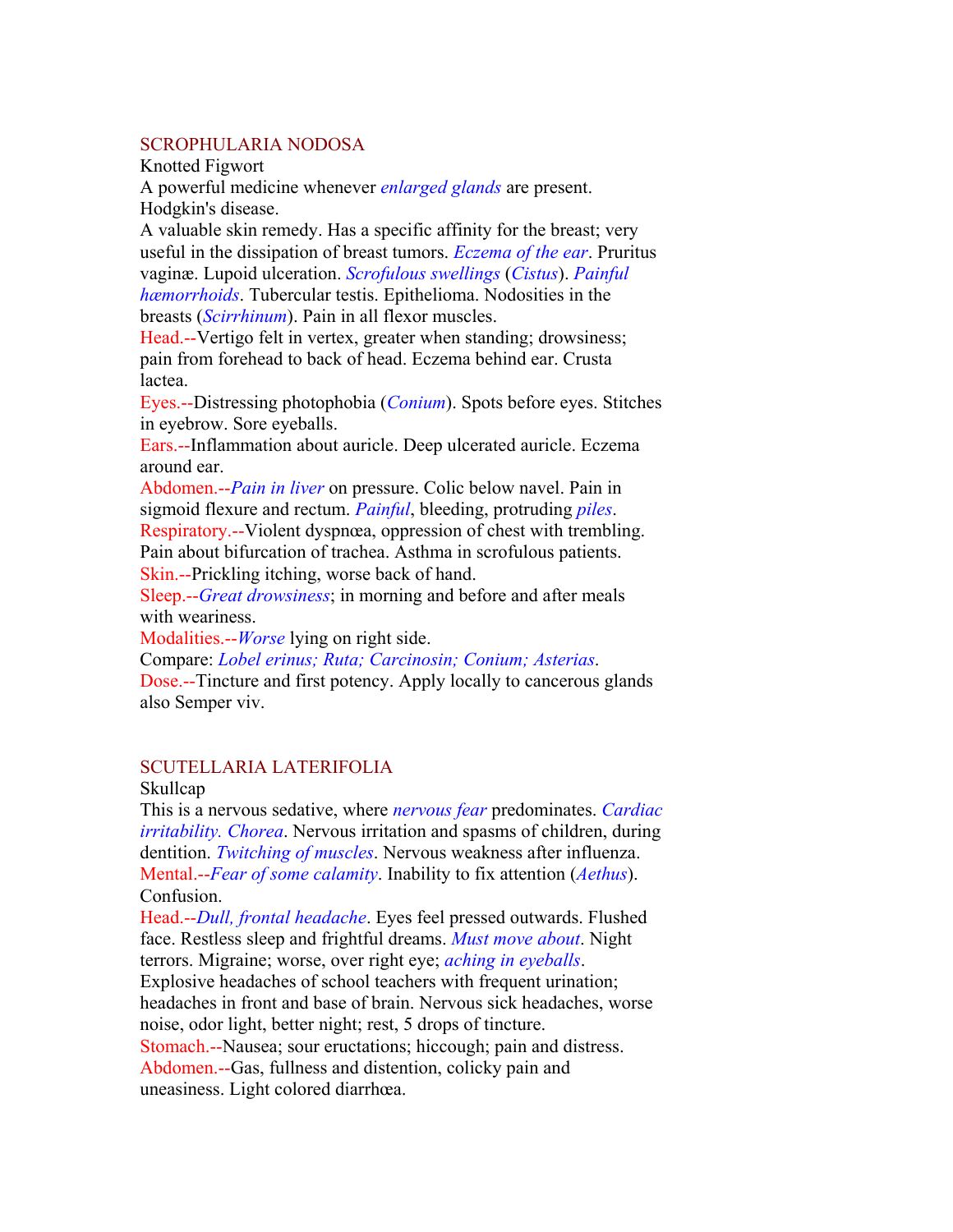Male.--Seminal emissions and impotency, with fear of never being **better** 

Sleep.--Night-terrors; sleeplessness; sudden wakefulness; frightful dreams.

Extremities.--Twitchings of muscles; must be moving. Chorea. Tremors. Sharp stinging pains in upper extremities. Nightly restlessness. Weakness and aching. Relationship.--Compare: *Cyprip; Lycopus*.

Dose.--Tincture and lower potencies.

### SEDUM ACRE

Small Houseleek Hæmorrhoidal pains, like those of anal fissures; constricting pains, worse few hours after stool. *Fissures*.

Relationship.--Compare: *Mucuna urens* (hæmorrhoidal diathesis and diseases depending thereon); *Sedum telephium* (uterine hæmorrhages, also of bowels and rectum; *menorrhagia*, *especially at climacteric*); *Sedum repens--S alpestre*--(*cancer*; specific action on abdominal organs; pain, loss of strength).

Dose.--Tincture to sixth potency.

#### SEMPERVIVUM TECTORUM

Houseleek

Is recommended for herpes, zoster and *cancerous tumors*. Scirrhous induration of tongue. Mammary carcinoma. Ring-worm. Hæmorrhoids.

Mouth.--Malignant ulcers of mouth. Cancer of tongue (*Galium*). Tongue has ulcers; *bleed easily*, especially at night; much soreness of tongue with *stabbing* pains. Whole mouth very tender.

Skin.--Erysipelatous affections. *Warts* and corns. Aphthæ. Flushed surface and stinging pains.

Relationship.--Compare: *Sedum acre*-small Houseleek--(scorbutic conditions; ulcers, intermittent fever) (*Galium; Kali cyanat*). *Oxalis acetosella*-Wood sorrel--(The inspissated juice used as a cautery to remove cancerous growths of the lips). *Cotyledon. Ficus Carica*-- (*Fig*)-The milky juice of the freshly broken stalk applied to warts; causes their disappearance.

Dose.--Tincture and 2 decimal, also fresh juice of plant. Locally for bites of insect, stings of bees, and poisoned wounds, warts.

# SENECIO AUREUS

Golden Ragwort Its action on the female organism has been clinically verified.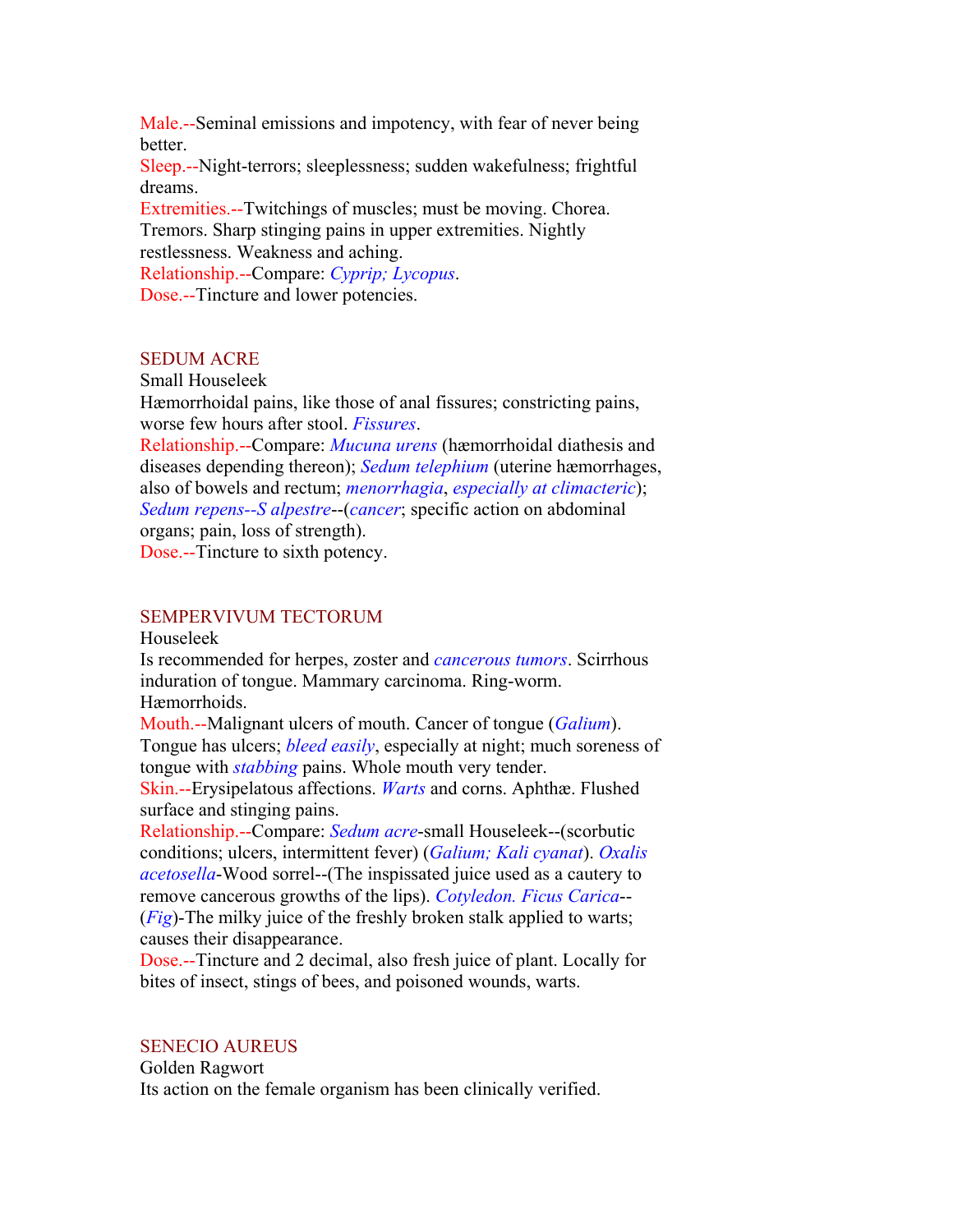Urinary organs also affected in a marked degree. Backaches of congested kidneys. Early cirrhosis of liver.

Mind.--Inability to fix mind upon any one subject. Despondent. Nervous and irritable.

Head.--Dull, stupefying headache. *Wavelike dizziness* from occiput to sinciput. *Sharp pains over left eye, and through left temple*. Fullness of nasal passages; burning; *sneezing*; profuse flow.

Face.--Teeth very sensitive. *Sharp, cutting pain* left side. *Dryness* of fauces, throat, and mouth.

Stomach.--Sour eructations; nausea.

Throat.--Dry mouth, throat, and fauces. Burning in pharynx, raw feeling in naso-pharynx, must swallow, though painful.

Abdomen.--Pain around umbilicus; spreads all over abdomen; better, stool. Thin, watery stool, intermingled with hard lumps of feces (*Ant crud*). *Straining at stool; thin, dark, bloody, with tenesmus*.

Urinary.--Scanty, high-colored, *bloody*, with much mucus and *tenesmus*. *Great heat and constant urging*. Nephritis. Irritable bladder Male.--Lascivious dreams, with involuntary emissions. *Prostate enlarged*. Dull, heavy pain in spermatic cord, extending to testicles. Female.--*Menses retarded*, suppressed. *Functional amenorrhœa of young girls* with backache. Before menses, inflammatory conditions of throat, chest, and bladder. After menstruation commences, these improve. Anæmic dysmenorrhœa with urinary disturbances.

Premature and too profuse menses (*Calc; Erig*).

Respiratory.--Acute inflammatory conditions of upper respiratory tract. Hoarseness. *Cough loose*, with labored inspiration. Chest sore and raw. Dyspnœa on ascending (*Calc*). Dry teasing cough, stitching chest pains.

Sleep.--Great drowsiness, with unpleasant dreams. Nervousness and sleeplessness.

Relationship.--Compare: *Senecio Jacobæa* (cerebro-spinal irritation, rigid muscles, chiefly of neck and shoulders; also, in cancer); *Aletris; Caulop; Sep*.

Dose.--Tincture, to third potency. *Senecin*, first trituration.

# **SENEGA**

Snakewort

Catarrhal symptoms, especially of the respiratory tract, and distinct eye symptoms of a paralytic type, are most characteristic.

Circumscribed spots in chest left after inflammations.

Mind.--Suddenly remembers unimportant regions which he saw long ago. Inclined to quarrel.

Head.--Dullness, with pressure and weakness of eyes. Pain in temples. *Bursting* pain in forehead.

Eyes.--Hyperphoria, better by bending head backwards. Acts on the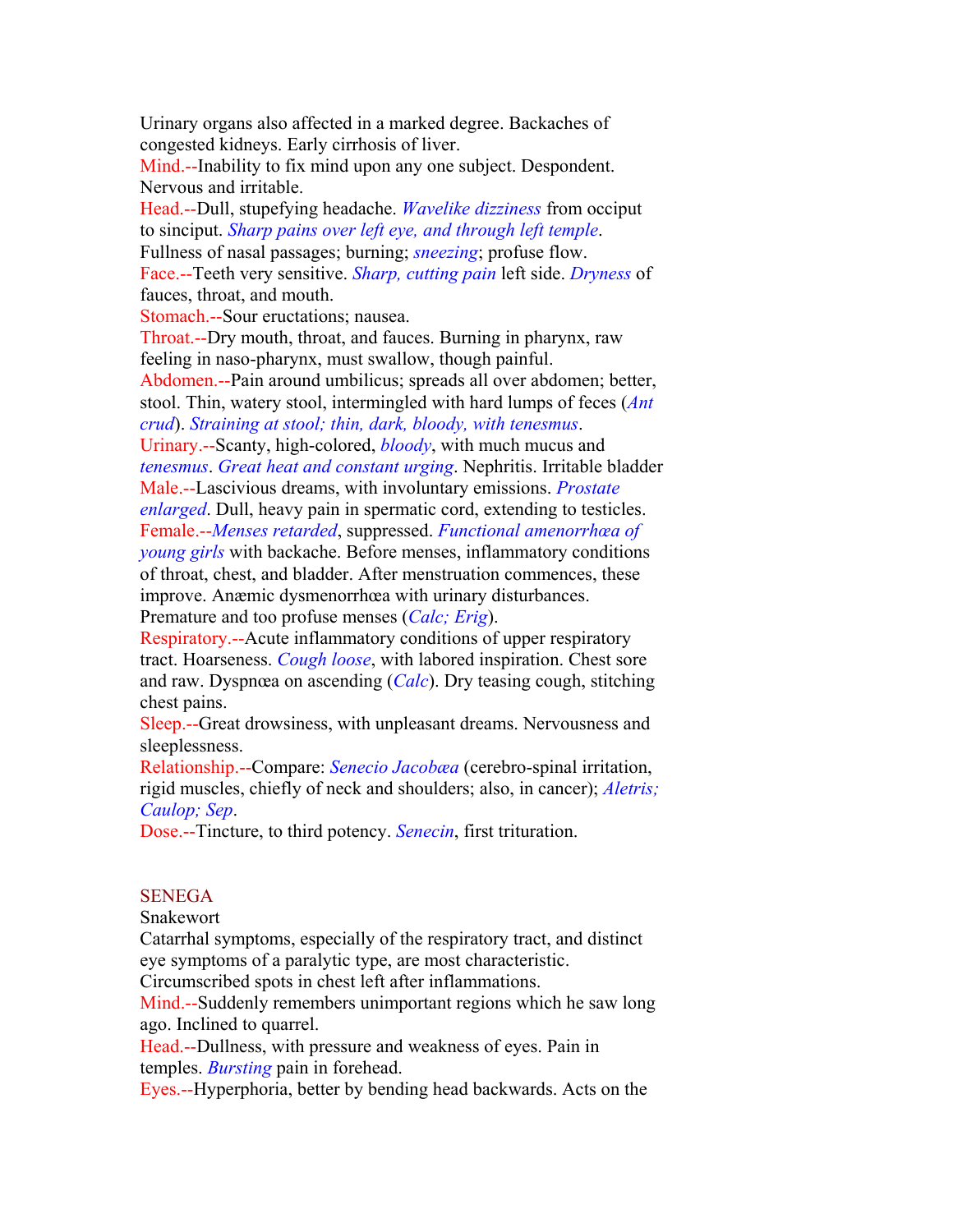rectus superior. Blepharitis; lids dry and crusty (*Graph*). Dryness, with sensation *as if too large for orbits*. Starting. Lachrymation.

Flickering; must wipe eyes frequently. Objects look shaded.

Muscular asthenopia (*Caust*). Double vision; better only by bending head backward. Opacities of the vitreous humor. Promotes absorption of fragments of lens, after operation.

Nose.--Dry. Coryza; much watery mucus and sneezing. Nostrils feel peppery.

Face.--Paralysis of left side of face. Heat in face. Burning vesicles in corners of mouth and lips.

Throat.--Catarrhal inflammation of throat and fauces, with scraping hoarseness. Burning and rawness. Sensation as if membrane had been abraded.

Respiratory.--Hoarseness. Hurts to talk. Bursting pain in back on coughing. Catarrh of larynx. Loss of voice. Hacking cough. Thorax feels too narrow. *Cough often ends in a sneeze. Rattling in chest* (*Tart emet*). Chest oppressed on ascending. Bronchial catarrh, *with sore chest walls*; much mucus; sensation of oppression and weight of chest. *Difficult raising of tough, profuse mucus*, in the aged. Asthenic bronchitis of old people with chronic interstitial nephritis or chronic emphysema. Old asthmatics with congestive attacks. *Exudations in Pleura*. Hydrothorax (*Merc sulph*). Pressure on chest as though lungs were forced back to spine. Voice unsteady, vocal cords partially paralyzed.

Urinary.--Greatly diminished; loaded with shreds and mucus; scalding before and after urinating. *Back*, bursting distending pain in kidney region.

Modalities.--*Worse*, walking in open air, during rest. *Better*, from sweat; *bending head backwards*.

Relationship.--Compare: *Caust; Phos; Saponin; Ammon; Calc; Nepeta cataria*-Catnip (to break up a cold; infantile colic: hysteria). Dose.--Tincture, to thirtieth potency.

# SOLIDAGO VIRGAUREA

# Golden-rod

#### (SOLIDAGO VIRGA)

Inhalation of the pollen has caused hæmorrhage from the lungs in phthisis. *Repeated colds of tuberculosis* (2x) *feeling of weakness*, chilliness alternating with heat; naso-pharyngeal catarrh, burning in throat, pains in limbs and thoracic oppression. Pain in region of kidneys, with dysuria. *Kidneys sensitive to pressure*. Bright's disease. Hay-fever when Solidago is the exciting cause. Here give 30th potency or higher.

Eyes.--Injected, watery, burning, stinging.

Nose.--Nares irritated with abundant mucus secretion; paroxysms of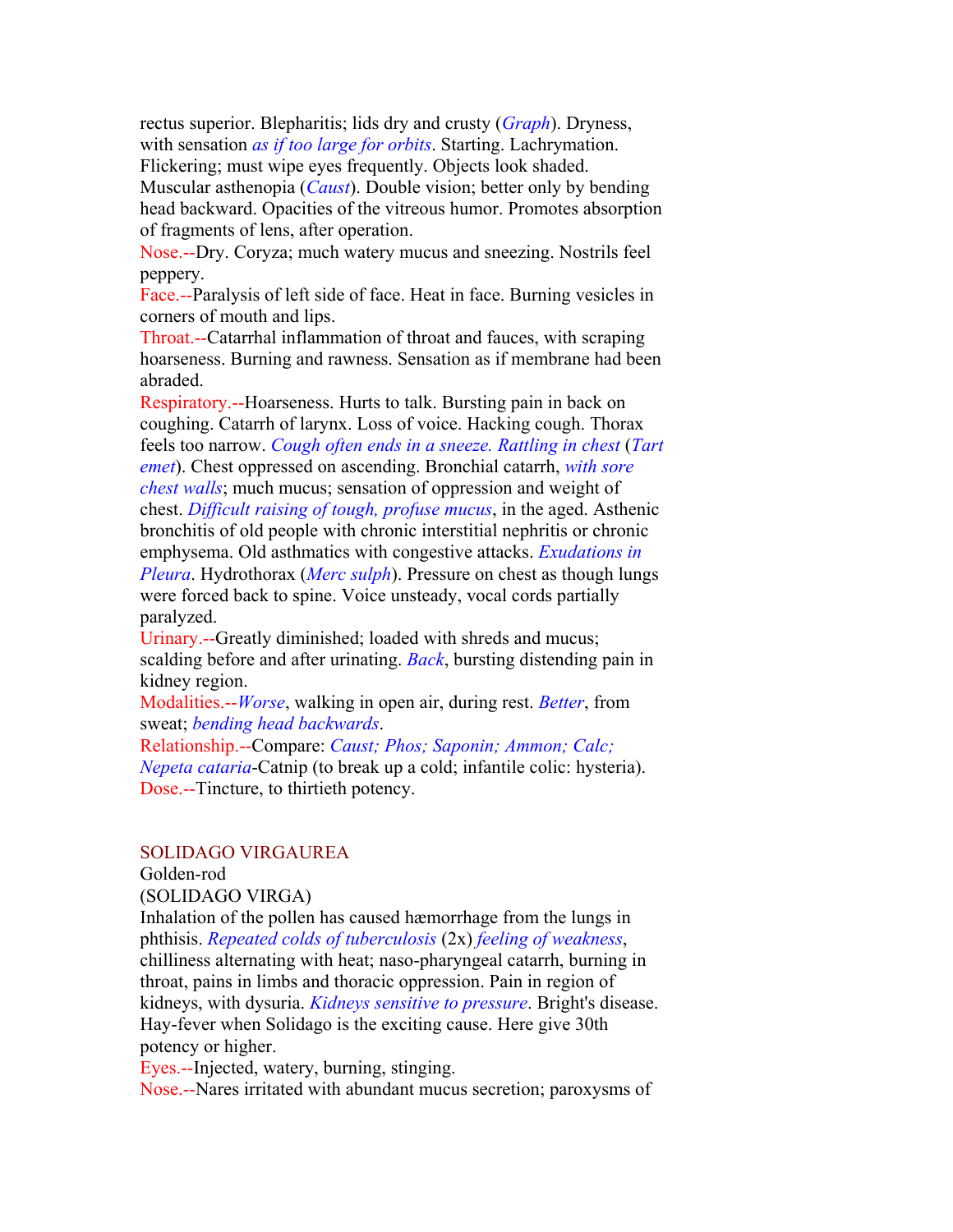sneezing.

Stomach.--Bitter taste, especially at night; coated tongue with very scanty brown and sour urine.

Respiratory.--Bronchitis, cough with much purulent expectoration, blood-streaked; oppressed breathing. Continuous dyspnœa. Asthma, with nightly dysuria.

Female.--Uterine enlargement, organ pressed down upon the bladder. *Fibroid tumors*.

Urine.--Scanty, reddish brown, thick sediment, dysuria, gravel. *Difficult and scanty*. Albumen, blood, and slime in urine. Pain in kidneys extend forward to abdomen and bladder (*Berb*). *Clear and offensive urine*. Sometimes makes the use of the catheter unnecessary.

Back.--Backache of congested kidneys (*Senec aur*).

Skin.--Blotches, especially on lower extremities; *itch*. Exanthema of lower extremities, with urinary disturbances, dropsy and threatened gangrene.

Relationship.--*Iodoform* 2x antidotes poison of Golden-rod. *Arsenic. Agrimonia* (Pain in region of kidneys).

Dose.--Tincture, to third potency. Oil of Solidago, 1 oz to 8 oz. Alcohol. 15 drops doses to promote expectoration in bronchitis and bronchial asthma in old people (Eli G. Jones).

# STELLARIA MEDIA

Chickweed

Induces a condition of stasis, congestion, and sluggishness of all functions. Morning aggravation.

Sharp, *shifting*, rheumatic pains in all parts very pronounced. *Rheumatism*; darting pains in almost every part; stiffness of joints; parts sore to touch; worse, motion. *Chronic rheumatism. Shifting pains* (*Puls; Kali sulph*). Psoriasis. Enlarged and inflamed gouty finger joints.

Head.--General irritability. Lassitude, indisposition to work. Smarting and burning in eyes, feel protruded. Dull, frontal headache; worse in morning and left side with sleepiness. Neck muscles stiff and sore. Eyes feel protruded.

Abdomen.--*Liver engorged, swollen, with stitching pain and sensitive to pressure*. Clay-colored stools. Hepatic torpor.

Constipation or alternating constipation and diarrhœa.

Extremities.--Rheumatoid pains in different parts of the body. Sharp pain in small of back, over kidneys, in gluteal region, extending down thigh. Pain in shoulders and arms. *Synovitis*. Bruised feeling. Rheumatic pains in calves of legs.

Modalities.--*Worse*, mornings, warmth, tobacco. *Better*, evenings, cold air, motion.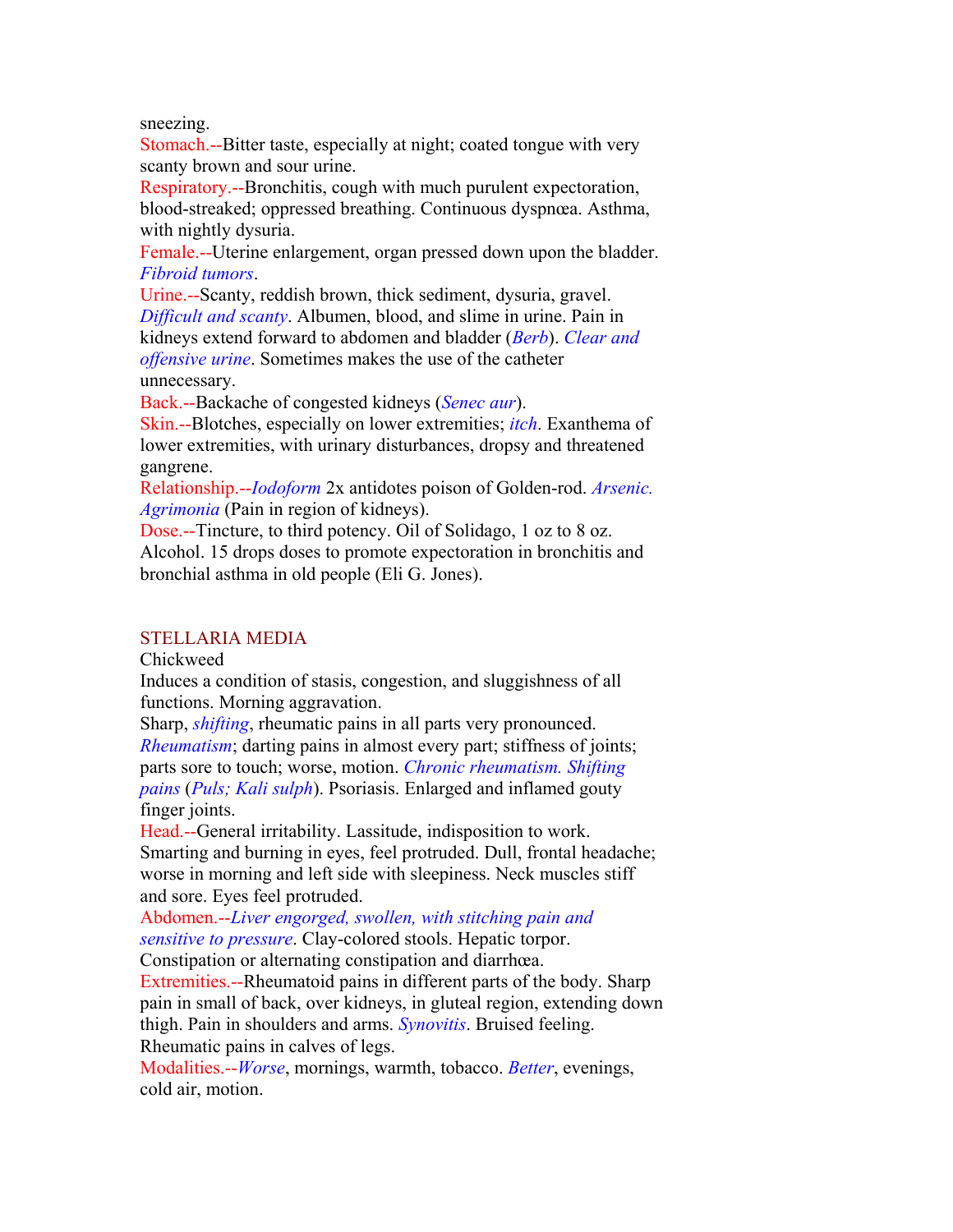Relationship.--Compare: *Pulsat* (similar in rheumatism, pains shifting, worse rest, warmth; better cold air). Dose.--Tincture, externally. Internally, 2x potency.

### STICTA PULMONARIA

#### Lungwort

Offers a set of symptoms like coryza, bronchial catarrh and influenza, together with nervous and *rheumatic* disturbances. There is a general feeling of dullness and malaise, as when a cold is coming on; dull, heavy pressure in forehead, catarrhal conjunctivitis, etc. *Rheumatic stiffness of neck*.

Mind.--*Feels as if floating in air* (*Datura arborea; Lac. Can*). Confusion of ideas; *patient must talk*.

Head.--Dull headache, with dull heavy pressure in forehead and *root of nose. Catarrhal headache before discharge appears*. Burning in eyes and soreness of balls. Sensation as if scalp were too small. Burning in eyelids.

Nose.--*Feeling of fullness at the root of the nose* (*Nux*). Atrophic rhinitis (*Calc fluor*). *Dryness of nasal membrane. Constant need to blow the nose, but no discharge*. Dry scabs, especially in evening and night. *Hay-fever*; incessant sneezing (*Sabad*).

Female.--Scanty flow of milk.

Abdomen.--Diarrhœa; stools profuse, frothy; worse, morning. Urine increased, with soreness and aching in bladder.

Respiratory.--Throat raw; dropping of mucus posteriorly. *Dry, hacking cough during night; worse, inspiration*. Tracheitis, facilitates expectoration. Loose cough in morning. Pain through chest from sternum to spiral column. Cough after measles (*Sang*); *worse towards evening and when tired. Pulsation from right side of sternum down to abdomen*.

Extremities.--Rheumatic pain in right shoulder joint, deltoid, and biceps. Swelling, heat, redness of joints. *Spot of inflammation and redness over affected joint*. Pain severe and drawing. Chorea-like spasms; legs feel floating in air. *Housemaid's knee* (*Rhus; Kali hyd; Slag*). Shooting pains in knees. Joints and neighboring muscles red, swollen, painful. Rheumatic pains precede catarrhal symptoms. Modalities.--*Worse*, sudden changes of temperature.

Relationship.--Compare: *Datura arborea-Bougmancia candida*  (cannot concentrate thoughts; brain floats in thousands of problems and grand ideas. Floating sensation as if ideas were floating outside of brain. Headache, heartburn. Burning sensation around cardiac and of stomach, extending to œsophagus with sense of constriction. Heat and fullness over liver region). *Cetraria*-Iceland Moss (chronic diarrhœa, phthisis, bloody expectoration. Is used as a decoction and boiled with milk as an expectorant and nutrient in bronchorrhœa,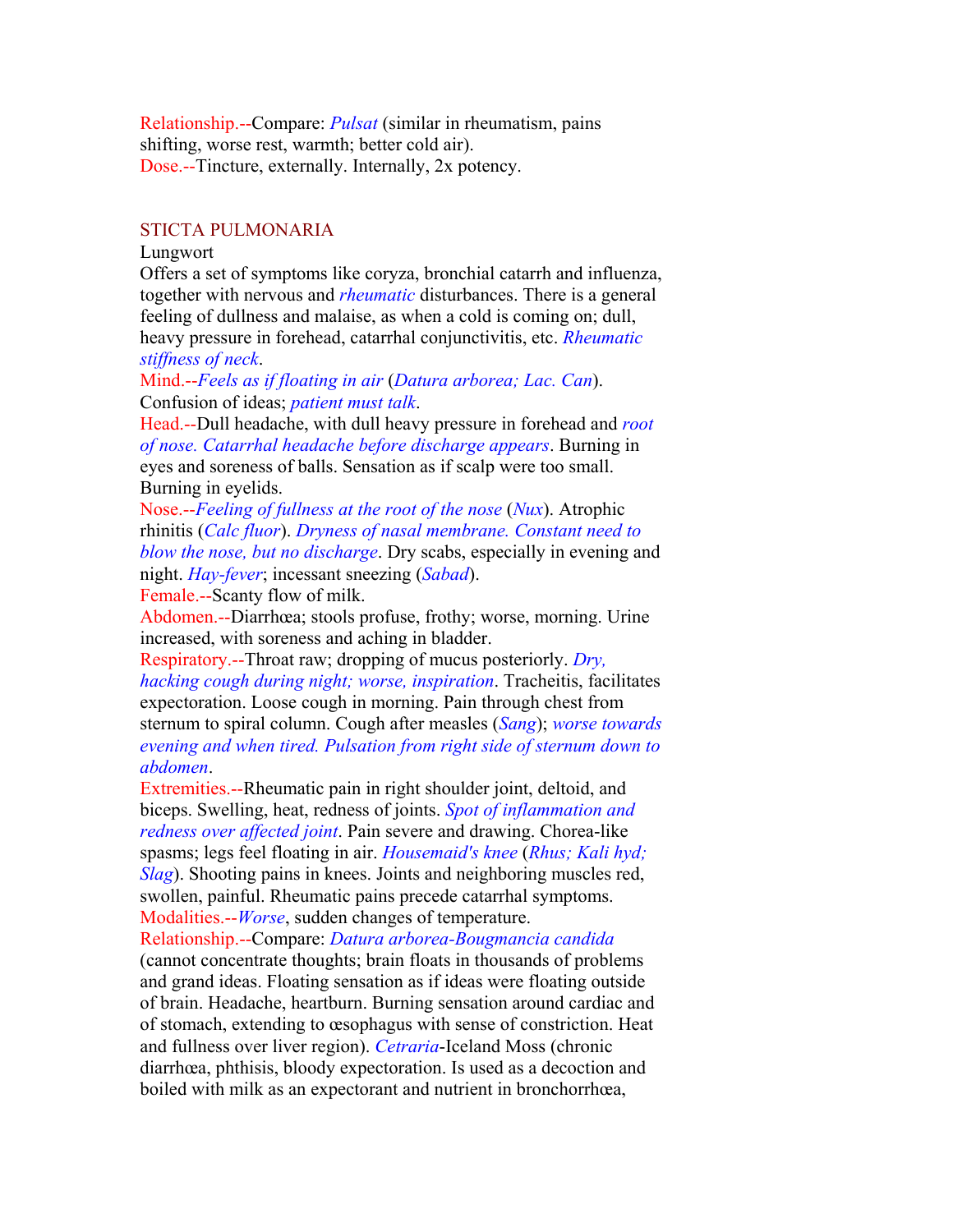catarrh, etc). Also compare: *Eryng; Dros; Stilling; Rumex; Sambuc*. Dose.--Tincture, to sixth potency.

### STIGMATA MAYDIS

Corn-silk (ZEA)

Has marked urinary symptoms, and has been used with success in organic heart disease, with much œdema of lower extremities and scanty urination. Enlarged prostate and retention of urine. Uric and phosphatic Gonorrhœa. Cystitis.

Urinary.--Suppression and *retention*. Dysuria. Renal lithiasis; nephritic colic; blood and red sand in urine. Tenesmus after urinating. Vesical catarrh. Gonorrhœa. Cystitis.

*Shucks* (as a decoction used for chronic malaria, teaspoonful doses freely. Dr. E. C. Lowe, England).

Dose.--Tincture in tent-to fifty-drop doses.

# STILLINGIA SILVATICA

Queen's Root

Chronic periosteal rheumatism, syphilitic and scrofulous affections. Respiratory symptoms well marked. Torpor of lymphatics; torpid liver, with jaundice and constipation.

Mind.--*Gloomy forebodings*; depressed.

Respiratory.--Dry, spasmodic cough. Larynx constricted, with stinging in fauces. Trachea feels sore when pressed. *Hoarseness* and chronic laryngeal affections of public speakers.

Urinary.--Urine colorless. *Deposits white sediment*; urine milky and thick.

Extremities.--Aching pains in *bones* of extremities and back.

Skin.--Ulcers; chronic eruptions on hands and fingers. *Enlarged cervical glands*. Burning, itching of legs; worse, exposure to air. Exostosis. Scrofuloderma; syphilis, secondary eruption and later symptoms. Valuable for intercurrent use.

Modalities.--*Worse*, in afternoons, damp air, motion. *Better*, in morning, dry air.

Relationship.--Compare: *Staphis; Mercur; Syphil; Aur; Corydalis*  (syphilitic nodes).

Dose.--Tincture and first potency.

# STROPHANTHUS HISPIDUS

Kombe-seed

Strophanthus is a muscle poison; it increases the contractile power of all striped muscles. Acts on the heart; *increasing the systole and*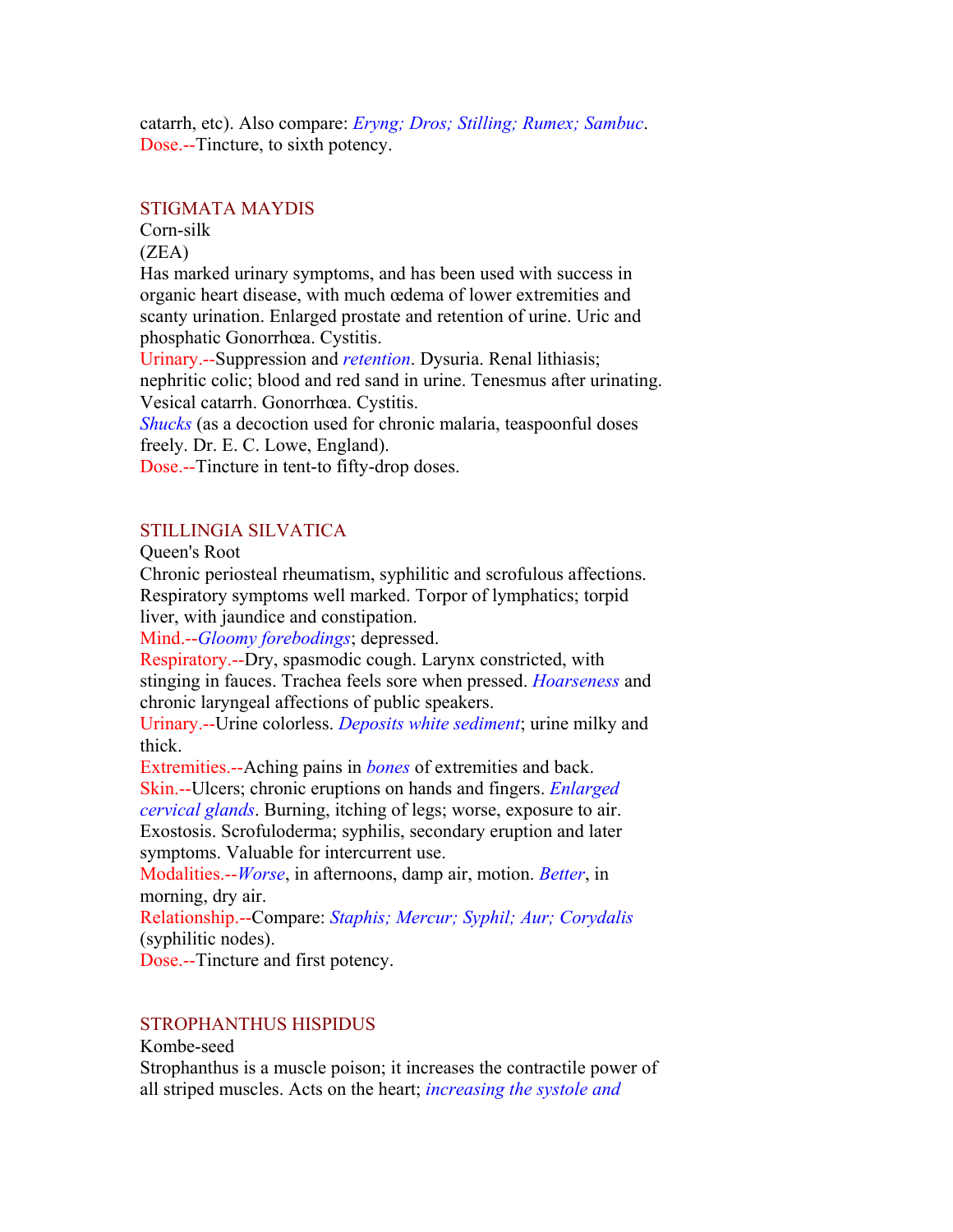*diminishes the rapidity*. May be used with advantage to tone the heart, and run off dropsical accumulations. In small doses for weak heart; it feels enlarged. In mitral regurgitation, where œdema and dropsy have supervened (*Digit*). Strophanthus occasions no gastric distress, has no cumulative effects, is a greater diuretic, and is safer for the aged, as it does not affect the vaso-motors. In pneumonia and in severe prostration from hæmorrhage after operations and acute diseases. After the long use of stimulants; *irritable heart* of tobaccosmokers. Arterio-sclerosis; rigid arteries of aged. Restores tone to a *brittle* tissue, especially of the heart muscle and valves. Especially useful in failing compensation dependent upon fatty heart. *Hives*. Anæmia with palpitation and breathlessness. Exophthalmia goitre. Corpulent persons. Head.--Temporal pains with double vision, impaired sight; brilliant eyes, flushed face. Senile vertigo. Stomach.--Nausea with special disgust for alcohol and so aids in treatment of dipsomania. Seven drops of tincture. Urinary.--Increased secretion; scanty and albuminous. Female.--Menorrhagia; uterine hæmorrhage; uterus heavily congested. Aching pain through hips and thighs during climacteric. Respiratory.--*Dyspnœa*, especially on ascending. Lungs congested. Œdema of lungs. Bronchial and cardiac asthma. Heart.--Pulse quickened. Heart's action weak, rapid irregular, due to muscular *debility*; and *insufficiency*. Cardiac pain.

Skin.--Urticaria, especially more chronic forms.

Extremities.--Swollen, dropsical. Anasarca.

Relationship.--Compare: *Digit* (but is slower than *strophant* in its action); *Phos ac* (weak heart, irregular pulse, fluttering sensation in cardiac region, palpitation during sleep, fainting).

Dose.--Tincture and 6x potency. In more acute cases, five to ten drops of the tincture three times a day.

### STRYCHNOS GAULTHERIANA

Tropical Bind-weed (HOANG NAN)

Exhaustion with vertigo; numbness and tingling in hands and feet; involuntary action of lower jaw. Pustules and boils; tertiary syphilis and Paralysis, Eczema, prurigo, old ulcers, leprosy, cancer of

glandular structures and bites of serpents. Removes fetor and hæmorrhage in cancer, revives the healing process. Follows Arsenic. Dose.--Five drops of the tincture. May be increased to twenty.

SUMBULUS MOSCHATUS

Musk-root (SUMBUL - FERULA SUMBUL)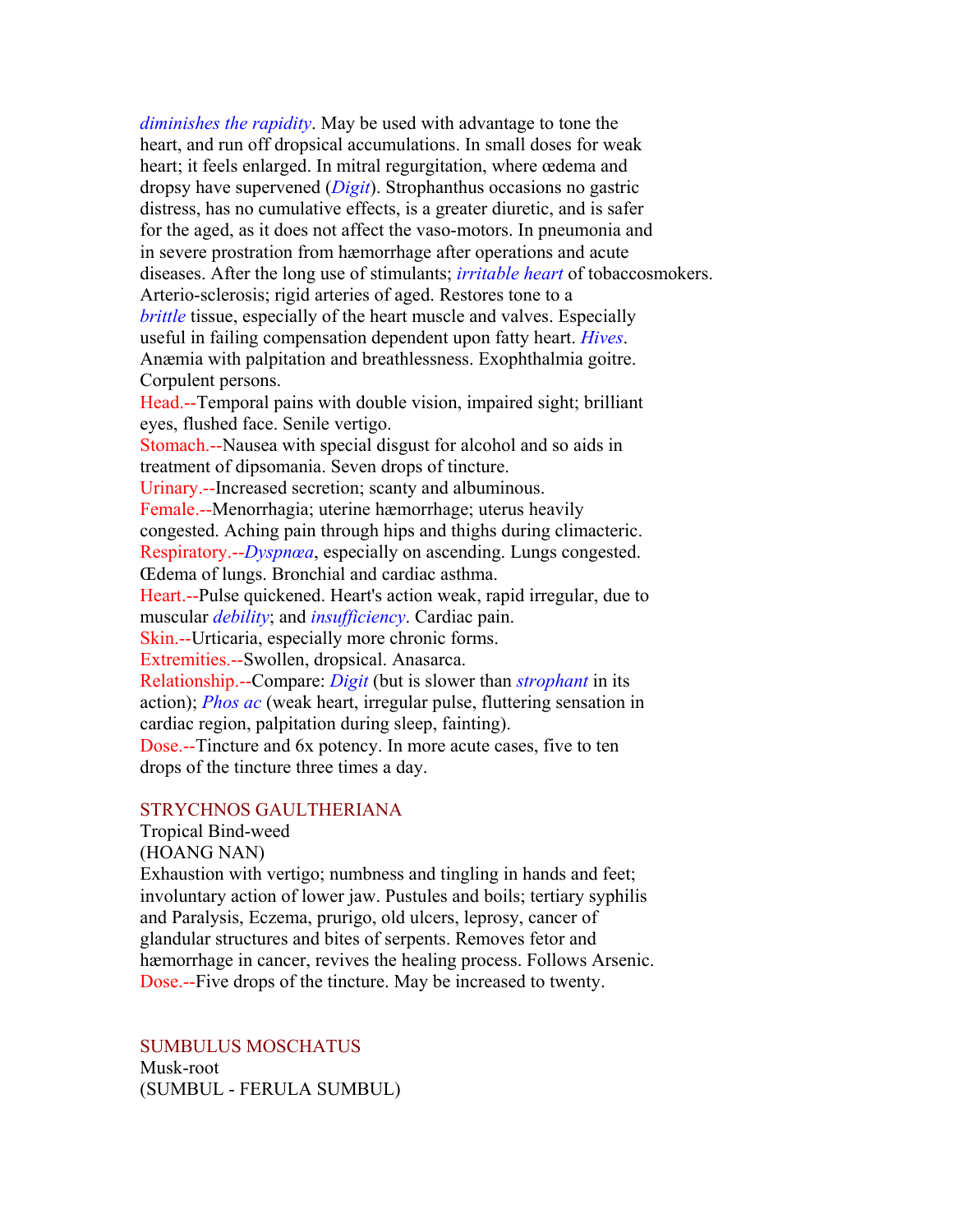Has many hysterical and nervous symptoms, and is of use in neuralgic affections and anomalous, functional, cardiac disorders. *Numbness on becoming cold*. Numbness on left side. *Insomnia* of delirium tremens (fifteen drops of tincture). Sensation as if water dropped down spine. Asthma. A tissue remedy for sclerosed arteries. Head.--Emotional and fidgety. Dull in morning, clear in evening. Mistakes in writing and adding. Comedones. Tenacious, yellow, mucus in nose.

Throat.--Chocking constriction; constant swallowing. Belching of gas from stomach. Spasm of pharyngeal muscles. Tenacious mucus in throat.

Heart.--*Nervous palpitation*. Neuralgia around left breast and left hypochondriac region. *Cardiac asthma*. Aching in left arm, heavy, numb an weary. Loses breath on any exertion. Pulse irregular. Female.--Ovarian neuralgia. *Abdomen full, distended, and painful*.

Climacteric flushes.

Urinary.--*Oily pellicle on surface of urine*. Modalities.--*Worse*, active exercise; left side.

Relationship.--Compare: *Asaf; Mosch*.

Dose.--Tincture, to third potency. Dr. W. McGeorge advises the 2x every 3 hours for arterio-sclerosis.

### SYMPHYTUM OFFICINALE

Comfrey-Knitbone

The root contains a crystalline solid, that stimulates the growth of epithelium on ulcerated surfaces. It may be administered internally in the treatment of gastric and duodenal juries to sinews, tendons and the periosteum. Acts on joints generally. Neuralgia of knee. Of great use in wounds penetrating to perineum and bones, *and in* 

*non-union of fractures*; irritable stump after amputation, irritable bone at point of fracture. Psoas abscess. *Pricking pain* and soreness of periosteum.

Head.--Pain in occiput, top and forehead; changing places. Pain comes down bone of nose. Inflammation of inferior maxillary bone, hard, red, swelling.

Eye.--*Pain in eye after a blow of an obtuse body*. For traumatic injuries of the eyes no remedy equals this.

Relationship.--Compare: *Arn; Calc phos*.

Dose.--Tincture.

Externally as a dressing for sores and ulcers and pruritus ani.

### SYZYGIUM JAMBOLANUM

Jambol Seeds - Enlexing, active principle Has an immediate effect of increasing the blood sugar, glycosuria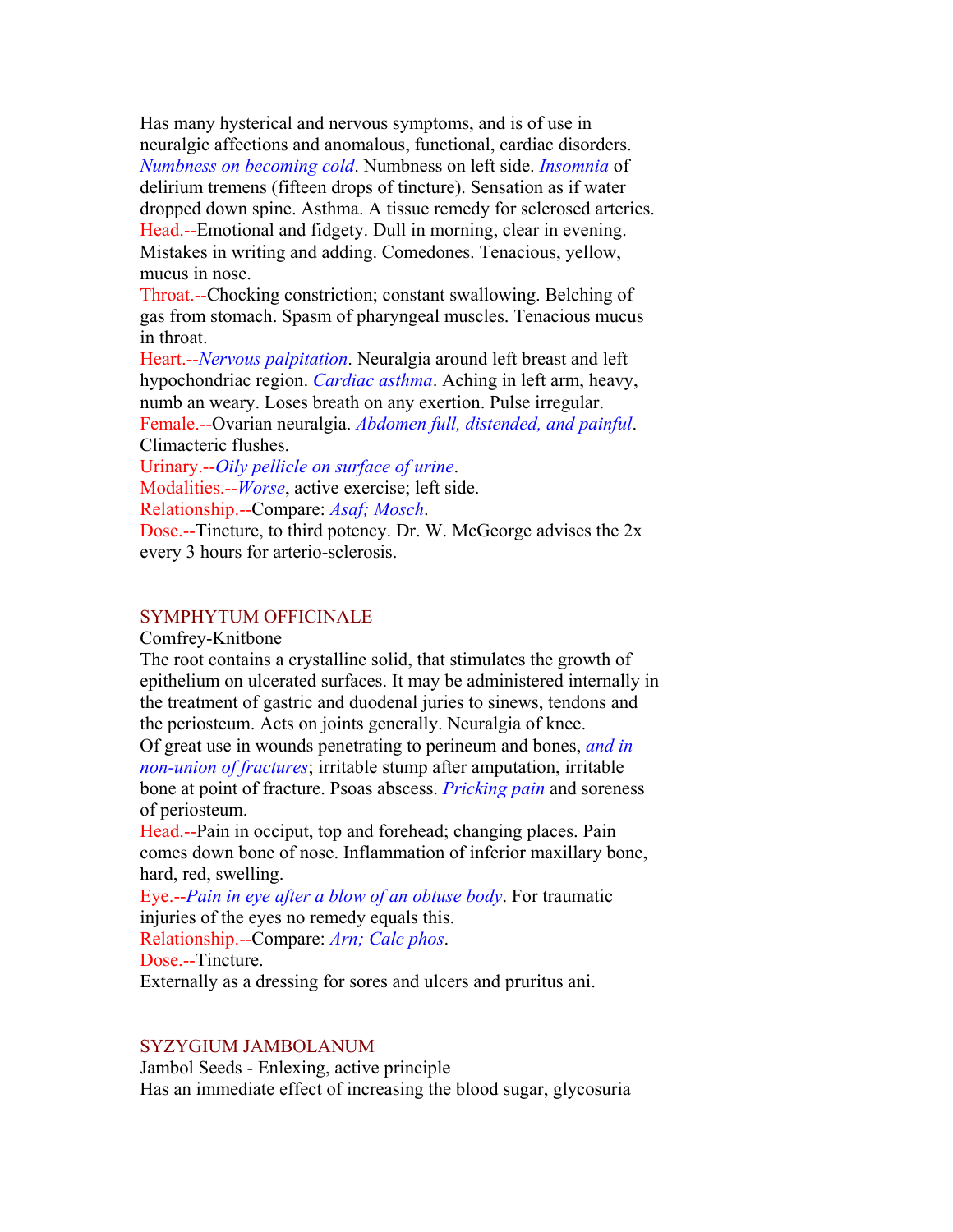#### results.

A most useful remedy in diabetes mellitus. *No other remedy causes in so marked degree the diminution and disappearance of sugar in the urine. Prickly heat in upper part of the body*; small red pimples itch violently. Great thirsts, weakness, emaciation. Very large amount of urine, specific gravity high. Old ulcers of skin. Diabetic ulceration. The seeds powdered, ten grains three times a day; also the tincture. Relationship.--Compare: *Insulin*-An aqueous solution of an active principle from pancreas which affects sugar metabolism. If administered at suitable intervals in diabetes mellitus, the blood sugar is maintained at a normal level and the urine remains free of sugar. Overdosage is followed by weakness and fatigue and tremulousness and profuse sweating.

#### TANACETUM VULGARE

Tansy

Abnormal lassitude. Nervous and tired feeling. "Half dead, half alive feeling" all over. Of use in chorea and reflex spasms (worms). Said to be a specific against effects of poison ivy.

Head.--Heavy, dull, confused. Headache with least exertion.

Mental.--Irritable, sensitive to noise. Mental fatigue, nausea and vertigo, worse in a closed room.

Ears.--Roaring and ringing; voice sounds strange; *ears seem to close up suddenly*.

Abdomen.--Pain in bowels; relieved by stool. Desire for stool immediately after eating. *Dysentery*.

Female.--Dysmenorrhœa, with bearing-down pains, tenderness, drawing in groins. Menses suppressed; later, profuse.

Respiratory.--Hurried, labored, stertorous respiration. Frothy mucus obstructs the air-passages.

Relationship.--Compare: *Cimicif; Cina; Absinth. Nux* follows well. Dose.--Tincture, to third potency.

### TARAXACUM OFFICINALE

#### Dandelion

For gastric headaches, bilious attacks, with characteristically mapped tongue and jaundiced skin. Cancer of bladder. Flatulence. *Hysterical tympanites*.

Head.--Sensation of great heat on top of head. *Sterno-mastoid*  muscle very painful to touch.

Mouth.--Mapped tongue. Tongue covered with a white film; feels raw; comes off in patches, leaving *red, sensitive spots*. Loss of appetite. Bitter taste and eructations. Salivation.

Abdomen.--Liver enlarged and indurated. Sharp stitches in left side.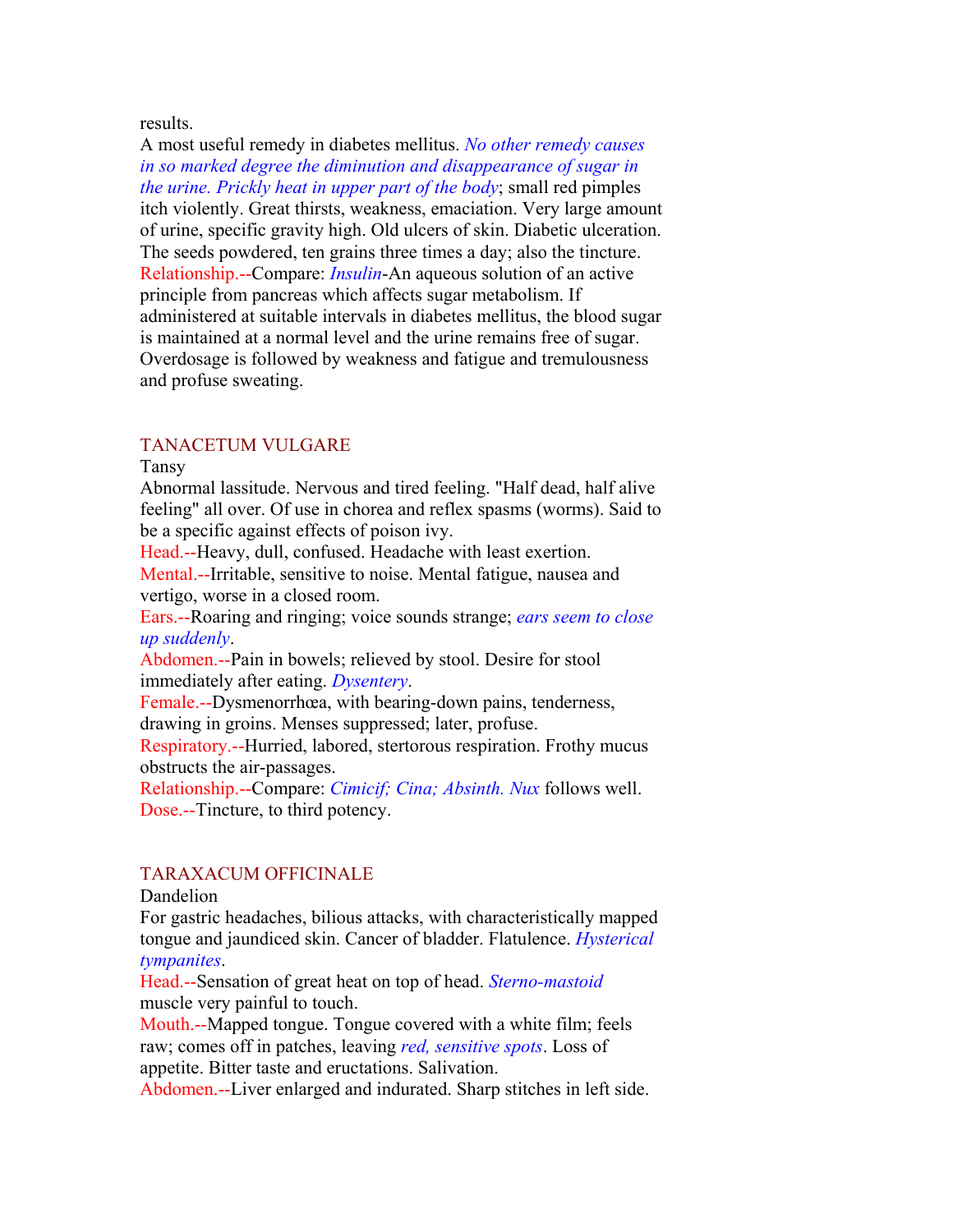Sensation of bubbles bursting in bowels. Tympanites. Evacuation difficult.

Extremities.--Very restless limbs. *Neuralgia of knee; better, pressure*. Limbs painful to touch.

Fever.--Chilliness after eating, worse drinking; *finger tips cold. Bitter taste*. Heat without thirst, in face, *in toes*. Sweat on falling asleep.

Skin.--*Profuse night-sweats*.

Modalities.--*Worse*, resting, lying down, sitting. *Better*, touch. Relationship.--Compare: *Choline*, a constituent of Taraxacum root, has given encouraging results in the treatment of cancer. Choline is closely related to *Neurin*, it is the "Cancronie" of Prof. Adamkiewicz (E. Schlegel). *Bry; Hydrast; Nux. Tela aranea* (nervous asthma and sleeplessness).

Dose.--Tincture, to third potency. In cancer 1-2 drams fluid extract.

### TAXUS BACCATA

Yew

In pustular diseases of skin and night-sweats. Also in gout and chronic rheumatism.

Head.--Supra-orbital and temporal pain on right side, with lachrymation. Pupils dilated. Face puffy and pale.

Stomach.--*Saliva hot*, acrid. Nausea. Pain in pit of stomach and region of navel. After eating, cough. Feeling of pins and needles at pit of stomach; of *emptiness*, must eat frequently (compare the coniferæ).

Skin.--Large, flat, itching pustules. Badly smelling night-sweats. Podagra. Erysipelas.

Dose.--Tincture, to third potency.

### THUJA OCCIDENTALIS

Arbor vitæ

Acts on skin, blood, gastro-intestinal tract, kidneys, and brain. Its relation to the production of pathological vegetations condylomate, warty excrescences, spongy tumors is very important. Moist mucous tubercles. Bleeding fungus growths. Nævus. Excess of venosity. The main action of Thuja is on the skin and genito-urinary organs, producing conditions that correspond with Hahnemann's sycotic dyscrasia, whose chief manifestation is the formation of wart-like excrescences upon mucous and cutaneous surfaces-fig-warts and condylomata. Has a specific antibacterial action, as in gonorrhœa and vaccination. Suppressed gonorrhœa, salpingitis. *Ill-effects of vaccination*. Sycotic pains, i.e, tearing in muscles and joints, worse at rest, better in dry weather, worse damp humid atmosphere; lameness.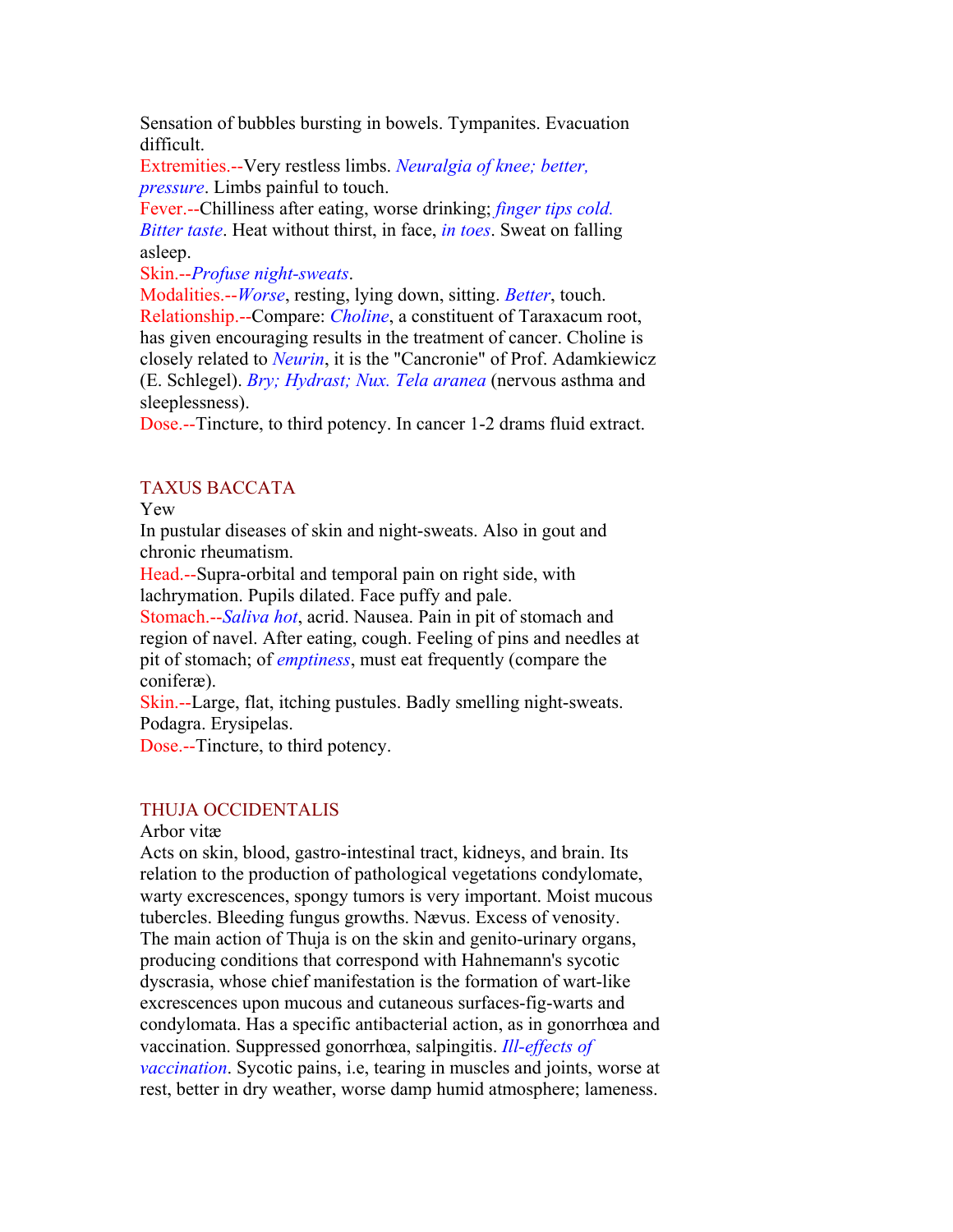*Hydrogenoid constitutions*, whose blood is morbidly hydroscopic, so that damp air and water are inimical. Complaints from moonlight. *Rapid exhaustion and emaciation*. Left-sided and chilly medicine. Variola, aborts the pustule and prevents the suppurating fever. *Vaccinosis*, viz, inveterable skin troubles, neuralgia, etc. Mind.--*Fixed ideas*, as if a strange person were at his side; as if soul

and body were separated; as if something alive in abdomen (*Croc*). Emotional sensitiveness; music causes weeping and trembling. Head.--Pain as if pierced by a nail (*Coff; Ign*). Neuralgia from tea (*Selen*). Left-sided headache. White, scaly dandruff; hair dry and falling out. Greasy skin of face.

Eyes.--Ciliary neuralgia; iritis. Eyelids agglutinated at night; dry, scaly. Styes and tarsal tumors (*Staph*). Acute and subacute inflammation of sclera. Sclera raised in patches, and looks bluish-red. Large, flat phlyctenules; *indolent*. Recurring episcleritis. Chronic scleritis.

Ears.--Chronic otitis; discharge purulent. Creaking when swallowing. Polypi.

Nose.--Chronic catarrh; thick, green mucus; blood and pus. On blowing nose, pain in teeth. Ulceration within the nostrils. Dryness of nasal cavities. Painful pressure at root.

Mouth.--Tip of tongue very painful. *White blisters on side close to root, painfully sore*. Teeth decay next to gums; very sensitive; gums retract. Drinks fall audibly into stomach. Ranula; varicose veins on tongue and mouth. Pyorrhea alveolaris.

Stomach.--Complete loss of appetite. Dislike for fresh meat and potatoes. Rancid eructations after fat food. Cutting pain in epigastrium. Cannot eat onions. Flatulence; pain after food; sinking sensation in epigastrium before food; thirst. Tea-drinking dyspepsia. Abdomen.--Distended; indurations in abdomen. Chronic diarrhœa, worse after breakfast. Discharges forcibly expelled; gurgling sound. Brown spots. *Flatulence and distension; protruding here and there*. Rumbling and colic. Constipation, with violent rectal pain, causing stool to recede (*Sil; Sanic*). Piles swollen; pain worse sitting, with stitching, burning pains at the anus. Anus fissured; painful to touch

with warts. *Movements as of something living* (*Crocus*), without pain. Urinary.--Urethra swollen inflamed. Urinary stream split and small. Sensation of trickling after urinating. Severe cutting *after* (*Sars*). Frequent micturition accompanying pains. Desire sudden and urgent, but cannot be controlled. Paralysis sphincter vesicæ.

Male.--Inflammation of prepuce and glans; pain in penis. Balanitis. *Gonorrhœal rheumatism. Gonorrhœa*. Chronic induration of testicles. Pain and burning felt near neck of bladder, with frequent and urgent desire to urinate. Prostatic enlargement (*Ferr pic; Thiosinaminum; Iod; Sabal*).

Female.--Vagina *very sensitive* (*Berb; Kreos; Lyssin*). Warty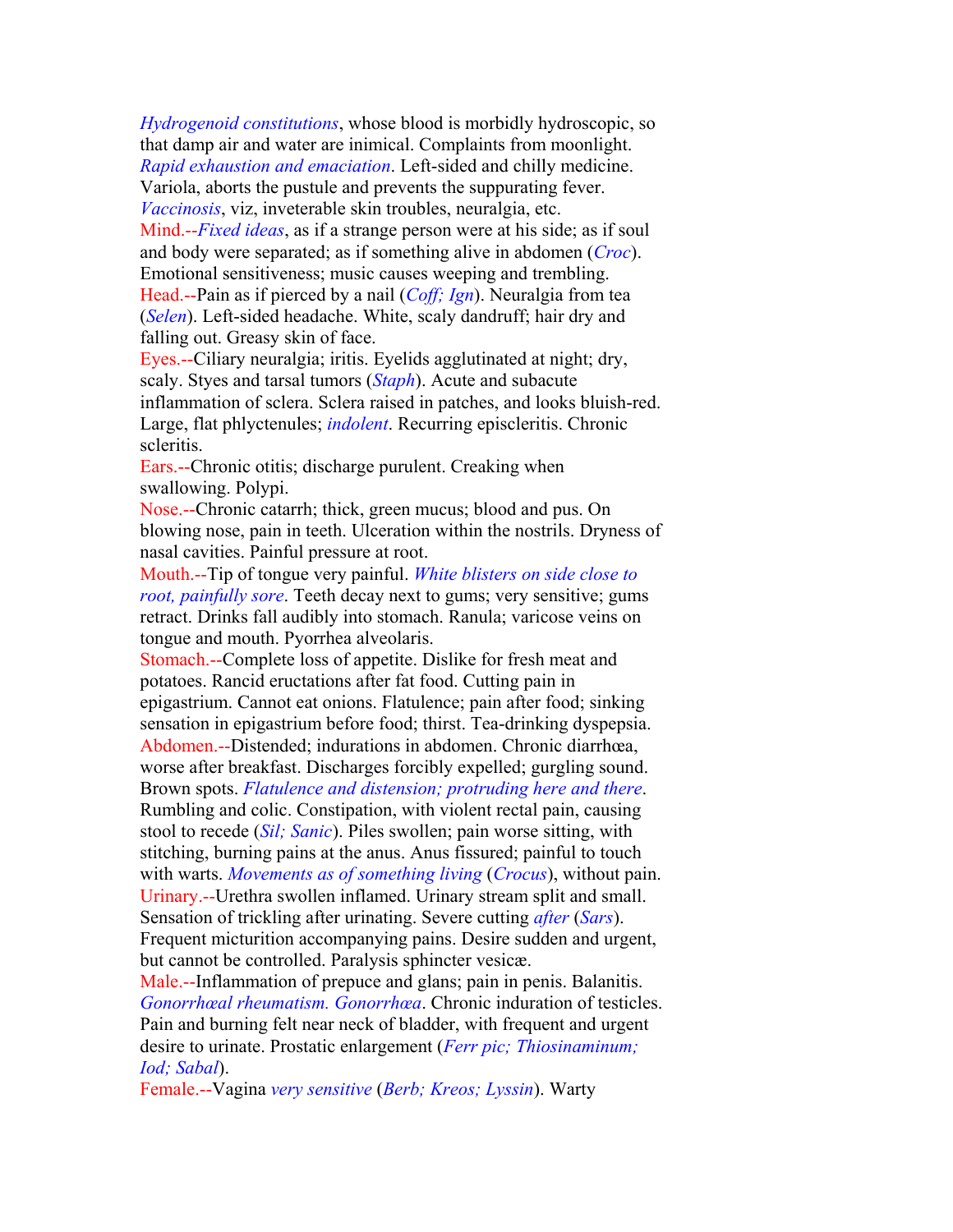excrescences on vulva and perineum. Profuse leucorrhœa; thick, greenish. Severe pain in left ovary and left inguinal region. Menses scanty, retarded. *Polypi*; fleshy excrescences. Ovaritis; worse left side, at every menstrual period (*Lach*). Profuse perspiration before menses.

Respiratory.--Dry, hacking cough in afternoon, with pain in pit of stomach. Stitches in chest; worse, cold drinks. *Asthma in children*  (*Nat sulph*). Papilloma of larynx. Chronic laryngitis.

Extremities.--When walking, limbs feel as if made of wood or glass, and would break easily. Tips of fingers swollen, red, feel read. Muscular twitchings, weakness and trembling. Cracking in joints. Pain in heels and tendo-Achilles. Nails brittle. Ingrowing toe nail. Skin.--Polypi, tubercles, *warts* epithelioma, nævi, carbuncles; ulcers, especially in ano-genital region. Freckles and blotches. Perspiration sweetish, and strong. Dry skin, with brown spots. Zona; herpetic eruptions. Tearing pains in glands. Glandular enlargement. Nails crippled; brittle and soft. *Eruptions only on covered parts*; worse after scratching. Very sensitive to touch. Coldness of one side. Sarcoma; polypi. *Brown spots on hands and arms*.

Sleep.--Persistent insomnia.

Fever.--Chill, beginning in thighs. Sweat *only on uncovered parts*, or all over except head, when sleeping; profuse, sour, smelling like honey. Orgasm of blood in the evening, with throbbing in the bloodvessels. Modalities.--*Worse*, at night, from heat of bed; at 3 am and 3 pm; from cold, damp air; after breakfast; fat, coffee; vaccination. *Better*, left side; while drawing up a limb.

Relationship.--Compare: (Hydrogenoid constitution: *Calcar; Silica; Nat sulph; Aranea; Apis; Pulsat*). *Cupressus australis* (sharp, prickling pain; general feeling of warmth; rheumatism and gonorrhœa). *Cupressus Lawsoniana* (acts like Thuja; *terrible pains in the stomach*). *Sphingurus* (falling out of hair from beard; pain in jawjoint and zygoma); *Sil; Maland* (vaccination); *Medorrh* (suppressed gonorrhœa); *Merc; Cinnab; Terebinth; Juniperus; Sabin; Sil; Canth; Cannab; Nit ac; Puls; Ant tart; Arborin* is a non-alcoholic preparation of *Thuja*.

Antidotes: *Merc; Camph; Sabin* (warts). Complementary: *Sabina; Ars; Nat sulph; Silica*. Dose.--Locally, for warts and excrescences, tincture , or cerate. Internally, tincture to thirtieth potency.

#### THYMUS SERPYLLUM

Wild Thyme

Respiratory infections of children; dry nervous asthma, whoopingcough, severe spasms but little sputum.

Ringing in ears with feeling of pressure in head. Burning in pharynx,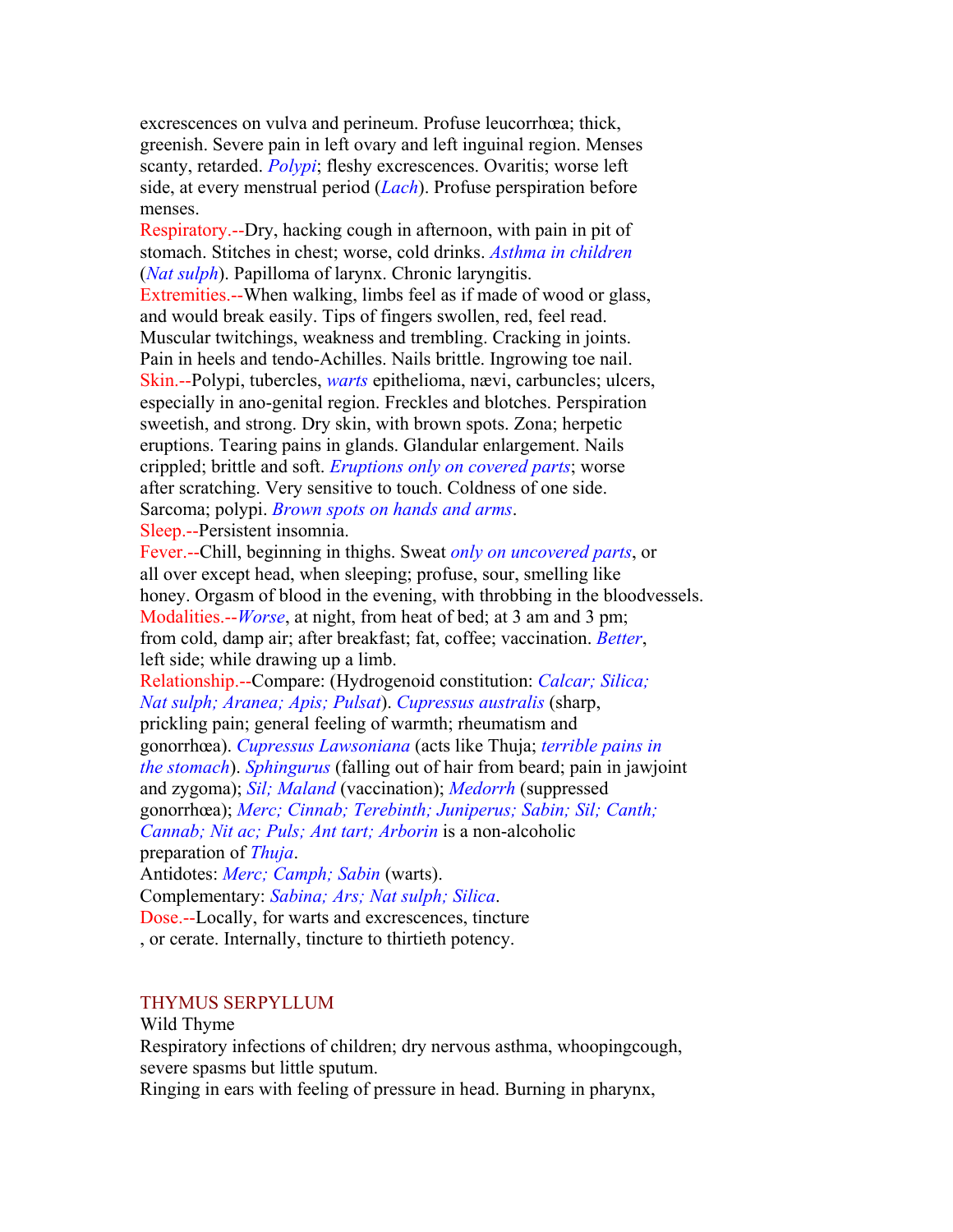sore, throat worse empty swallowing; blood vessels distended, dark. Dose --Tincture.

### TILIA EUROPAEA

Linden

Of value in muscular weakness of the eye; hæmorrhage o thin, pale blood. Puerperal metritis. Diseases of the antrum (*Kali hyd; Chelid*). Head.--*Neuralgia* (first right, then left side), *with veil before eyes*. Confusion, with dimness of vision. Much sneezing, with fluent coryza. Bleeding from nose.

Eyes.--Sensation as of gauze before eyes (*Calc; Caust; Nat m*). Binocular vision imperfect.

Female.--*Intense sore feeling about uterus*; bearing-down, with hot sweat, but without relief. Much slimy leucorrhœa when walking (*Bov; Carb an; Graph*). Soreness and redness of external genitals (*Thuj; Sulph*). Pelvic inflammation, tympanites, abdominal tenderness and hot sweat which does not relieve.

Skin.--Urticaria. Violent itching, and burning like fire after scratching. Eruption of small, red itching pimples. *Sweat warm and profuse* soon after falling asleep. Sweat increases as rheumatic pains increase.

Modalities.--*Worse*, in afternoon and evening; in warm room, heat of bed. *Better*, cool room, motion.

Relationship.--Compare: *Lilium; Bellad*.

Dose.—Tincture, to sixth potency.

# TONGO-DIPTERIX ODORATA

Seeds of Coumarouna-a tree in Guiana (TONGO - DIPTRIX ODORATA) Useful in neuralgia; pertussis. Head.--Tearing pain in supra-orbital nerve, with heat and throbbing pain in head and epiphora. Confused, especially the occiput, with somnolence and a sort of intoxication. Trembling in right upper lid. Coryza; nose stopped, must breathe through mouth. Extremities.--Tearing pains in hip-joints, femur, and knee, especially left side. Relationship.--*Melilotus. Anthoxanthum, Asperula*, and *Tonga*  contain *Coumarin*, the active principle. Compare them in hay-fever; also, *Trifol; Napth; Sabad*.

Dose.--Tincture and lower potencies.

TRIBULUS TERRESTRIS Ikshugandha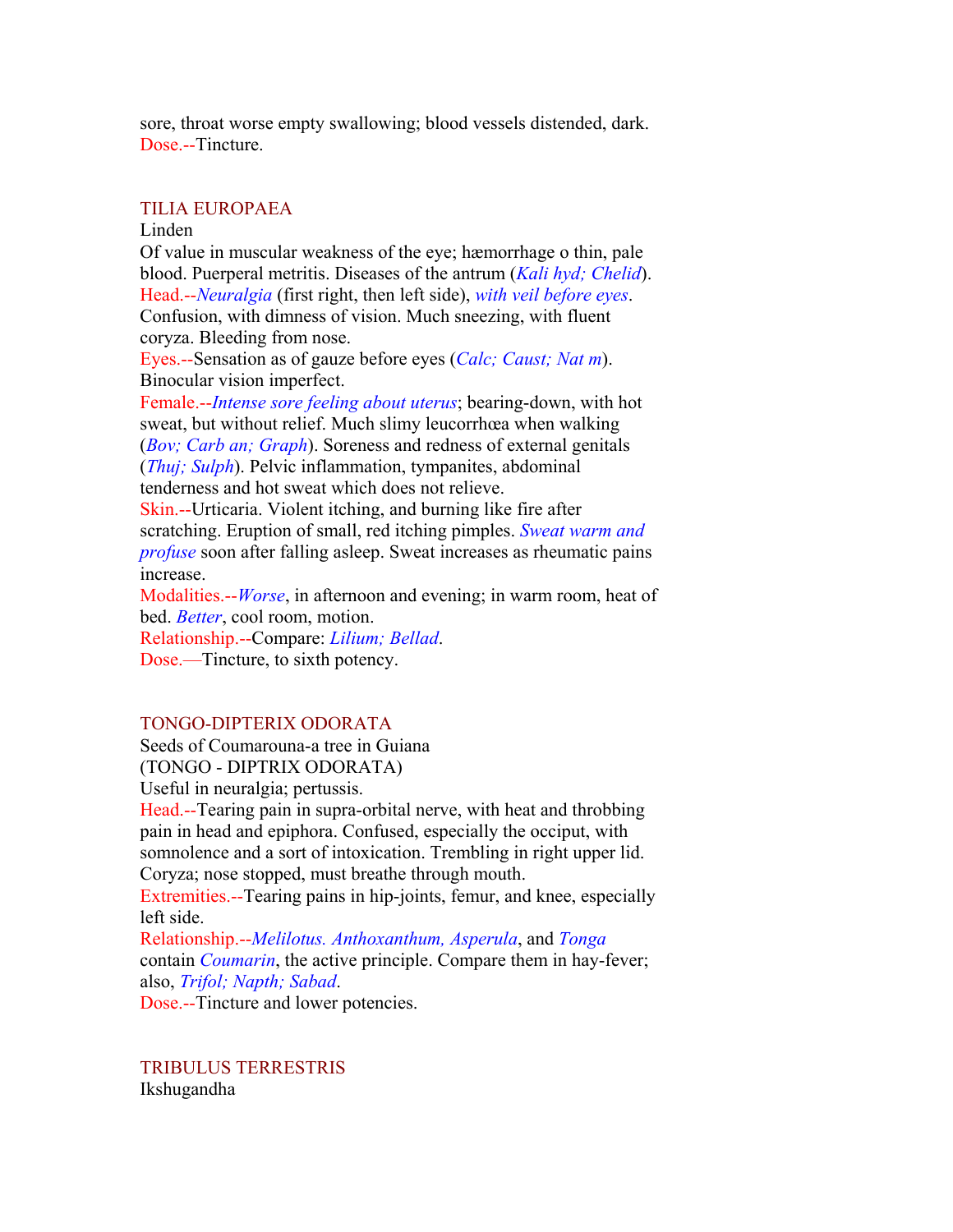An East Indian drug useful in urinary affections, especially dysuria, and in debilitated states of the sexual organs, as expressed in seminal weakness, ready emissions and impoverished semen. Prostatitis, calculous affections and sexual neurasthenia. It meets the autotraumatism of masturbation correcting the emissions and spermatorrhœa. Partial impotence caused by overindulgence of advancing age, or when accompanied by urinary symptoms, incontinence, painful micturition, etc.

Dose.--Ten to twenty drops of the tincture three times daily.

### TRIFOLIUM PRATENSE

Red Clover

*Produces most marked ptyalism*. Feeling of fullness with congestion of salivary glands, followed by increased copious flow of saliva. Feeling as if mumps were coming on. *Crusta lactea*; dry, scaly crusts. Stiff neck. *Cancerous diathesis*.

Head.--Confusion and headache on awaking. Dullness in anterior brain. Mental failure, loss of memory.

Mouth.--*Increased flow of saliva* (*Merc; Syphil*). Sore throat, with hoarseness.

Respiratory.--Coryza like that which precedes hay-fever; thin mucus, with much irritation. *Hoarse and choking; chills with cough at night*. Cough on coming into the open air. Hay-fever. Spasmodic cough; *whooping cough*, paroxysms; worse at night.

Back.--Neck stiff; cramp in sterno-cleido muscles; relieved by heat and irritation.

Extremities.--Tingling in palms. Hands and feet cold. Tibial ulcers. Relationship.--Compare: *Trifolium repens*.--White clover- (Prophylactic against mumps, feeling of congestion in salivary glands, pain and hardening, especially submaxillary; *worse, lying down*. Mouth filled with watery saliva, worse lying down. Taste of blood in mouth and throat. Sensation as if heart would stop, with great fear, better sitting up or moving about; worse, when alone, with cold sweat on face).

Dose.—Tincture

#### TRILLIUM PENDULUM

White Beth-root

A general hæmorrhagic medicine, *with great faintness* and *dizziness*. Chronic diarrhœa of bloody mucus. Uterine hæmorrhage. Threatened abortion. *Relaxation of pelvic region*. Cramp-like pains. Phthisis with purulent and copious expectoration and spitting of blood.

Head.--Pain in forehead; worse, noise. Confused; eyeballs feel too large. Vision blurred; everything looks bluish. *Nose-bleed* (*Millef;*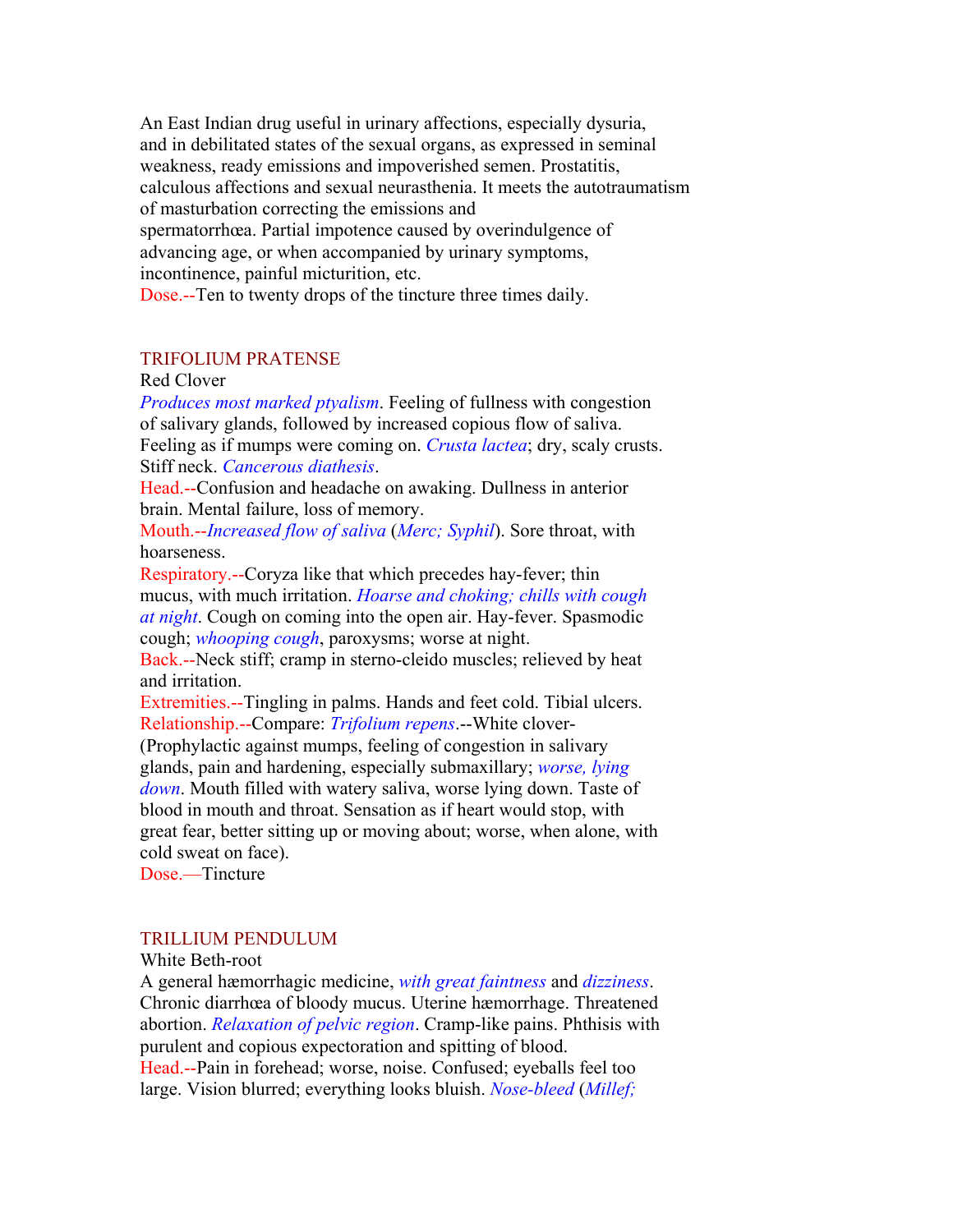### *Melilot*).

Mouth.--Hæmorrhage from gums. *Bleeding after tooth extraction*. Stomach.--Heat and burning stomach rising up in œsophagus. Hæmatemesis.

Rectum.--Chronic diarrhœa; discharge bloody. Dysentery,; passage almost pure blood.

Female.--Uterine hæmorrhages, *with sensation as though hips and back were falling to pieces; better tight bandages*. Gushing of bright blood on least movement. Hæmorrhage from fibroids (*Calc; Nitr ac; Phos; Sulph ac*). Prolapse, with great bearing-down. Leucorrhœa copious, yellow, stringy (*Hydras; Kali b; Sabin*). Metrorrhagia at climacteric. *Lochia suddenly becomes sanguinous*. Dribbling of urine after labor.

Respiratory.--Cough, with spitting of blood. Copious, purulent expectoration. Hæmoptysis. Aching at end of sternum. Suffocative attack of irregular breathing with sneezing. Shooting pains through chest.

Relationship.--Compare: *Trillium cernum* (eye symptoms; everything looks bluish; greasy feeling in mouth); *Ficus*  (hæmorrhages; menorrhagia, hæmaturia, epistaxis, Hæmatemesis, bleeding piles); *Sanguisuga*-Leech--(hæmorrhages; bleeding from anus). *Ipec; Sab; Lach; Hamam*.

Dose.--Tincture and lower potencies.

# TRITICUM REPENS-AGROPYRO

Couch-Grass

An excellent remedy in excessive irritability of the bladder, dysuria, cystitis, gonorrhœa.

Nose.--Always blowing nose.

Urinary.--Frequent, *difficult*, and painful urination (*Pop*). Gravelly deposits. Catarrhal and purulent discharges (*Pareira*). Strangury, pyelitis; enlarged prostate. Chronic cystic irritability. Incontinence; constant desire. Urine is dense and causes irritation of the mucous surfaces.

Relationship.--Compare: *Tradescantia*; (Hæmorrhage from ear and upper air passages; painful urination, urethral discharge; scrotum inflamed). *Chimaph; Senecio; Populus trem; Buchu; Uva*.

*Polytrichum Juniperinum*-Ground Moss--(Painful urination of old people; dropsy, urinary obstruction and suppression).

Dose.—Tincture or infusion by boiling two ounces in a quart of water until it is reduced to a pint. To be taken in four doses in 24 hours.

TURNERA DIFFUSSA-APHRODISIACA Damiana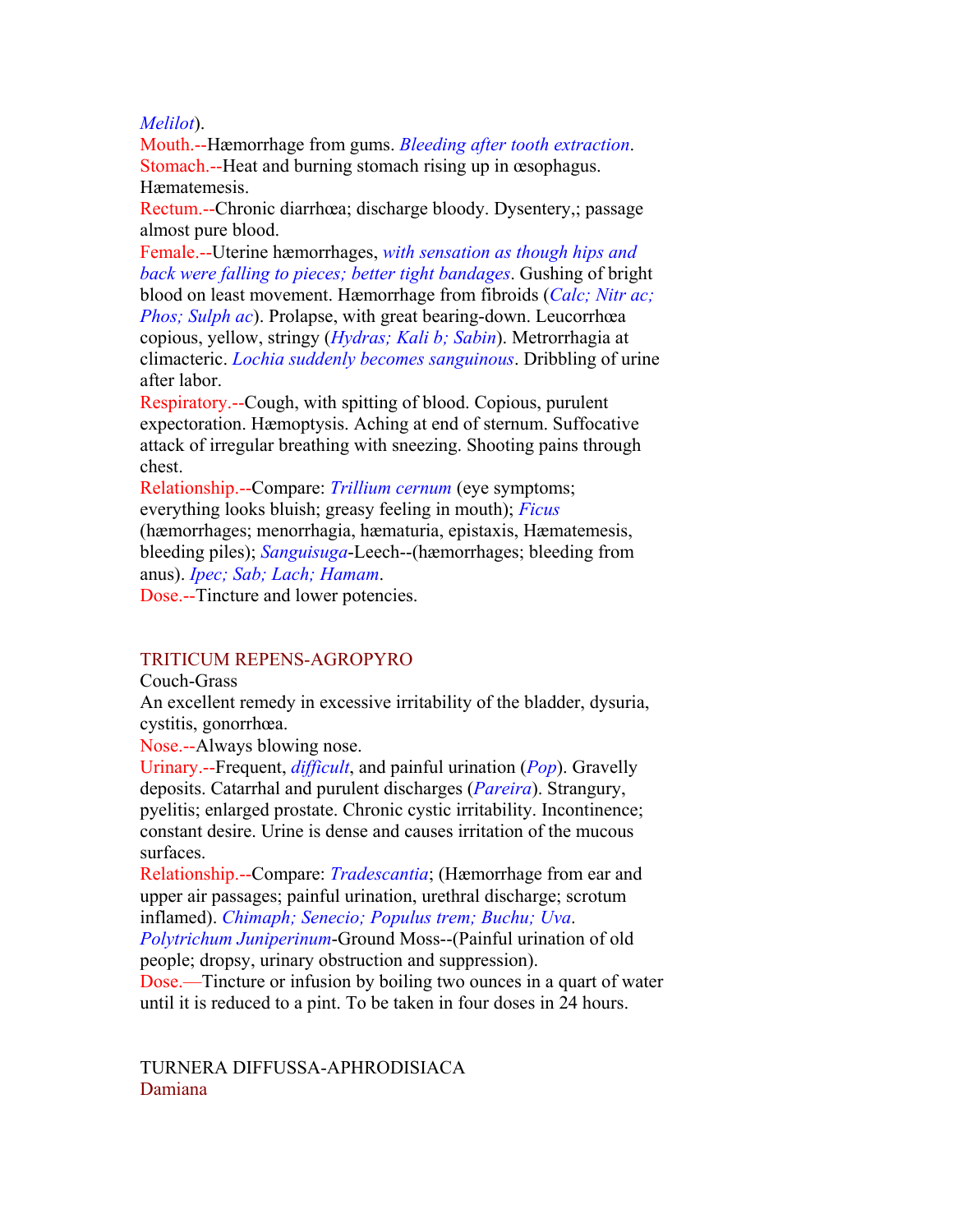Said to be of use in sexual neurasthenia; impotency. Sexual debility from nervous prostration. Incontinence of old people. Chronic prostatic discharge. Renal and cystic catarrh; *frigidity of females*. Aids the establishment of normal menstrual flow in young girls. Dose.--Tincture and fluid extract-ten-to forty-drops doses.

#### TUSSILAGO PETASITES

Butter-burr Has some action on the urinary organs, and found useful in gonorrhœa. Affections of pylorus. Urinary.--Crawling in urethra. Male.--Gonorrhœa; yellowish, thick discharge. Erections, with urethral crawling. Pain in spermatic cord. Relationship.--Compare: *Tussilago fragrans* (pylorus pain, plethora and corpulency); *Tussilago farfara* (coughs); as an intercurrent medicine in phthisis pulmonalis (See Tuberculinum). Dose.--Tincture.

#### URTICA URENS

Stinging-nettle

A remedy for agalactia and *lithiasis*. Profuse discharge from mucous surfaces. Enuresis and urticaria. Spleen affections. *Antidotes illeffects of eating shellfish*. Symptoms return at the same time every year. Gout and uric acid diathesis. Favors elimination. *Rheumatism associated with urticaria-like eruptions. Neuritis*.

Head.--Vertigo, headache with spleen pains.

Abdomen.--Diarrhœa chronic disease of large intestine characterized by large secretion of mucus.

Male.--Itching of scrotum, keeps him awake; scrotum swollen. Female.--*Diminished secretion of milk*. Uterine hæmorrhage. Acid and excoriating leucorrhœa. *Pruritus vulvæ, with stinging, itching*, and œdema. Arrests flow of milk after weaning. Excessive swelling of breasts.

Extremities.--Pain in acute gout deltoid; pain in ankles, wrists. Skin.--*Itching blotches*. *Urticaria*, burning heat, with formication; violent itching. Consequences of suppressed nettlerash. Rheumatism alternates with nettle-rash. Burn confined to skin. Urticaria nodosa (*Bov*). Erythema, with burning and stinging. *Burns and scalds. Chicken-pox* (*Dulc*). Angioneurotic œdema. Herpes labialis with sensation of heat and itching. Itching and stinging of scrotum. Fever.--General heat in bed with soreness over abdomen. Fever of gout. Tropical fever.

Modalities.--*Worse*, from snow-air; water, cool moist air, touch. Relationship.--Compare: *Medusa; Nat mur; Lac can; Ricin*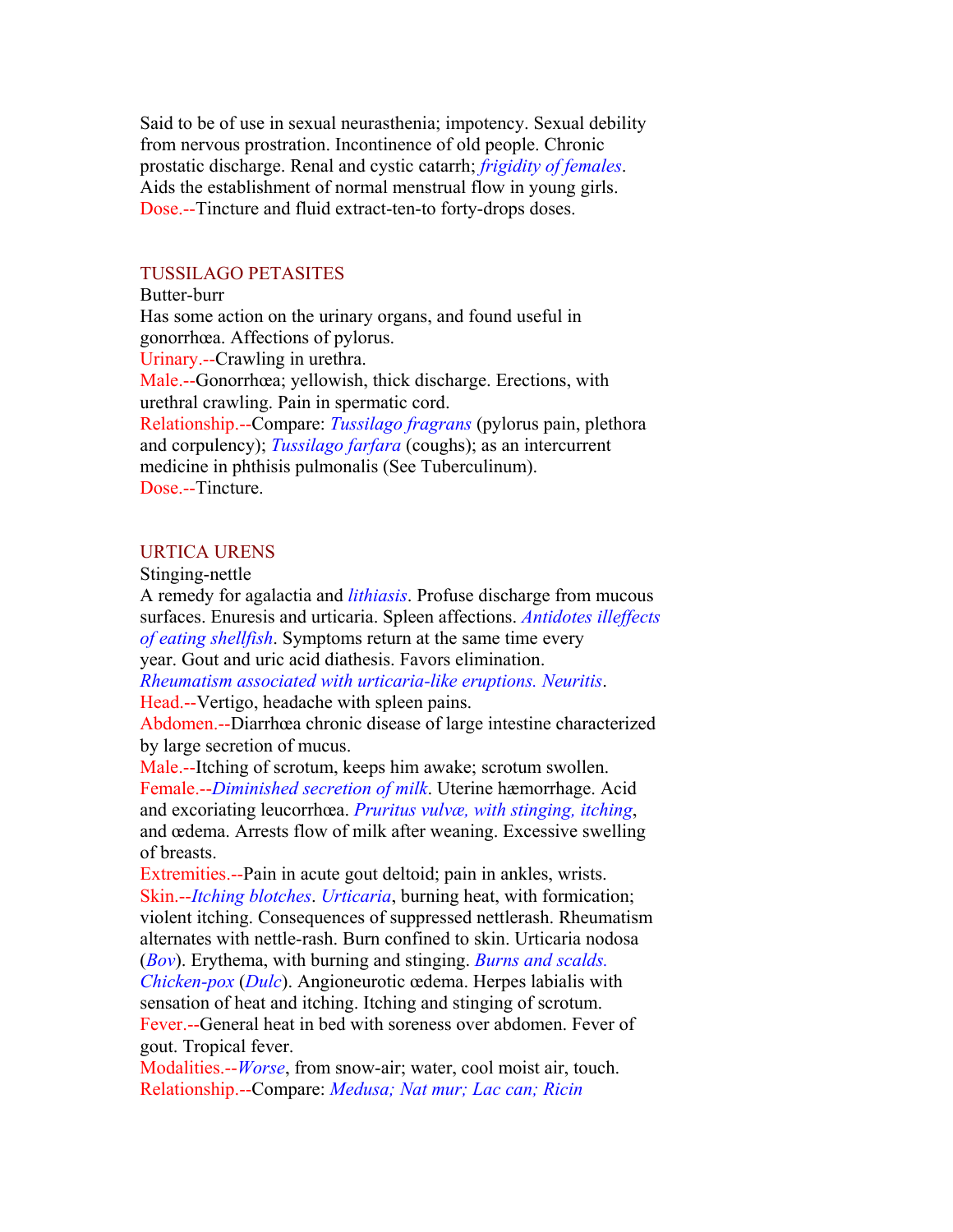(diminished mammary secretion); *Bombyx; Rhus; Apis; Chloral; Astac; Puls* (urticaria); *Boletus luridus* and *Anacard* (urticaria tuberosa); *Lycop* and *Hedeoma* (uric acid conditions); *Formica*. Dose.—Tincture and lower potencies.

#### USNEA BARBATA

Tree-moss Is a remedy in some forms of congestive headache; sunstroke. Head.--Bursting feeling, *as if temples would burst, or the eyes burst out of the sockets*. Throbbing carotids. Relationship.--Compare: *Glonoine; Bellad*. Dose.--Tincture, drop doses.

#### UVA URSI

#### Bearberry

Urinary symptoms most important. Cystitis, with bloody urine. Uterine hæmorrhage. Chronic vesical irritation, with pain, tenesmus, and catarrhal discharges. *Burning after the discharge of slimy urine. Pyelitis*. Calculous inflammation. Dyspnœa, nausea, vomiting, pulse small and irregular. Cyanosis. Urticaria without itching.

Urinary.--Frequent urging, with severe spasms of bladder; burning and tearing pain. Urine contains blood, pus, and much tenacious mucus, with clots in large masses. Involuntary; green urine. Painful dysuria.

Relationship.--Compare: *Arbutin* (a crystallized glucoside of Uva; found also in Kalmia, Gaultheria and other genera of the family of *Eriaceæ*; given in doses of 3 to 8 grains with sugar three times a day. Used as an urinary antiseptic and diuretic). *Arctosphylos manzanita*  (acts on renal and reproductive organs. Gonorrhœa, vesical catarrh, diabetes menorrhagia. Tincture of leaves). *Vaccinum myrtillus*-Huckleberries--(dysentery; typhoid, keeps intestines aseptic and prevents absorption and reinfection).

Dose.--Tincture, five to thirty drops. In pyelitis a trituration of the

#### VALERIANA OFFICINALIS

#### Valerian

Hysteria, over-sensitiveness, nervous affections, when apparently well-chosen remedies fail. Hysterical spasms and affections generally. *Hysterical flatulency*.

Mind.--Changeable disposition. Feels light, as if floating in air. Oversensitiveness (*Staph*). Hallucinations at night. *Irritable*. Tremulous.

Head.--Sensation of great coldness. Pressure in forehead. Feeling of intoxication.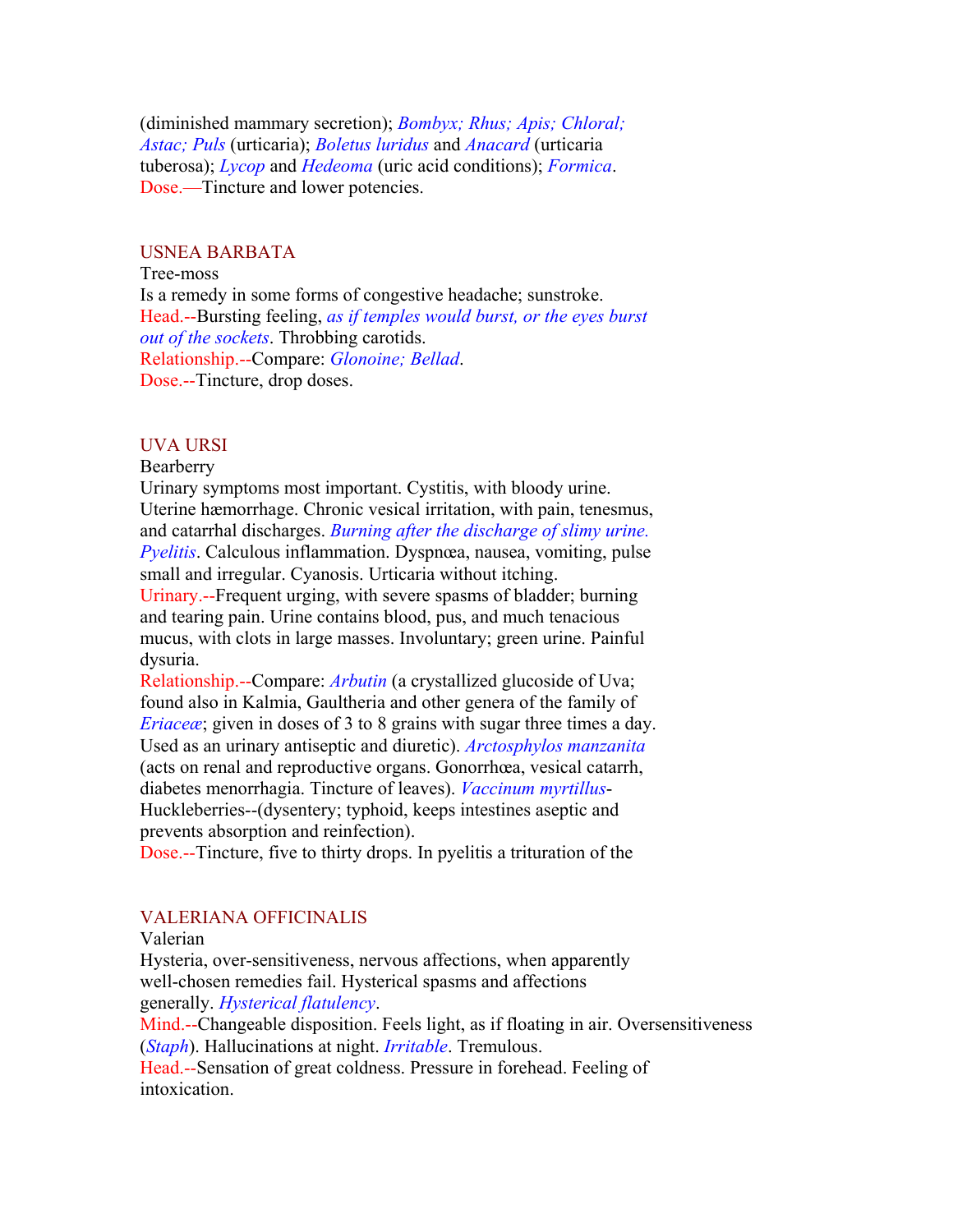Ears.--*Earache from exposure to draughts and cold*. Nervous noises. Hyperæsthesia.

Throat.--*Sensation as if a thread were hanging down throat*. Nausea felt in throat. Pharynx feels constricted.

Stomach.--Hunger, with nausea. Eructations foul. Heartburn with gulping of rancid fluid. Nausea, with faintness. *Child vomits curdled milk in large lumps after nursing*.

Abdomen.--Bloated. Hysterical cramps. Thin, watery diarrhœa, with lumps of coagulated milk, *with violent screaming in children*.

Greenish, papescent, bloody stool. Spasms in bowels after food and at night in bed.

Respiratory.--Choking on falling asleep. Spasmodic asthma; convulsive movements of the diaphragm.

Female.--Menses late and scanty (*Puls*).

Extremities.--Rheumatic pains in limbs. *Constant jerking*.

Heaviness. Sciatica; *pain worse standing and resting on floor* (*Bell*); better walking. Pain in heels *when sitting*.

Sleep.--Sleepless, with nightly itching and muscular spasms. Worse on waking.

Fever.--Long lasting heat, often with sweat on face. *Heat predominates*. Sensation of icy coldness (*Heloderma; Camp; Abies c*).

Relationship.--Compare: *Asaf; Ign; Croc; Castor; Amm valer* (in neuralgia, gastric disturbance, and great nervous agitation). Insomnia especially during pregnancy and menopause. Feeble, hysterical nervous patients.

Dose.--Tincture.

# VERBASCUM THAPSUS

Mullein

Has a pronounced action on the inferior maxillary branch of the fifth pair of the cranial nerves; on the ear; and respiratory tract and bladder. *Catarrhs*, and colds, *with periodical prosopalgia*. Quiets nervous, and bronchial, and urinary irritation, and cough.

Face.--Neuralgia affecting zygoma, temporo maxillary joint, and ear (*Menyanth*), particularly of left side, with lachrymation, coryza, and sensation *as if parts were crushed with tongs*. Talking, sneezing, and change of temperature aggravate the pains; also, pressing teeth together. Pains seem to come in flashes, excited by least movement, occurring periodically at same hour in morning and afternoon each day.

Ears.--Otalgia, with a sense of obstruction. Deafness. Dry, scaly condition of meatus (use locally).

Abdomen.--Pain extends deep down, causing contraction of sphincter ani.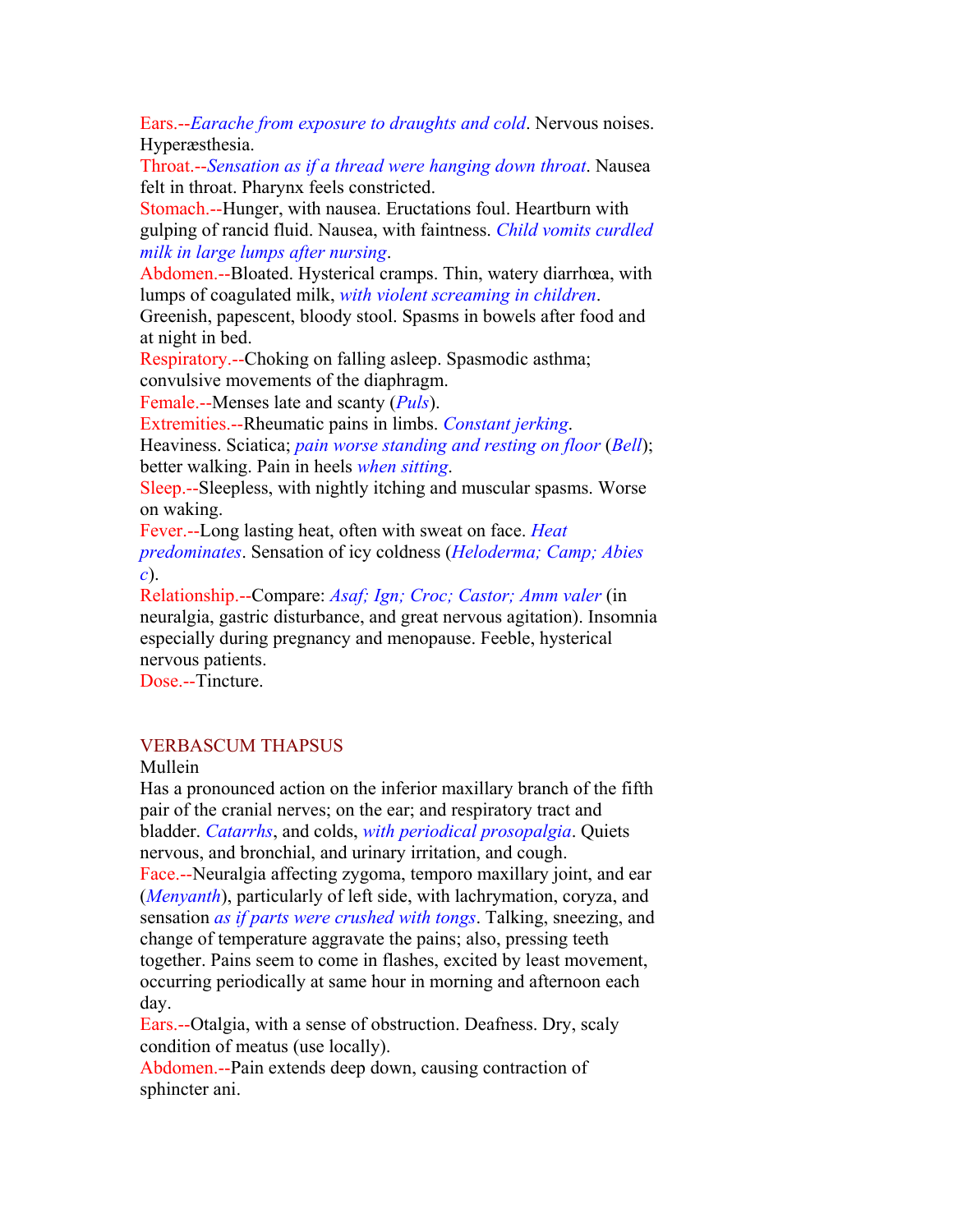Rectum.--Many movements a day, with twisting about navel. Hæmorrhoids, with obstructed, hardened stool. Inflamed and painful piles.

Respiratory.--*Hoarse*; voice deep, harsh; sounds like a trumpet; "basso profundo". Cough; worse at night. Asthma. Soreness in pharynx, cough during sleep.

Urinary.--Constant dribbling. *Enuresis*. Burning urination. Increase with pressure in bladder.

Extremities.--Cramp-like pain in soles, right foot, and knee. Lower extremities feel heavy. Thumb feels numb. Neuralgic pain in left ankle. Stiffness *and soreness of joints of lower extremities*.

Modalities.--*Worse*, change of temperature, talking, sneezing, biting hard (inferior dental nerve); from 9 am to 4 pm.

Relationship.--Compare: *Rhus arom; Caust; Platin; Sphingurus*  (pain in zygoma).

Dose.--*Mullein oil*, (locally, for earache and dry, scaly condition of meatus. Also for teasing cough at night or lying down. Internally, tincture and lower potencies). *Enuresis*, five-drop doses night and morning.

# VERBENA URTICAEFOLIA

Blue Vervain

Affects the skin and *nervous system*. Nervous depression, weakness and irritation and spasms. Promotes the absorption of blood and allays pain in bruises. Vesicular erysipelas. Passive congestion and intermittent fever. One of the remedies for Poison-oak. *Epilepsy*, insomnia, mental exhaustion. In epilepsy, it *brightens up the patient's mental powers* and helps the constipation.

Dose.--Single dose of the tincture. In epilepsy must be continued for a long time. Verbena in the form of a tea as a diuretic drink is used by Vannier (Paris) to aid elimination in tubercular therapy.

#### VIBURNUM OPULUS

High Cranberry

A general remedy for cramps. Colicky pains in pelvic organs. Superconscious of internal sexual organs. Female symptoms most important. *Often prevents miscarriage*. False labor-pains. Spasmodic and congestive affections, dependent upon ovarian or uterine origin. Head.--Irritable. Vertigo; feels as if falling forward. Severe pain in temporal region. Sore feeling in eyeballs.

Stomach.--Constant nausea; relieved by eating. No appetite. Abdomen.--*Sudden cramps and colic pains*. Tender to pressure about umbilicus.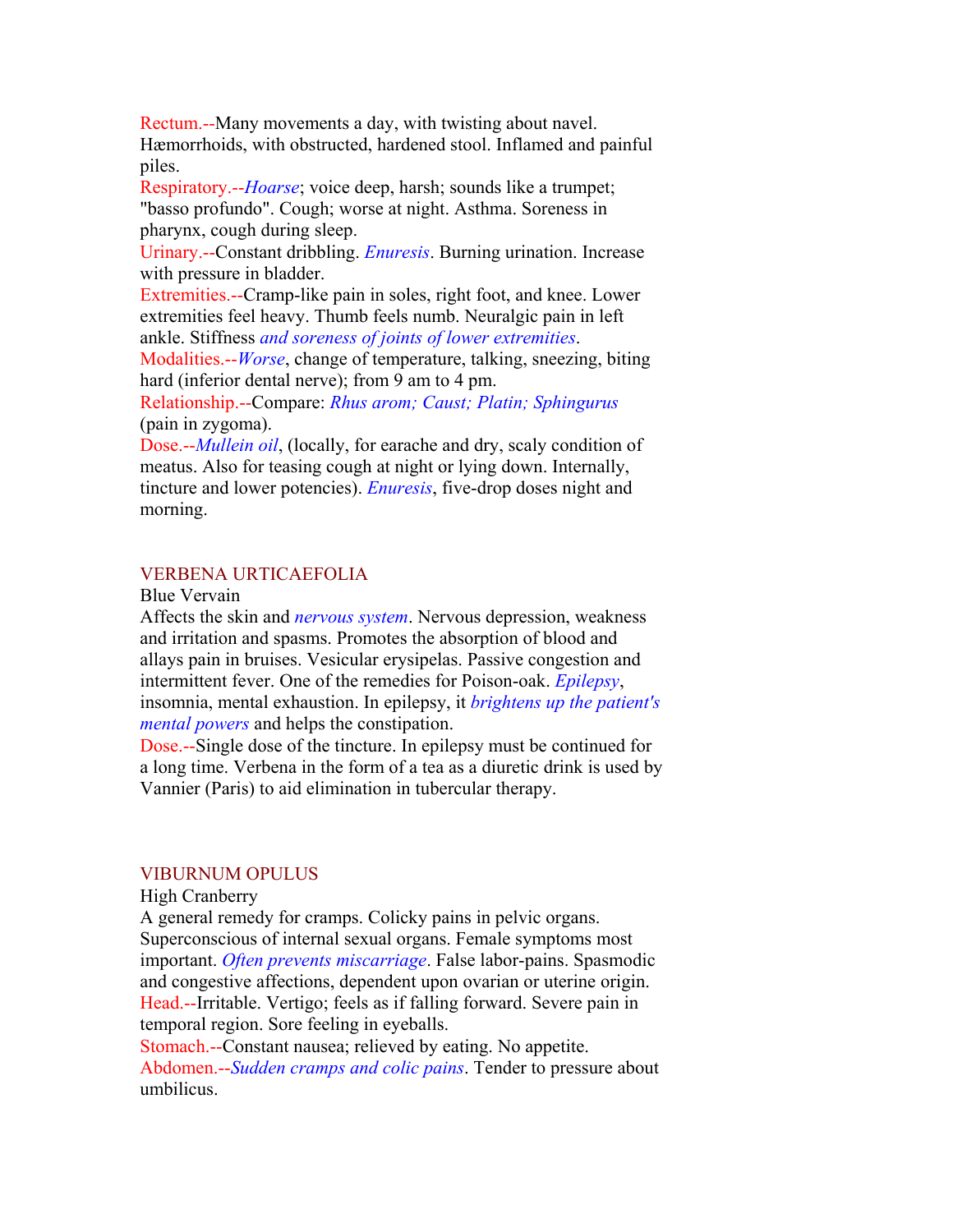Female.--Menses *too late, scanty, lasting a few hours*, offensive in odor, with crampy pains, cramps extend down thighs (*Bell*). Bearingdown pains before. Ovarian region feels heavy and congested.

Aching in sacrum and pubes, with pain in anterior muscles of thighs (*Xanthox*); *spasmodic and membranous dysmenorrhœa* (*Borax*).

Leucorrhœa, excoriating. Smarting and itching of genitals. Faint on attempting to sit up. *Frequent and very early miscarriage*, causing seeming sterility. Pains from back to loins and womb worse early morning.

Urinary.--Frequent urging. Copious, pale, light-colored urine. Cannot hold water on coughing or walking.

Rectum.--Stools large and hard, with cutting in rectum and soreness of anus.

Extremities.--Stiff, sore feeling in nape of neck. Feels as if back would break. Sacral backache. Lower extremities weak and heavy. Modalities.--*Worse*, lying on affected side, in warm room, evening and night. *Better*, in open air and resting.

Relationship.--Compare: *Virburnum prunifolium*-Black Haw-- (habitual miscarriage; *after-pains*; cancer of the tongue; obstinate hiccough; supposed to be a uterine tonic. Morning sickness; menstrual irregularities of sterile females with uterine displacements). *Cimicif; Cauloph; Sep; Xanthox*.

Dose.--Tincture, and lower potencies.

### VISCUM ALBUM

Mistletoe

Lowered blood pressure. Dilated blood vessels but does not act on the centers in the medulla. Pulse is slow due to central irritation of the vagus.

The symptoms point especially to rheumatic and gouty complaints; neuralgia, especially sciatica. Epilepsy, *chorea*, and metrorrhagia. *Rheumatic deafness. Asthma*. Spinal pains, due to uterine causes. Rheumatism with *tearing pains*. Hypertensive albuminuria. Valvular disease, with disturbances in sexual sphere. Symptoms like epileptic aura and petit mal.

Head.--Feeling as if whole vault of skull were lifted up. Blue ring around eyes. Double vision. Buzzing and stopped-up feeling in ear. Deafness from cold. Facial muscles in constant agitation. Persistent vertigo.

Respiratory.--Dyspnœa; *feeling of suffocation when lying on left side*. Spasmodic cough. *Asthma*, if connected with gout or rheumatism. Stertorous breathing.

Female.--Hæmorrhage, with pain; blood partly clots and bright red. Climacteric complaints (*Lach; Sulph*). Pain from sacrum into pelvis, with tearing, shooting pains from above downwards. Retained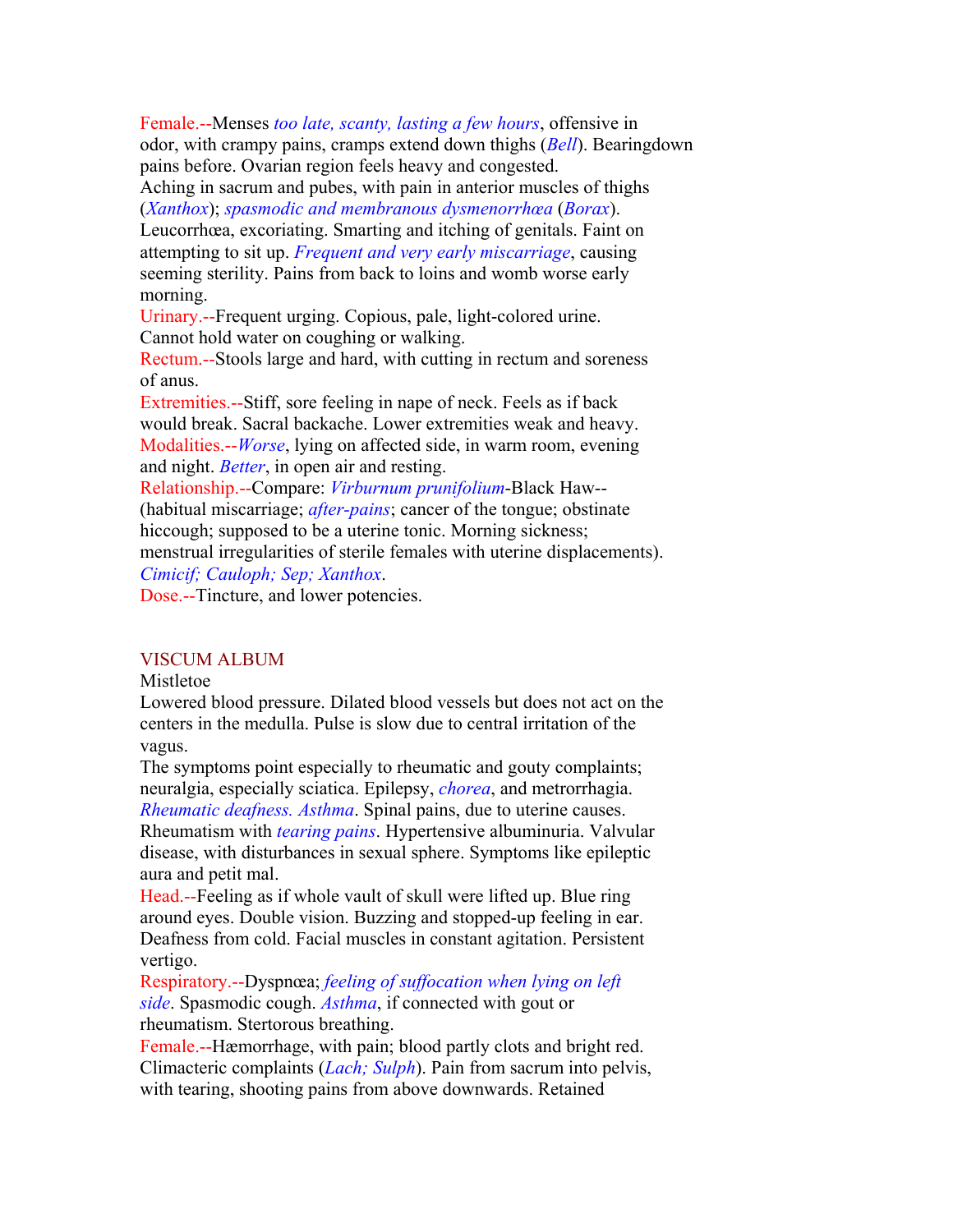placenta (*Secale*). Chronic endometritis. Metrorrhagia. Ovaralgia, especially left.

Heart.--Hypertrophy with valvular insufficiency; pulse small and weak; unable to rest in a reclining position. Palpitation during coitus. Low tension. Failing compensation, dyspnœa worse lying on left side. Weight and oppression of heart; as if a hand were squeezing it; tickling sensation about heart.

Extremities.--Pains alternate in the knee and ankle with shoulder and elbow. *Sciatica. Tearing*, shooting pains in both thighs and upper extremities. A *glow* rises from the feet to the head; seems to be on fire. Periodic pains from sacrum into pelvis, *worse in bed*, with pains into thighs and upper extremities. General tremor, as if all muscles were in state of fibrillary contraction. Dropsy of extremities. Sensation of a spider crawling over back of hand and foot. Itching all over. Compressing pain in feet.

Modalities.--*Worse*, winter, cold, stormy weather; in bed. Movement; lying on left side.

Relationship.--Compare: *Secale: Convallar; Bry; Puls; Rhodod. Guipsine* -active principle--(exalts the hypotensive properties of Viscum). *Hedera Helix*-Ivy--(Intercranial pressure). Dose.--Tincture and lower potencies.

#### XANTOXYLUM FRAXINEUM

#### Prickly Ash

Its specific action is on the nervous system and mucous membranes. Paralysis, especially *hemiplegia*. Painful hæmorrhages, after-pains, *neuralgic dysmenorrhœa*, and rheumatic affections, offer a therapeutic field for this remedy, especially in patients of spare habit and nervous, delicate organization. Indigestion from over-eating or from too much fluid. Sluggish capillary circulation. Neurasthenia, poor assimilation, insomnia, occipital headache. Increases mucous secretion of mouth and stimulates the secretion from all glands with ducts opening in the mouth.

Mind.--Nervous, frightened. Mental depression.

Head.--Feels full. Weight and pain on vertex. Pain over eyes, throbbing pressure over nose, pressure in forehead; head seems divided; ringing in ears. Occipital headache. Sick headache with dizziness and flatulence.

Face.--Neuralgia of lower jaw. Dryness of mouth and fauces. Pharyngitis (*Wyethia*).

Abdomen.--Griping and diarrhœa. Dysentery, with *tympanites*, tenesmus; inodorous discharges.

Female.--Menses too early and painful. Ovarian neuralgia, with pain in loins and lower abdomen; worse, *left side*, extending down the thigh, along genito-crural nerves. *Neuralgic dysmenorrhœa*, with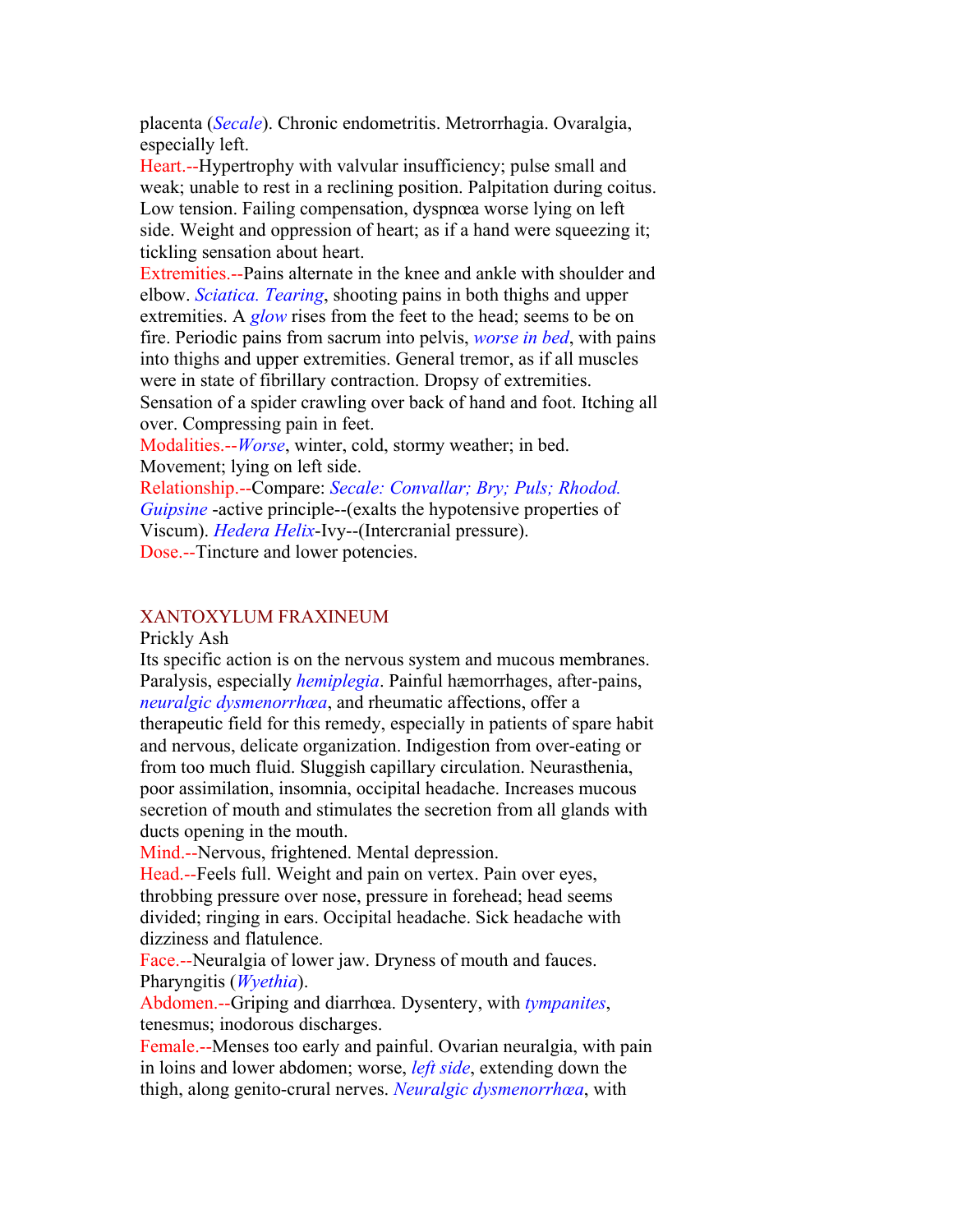neuralgic headaches; *pain in back and down legs*. Menses thick, almost black. *After-pains* (*Arnica; Cup; Cham*). Leucorrhœa at time of menses. Neurasthenic patients who are thin, emaciated; poor assimilation with insomnia and occipital headache. Respiratory.--Aphonia. Constant desire to take a long breath; oppression of chest. Dry cough, day and night. Extremities.--Paralysis of left side following spinal disorders. Numbness of left side; impairment of nerves of motion. Hemiplegia. Pain in nape, extending down back. Sciatica; worse, hot weather. Anterior, crural neuralgia (*Staph*). Left arm numb. Neuralgic shooting pain, as from electricity, all over limb. Sleep.--Hard and unrefreshing; dreams of flying. Sleeplessness in neurasthenics. Relationship.--Compare: *Gnaph; Cimicif; Staph; Mezer; Piscidia*-White dogwood--(a nerve sedative. *Insomnia due* to worry, nervous

excitement, spasmodic coughs; pains of irregular menstruation; regulates the flow. Neuralgic and spasmodic affections. Use tincture in rather material doses).

Dose.--First to sixth potency.

### YUCCA FILAMENTOSA

Bear-grass

So-called bilious symptoms, with headache. Despondent and irritable. Head.--Aches as if top of head would fly off. Arteries of forehead throb. Nose red.

Face.--Yellow; tongue yellow, coated, taking imprint of teeth (*Merc; Pod; Rhus*).

Mouth.--Taste as of rotten eggs (*Arnica*).

Throat.--Sensation as if something hung down from posterior nares; cannot get it up or down.

Abdomen.--Deep pain in right side over liver, going through back. Stool yellowish brown, with bile.

Male.--Burning and swelling of the prepuce, with redness of meatus. Gonorrhœa (*Cann; Tussil*).

Skin.--Erythematous redness.

Dose.--Tincture, to third potency.

### ZIZIA AUREA

Meadow Parsnip

(THASPIUM AUREUM - ZIZIA)

Hysteria, epilepsy, chorea, hypochondriasis, come within the sphere of this remedy.

Mind.--Suicidal; depressed; laughing and weeping moods alternate. Head.--Pressure on top, in right temple, associated with backache.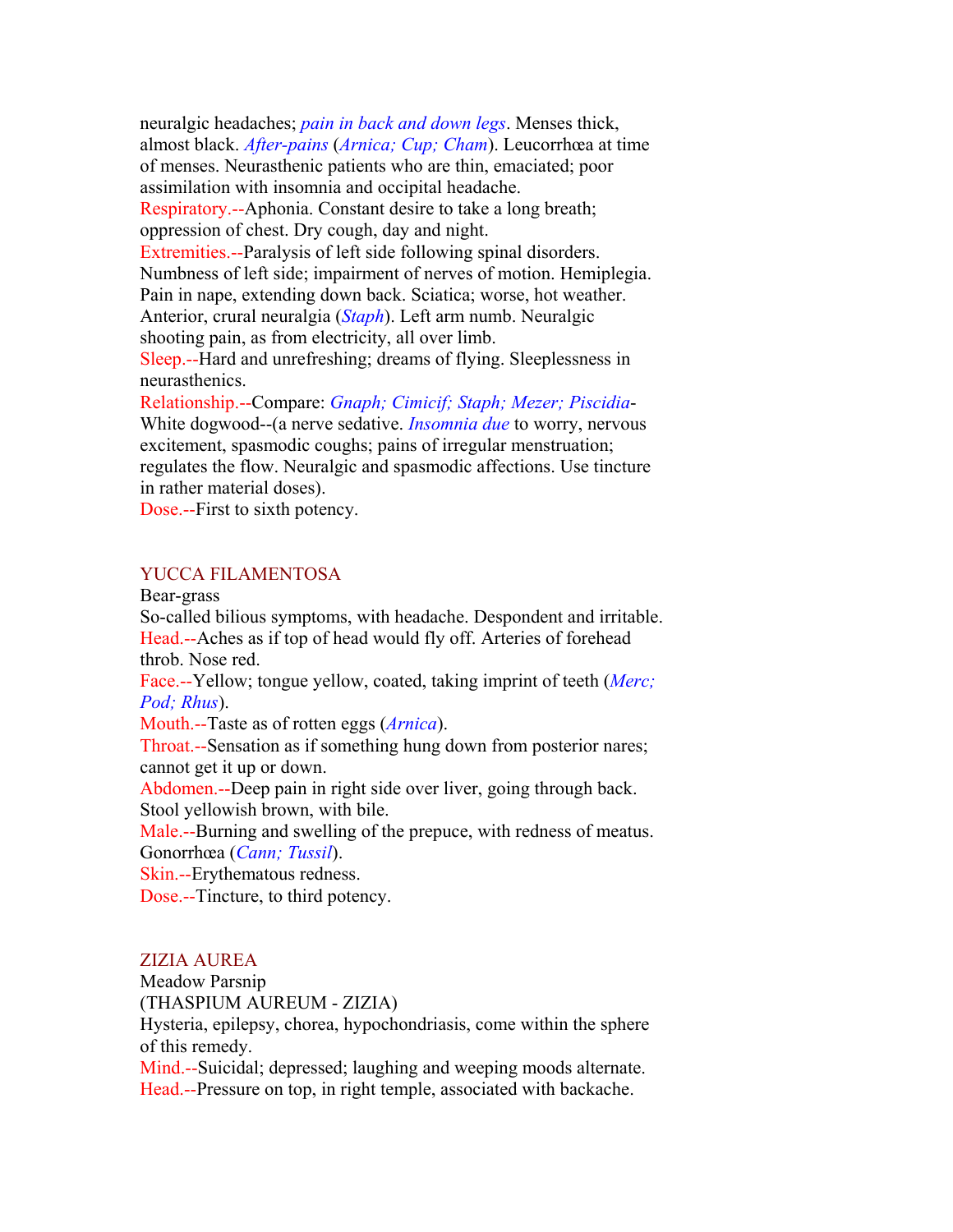Male.--Great lassitude following coitus. Sexual power increased. Female.--Intermittent neuralgia of left ovary. Acrid, profuse leucorrhœa, with retarded menses.

Respiratory.--Dry cough, with stitches in chest. Dyspnœa.

Extremities.--Unusual tired feeling. *Chorea, especially during sleep. Fidgety legs* (*Tarant*). Lameness in arms and spasmodic twitching. Modalities.--*Worse, during sleep*.

Relationship.--Compare: *Agar; Stram; Tarant; Cicuta; Aethusa*. Dose.--Tincture, to third potency.